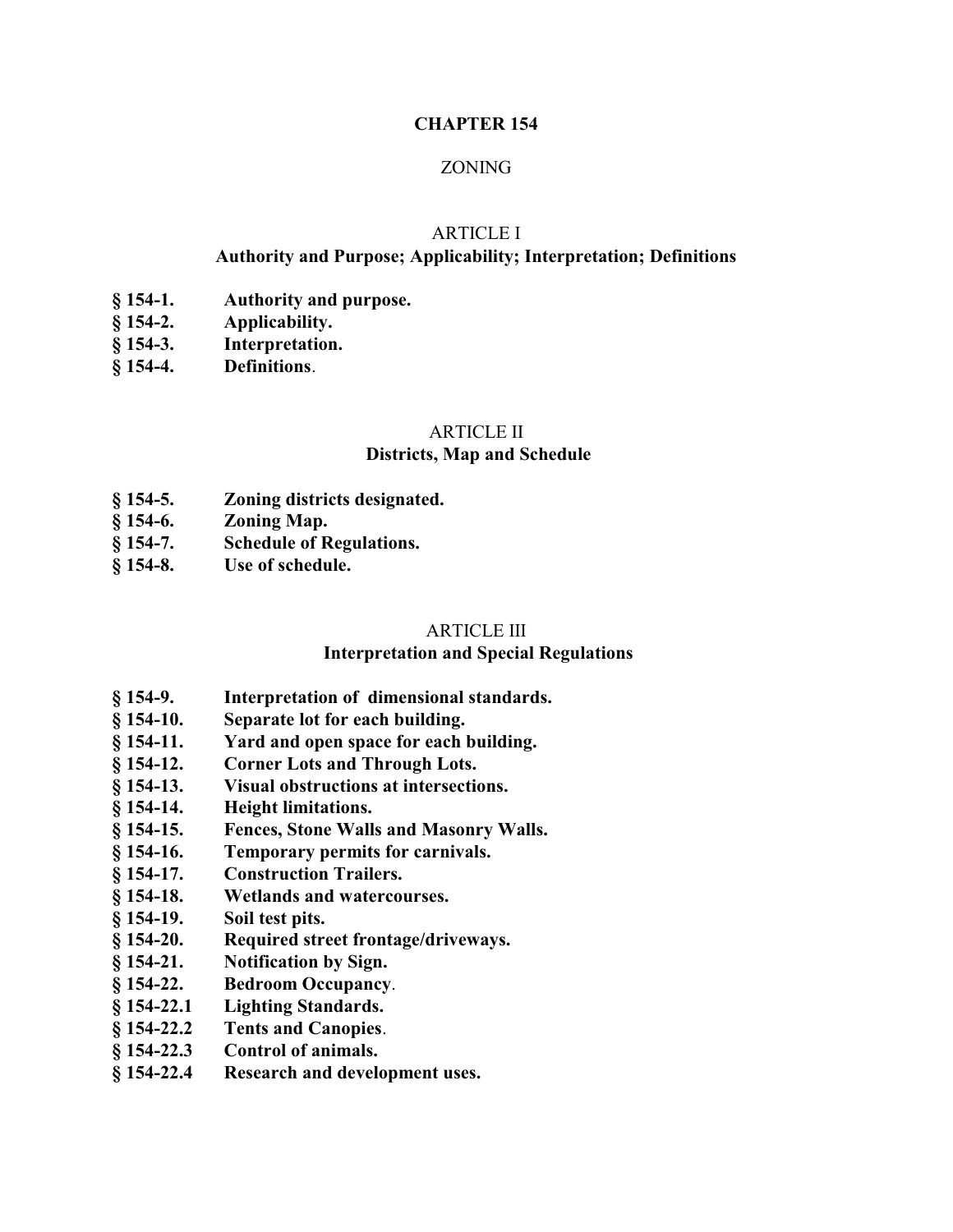### ARTICLE IV **District Uses**

### **§ 154-23. Compliance required**.

### ARTICLE V

#### **Uses in Residence Districts**

- **§ 154-24. Minimum lot area.**
- **§ 154-25. Open Space Overlay District Requirements.**
- **§ 154-26. Permitted principal uses.**
- **§ 154-27. Permitted accessory uses.**

#### ARTICLE VI

#### **Uses in General Business (GB) Districts**

- **§ 154-28. Approval of site plan.**
- **§ 154-29. Minimum lot area and dimensional requirements.**
- **§ 154-30. Permitted principal uses.**
- **§ 154-31. Permitted accessory uses.**

#### ARTICLE VII

### **Uses in Commercial (C-1) District**

- **§ 154-32. Approval of site plan.**
- **§ 154-33. Minimum lot area.**
- **§ 154-34. Permitted principal uses.**
- **§ 154-35. Permitted accessory uses.**

# ARTICLE VIII

### **Uses in Industrial I District**

- **§ 154-36. Approval of site plan.**
- **§ 154-37. Minimum lot area.**
- **§ 154-38. Permitted principal uses.**
- **§ 154-39. Permitted accessory uses**.

#### ARTICLE IX

### **Uses in Commercial Recreation CR District**

**§ 154-40. Purpose and Intent.**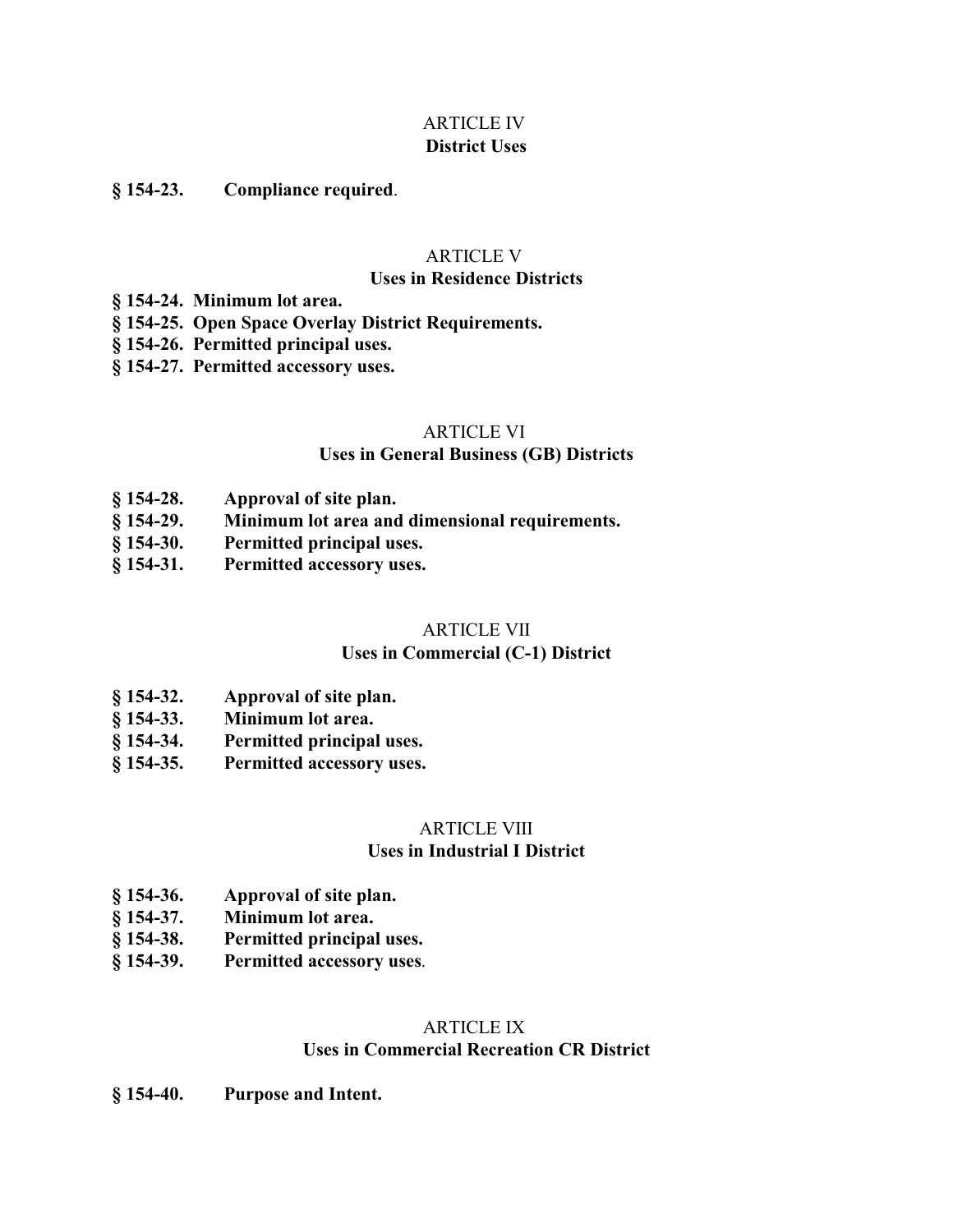- **§ 154-41. Minimum Standards.**
- **§ 154-42. Permitted/Prohibited principal uses.**
- **§ 154-42.1. Permitted accessory uses.**
- **§ 154-43. Procedures.**
- **§ 154-43.1 Site Plan Approval Required.**
- **§ 154-43.2 Standards for Approval.**
- **§ 154-43.3 Approved Lots.**

### ARTICLE X

#### **Farms.**

- **§ 154-44. Additional requirements.**
- **§ 154-45. Agricultural certification for nonconforming activities**.

### ARTICLE XI

### **Right to Farm**

- **§ 154-46. Intent.**
- **§ 154-47. Applicability.**
- **§ 154-48 Rebuttable presumption to exist.**
- **§ 154-49. Right to Farm.**
- **§ 154-50. Interference.**
- **§ 154-51. Times of Operation**.

### ARTICLE XII

### **Nonconforming Buildings and Uses**

- **§ 154-52. Continuance of existing uses.**
- **§ 154-53. Change to other nonconforming use.**
- **§ 154-54. Change to conforming use.**
- **§ 154-55. Discontinuance of use.**
- **§ 154-56. Restoration of unsafe structures.**
- **§ 154-57. Buildings under construction.**
- **§ 154-58. Enlargement of nonconforming buildings.**
- **§ 154-59. Major damage to nonconforming structure.**
- **§ 154-60. Application for permit to rebuild.**
- **§ 154-61. Completion of rebuilding.**
- **§ 154-62. Buildings on nonconforming lots.**
- **§ 154-63. Non-conforming improvements**.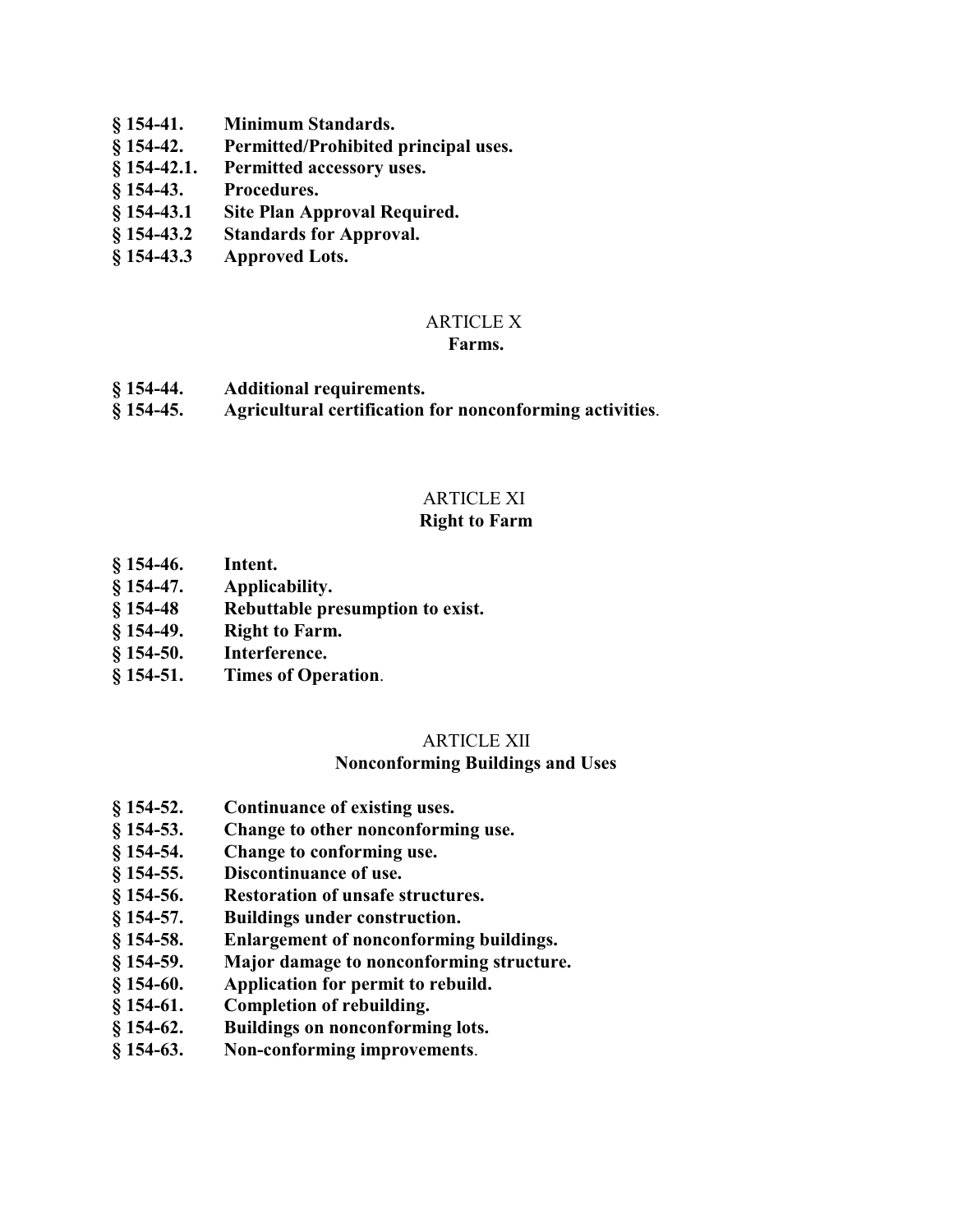## ARTICLE XIII **Signs and Billboards**

- **§ 154-64. Intent**
- **§ 154-65. General restrictions and regulations.**
- **§ 154-66. Exempt signs.**
- **§ 154-67. Temporary road-side signs.**
- **§ 154-67.1 Commercial signs for real estate, "financing by" and contractor signs.**
- **§ 154-68. Permanent signs in residence districts.**
- **§ 154-68.1 Permanent signs in business districts.**
- **§ 154-68.2 Patterson Hamlet signs; additional requirements.**
- **§ 154-69. Measurement of sign area.**

### ARTICLE XIV

### **Off-Street Parking and Loading**

- **§ 154-70. Construction Standards.**
- **§ 154-71. General conditions.**
- **§ 154-72. Location of parking facilities.**
- **§ 154-73. Required parking and loading spaces.**
- **§ 154-74. Minimum construction standards**

### ARTICLE XV

### **Approval of Site Plans**

- **§ 154-75. Authority and purpose; recreation fees.**
- **§ 154-76. Uses for which approval required.**
- **§ 154-77. Conditions for which approval required.**
- **§ 154-78. Application for approval.**
- **§ 154-79. Required information.**
- **§ 154-80. Notations.**
- **§ 154-81. Architectural Standards.**
- **§ 154-82. Public hearing.**
- **§ 154-83. Notice to property owners.**
- **§ 154-84. Performance bond required.**
- **§ 154-85. Fees for site plan review.**
- **§ 154-86. Waiver of site plan approval.**
- **§ 154-87. Expiration of approval.**
- **§ 154-88. Damage to Conforming Building**.

### ARTICLE XVI **Special Use Permits**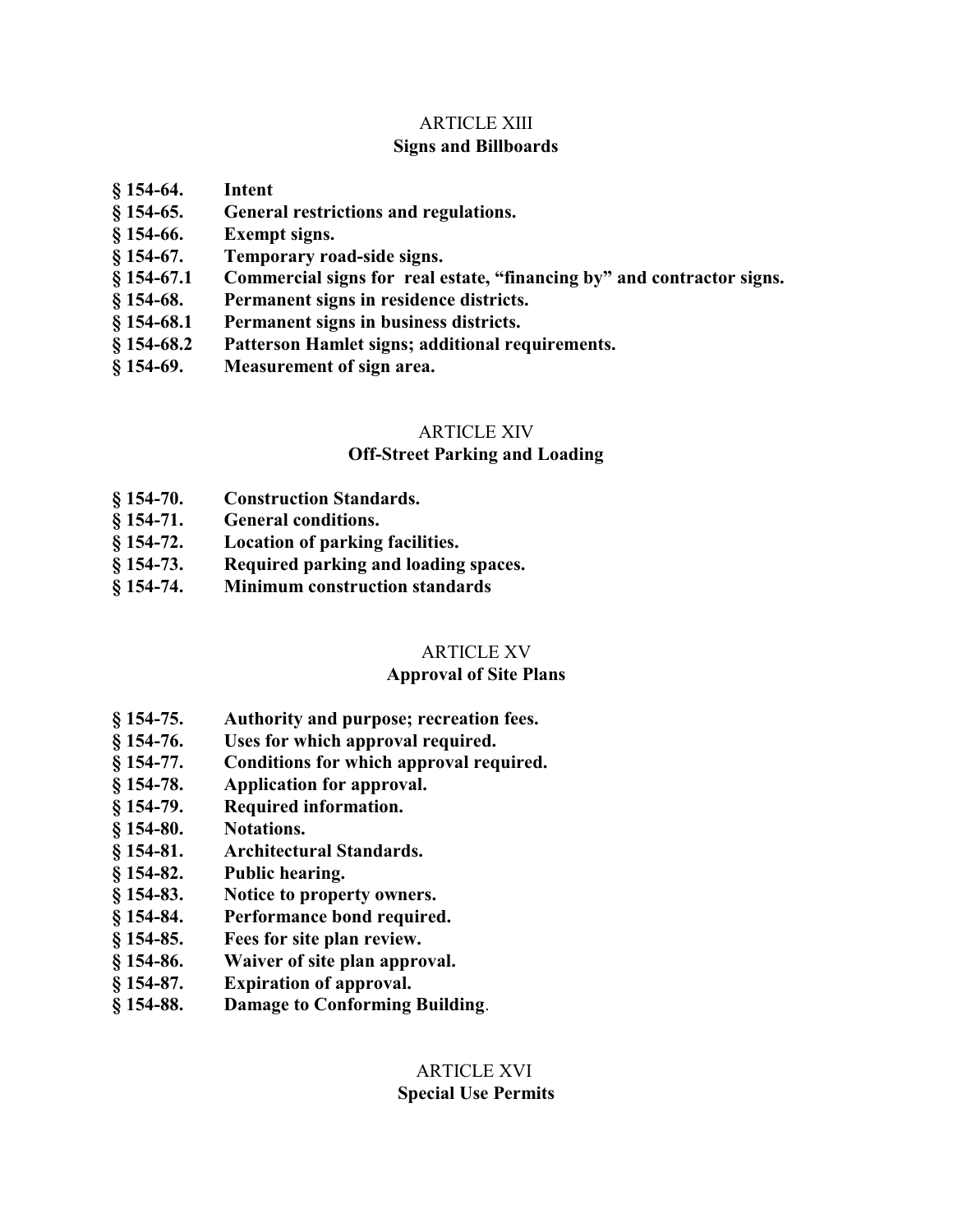- **§ 154-89. Authority to grant.**
- **§ 154-90. Application for permit.**
- **§ 154-91. Review by other agencies.**
- **§ 154-92. Publication of notice of hearing.**
- **§ 154-93. Standards and guidelines for determination.**
- **§ 154-94. Certificate of occupancy for special permit uses.**

### ARTICLE XVII

### **Special Permits for Any District**

- **§ 154-95. Not-for-profit membership clubs.**
- **§ 154-96. Churches, parish houses and convents.**

#### ARTICLE XVIII

#### **Special Permits for Residence Districts**

- **§ 154-97. Nursery schools, day-care centers.**
- **§ 154-98. Senior citizen facilities.**
- **§ 154-99. Schools and colleges.**
- **§ 154-100. Equestrian Centers.**
- **§ 154-101. Golf courses and country clubs.**
- **§ 154-102. Bed-and-breakfast inns.**
- **§ 154-103. Trailer parks.**
- **§ 154-104. Hobby kennels.**
- **§ 154-105. Accessory apartments.**
- **§ 154-106. Accessory buildings.**
- **§ 154-107. Commercial trade operations.**
- **§154-107.1 Livery and taxi cab services**.
- **§154-107.2. Veterinary service.**

### ARTICLE XIX

### **Special Permits for Nonresidential Districts**

- **§ 154-108. Light manufacturing.**
- **§ 154-109. Hospitals, clinics and sanatoriums.**
- **§ 154-110. Local retail centers.**
- **§ 154-111. Regional retail centers.**
- **§ 154-112. Hotels and motels.**
- **§ 154-113. Warehouses.**
- **§ 154-114. Conference and cultural centers.**
- **§ 154-115. Public garages and automotive dealerships**.
- **§154-115.1. Apartments.**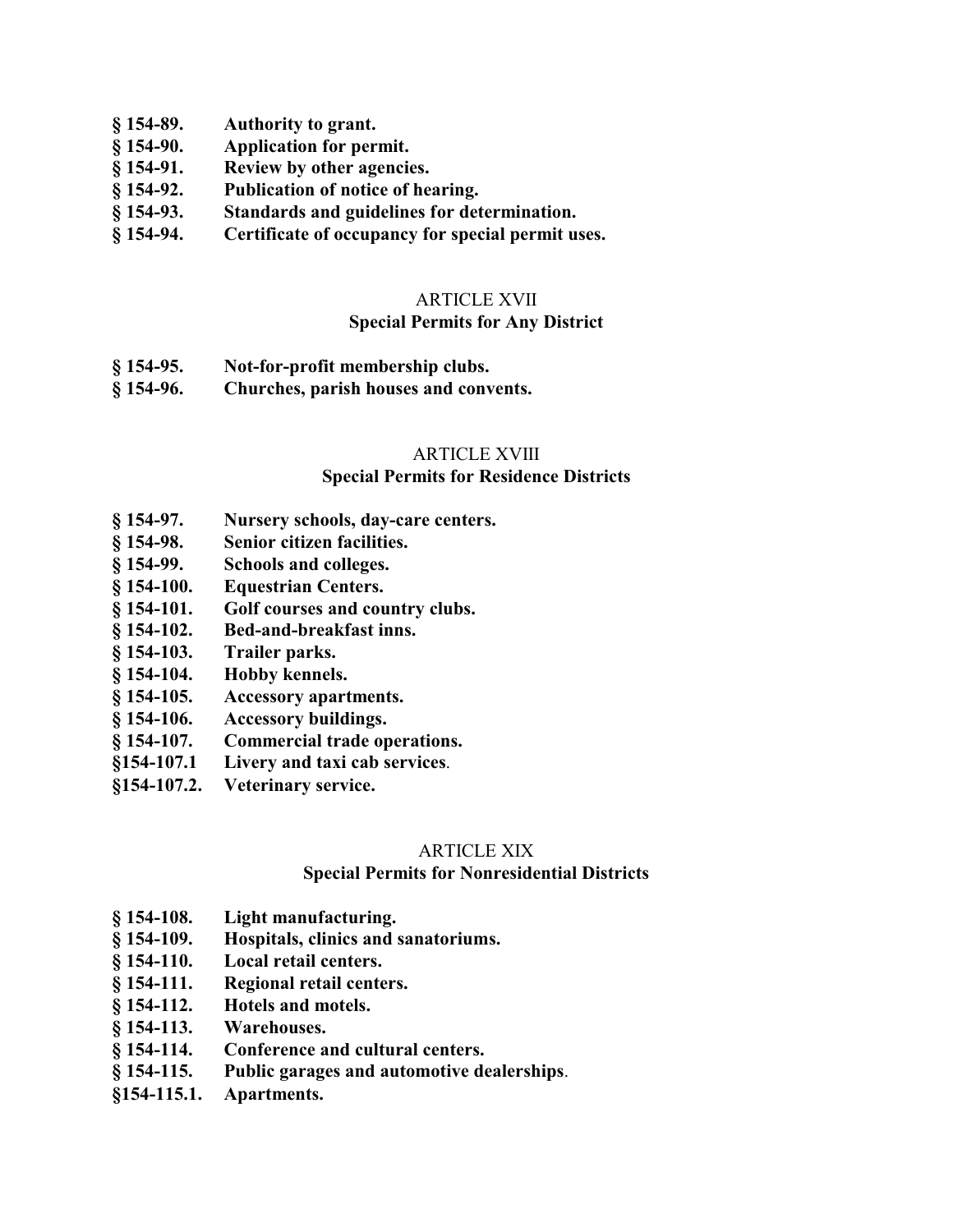# ARTICLE XX

# **Board of Appeals**

- **§ 154-116. General powers and duties.**
- **§ 154-117. Interpretation of provisions.**
- **§ 154-118. Issuance of special use permits.**
- **§ 154-119. Appeals and variances.**

### ARTICLE XXI

### **Appeals and Variances**

- **§ 154-120. Procedures.**
- **§ 154-121. Notice of public hearing.**
- **§ 154-122. Standards for variances.**
- **§ 154-123. Reserved.**

### ARTICLE XXII

### **Administration and Enforcement**

- **§ 154-124. Certificate of Compliance.**
- **§ 154-125. Building permits.**
- **§ 154-126. Certificates of occupancy required.**
- **§ 154-127. Use prior to issuance of certificate; contents**
- **§ 154-128. Application for certificate of occupancy.**
- **§ 154-129. Effect of certificate.**
- **§ 154-130. Issuance of certificates.**
- **§ 154-131. Penalties for offenses.**
- **§ 154-132. Code Enforcement Officer.**
- **§ 154-133. Schedule of Building Department Fees**.
- **§154-133.1 Outstanding and unresolved violations.**

# **ARTICLE XXIII**

### **Amendments**

- **§ 154-134. Amendment procedure.**
- **§ 154-135. Effect on Construction.**
- **§ 154-136. Effect on variances, special use permits and site plans**
- **§ 154-137. Supersession of state law.**
- **Att. No. 1 Schedule of dimensional Zoning Requirements.**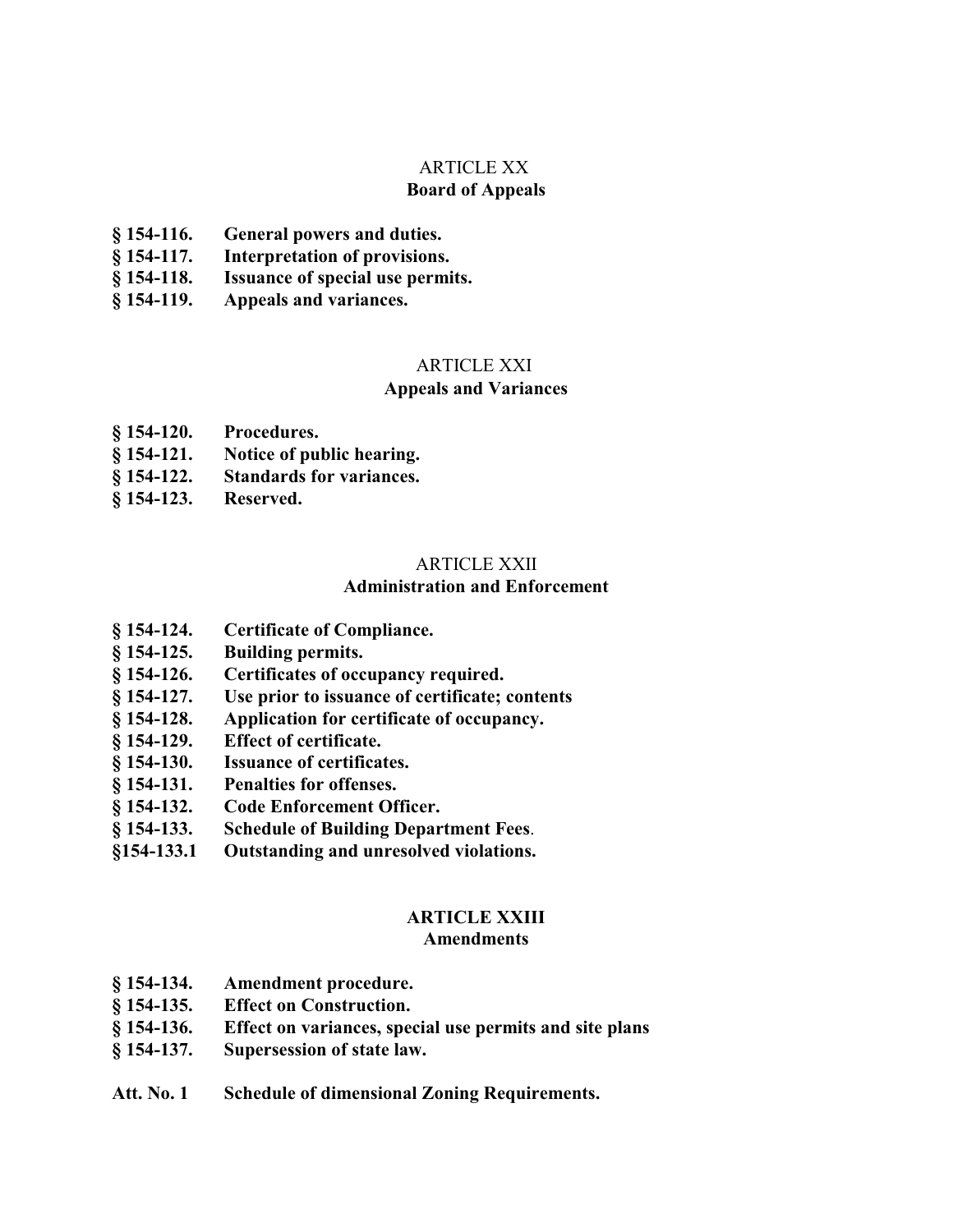[HISTORY: Adopted by the Town Board of the Town of Patterson 4-13-2005 by L.L. No. 8- 2005 (readopted 4-13-2005 by L.L. No. 9-2005**). Amendments noted where applicable.]**

### **GENERAL REFERENCES**

**Building construction and fire prevention - See Ch. 64 Fees - See Ch. 87 Flood damage prevention - See Ch. 91 Landmarks and historic districts - See Ch. 101 Numbering of streets and buildings - See Ch. 112 Subdivision of land - See Ch. 138**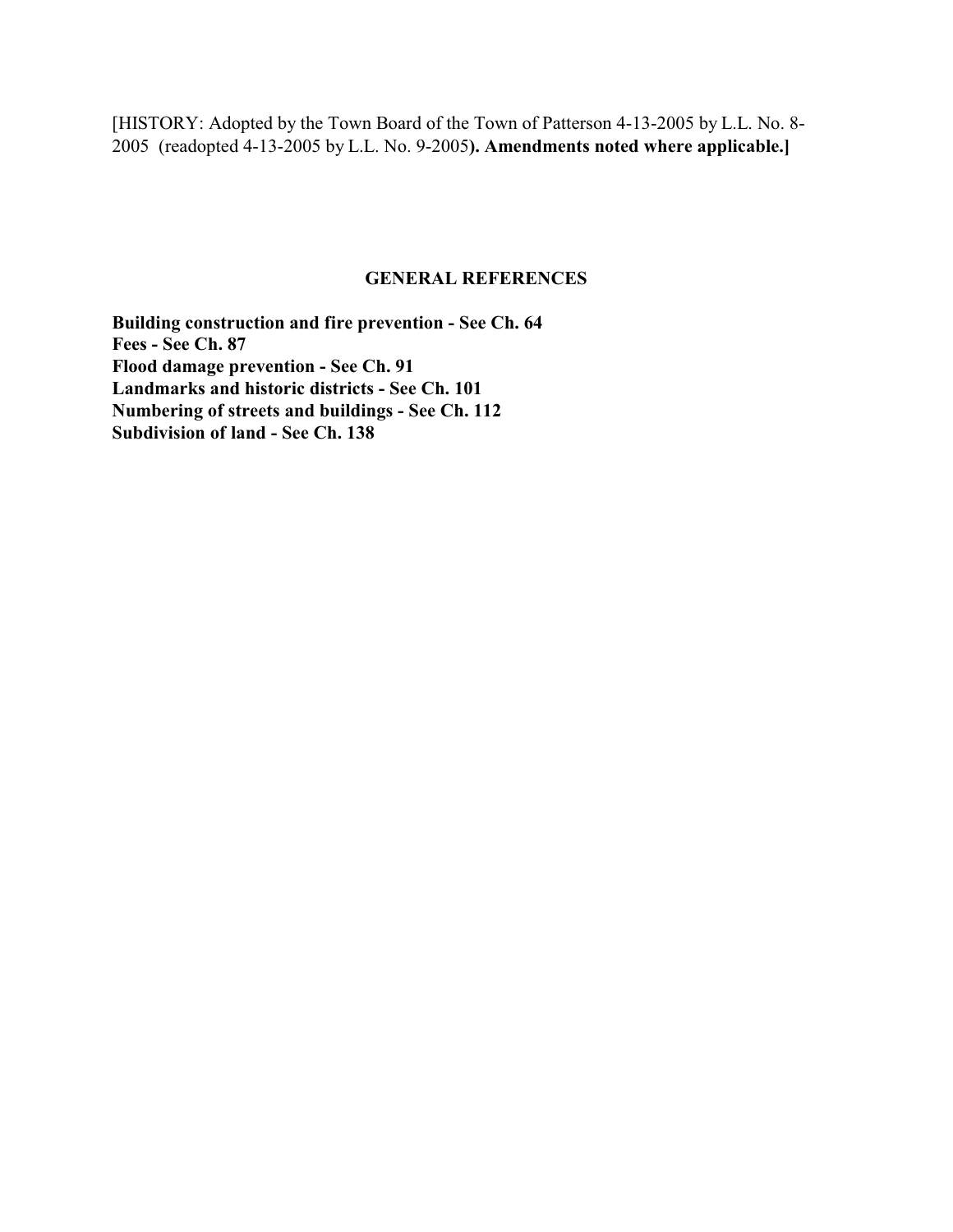# ARTICLE I **Authority and Purpose; Applicability; Interpretation; Definitions**

## **§ 154-1. Authority and purpose.**

There is hereby established a comprehensive zoning plan known as the "Zoning Code of the Town of Patterson," which plan is set forth in the text, map and schedule that constitute this Chapter. Said plan is adopted pursuant to, and for the purposes set forth in Article 2, §10, of Municipal Home Rule Law, and Article 16 of the Town Law of the State of New York, and more particularly for the protection and promotion of the public health, safety, morals and general welfare of the community in the following manner:

A. Guiding the future development of the Town in accordance with a comprehensive plan of land use which represents the most beneficial and convenient relationships among the residential, commercial, industrial and recreational areas within the town, having regard to their suitability for co-existence with each other without reducing the quality of life or character of the community.

B. Conserving the natural resources and rural character of the town by encouraging development in appropriate locations and by limiting building in areas where it would conflict with the town's predominantly rural pattern and scale of settlement;

C. Providing for adequate light, air and privacy; to promote safety from fires, floods and other dangers, and to prevent overcrowding of the land and undue congestion of the population.

D. Protecting the character and the social and economic stability of all parts of the Town and encouraging the orderly and beneficial development of the Town.

E. Protecting and conserving the value of land throughout the Town and the value of buildings appropriate to the various districts established by this chapter.

F. Bringing about the gradual conformity of the uses of land and buildings throughout the town to the comprehensive zoning plan set forth in this chapter, and minimizing conflicts among the various uses, land and buildings.

G. Aiding and encouraging the wise use and sound management of the groundwater systems, drainage basins, streams, lakes and ponds and all other natural resources throughout the town in order to preserve the environmental quality, and beauty of the community.

H. Aiding in bringing about the most beneficial relation between the uses of land and buildings and the movement of traffic through and the circulation of traffic within the town, having particular regard to the avoidance of congestion on the highways, streets and roads within the town and the provision of safe and convenient traffic access appropriate to the various uses of land and buildings throughout the town.

I. Aiding in providing a guide for public policy and action in the adequate provision of transportation, water, sewerage, schools, parks and other public facilities and services, and for private enterprise in building development, investment and other economic activity relating to the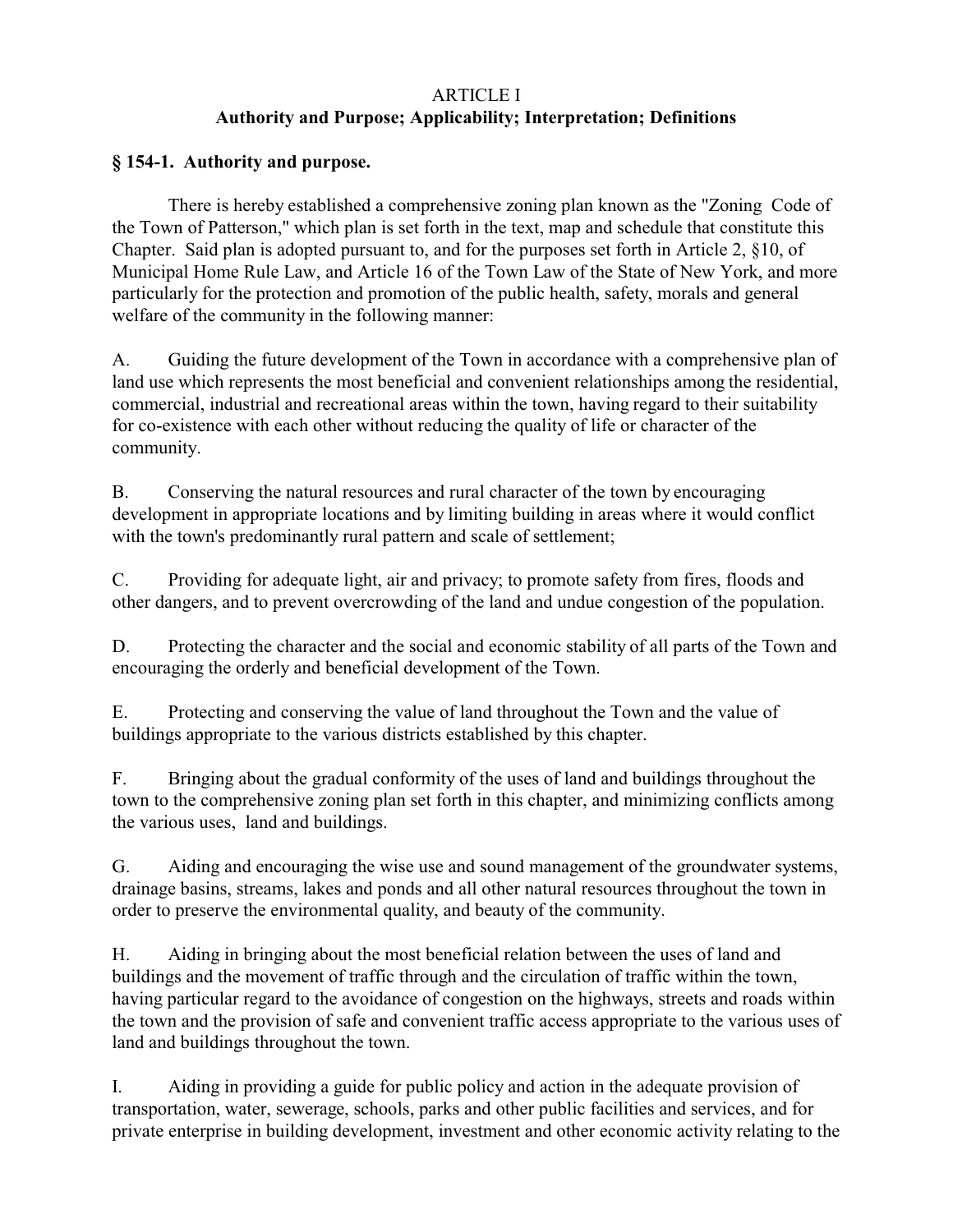uses of land and buildings.

J. In recognition of the economic value of Patterson's natural beauty and environmental amenities, to protect the integrity of scenic views, ridge lines, agricultural land, existing and potential recreation areas, waterways, ground and surface water supplies, ecological systems, wetlands, wildlife habitat, and natural vegetation, and to maintain environmentally significant open space in its predominantly natural state, in order to preserve the open and rural character of the Town;

K. Promoting attractive well-designed development that is built to foster attractive streetscapes, pedestrian-friendly environments and maintain architecturally the rural, and historic character of the Town.

L. Protecting the ecological integrity and benefits provided by the wetland system identified as the Great Swamp, which includes water filtration, groundwater recharge, flood control, habitat for plants, animals and rare species, recreation and scenic views.

M. Encouraging clean commercial development in order to provide jobs, and services to the Town's residents. **[Added 5-24-2017 by L.L. 1 of 2017]** 

N. Preserving our rich history for generations to come. **[Added 5-24-2017 by L.L. 1 of 2017]** 

O. Encouraging the use of sustainable energy practices. **[Added 5-24-2017 by L.L. 1 of 2017]** 

# **§ 154-2. Applicability. [Amended 11-15-2006 by L.L. No. 10-2006]**

A. No land, building or part thereof shall hereafter be used, and no building or part thereof shall be constructed, reconstructed, extended, enlarged, moved, arranged or altered, except in conformity with this chapter; and no lot shall be less in area or width nor have smaller yards, nor shall any building or buildings or part thereof occupy in the aggregate a greater percentage of the lot, nor shall any building be greater in height, than as prescribed in the applicable paragraph hereof, except as otherwise specifically provided in this chapter. No lot shall be diminished in area nor shall any yard or other open space be reduced except in conformity with the requirements of this chapter.

B. No board, agency, officer or employee of the town shall issue, grant or approve a permit, license or certificate or other authorization, including special permits and variances by the Board of Appeals, for any construction, reconstruction, alteration, enlargement or moving of any buildings or for any use of any land or building that would not be in full compliance with the provisions of this chapter.

C. Any such permit, license, certificate or other authorization determined to be issued, granted or approved in violation of the provisions of this chapter shall be null, void and of no effect without the necessity of any proceedings for revocation or nullification thereof, and any work undertaken or use established pursuant to any such permit, license, certificate or any other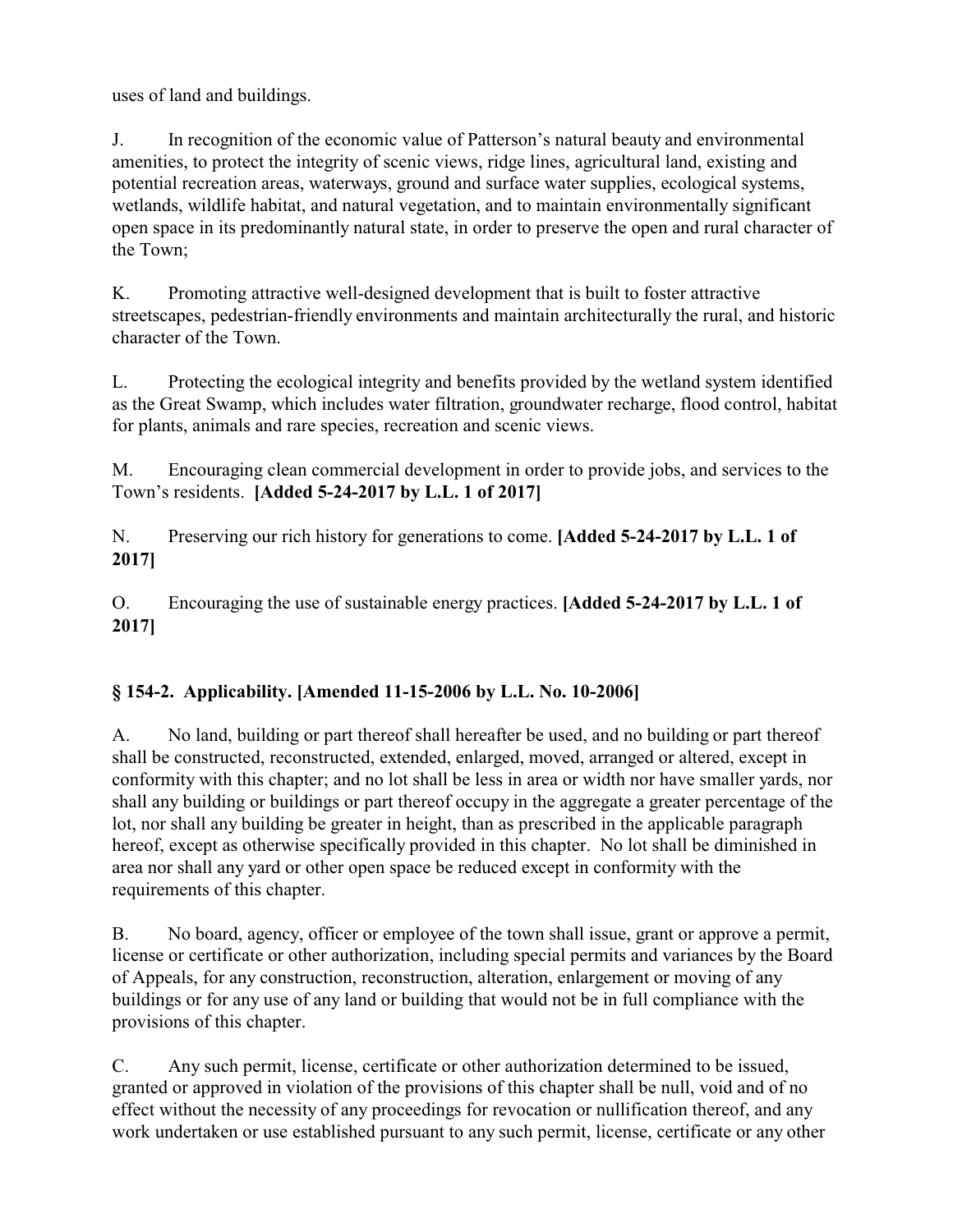authorization shall be unlawful, and no action shall be taken by any board, agency, officer or employee of the town purporting to validate any such violation.

D. This Chapter shall not apply to lands, or any buildings or structures thereon, that are owned by the Town of Patterson and used for the public benefit.

E. Where a lot has been included in the Putnam County Agricultural District, any agricultural activity as defined herein, or any activity directly related to a commercial horse boarding operation conducted on said lot, shall not be required to comply with the requirements of this Chapter unless said activity will affect the health or safety of the residents of the Town, except for the requirements of §154-18 Wetlands and Watercourses which shall remain applicable to said lot. **[Added 11-15-06 by L.L. No. 10]**

# **§ 154-3. Interpretation.**

A. In interpreting and applying the provisions of this chapter, they shall be held to be the minimum requirements for the promotion of the public health, safety, convenience, comfort and general welfare, and more particularly for the purposes set forth in §154-1. It is not intended by this Chapter to interfere with or abrogate or annul any easement, covenant or other agreement between parties; provided, however, when this Chapter imposes a greater restriction on the use of buildings or land or on the height of buildings, or requires larger open spaces or makes any other greater requirements than are imposed or required by any other ordinance, rule, regulation or by easements, covenants or agreements, the provisions of this Chapter shall control. Where the requirements of this Chapter differ from the requirements of another statute, law, ordinance, rule or regulation, the more restrictive shall govern.

B. The requirements of this Chapter provide the uses and dimensional requirements that have been determined to be the minimum requirements necessary to provide for the orderly development of the Town, in a manner consistent with the intentions of the residents thereof. Any use of land or property that is not specifically permitted by this Chapter is prohibited.

C. The Town of Patterson may be divided into two or more zoning districts which shall be shown on the Zoning Map. This Zoning Code shall identify each individual principal use that may be permitted in each particular zoning district. Each subparagraph shall be considered a separate and distinct permitted principal use within that zoning district. A change from a use listed in one subsection to a use listed in another subsection shall constitute a change in use of the site. For those uses permitted in the GB, C-1, CR and I Zoning Districts, multiple principal uses may exist on the same lot, where such use is a permitted use within that Zoning District. **[Added 5-24-2017 by L.L. 1 of 2017]**

# **§ 154-4. Definitions. [Amended 11-16-2005 by L.L. No. 12-2005; 11-15-2006 by L.L. No. 10- 2006]**

A. Usage.

(1) All words used in the present tense include the future tense; all words in the plural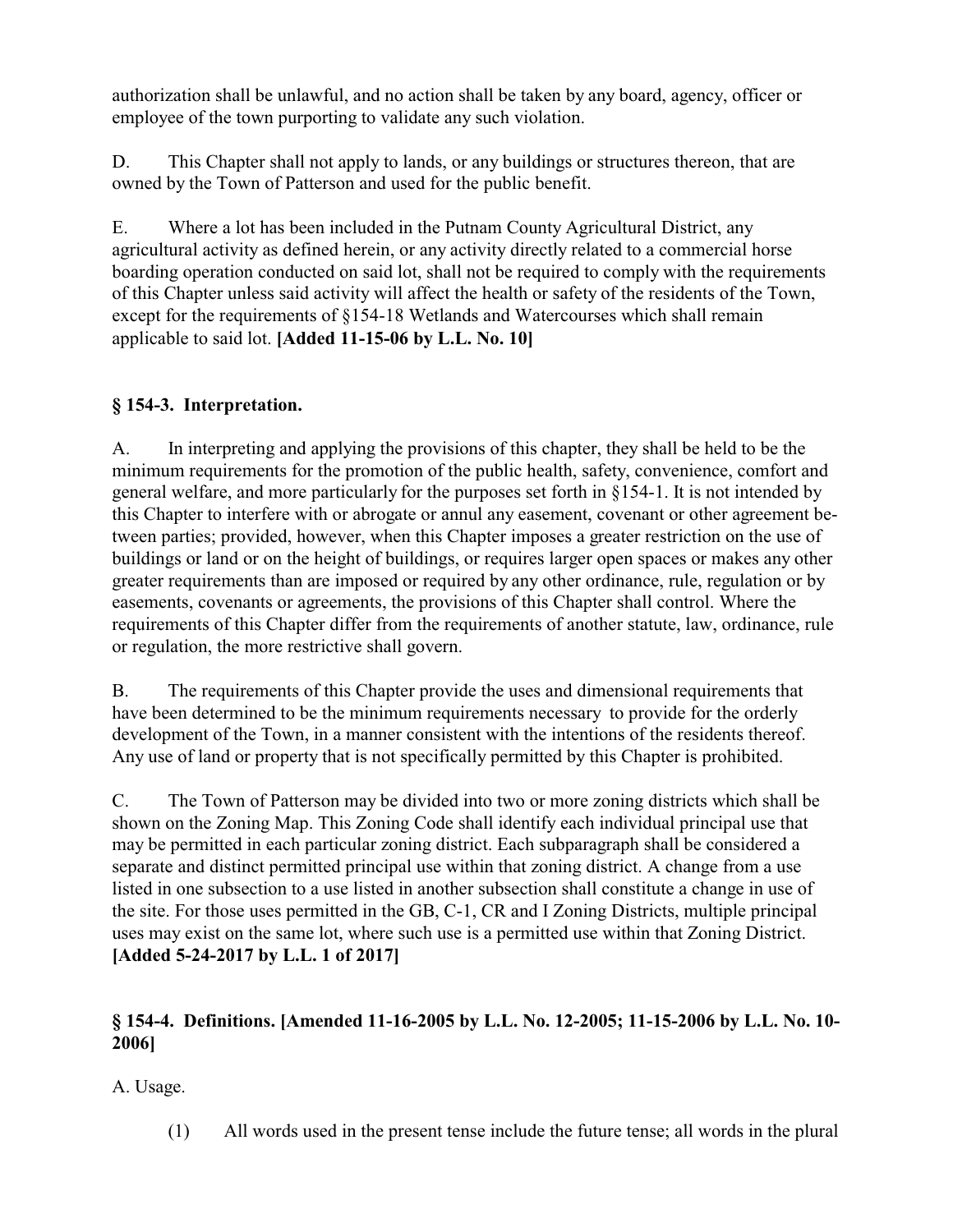number include the singular number; and all words in the singular number include the plural number, unless the natural construction of the wording indicates otherwise.

(2) The word "person" includes individuals, corporation(s) and all other legal entities. The word "lot" includes the word "plot" or "parcel"; the word "building" includes the word "structure"; and the words "shall" and "must" are always mandatory and not directory. The word "occupied" or "used" shall be construed as though followed by the words "or intended, arranged or designed to be used or occupied," unless the natural construction of the wording indicates otherwise.

(3) Unless otherwise specified, all distances shall be measured horizontally.

(4) The word "Town" means the Town of Patterson, in the County of Putnam, State of New York; the term "Town Board" means the Town Board of said town; the term "Planning Board" means the Planning Board of said town; the term "Board of Appeals" means the Zoning Board of Appeals of said town; the term "Code Enforcement Officer" means the Building Inspector or Codes Enforcement Officer of said town; the term "Town Plan" means the plan adopted by the Town Board pursuant to § 272-a of the Town Law.

(5) The definitions contained herein shall apply to the terms used in this chapter. Where terms are not defined in this chapter or within another chapter of this Code, they shall be defined using their ordinarily accepted meanings within the context in which they are used. Merriam-Webster's Collegiate Dictionary, 11th edition, shall be the source consulted for the ordinarily accepted meaning.**[Added 11-15-06 by L.L. 10]**

B. Definitions. As used in this chapter, the following terms shall have the meanings indicated:

ACCESSORY APARTMENT - An apartment located in a single family dwelling that contains not more than one bedroom, has a floor area greater than 400 square feet and not more than 600 square feet and which does not exceed 35% of the aggregate floor area of the single family dwelling. The accessory dwelling shall clearly be subordinate to the single family dwelling.

ACCESSORY USE - A use that is located on the same lot as the principal use, is customarily associated with, is incidental to and is subordinate in area, extent and purpose to the principal use. **[Amended 5-24-2017 by L.L. 1 of 2017]** 

ACTIVE ADULT RESIDENCE - A planned and managed community providing living accommodation and which may also provide accessory facilities, occupancy of which is limited, as permitted by Federal and State Fair Housing Laws, to persons who are 55 years of age and older. **[Added 6-8-2011 by L.L. No. 5-2011]**

ADULT ENTERTAINMENT BUSINESS - an establishment of business that is characterized by an emphasis on nudity or acts of a sexual nature and shall include topless bars, adult bookstores and adult cabarets, however shall exclude stores that rent video cassettes, DVD's or other photographic reproductions where such material comprises less than 15% of the floor area and is maintained separate from the other portions of the building.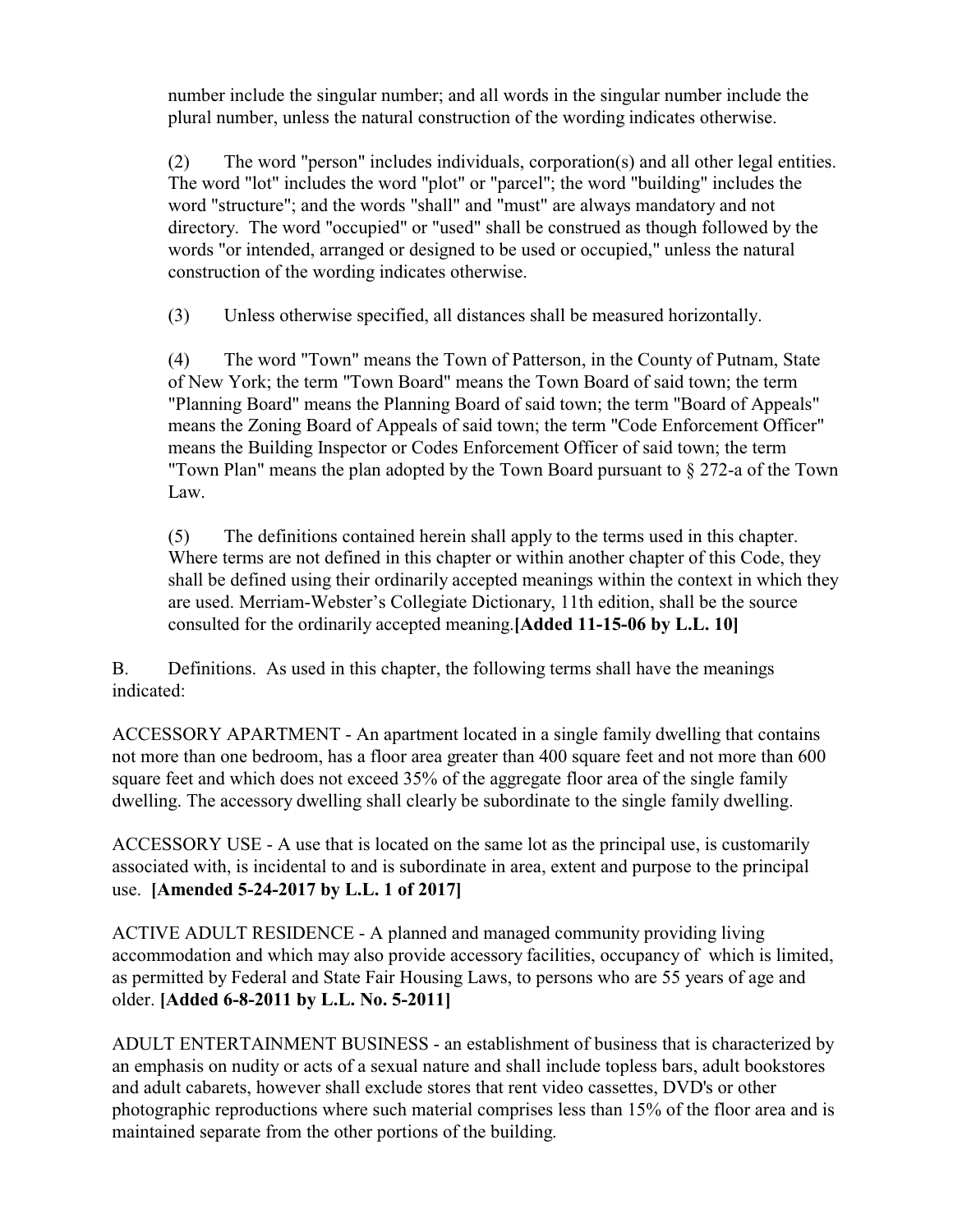AGRICULTURE -

(1) The use of the land for the production for sale of crops, livestock and livestock products, where the same is carried on as a business or gainful operation, and shall include:

(a) The cultivation of the soil for food products or other useful or valuable growths of the field or garden,

- (b) Tillage or husbandry,
- (c) Dairying, raising of livestock, fowl or birds,
- (d) A nursery farm as defined herein.

(2) "Agriculture" shall not include equestrian centers or the raising of trees for wood products. The term "farm operation"shall also have the same meaning as "agriculture".

ALLEY - A passage or way open to public travel which affords generally a secondary means of vehicular access to abutting lots and is not intended for general traffic circulation.

ALTER -

- (1) As applied to a wetland, watercourse or Waterbody, any form of draining, dredging, excavation, removal of soil, mud, sand, shells, gravel or other aggregate or any form of dumping, filling or depositing of any kind, either directly or indirectly; erecting any structure or roads; the driving, piling or placing of any other obstructions, whether or not changing unrestricted movement of water; any form of pollution; and any other activity which impairs any of the several functions served by freshwater wetlands and watercourses or the benefits derived therefrom.
- (2) As applied to a building or structure, a change or rearrangement in the structural parts of the existing facilities, or an enlargement, whether by extending on a side or by increasing in height, or the moving from one location or position to another.
- (3) The term "alter" in its various modes and tenses and its participial form refers to the making of an "alteration".

APARTMENT - A room or suite of two (2) or more rooms designed, used or intended for use as a separate residential unit within a building. **[Amended 5-24-2017 by L.L. 1 of 2017]**

AREA, BUILDING - The total sum of the maximum cross-sectional or horizontal areas as calculated between the vertical walls with the greatest outside dimension of the principal building, exclusive of any cornice, balcony, gutters, awning, open entrance hood, or overhanging roof which projects less than three (3) feet from the face of a building, open terraces and steps. All dimensions shall be measured between the exterior faces of walls. **[Amended 5-24-2017 by L.L. 1 of 2017]**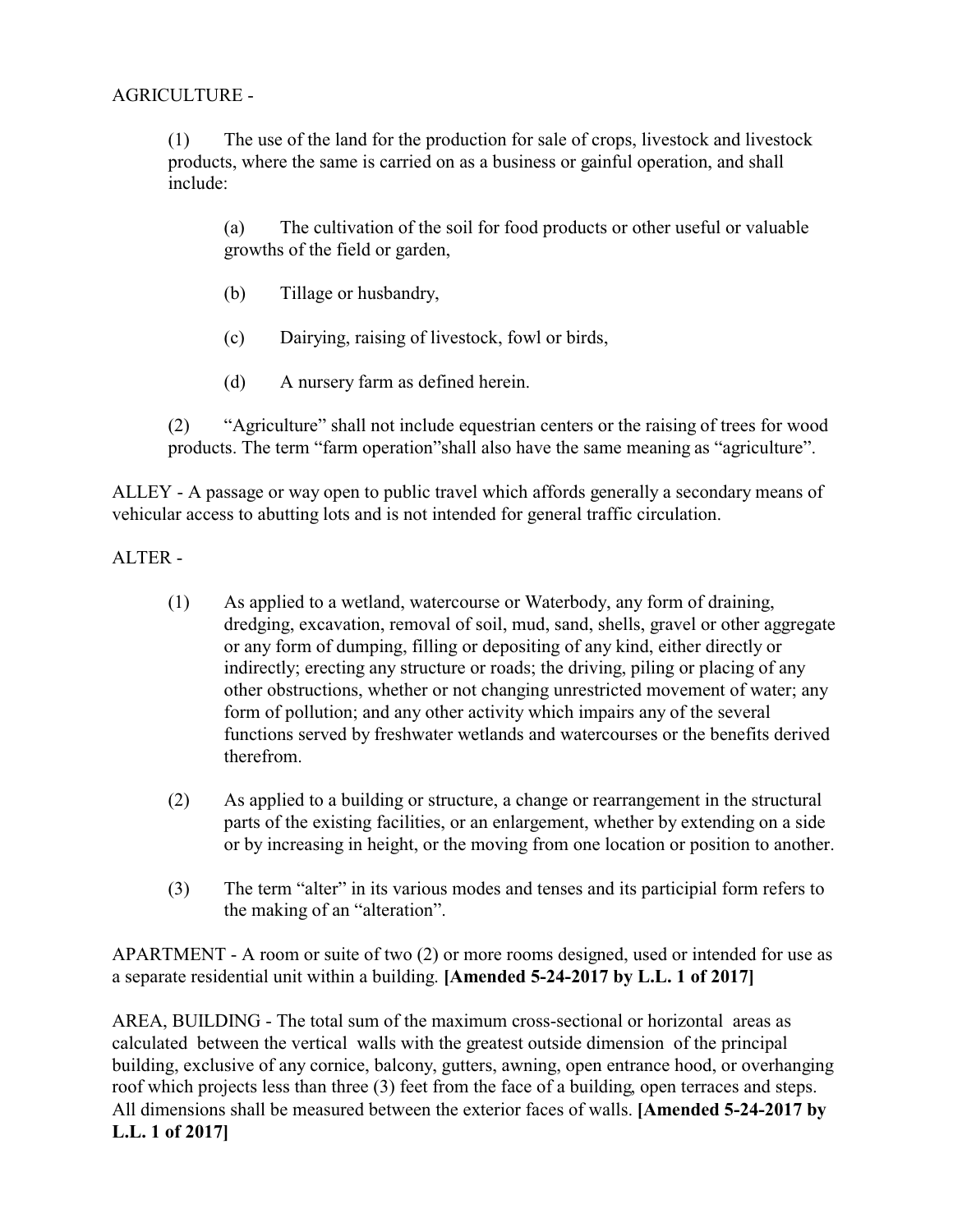AUTOMOTIVE DEALERSHIP - A commercial business that sells or leases new or used motorcycles, automobiles, vans or trucks and may include an interior showroom, outdoor storage and display of vehicles, and as an accessory use the repair and maintenance of vehicles that are similar in nature to those for sale or lease at the site. **[Amended 5-24-2017 by L.L. 1 of 2017]**

BASEMENT - That space of a building that is partly, or wholly below grade, i.e., which has more than half of its height, measured from floor to ceiling, below the average established street curb level or finished grade of the ground adjoining the building. When used in connection with a building, the term "cellar" shall have the same meaning as 'basement'."

BED-AND-BREAKFAST INN — An owner-occupied building designed, used and occupied as a single-family residence, which also provides rooms for overnight accommodations to preregistered transient guests for remuneration, and including the serving of food and drink prepared within the building to the guests. For the purposes of this definition, transient shall mean a period of time not exceeding fourteen (14) consecutive days, or twenty-eight (28) days in any one year period.

BUILDING - Any structure having a roof supported by columns or walls and intended for the shelter, housing or enclosure of persons, animals or chattels, and shall include any decks, porches, patios or other structure attached thereto, excepting that structural connections such as a covered walkway or canopy, porch, roof, foundation walls, tunnel and/or horizontal shaft ways, or other similar structural connections above or below ground, enclosed or otherwise, shall not be construed as creating a single building from two or more buildings. A building shall not include walkways or sidewalks of less than eight inches above grade or driveways.

BUILDING, ACCESSORY - Any building, including any appurtenances which are attached or directly abutting thereto, excepting for sidewalks or walkways, which is subordinate to and whose use is incidental to the use of the principal building on the same lot.

BUILDING COVERAGE - The total area of all principal and accessory buildings on a lot.

BUILDING, PRINCIPAL - A building in which is conducted the principal or main use of the lot on which it is situated, including any appurtenances which are attached or directly abutting thereto, excepting for sidewalks or walkways.

CABIN - A permanent or semi-permanent structure used exclusively as temporary shelter for not more that twenty-six weekends per year or for more than twenty-one consecutive days and not exceeding six hundred fifty (650) square feet in size, nor more than sixteen (16) feet in height.

CAMP - Any area of land or water on which are located two (2) or more cabins, shelters, tents, houseboats or other accommodations of a design or character that is normally intended or suitable for seasonal or other more or less temporary living purposes, regardless of whether such structures or other accommodations actually are occupied seasonally or otherwise. A camp shall not include a hospital, place of detention or school offering courses of general instruction.

CATERING - the preparation and furnishing for remuneration of food and/or beverages for service at private, commercial or charitable functions or events, at the premises of the consumer, whether such premises are temporary or permanent, residential or commercial, and whether the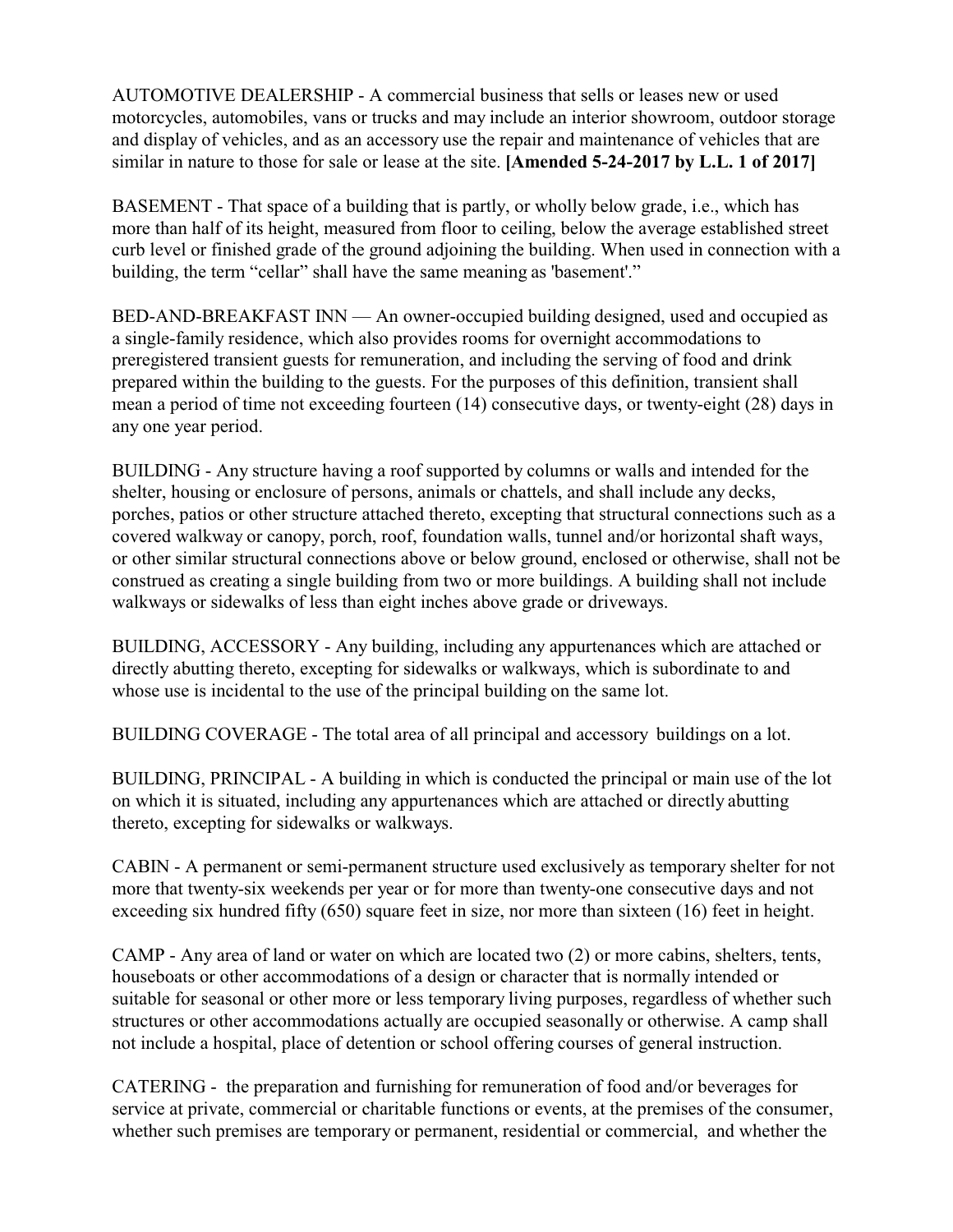food is prepared on-site, or at an off-site kitchen and brought to the premises of the consumer. **[Added 7-22-15 by L.L. No. 2-2015]**

CHURCHES AND OTHER PLACE OF PUBLIC WORSHIP - A parcel or lot, including the buildings and structures thereon, or portion thereof, where persons regularly assemble for religious worship and/or related instructional, social, cultural and fund-raising activities incidental thereto and where the design and construction of the building, accessory buildings or improvements to the lot are primarily intended for religious services. A Place of Public Worship may also include any social and administrative rooms incidental and accessory thereto.

CLEAR CUTTING - The removal of ten (10) or more trees over 12" in diameter at breast height (DBH) within an areas of 20,000 sq.ft. within a six month period.

COMMERCIAL TRADE OPERATION - A service related business conducted by a skilled artisan, where the service provided is conducted off-site and is representative of and shall include, painting contractors, carpenters, plumbers, electricians and landscapers, tile contractors, security installers, but shall not include businesses similar to general contractors whose primary business is earthwork. A commercial trade operation shall not include the exterior warehousing of vehicles, equipment, or materials. **[Amended 5-24-2017 by L.L. 1 of 2017]** 

COMMERCIAL VEHICLE - Any vehicle bearing commercial plates and any of the following: **[Added 5-24-2017 by L.L. 1 of 2017]** 

- (1) Displays the registrant's name and address permanently affixed in characters at least three inches high on both sides of the vehicle, with such display being in a color contrasting with that of the vehicle and placed approximately midway vertically on doors or side panels.
- (2) Has business advertisements semi- permanently or permanently attached to the vehicle.
- (3) Has been permanently altered by having all seats and seat fittings, except the front seats, removed to facilitate the transportation of property.

COMPOSTING, COMMERCIAL – Any non-residential facility or portion thereof that stores organic material in a container or compact pile for the purpose of natural transformation into compost or combines or mixes two or more of the following materials for the purpose of manufacturing a product that can be sold or re-used; yard trimmings, wood chips, vegetable wastes or other organic matter, soil, sewage, sludge or septage.

CONFERENCE CENTER - A parcel, including the buildings thereon, which is non-sectarian, is not involved in the promotion of any specific purpose, agenda or goal and is open to the public for general conferences, seminars and other special events, held predominantly indoors, such as is typical of a reunion, wedding or bar mitzvah. **[Amended 5-24-2017 by L.L. 1 of 2017]** 

CONTAINER - A portable unit, generally used for the temporary storage and/or transportation of materials.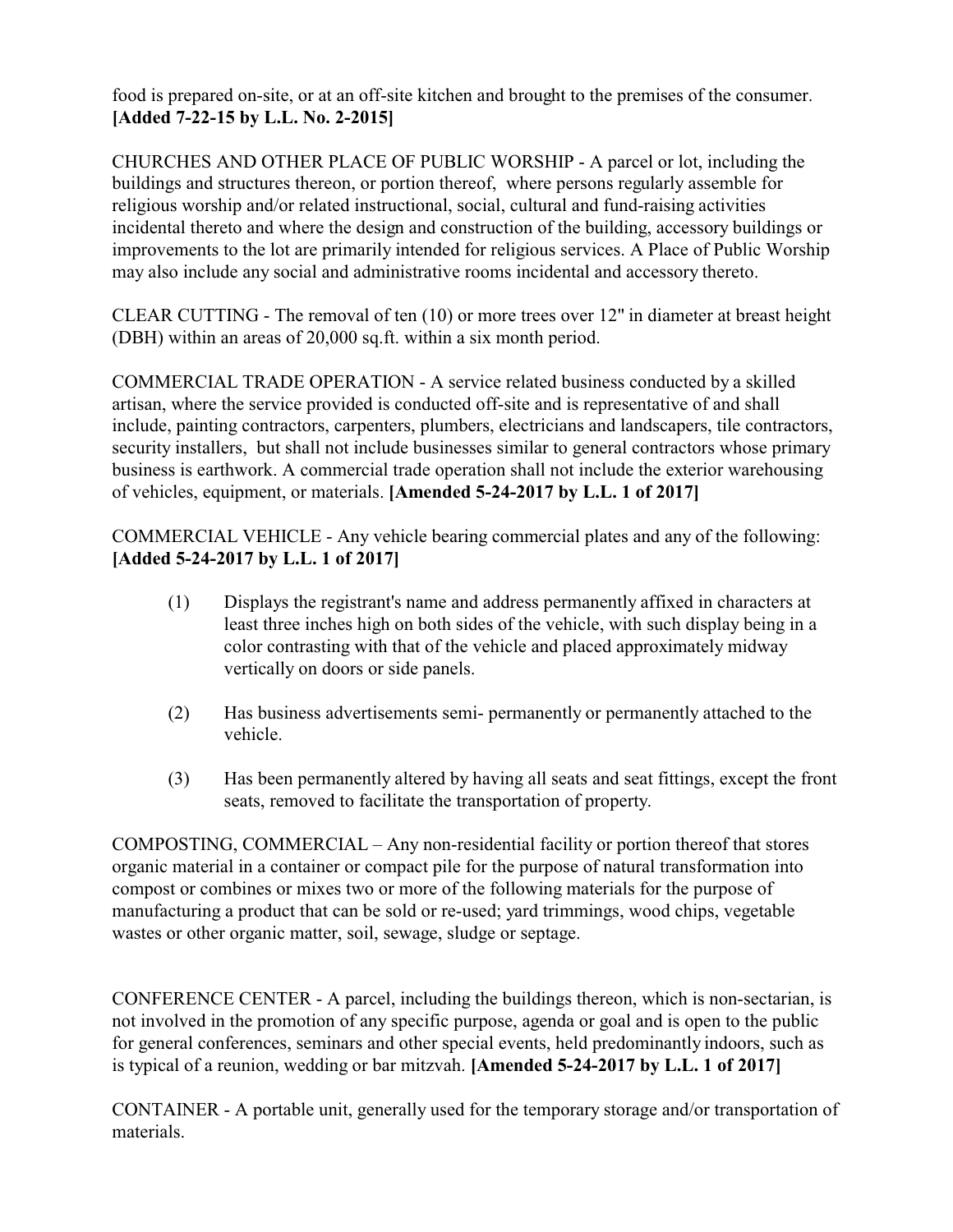CONTRACTOR'S YARD - A lot, or portion thereof used for the storage of equipment or materials, either of which are not offered for retail or wholesale sales at the site, but which are principally used for a construction related activity at a location other than the lot on which the Contractor's Yard is located. A contractor's yard shall also include any buildings located on the lot and any accessory office spaced used by the contractor whose business is located on the lot.

CONTROLLED AREA - Includes all wetlands greater than one-half acre, watercourses and the area surrounding the same for a horizontal distance of one hundred (100) feet from the boundary of the wetlands and all watercourses and all adjacent surfaces within one hundred (100) feet measured horizontally from the ordinary high water line of a watercourse.

CULTURAL CENTER - A parcel including the buildings thereon which shall be open to the general public for the enjoyment of activities including or similar to performing arts, theaters, and museums.

CURB SERVICE ESTABLISHMENTS - See "drive-in establishments."

DAY CAMP - Any land, including the buildings thereon, used for any assembly of persons for recreational or educational purposes.

DAY-CARE CENTER - A place, person, association, corporation, institution or agency which provides day care for three (3) or more children away from their primary residence and in which parents, guardians or others responsible for the child place the child. Such care shall be for more than three (3) hours and less than twenty-four (24) hours per day per child. The term "day care of children" includes services provided with or without compensation or payment. The name, description or form of the entity which operates a day-care center does not affect its status as a day-care center pursuant to Chapter 154 herein.

DAY-CARE, HOME - An occupied residence providing or designed to provide day care for not more than eight (8) children, including resident children less than fourteen (14) years of age.

DELICATESSEN - A retail establishment of less than 3,500 square feet, where grocery products, dry goods, pre-processed foods, packaged foods and "ready-to-eat" foods such as salads, sandwiches, and cooked meats are sold for consumption off-premises, and which has no counters used for seating or more than 4 tables for on-premises consumption of food. **[Added 7- 22-15 by L.L. No. 2-2015]**

DISTRIBUTION TERMINAL - A facility where goods are received and temporarily stored for short periods with the specific intent of redistributing those goods.

DOG KENNEL - Any building, structure or premises in or on which there are kept more than three (3) dogs that are more than six (6) months old.

DRIVE-IN ESTABLISHMENTS - Shops, stores, buildings or outdoor counter service which make available any facility for, or which encourages or permits or which has as a significant component of its business, the consumption of food or beverages on the premises outside the building in parked cars.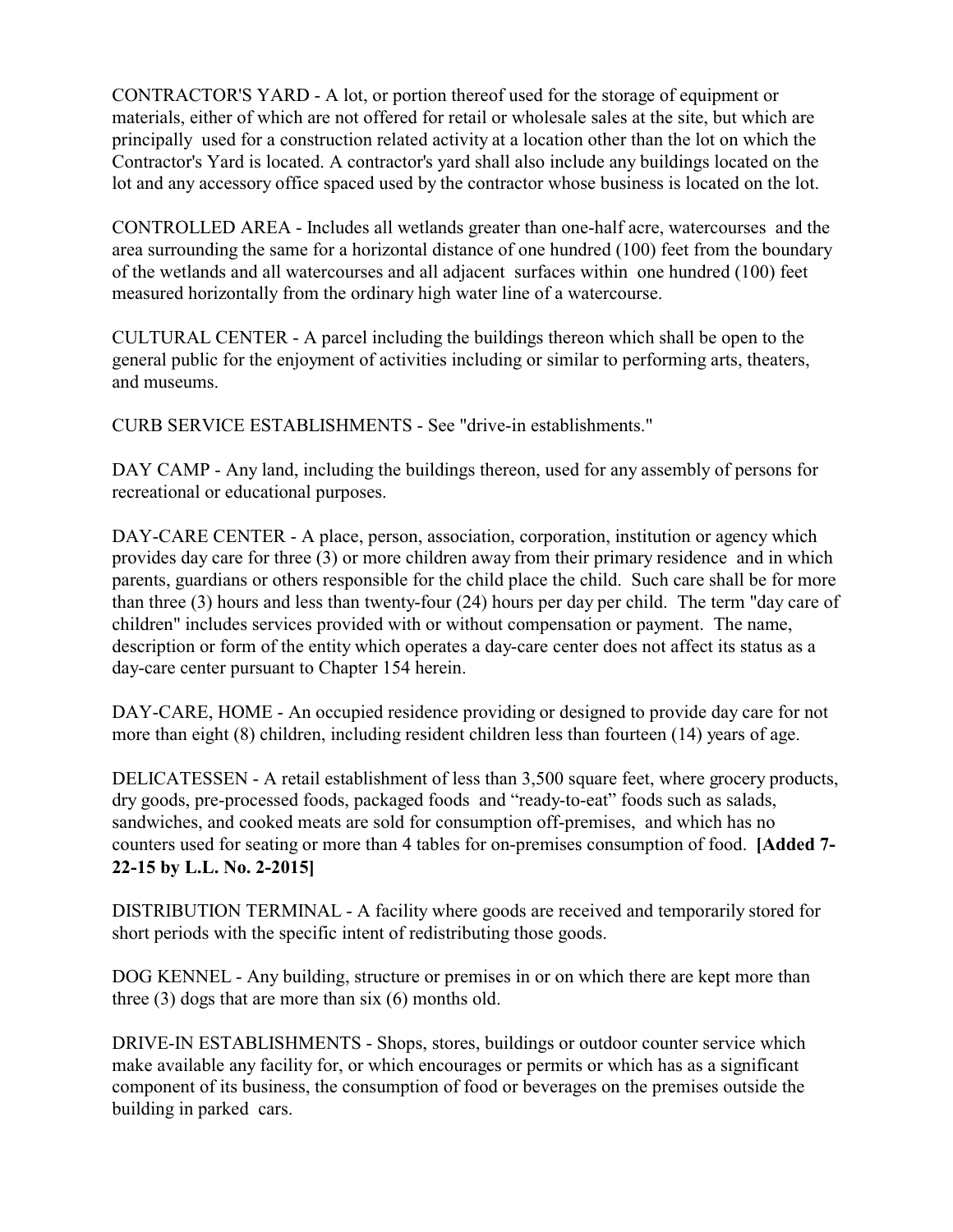DWELLING, GROUP - A group of two (2) or more one-family, two-family or multiple dwellings occupying a lot in one (1) ownership and having any yard in common.

DWELLING, MULTIPLE-FAMILY - A building or portion thereof containing three (3) or more dwelling units and designed or used for occupancy by three (3) or more families, individuals or group of individuals living independently of each other.

DWELLING, SINGLE-FAMILY - A building containing one (1) principal dwelling unit and designed or used for occupancy by one (1) family, and which may also contain a legally permitted accessory apartment.

DWELLING, TWO-FAMILY- A building designed for and occupied exclusively as a home or residence for two (2) families.

DWELLING UNIT - One or more rooms connected together, constituting a separate, independent housekeeping unit for one (1) individual person or one (1) family containing independent sanitary, cooking and sleeping facilities, physically separated from any other dwellings that may be in the same building, and having either separate access, or an access shared in common, to the outside.

E.C.I. - The Environmental Conservation Inspector of the Town of Patterson.

E.C.I., DEPUTY - The person designated by the Town of Patterson to perform the duties of the E.C.I. in his absence.

EPHEMERAL POND - (or vernal pool) A basin or depression which fills with water typically in the Spring and may dry up during summer months, and which supports "obligate" vernal pool species of wildlife, including Fairy shrimp, wood frogs and mole salamanders.

EQUESTRIAN CENTERS - Any building, group of buildings, structures or land where horses are kept for riding, driving, boarding or otherwise stabled for compensation or as an incidental use to the operation of any club, association, ranch or similar establishment. Land or buildings in which horses, owned solely by the property owner, are stabled for the enjoyment of the property owner, and which is clearly incidental to the residential use of the property shall not be considered an Equestrian Center. Farms, where the principal use is breeding of horses shall also not be considered an equestrian center but shall be considered an agricultural activity.

EXCAVATION - Any removal of sand, gravel, soil or other natural materials to a depth of twelve (12) inches or more below the natural contour of the land, or the present contour of the land if the natural contour has been disturbed prior to the effective date of this law, whether or not any overburden and/or natural material is intended for any use off of the site, except that "excavation" shall not include said removal for the purpose of bona fide agricultural activities, routine landscaping or improvement of drainage on occupied property, or land development of the site pursuant to, but not prior to, issuance of a building permit or issuance of subdivision or site plan approval.

FAMILY - Any number of individuals related by blood, marriage or adoption [or not more than three (3) individuals who are not so related], living together as a single housekeeping unit, using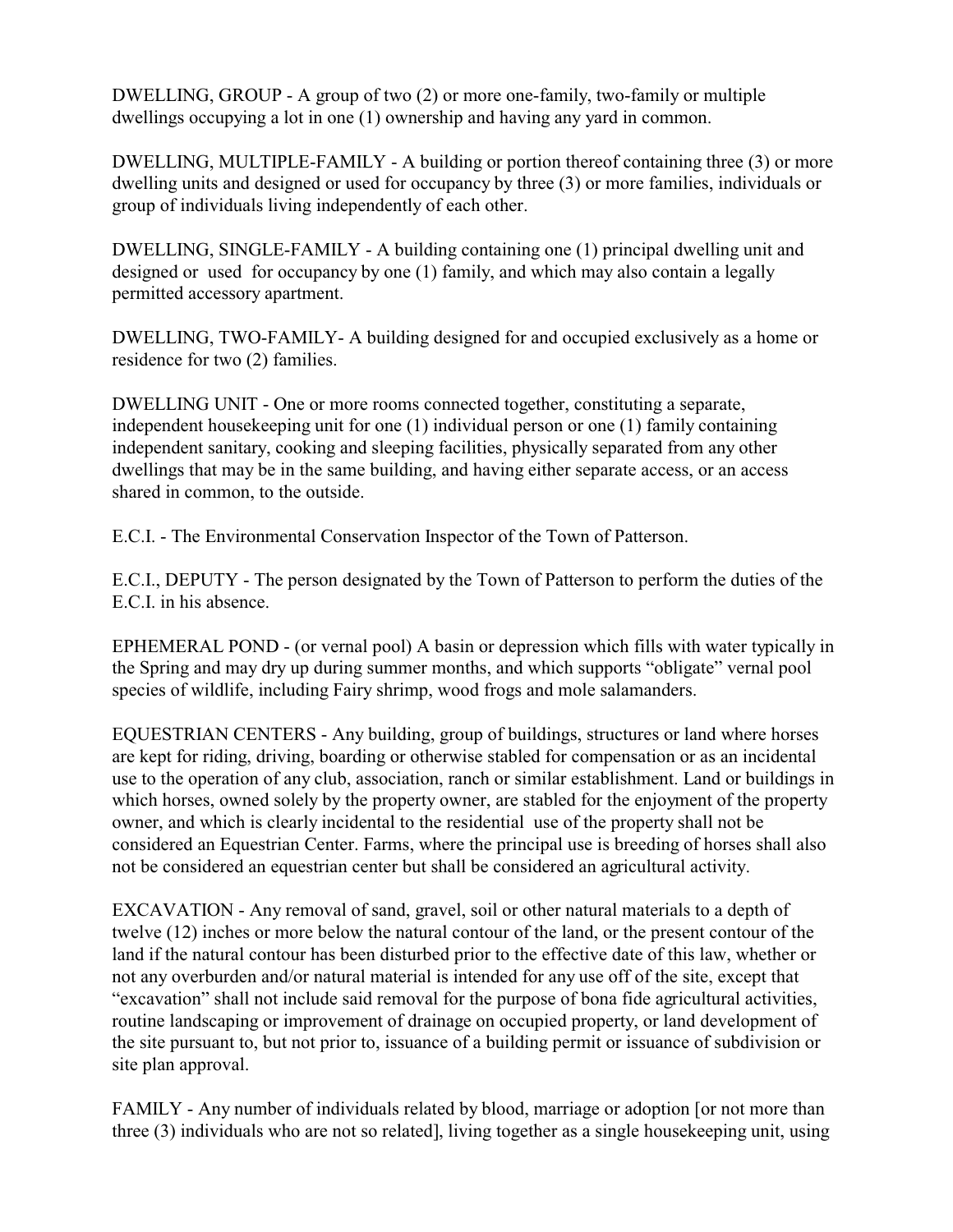rooms and housekeeping facilities in common, having such meals as they may eat at home prepared and eaten together, and is permanent and stable. Three (3) or more individuals not so related shall not be considered as a family unless they can sufficiently demonstrate to the administrative officer charged with enforcement of this code that they:

- 1. Share the entire dwelling unit
- 2. Live and cook together as a single housekeeping unit
- 3. Shares expenses for food, rent, utilities or other household expenses, and
- 4. Are permanent and stable

FARM, HOBBY - A parcel or lot, containing at least five (5) acres of usable farmland on which activities, typically associated with agriculture or farm operations including the raising of vegetables, livestock or poultry, are conducted for the enjoyment of the property owner and/or where no profit can be shown in any three out of five successive years. It excludes the raising of swine, fur-bearing animals, riding academies, equestrian centers, livery or boarding stables and dog kennels. **[Amended 8-11-2021 by L.L. No. 2-2021]**

FARM, LARGE - Any parcel of land containing at least ten (10) acres of usable farmland which is used for gain in agriculture, including the growing of nursery or garden products, livestock, poultry and dairy products. It includes necessary farm structures within the prescribed limits and the storage of equipment used. It excludes the raising of more than two (2) adult swine and their piglets, fur-bearing animals, riding academies, equestrian centers, livery or boarding stables and dog kennels. **[Amended 8-11-2021 by L.L. No. 2-2021]**

FARM, SMALL - Any parcel of land containing at least five (5) acres of usable farmland which is used for gain in agriculture as defined in this chapter, including the growing of nursery or garden products, livestock, poultry and dairy products. It includes farm structures within the prescribed limits and the storage of equipment used. It excludes the raising of swine and their piglets, fur-bearing animals, riding academies, equestrian centers, livery or boarding stables and dog kennels. **[Amended 8-11-2021 by L.L. No. 2-2021]**

FARM ANIMAL, LARGE - See "livestock."

FARMLAND, USABLE - Lands with characteristics of soils and topography that are generally suitable for the growing of crops or the raising of animals. Regulated wetlands, lakes or ponds, and slopes exceeding 50% in grade shall not be considered Useable Farm Land.

FAST-FOOD ESTABLISHMENTS - Establishments providing food and beverages that are ordered at an indoor or outdoor counter service, or a drive-up window, which may be consumed on or off the premises, but are not consumed at the counter from which the order is taken. Fastfood establishments may have tables on the premises used by patrons, but orders are not taken by wait-staff at the tables. Food sales typically consist of pre-processed or quickly prepared food and beverages in disposable containers or wrappers, selected by patrons from a limited line of specialized items including, but not limited to, hamburgers, chicken, pizza, tacos, Chinese-style food, hot dogs, ice cream or yogurt. **[Amended 7-22-15 by L.L. No. 2-2015]**

FINISHED GRADE - The elevation at which the finished surface of the surrounding lot intersects the walls or supports of a building or other structure. If the line of intersection is not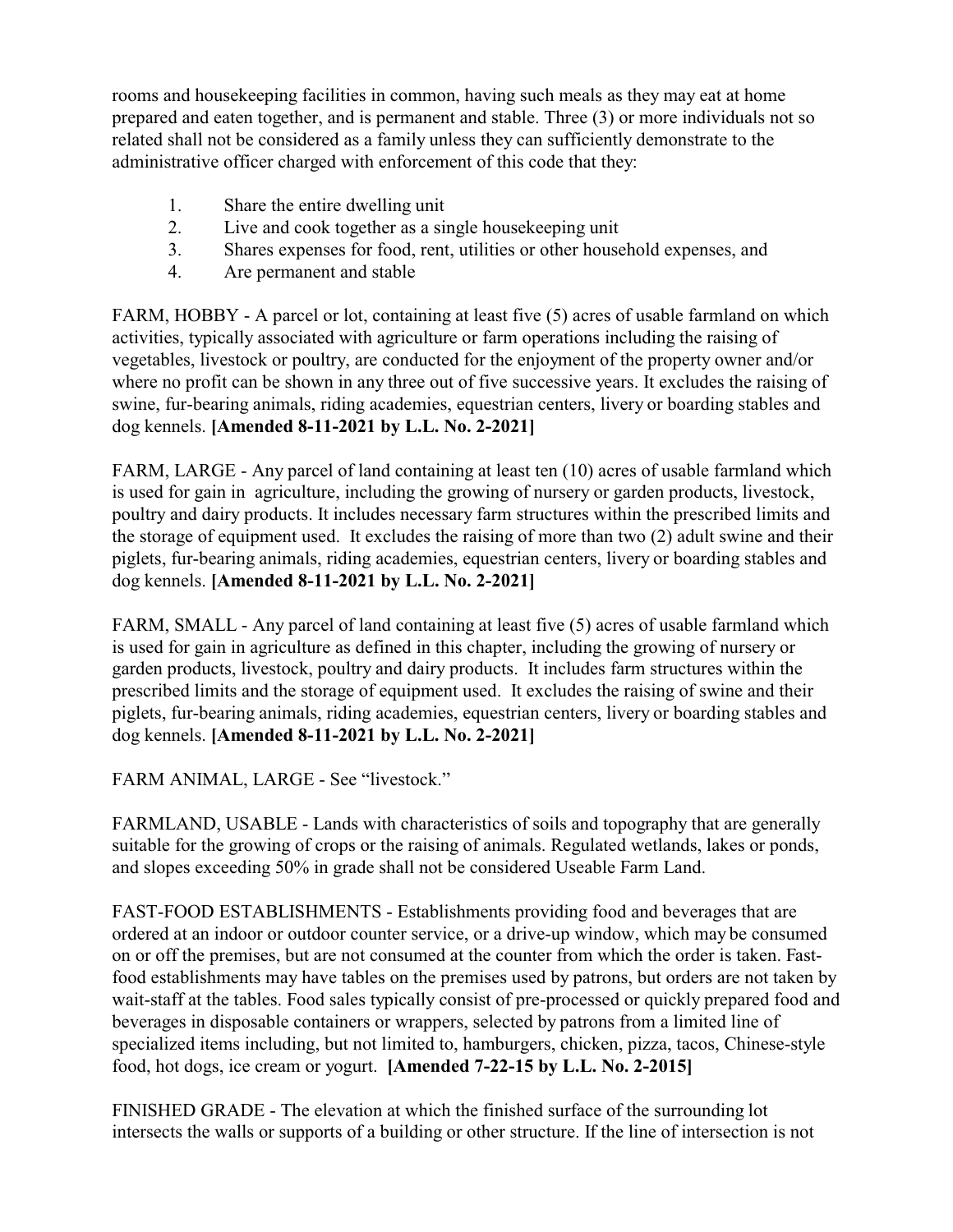reasonably horizontal, or the slope of the finished grade extending ten (10) feet perpendicular from the building or structure has a grade of greater than 20%, in computing the height of a building or other structure, the finished grade for each individual side of the building shall be the average elevation of all finished grade elevations adjacent to and at a distance ten (10) feet from the periphery of that side of the building. **[Amended 9-24-2003 by L.L. No. 6-2003]**

FLOOR AREA, LIVABLE - When applied to dwellings, shall include all floor area used for human occupancy within the exterior walls of the building suitable for habitation including closets, hallways, cellars or basements with a finished floor and a vertical height greater than seven feet, and any portion of attic space with a floor, or where a floor could be installed and that is greater than five feet in height, but shall not include open porches or breeze ways, unfinished cellars, garages or uninhabitable or unfinished attic space.**[Added 11-9-05 by L.L. No. 12 of 2005]**

FOOTCANDLE - A measure of light falling on a surface. One (1) footcandle is equal to the amount of light generated by one (1) candle shining on one (1) square foot surface located one (1) foot away. Footcandle shall also mean the ratio of the quantity of light, measured in lumens to the surface area in square feet on which the lumens are falling. One foot-candle shall equal one lumen per square foot. Foot-candle light densities are measurable with an illuminance meter. **[Added 11-9-05 by L.L. No. 12 of 2005]**

FOUNDATION - The masonry portion of a structure which is below the finished grade of the ground adjoining the structure, or in the case of a basement or cellar, that portion of masonry of which the cellar or basement is comprised.

FRONTAGE - All that portion of a lot or parcel which abuts continuously on one (1) side of a street or intersecting streets as defined herein and from which access to the principal building is derived, or where no building has been constructed, from which access to the lot is derived.

GARAGE, PRIVATE- An accessory building, or a portion of a principal building, or a portion of an accessory building permitted pursuant to Section 154-106, with a building area of greater than two hundred and fifty (250) square feet used principally for the storage of motor vehicles as an accessory use, and used exclusively by the occupants of the lot upon which the building is erected and which shall meet the following criteria;

- (1) an accessory building shall not exceed in size a bulk area ratio of fifty percent (50%) of the principal dwelling on the lot as measured from the above-ground exterior walls of each structure, and shall not exceed in height the height of the principal structure, or
- (2) when included as a portion of a principal building shall not exceed in area 30% of the livable area of the building. **[Amended 9-24-2003 by L.L. No. 6-2003; Amended 11-9-05 by L.L. No. 12 of 2005; Amended 8-11-2021 by L.L. No. 2- 2021]**

GARAGE, PUBLIC - A building or part thereof, other than a private garage, used for the storage, care, repair or painting of motor vehicles for remuneration or for the sale of motor vehicles or accessories or where any such vehicles are kept for hire.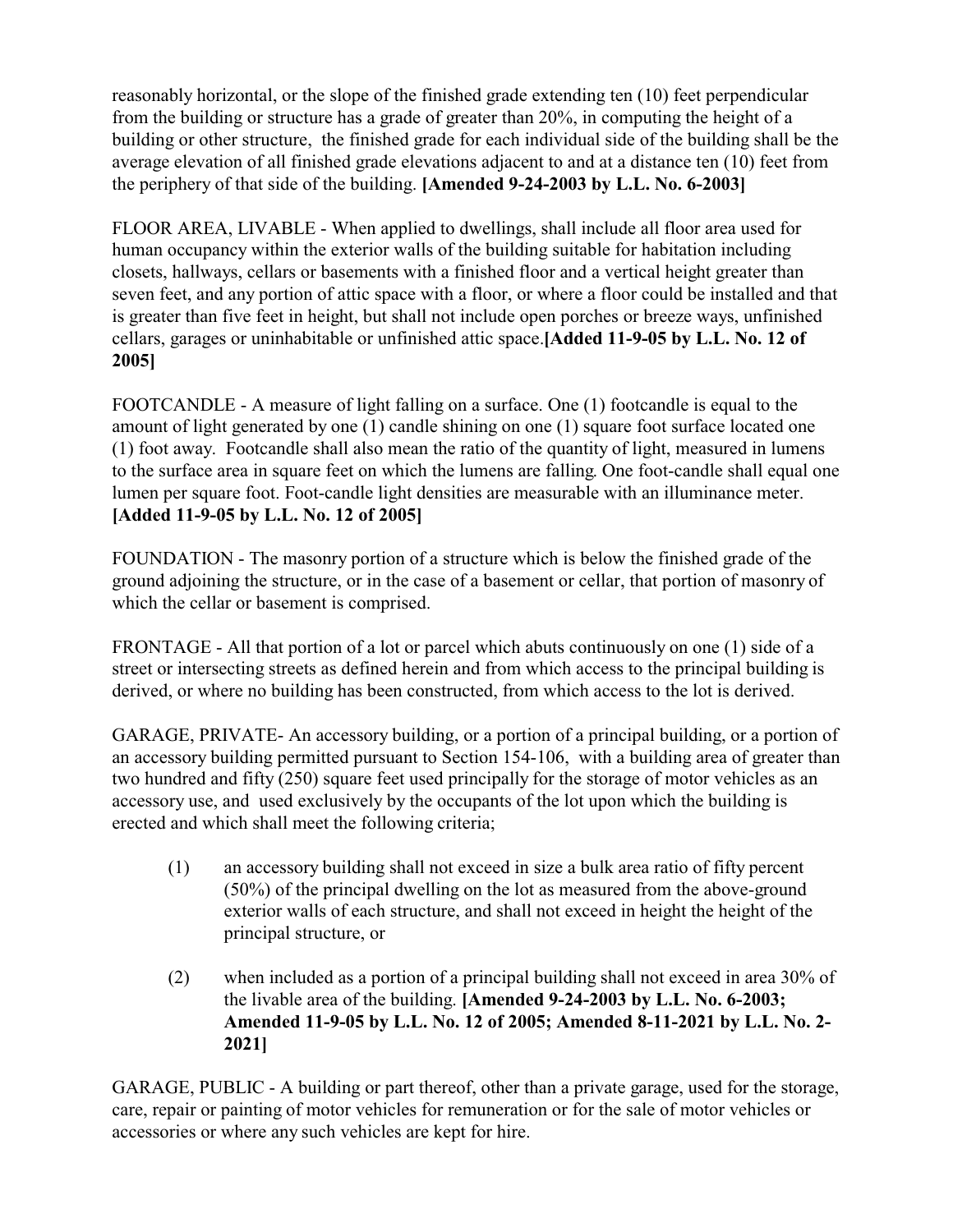GASOLINE STATION - An area of land, including buildings and other structures thereon, that is used to dispense motor vehicle fuels, oils and limited accessories automotive products at retail. An automotive gas station shall not include other types of retail sales, such as a convenience store or automotive parts store, or any type of repair service, or automotive body repair work and painting as an accessory use. **[Amended 8/10/2011 by L.L. No. 7-2011]**

GLARE - Intense light that results in discomfort and/or a reduction of visual performance and visibility. **[Added 11-9-05 by L.L. No. 12 of 2005]**

GREENHOUSE - Any building or structure constructed mainly of glass, plastic or other clear or translucent materials and used as a conservatory for the growing and protection of flowers and plants and for the propagation and culture thereof.

HAMLET OF PATTERSON - The lands contained within the following boundaries:

(1) Northerly boundary: Dutchess County line.

(2) Easterly boundary: New York State Electric and Gas right-of-way, including but not limited to Lots #7, 32, 33, 44 and 50 in Block 1, Map 4 of the Town Tax Maps of December 31, 2001. **[Amended 11-15-06 by L.L. 10 of 2006]** 

(3) Southerly boundary: As taken from the Town Tax Maps of December 31, 2001, the southerly boundary of Lot 9, in Block 1 of Map 4; the southerly boundary of Lot 40, in Block 1 of Map 14; the southerly boundary of Lot 98, in Block 2 of Map 13.8 the southerly boundary of Lots 88 in Block 1 on Map 13.8; southerly boundary of Lot 60, in Block 1 of Map 13.7; and thence along Route 311 to the intersection of Cross Road.

(4) Westerly boundary: from the Dutchess County line southerly along Harmony Road to the intersection of Route 292; thence easterly to the intersection of Meadowbrook Road; thence southerly along Meadowbrook Road and Sonnet Lane, including all the residential lots along those roads and Pan Road until the intersection of Route 311.

HEALTH OR FITNESS CLUB - A building, or portion thereof where members or non-members use equipment or space for the purpose of exercise or physical training. **[Added 11-15-06 by L.L. 10 of 2006]** 

HEIGHT OF BUILDING - The vertical distance as measured between 1) the level of the highest point of the roof surface, exclusive of any chimneys, antennas of less that ten (10) feet in height, or other purely architectural protrusions less than six feet in height, and 2) the average level of the finished ground surface across the exterior wall of the building which results in the greatest vertical distance.**[Amended 11-9-05 by L.L. No. 12 of 2005]**

HOME DAY CARE - A program caring for children under the age of 16 for more than three hours per day per child in which child day care is provided in a family home by the resident of the home for three to six children. **[Added 5-24-2017 by L.L. 1 of 2017]** 

HOME OCCUPATION - An accessory use of a service character customarily conducted entirely within a dwelling by the residents thereof, which is clearly incidental and secondary to the use of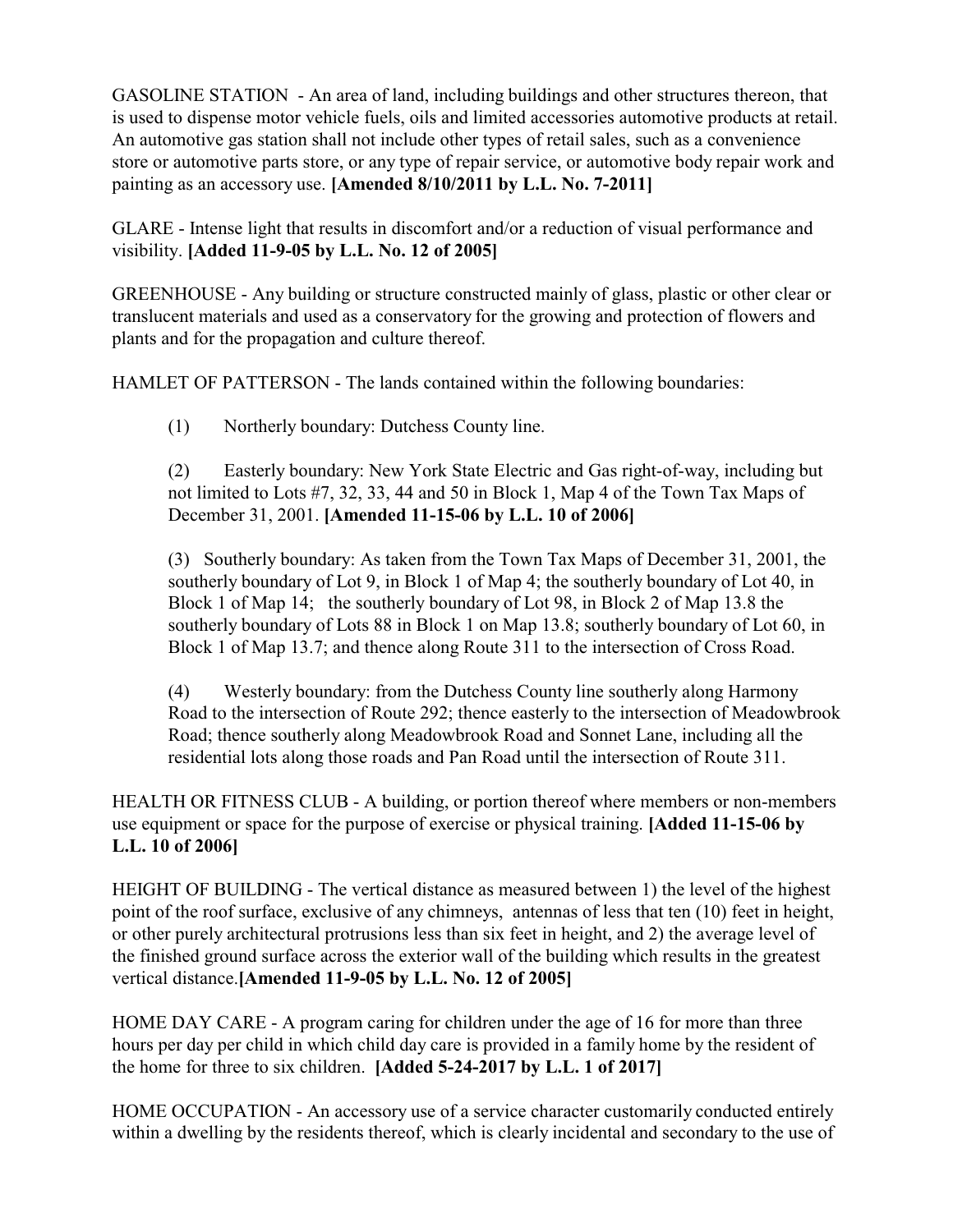the dwelling for living purposes and does not change the character thereof or have any exterior evidence of such incidental and secondary use other than a small nameplate, and in connection therewith there is not involved the keeping of a stock-in-trade. Said accessory use shall not occupy more than thirty-five (35)% of the floor area of the building. The professional office of a lawyer, accountant, engineer, architect or other professional person, including violin, piano, other individual musical instrument or voice instructor limited to a single pupil at a time, who offers skilled services to clients and is not professionally engaged in the purchase or sale of economic goods, shall be deemed to be "home occupations"; and the occupation of dressmaker, milliner or seamstress, each with not more than one (1) paid assistant, shall also be deemed to be "home occupations." Dancing instruction, band instrument instruction in groups, tearooms, tourist homes, beauty parlors, barbershops, real estate or insurance offices, hospitals, mortuary establishments, and stores, trades or businesses of any kind herein excepted shall not be deemed to be "home occupations."

HOSPITAL - A place providing overnight accommodations for temporary occupation by the sick or injured used for the purpose of diagnosis, medical treatment or other care of ailments, and other health related activities such as day surgeries, emergency care, or wellness and prevention programs.**[Amended 5-24-2017 by L.L. 1 of 2017]** 

HOTEL - Any building or portion thereof where single rooms or suites of rooms are rented or hired out to be occupied or which are occupied by transient guests who are lodged, with or without meals, for sleeping purposes for compensation, whether the compensation be paid directly or indirectly.

HOURS OF OPERATION - The hours during which a business activity is conducted on the premises of a business including both the hours during with the premises is open to the public, and the hours during which the premises is not open to the public but a business activity, including without limitation food preparation for Catering or off-premises consumption, is occurring. **[Added 7-22-15 by L.L. No. 2-2015]**

IMPERVIOUS SURFACE - Those surfaces in the urban landscape which do not have a permanent vegetative cover and/or cannot effectively infiltrate rainfall including, but not limited to building rooftops, pavement, sidewalks, driveways and roads with a surface of dirt, gravel, asphalt or concrete, decks and swimming pools.

LIGHTING, TEMPORARY - Lighting that is intended to be used for a special event held for seven (7) days or less, which is held by a government agency or not- for profit organization, and which lighting shall be limited to the hours of 7:00 a.m. to 11:00 p.m.**[Added 11-9-05 by L.L. No. 12 of 2005]**

LIMITED IMMUNITY USE - Any use or activity which by act of State-imposed restrictions on the Town's authority to imposed zoning restrictions, or by judicial determination is not subject to conforming with the requirements of this Chapter including, but not limited to, farm operations participating in an agricultural district.

LIVESTOCK - Any animal, whose adult weight generally exceeds one hundred and twenty-five (125) pounds or any poultry, which are typically raised outdoors or in a barn or other structure not typically used for residential purposes, including, without limitation, cattle, sheep, horses,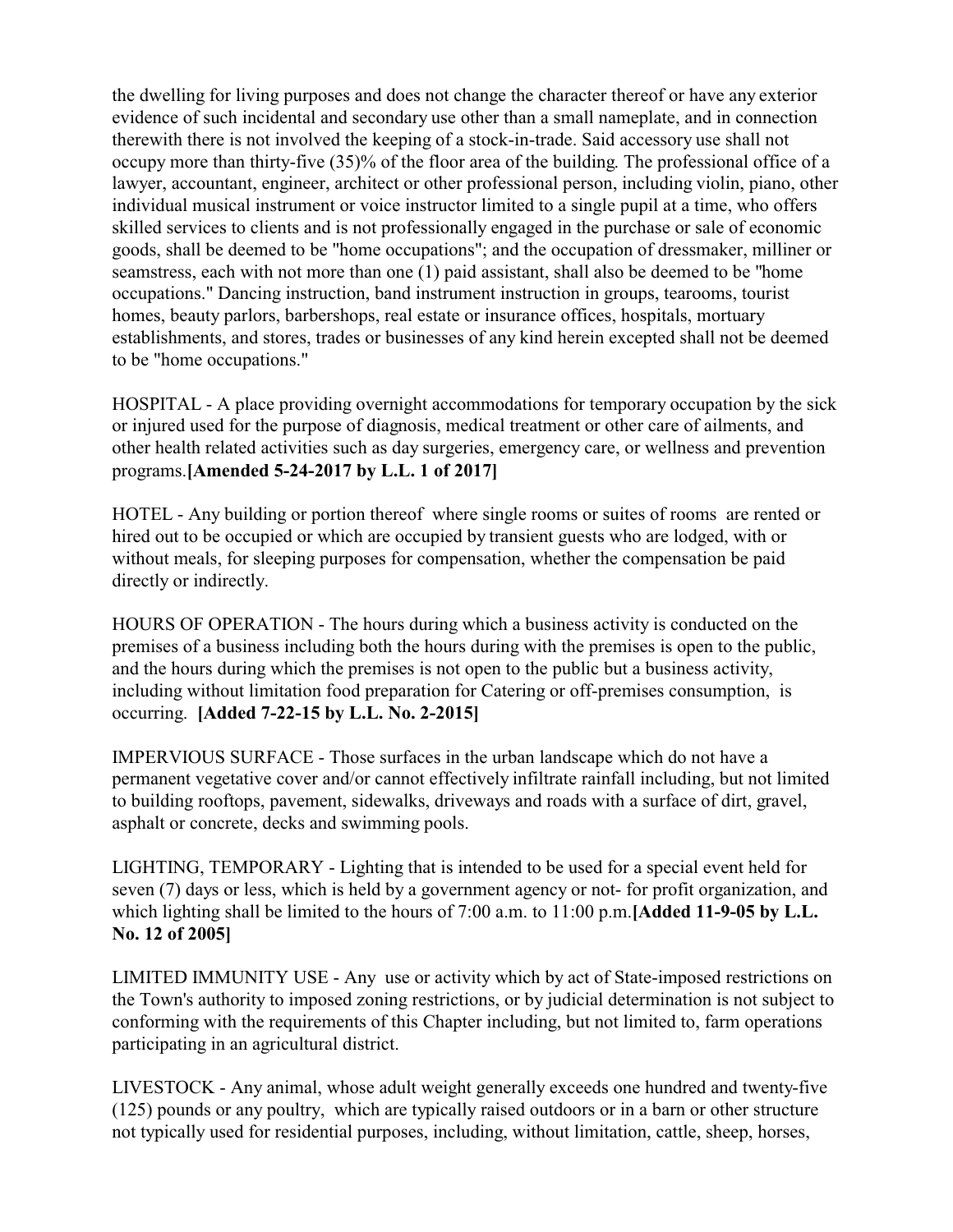goats, llamas, alpacas, swine, reindeer, bison and other domestic animals ordinarily raised or used on a farm. Livestock shall also mean a large farm animal. **[Amended 8-11-2021 by L.L. No. 2-2021]**

LOT - A contiguous area of land, under single ownership throughout, occupied or to be occupied by a building and its accessory buildings or by a dwelling group and its accessory buildings, together with its open spaces.

LOT AREA - The total horizontal area included within lot lines exclusive of streets and other public open space. **[Amended 5-24-2017 by L.L. 1 of 2017]** 

LOT, CORNER - A lot at the junction of and abutting on two (2) or more intersecting streets when the interior angle of intersection does not exceed one hundred thirty-five degrees (135).

LOT COVERAGE- The aggregate percentage of a plot or lot area covered by the buildings or structures as measured by the vertical projection to the ground of their greatest outside dimension. Any cornice, balcony, awning, gutters, open entrance hood, or overhanging roof which projects less than three (3) feet from the face of a building shall not be considered as part of the structural coverage. Conversely, any cornice, balcony, awning, open entrance hood, or overhanging roof which projects three (3) or more feet shall be included in entirety as lot coverage. Structures with minimal horizontal areas such as arbors, trellises, fences, and poles shall not be considered as part of lot coverage. Likewise appurtenances, such as open porches, terraces, or open decks, with heights above grade less than three (3) feet shall not be considered as lot coverage. Swimming pools with water levels or with decks three (3) feet or more above grade shall, however, be considered as part of structural coverage. Structures entirely located more than two (2) feet below the ground, including oil tanks and subsurface sewage treatment systems, shall not be included in lot coverage. **[Amended 5-24-2017 by L.L. 1 of 2017]** 

LOT DEPTH - The mean horizontal distance between the front and rear lot lines, measured in the general direction of the side lot lines.

LOT, FLAG - A lot who's configuration is such that access is provided through a narrow corridor and the bulk of the lot's area is located behind the rear property line of one or more adjacent lots.

LOT LINE, FRONT - The edge of the lot which abuts the frontage except that in the case of a "flag" lot the front lot line shall also include the nearest property line which is parallel to the property line which abuts the property frontage.

LOT, INTERIOR - A lot other than a corner lot.

LOT LINE, REAR - The lot line which is generally opposite the front lot line. If the "rear lot line" is less than ten (10) feet in length or if the lot comes to a point at the rear, the "rear lot line" shall be deemed to be a line parallel to the front line not less than ten (10) feet long, lying wholly within the lot and farthest from the front lot line.

LOT WIDTH, AVERAGE - The quotient arrived at by dividing the area of the lot in square feet by the depth of the lot in feet.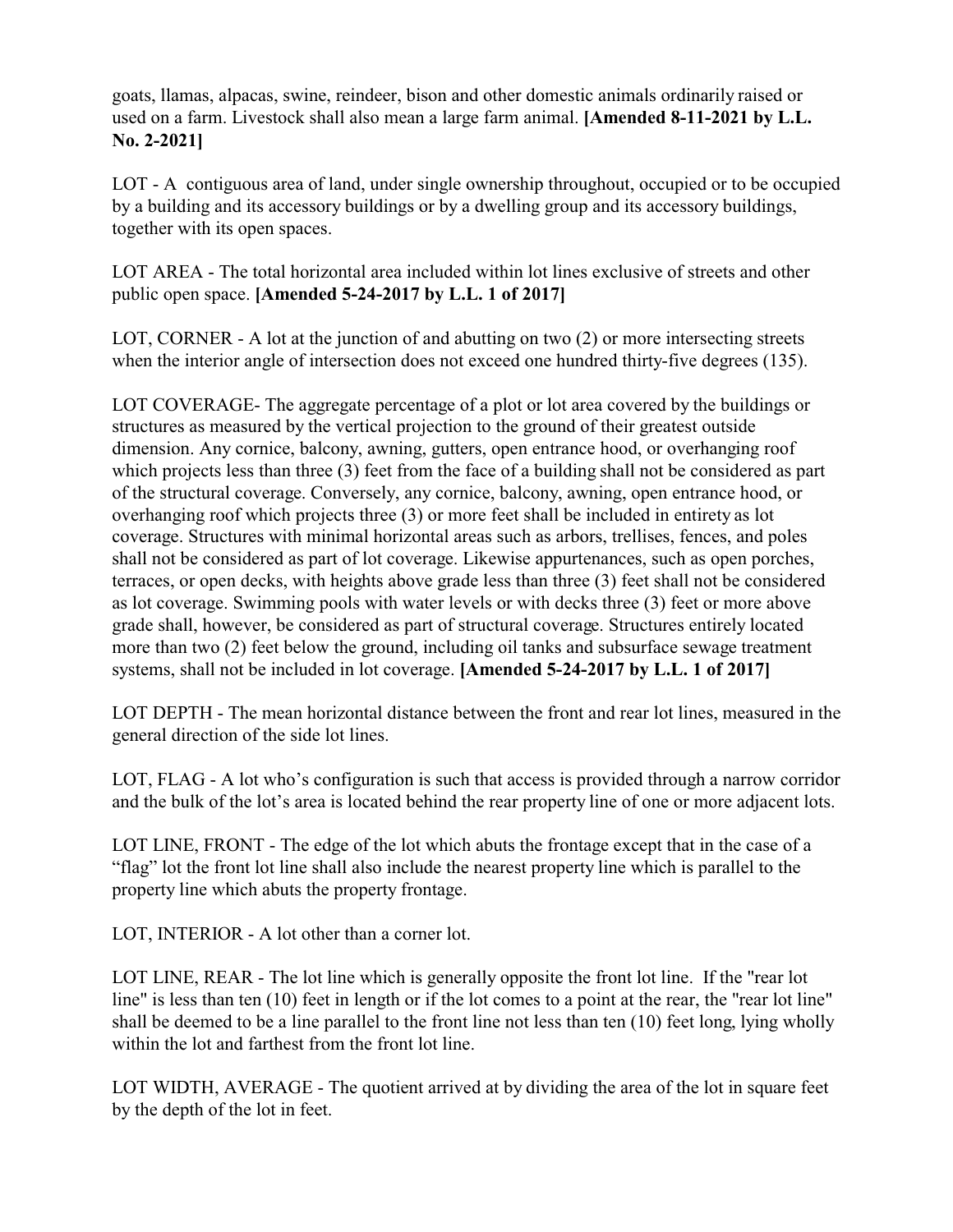LUMEN: A quantitative unit measuring the amount of light emitted from a light source.(see footcandle)**[Added 11-9-05 by L.L. No. 12 of 2005]**

LUMINAIRE- A complete lighting unit consisting of the lamp, lens, optical reflector, housing and an electrical components necessary for ignition and control of the lamp, which may include a ballast, starter and/or photo control.**[Added 11-9-05 by L.L. No. 12 of 2005]**

LUMINAIRE, DIRECTIONALLY SHIELDED: A luminaire which emits a light distribution where some light is emitted at or above a horizontal plane drawn through the bottom of a fixture. Such fixtures may contain visors, louvers or other types of shields or lenses which are designed to direct light onto a targeted area and to minimize stray light.

LUMINAIRE, FULL CUT-OFF OR FULL SHIELDED - A luminaire or light fixture that; by design of the housing, light emitted from the fixture is projected below a horizontal plane running through the lowest point of the fixture where light is emitted. The lamp is not visible from outside the fixture with a shielded light fixture, and no light is emitted above the horizontal plane drawn through the base of the fixture.

RECESSED FIXTURE - When the source of light is built into a structure or portion of a structure such that the light source is fully contained within the structure and no part of the light source extends or protrudes beyond the underside of a structure or portion of a structure

MANUFACTURING, LIGHT - The assembly, fabrication, treatment and packaging of component parts into a finished product, or the processing of raw materials into a finished component or product. Light Manufacturing shall not include operations which are offensive, obnoxious or detrimental to the environment by reason of vibration, dust, smoke, fumes, noise, odor or obnoxious wastes. Light Manufacturing shall also not include operations that require large volumes of raw materials that must be delivered and stored in bulk, or where the manufacturing process would require any highly flammable, toxic or explosive materials. Light Manufacturing shall also not include any outdoor operations. **[Added 11-15-06 by L.L. 10 of 2006]** 

MINERAL PROCESSING FACILITY - Any operation which receives, prepares, washes, cleans, crushes, stockpiles, distributes or engages in any other such processing of natural materials removed from the earth.

MOTEL - A building or group of buildings, whether detached or in connected units, used as individual sleeping or dwelling units designed primarily for transient automobile travelers and providing for accessory off-street parking facilities. The term "motel" includes buildings designated as auto courts, tourist courts, motor inns, motor lodges and buildings known by similar appellations.

NONCONFORMING - A building, structure, land or substantial use of any of same lawfully existing at the time of the enactment of this chapter which does not conform to the regulations for the district or districts in which it is situated.

NOT - FOR- PROFIT MEMBERSHIP CLUB – The premises and building used by and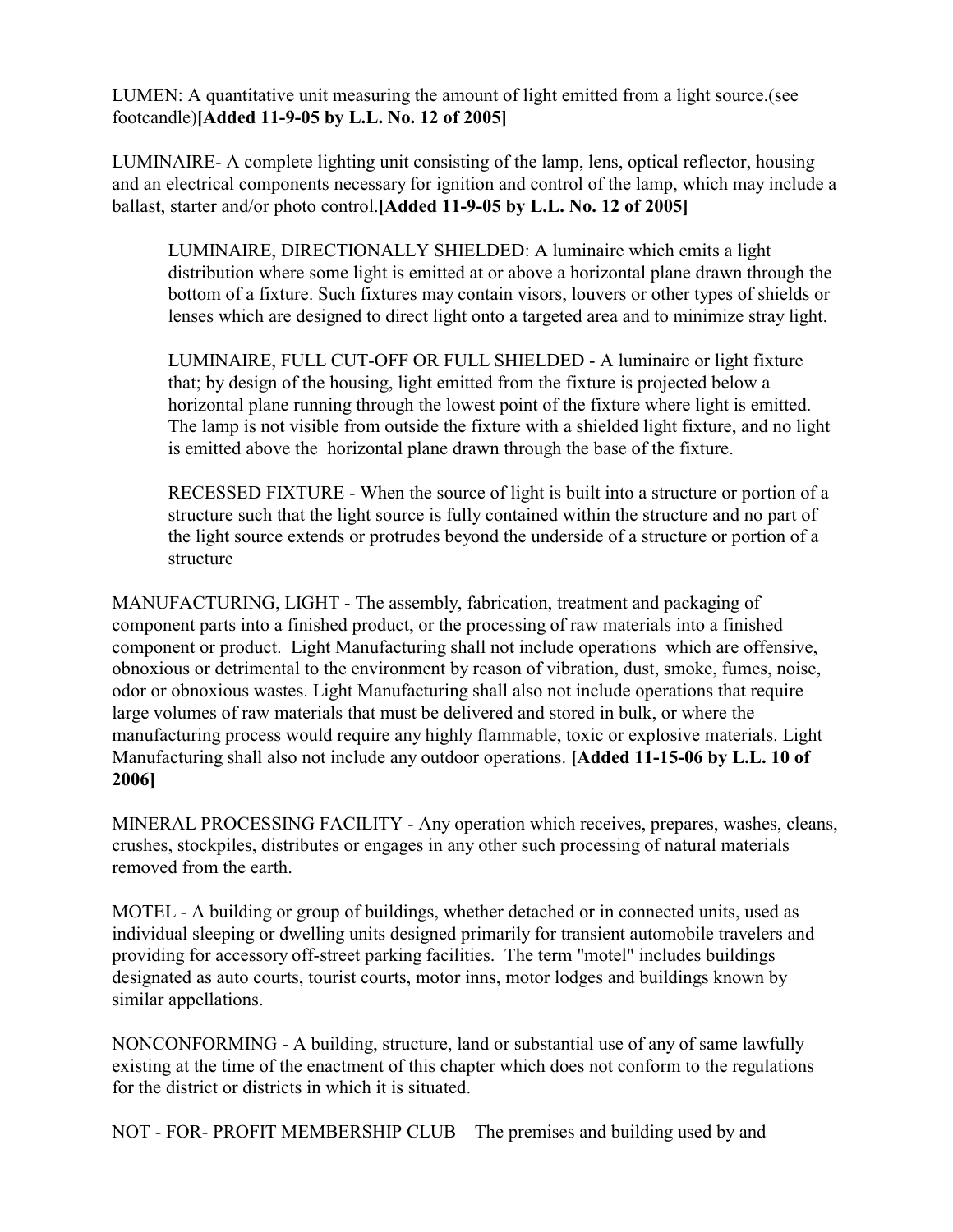exclusively for the members and guests of a not-for-profit corporation or fraternal organization organized and existing under the Not-for-Profit Corporation Law or the Benevolent Orders Law of the State of New York, and established for civic, recreational, athletic or social purposes. The club shall not be used in whole or in part for the conduct of any business enterprise for profit, but this shall not be construed as preventing the incidental utilization of the club for benefits or performances for a recognized charity, nor shall it prevent the incidental utilization of the club for the meeting of other civic organizations. A not-for-profit membership club shall not include a not-for-profit corporation or fraternal organization established for the purpose of providing facilities for or engaging in any form of aviation, the launching of fireworks, trap or skeet shooting, outdoor target, rifle or pistol ranges, animal rescue or a facility used for any form of motorized vehicle sport or testing or adult entertainment use. **[Added 10-27-2010 by L.L. No. 5- 2010]**

NURSERY, FARM - Any lot used for the growing of trees, shrubs or other live plant material intended for sale, excluding the growing of trees for wood products or personal use or enjoyment and lots or portions thereof used principally for the storage of nursery products.

NURSERY, RETAIL - A lot or portion of a lot, and the buildings and structures thereon who's use or intended use is the sales of trees, shrubs, flowers or other live plant material. A retail nursery shall also include the retail sales of items accessory or incidental to the sales of plant material and any greenhouses used to raise and store the plant material that will be sold on the lot. A green house shall not be considered a retail nursery where the greenhouse is not open to, nor accessible to the general public and the wholesale or retail sale of plants is not conducted on the lot or an adjacent lot under the same ownership.

NURSERY SCHOOL - A place where children of preschool age regularly meet for daytime care, training and/or supervised play.

OFFICE, BUSINESS - A building or any portion of a building, or any use thereof, conducted for administrative, executive management or clerical activities, but where such services are not offered to consumers or walk-ins, nor include client-based social services offices. Business Offices shall mean those types of businesses which include corporate offices, district and regional offices, holding companies, administrative or business management services, dictation services, telephone answering services, telemarketing services or computer software design. **[Added 11-15-06 by L.L. 10 of 2006]** 

OFFICE, PROFESSIONAL - A building or any portion of a building, or any use thereof, conducted for the business of offering services to the public, which are typically occupied by individuals of a recognized profession and maintained for the conduct of such profession. Professional Offices shall mean those types of businesses which include those of law, architecture, planning, engineering, appraisals, real estate, insurance, accounting, art instruction, music instruction, investment counseling, and other professions which require a similar degree of training and experience. Professional Office shall also include computer services offered to others, except for computer training, computer repair or computer sales. **[Added 11-15-06 by L.L. 10 of 2006]** 

PARKING AISLE - An access way, other than a street or road, located on private property that provides a means of egress and ingress to vehicle traffic.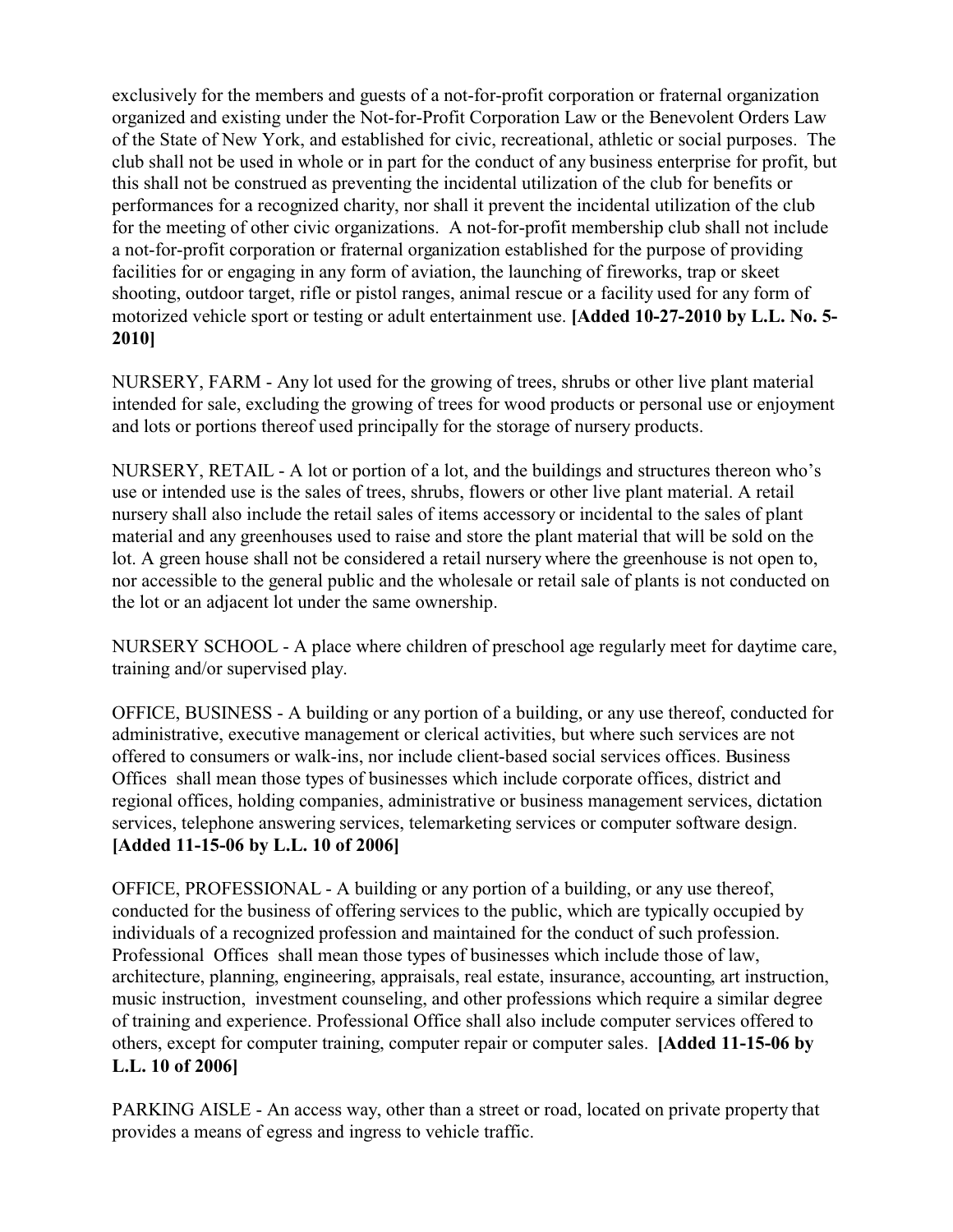PARKING SPACE - A permanently improved off-street space dedicated exclusively for the parking of one (1) motor vehicle on a transient basis, and having an area of not less than two hundred (200) square feet, or as otherwise may be established by the Planning Board, and having access to a parking aisle, street or alley.

PERSON - Any individual, firm, sole proprietorship, corporation, partnership, limited liability company, limited liability partnership, association, venture, individual appointed to and acting in a representative or fiduciary capacity, estate, trust or other entity. **[Added 8-14-13 by L.L. No. 5- 2013]**

PERSONAL SERVICES - A building or any portion of a building, or any use thereof, conducted for the benefit of consumers for compensation, which provide appearance enhancement, personal improvement, personal instruction services, or other services listed herein, including barber shops, beauty shops, shoe repair shops, nail salon, tanning salon, laundromats, tailors, florist, printing, publishing or photocopying; photographer's studio, dance or music studios; driving schools; diet centers, reducing salons, mail service and safe deposit boxes, a travel bureau, a custom printing for apparel, photocopying center, dry cleaner, day spa and other uses of a similar nature. Personal services shall not include establishments at which exercise or physical training is provided. **[Amended 11-15-06 by L.L. 10 of 2006]** 

POLLUTION - The presence in the environment of human-induced conditions or contaminants in quantities or characteristics which are or may be injurious to humans, plants, animals or property.

POULTRY - Domesticated fowl, including chickens, turkeys, ducks, geese, ostriches, emus, waterfowl, and game birds (except doves and pigeons) that are typically bred primarily to produce eggs and/or meat, regardless of whether they are kept or treated as pets. **[Added 8-11- 2021 by L.L. No. 2-2021]**

REGIONAL RETAIL CENTER - A site designed to lease, rent or sell commercial space to multiple businesses that offer the sale of general merchandise, food and/or personal services to consumers and which provides a total building area of greater than 75,000 square feet. Businesses in the center must be open to the public, or permit membership that is open and available to the general public. A regional retail center may also include one or more retail stores or wholesale clubs characterized by a large amount of floor space (generally more than 50,000 square feet), that offer a wide array of general merchandise, and/or full service grocery sales. They may also include as accessory to the retail store, indoor/outdoor garden center and the sale of related merchandise, vision center, bakery, personal services, automotive products for sale including but not limited to tires, lubricants, wipers, batteries, which may also include on-site installation, pharmacy, alcoholic beverage sales, and fast food sales. These large retail stores may include exterior drive-through and pick up areas for goods, which may or may not be ordered on the internet. **[Added 5-24-2017 by L.L. 1 of 2017]** 

RESEARCH AND DEVELOPMENT USES – The lands, and building or buildings thereon used for the pursuit of and experimentation in pure or applied scientific or technological research, design, development and production of prototype machines or devices or of new products or technologies, and offices and other uses accessory and clearly incidental thereto, wherein products are not manufactured or fabricated for wholesale or retail sale, wherein commercial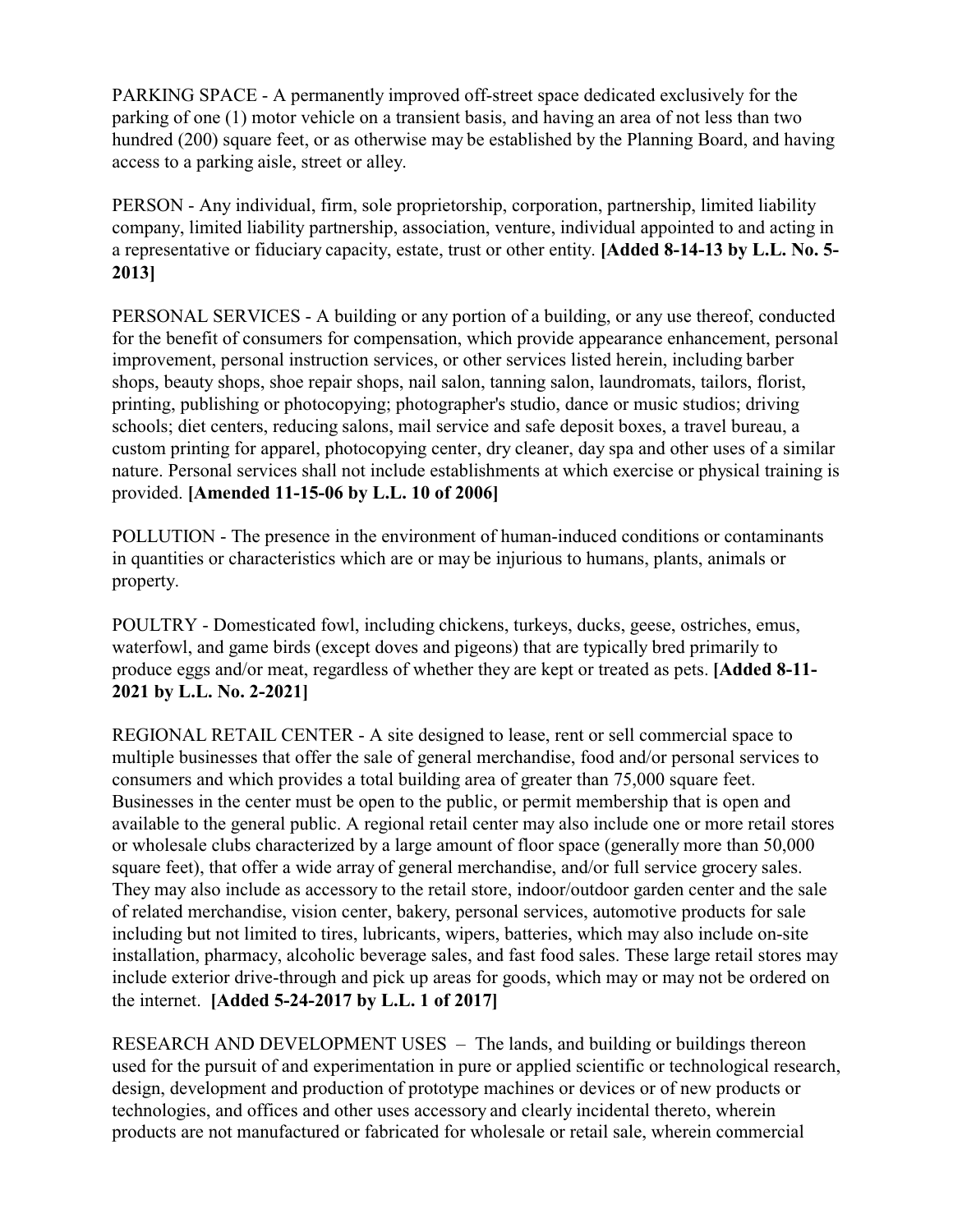servicing or repair of commercial products is not performed; and wherein there is no display of any materials or products for sale or resale. In no event shall any of the following be permitted: **[Added 10-27-2010 by L.L. No. 6-2010]**

(1) Chemical plants;

(2) Motorized vehicle testing laboratories, except for vehicles powered entirely by solar energy or electricity;

- (3) The keeping, use of, or experimentation with animals;
- (4) Facilities engaged in research or development of explosives; and

(5) Any use which causes the emanation of noxious or offensive odors, vapors, dust, vibration, smoke, gas, noise, fumes, glare or radiation, or is otherwise injurious to any of the surrounding properties or to their owners and occupants or which presents any other hazard to public health or safety.

RESTAURANT - A building or portion thereof where food is prepared in a kitchen on site and food and beverages are sold for consumption to customers seated within the building serviced by wait-staff, and where more than 65% of the interior of the building is available and used for seating of customers. Such entities shall store and prepare foods in accordance with applicable Federal, New York State, Putnam County and Town laws, rules and regulations, have approved methods of disposal of waste material from the food preparation process and provide for the sufficient filtering or dissipation of odors and fumes from the premises so that they are not offensive or detrimental to neighboring properties. Additional outdoor seating may be permitted seasonally by the Planning Board in accordance with all applicable laws, rules and regulations, including requirements for provision of adequate parking. A restaurant may provide alcoholic beverages, take-out food and catering as additional services as long as said services are subordinate and clearly incidental to the restaurant use. Establishments providing a buffet-style or table-top cooking food service shall also be considered a restaurant. A restaurant shall not be deemed to include a snack bar or refreshment stand at a public or non-private recreational facility which is operated solely by the agency or group operating the recreational facility for the convenience of the patrons of the facility. Entertainment which is provided for the enjoyment of the patrons shall be considered accessory to a restaurant, including dancing by patrons, provided the space made available for such entertainment use shall not be more than 15 percent of the overall floor area available for dining. **[Amended 7-22-15 by L.L. No. 2-2015]**

RETAIL - A building or any portion of a building, or any use thereof, conducted for the benefit of consumers at which the sale or rental of dry goods, groceries, commodities, or merchandise is available to consumers including, but not limited to, drug stores, super markets, delicatessens, department stores, home furnishing stores, clothing stores, pet supply shops, video rental stores, automotive parts and accessories (excluding vehicle service and installation) computers and electronics. **[Added 11-15-06 by L.L. 10 of 2006]** 

SELF-STORAGE FACILITY- A building or group of buildings containing multiple fully enclosed, compartmentalized stalls or lockers which are rented or leased as individual units for the temporary storage of property on a weekly, monthly or similar periodic basis. **[Added 10-9-**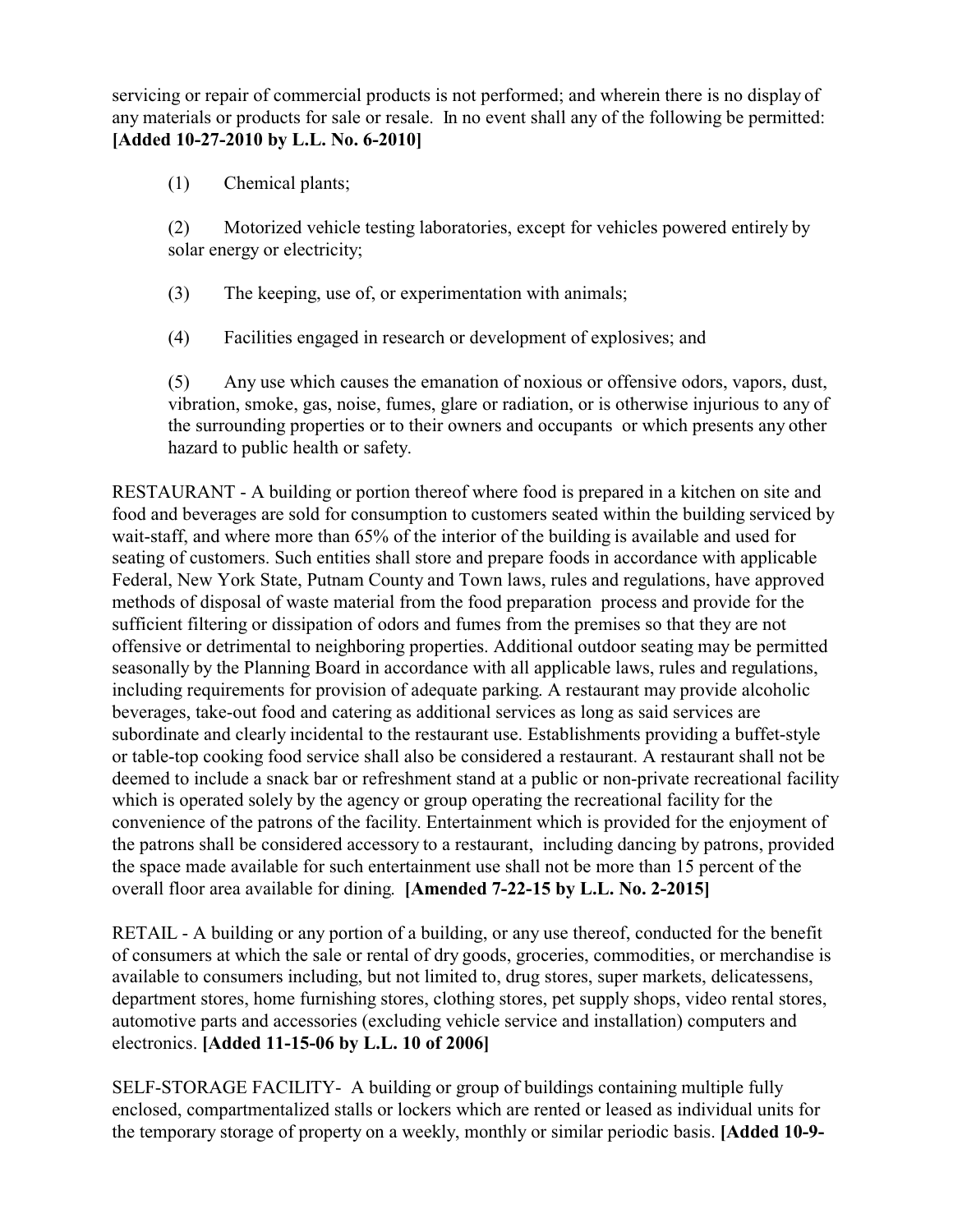## **2019 by L.L. No. 2-2019]**

SIDEWALK - An improved surface, absent of vegetation, which is less than five feet wide, is less than eight inches in height from the adjacent grade, and whose principal function is to convey pedestrian traffic. A sidewalk may also include a series of steps which follow the general contour of the land and are at grade, but shall not include stairs which create a transition between two distinct elevations of the land.

SIGN - Any structure, housing, sign, device, figure, painting, display, message placard, or other contrivance, or any part thereof, containing letters, pictures, insignia or illustrations fo visual communication with the intent of bringing the subject t hereof to the attention of the public, and shall also include that portion of awnings, in-door and window signs which display and advertisement, announcement, notice or name. **[Amended 9-12-2018 by L.L. No.5-2018]**

SIGN AREA - That area which results by multiplying the outside dimensions of a sign, not including the vertical, horizontal or diagonal supports which may affix the sign to the ground or to a structure or building unless such supports are evidently designed to be part of the sign as defined herein. Where the sign consists of individual letters or symbols attached to or painted on a building, the area shall be considered to be that of the smallest rectangle which encompasses all of the letters or symbols.

SIGN, BUSINESS OR PROFESSIONAL - A sign which advertises, directs or attracts attention to or announces a business establishment or profession conducted upon the same lot, including a place where services, entertainment, commodities, merchandise or products are offered, conducted or sold at retail upon said lot.

SIGN, FARM PRODUCE - A sign which directs attention to the sale at retail upon the same premises of farm produce, dairy products, poultry or other food products lawfully grown, raised or produced upon said premises in connection with the operation of a roadside stand.

SIGN, FLASHING - An illuminated sign on which artificial light is not maintained stationary and constant in intensity and color at all times when in use.

SIGN, FREESTANDING - A sign permanently anchored to the ground, or attached to a support permanently anchored to the ground and is not located on nor attached to a building.

SIGN, ILLUMINATED - Any sign designed to give forth or reflect any artificial light.

SIGN, PORTABLE - A sign, whether on its own trailer, wheels, or otherwise, designed to be movable and not structurally attached to the ground, a building, a structure or another sign including menu and sandwich board signs; balloons used as signs; umbrellas used for advertising and signs attached to or painted on vehicles parked and visible from a public right-of-way, unless said vehicle is used in the normal day-to-day operation of the business and the sign is advertising the name of the company or business.

SIGN, RESIDENCE BUSINESS - A sign indicating the name and profession or occupation of a resident of the same lot, provided the profession or occupation so indicated is one of those specified in Article I, §154-4 (home occupation), of this chapter. **[Amended 5-24-2017 by L.L. 1**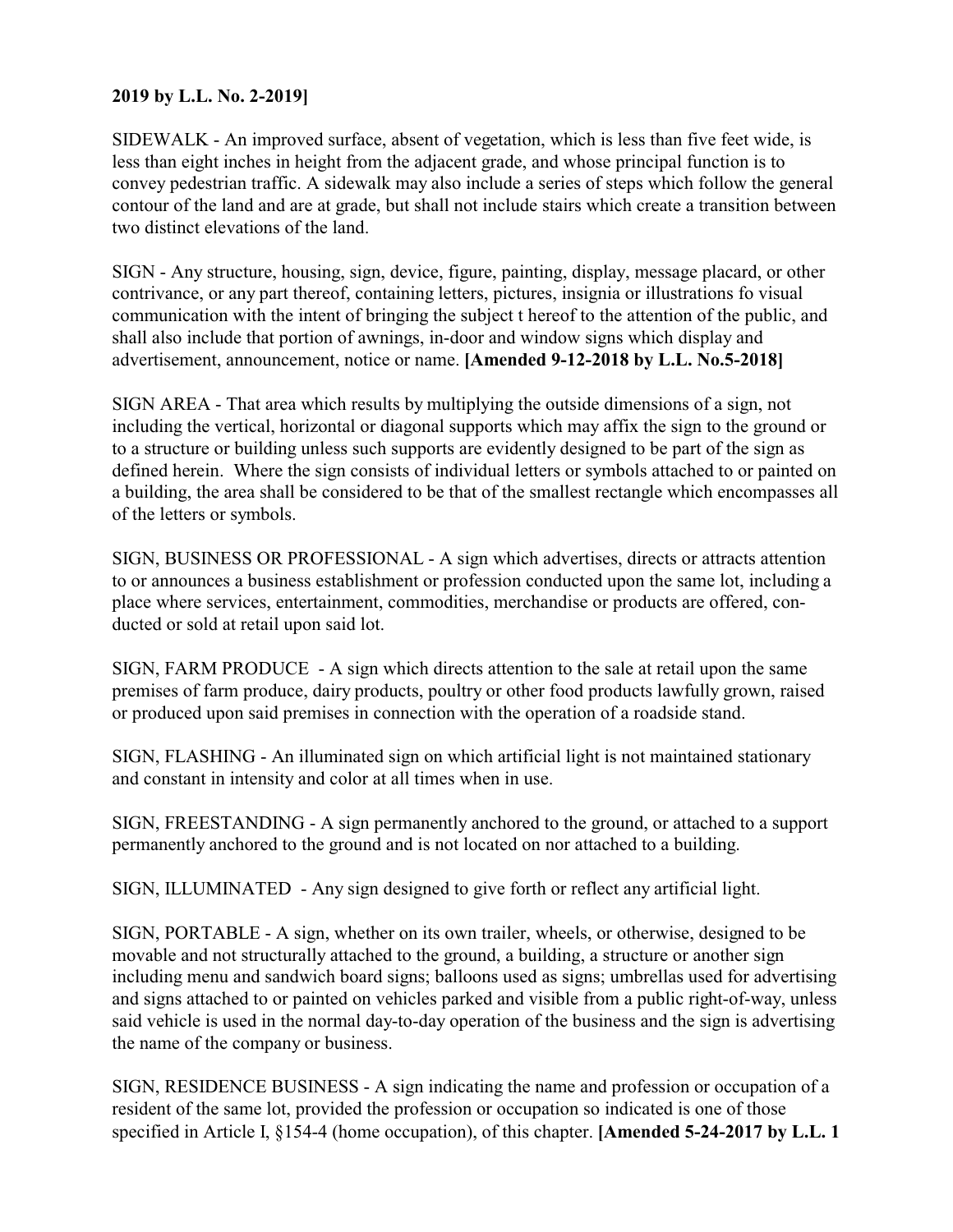## **of 2017]**

SIGN, ROADSIDE - A sign placed within the right-of-way of any street or common driveway, or within 25 feet of the center of any road or traveled way. **[Added 5-24-2017 by L.L. 1 of 2017]** 

SIGN, TEMPORARY - One not permanently attached to any structure nor set on any foundation in earth.

STABLE - Any accessory building or portion of a principal building in which animals are kept, whether for private use, for hire, remuneration or sale.

STORY - That portion of a building included between the surface of any floor and the surface of the floor next above it, or if there be no floor above it, then the space between the floor and the ceiling next above it. A basement shall be counted as a "story" if its ceiling is more than five (5) feet above the level from which the height of the building is measured or if it is used for business purposes other than storage or for dwelling purposes by other than a janitor or a watchman.

STORY, HALF - A story with at least two (2) opposite sides meeting a sloping roof not more than two (2) feet above the floor of such story.

STREET - An improved public or private thoroughfare however designated, used by vehicles to travel between two points and which affords the principal means of access to abutting property.

STRUCTURAL ALTERATION - Any change in the supporting members of a building, such as bearing walls or partitions, columns, beams or girders, or any substantial change in the roof.

STRUCTURE - Anything constructed or erected which has, or would normally be expected to have a permanent or semi-permanent location on or in the ground or attachment to something having a permanent or semi-permanent location on or in the ground, including patios, decks, stairs and other improved areas intended as a central location for recreation or leisure activities, outdoor backup generators greater than twenty kilowatts and propane tanks with a combined capacity of greater than 250 gallons. Fences and/or walls, shall also be considered structures. **[Amended 5-24-2017 by L.L. 1 of 2017; Amended 8-11-2021 by L.L. No. 2-2021]**

TENTING AREA - An area occupied by two (2) or more tents used for temporary residence for recreational purposes only.

TRAILER - Any portable or mobile unit used or designated to be used for living purposes, with or without rigid supports and with or without its wheels, rollers or skids in place.

TRAILER PARK - A land or floor area occupied or designated for occupancy by two (2) or more trailers or camp cars in use for living purposes.

USE, ACCESSORY - A use that is located on the same lot as the principal use and is incidental to and subordinate in area, extent and purpose to the principal use. **[Amended 11-15-06 by L.L. 10 of 2006]** 

USED CAR LOT - Any outdoor place where two (2) or more motor vehicles in operating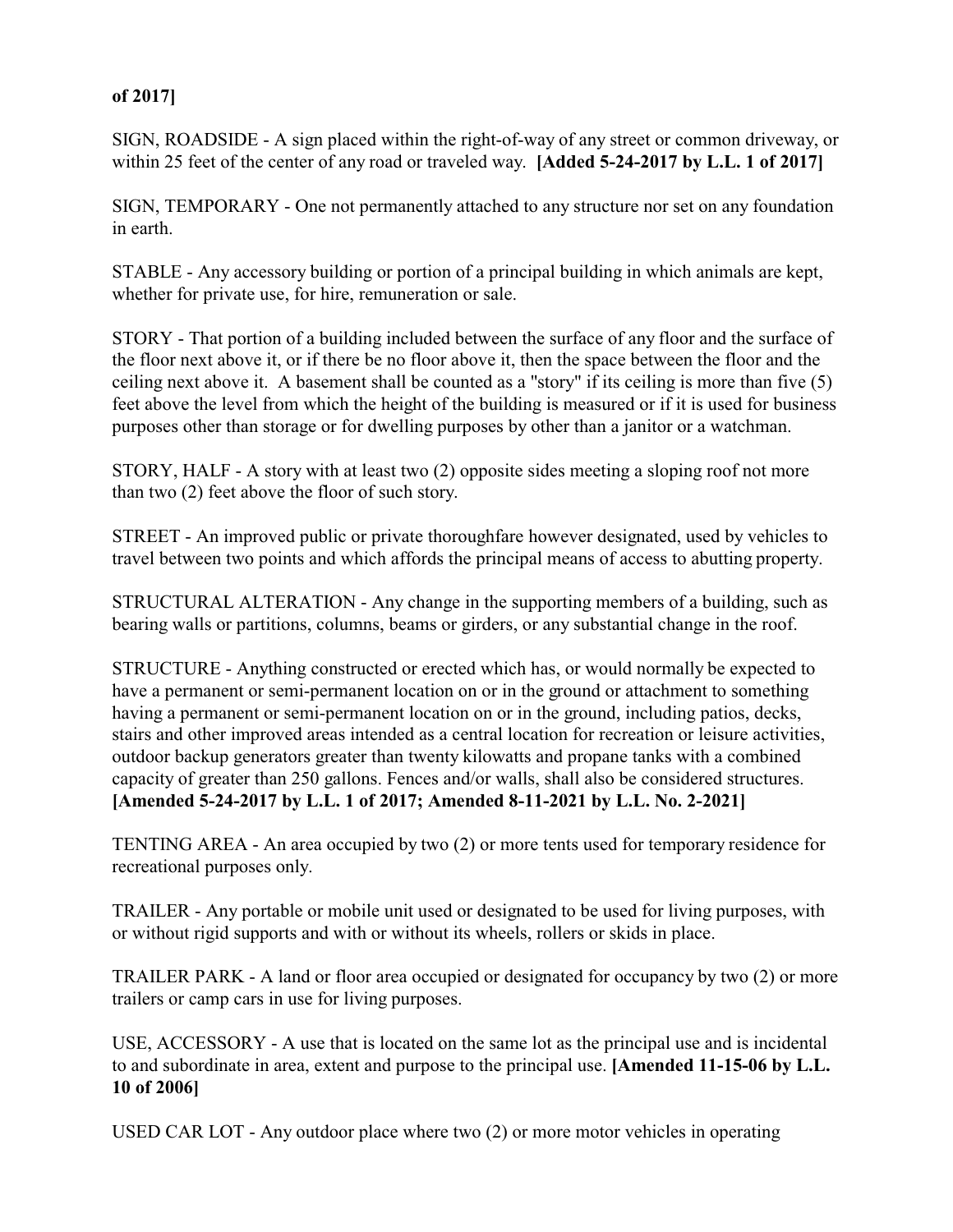condition are offered for sale or are displayed.

USE, PERMITTED - Includes only those uses which are specified in this chapter and shall not be deemed to include any nonconforming use.

USE, PRINCIPAL - The main purpose for which land is used or a building is designed or used or for which the building may be occupied or maintained.

VARIANCE, AREA - authorization by the Zoning Board of Appeals for the use of land in a manner which is not allowed by the dimensional or physical requirements of the applicable zoning regulations.

VARIANCE, USE - authorization by the Zoning Board of Appeals for the use of land for a purpose which is otherwise not allowed or is prohibited by the applicable zoning regulations.

WAREHOUSE - A building or any portion of a building greater than 40 square feet, used for the storage of material, merchandise, furniture or other commodities, excepting materials which are hazardous, explosive or radioactive. **[Added 11-15-06 by L.L. 10 of 2006]** 

WATERCOURSES - Any of the following:

(1) Rivers, streams, brooks and waterways which are delineated on the most recent edition of the United States Geological Survey topographic maps of the town.

(2) Any other streams, brooks and waterways containing running water for a total of three (3) months a year.

(3) Lakes, ponds, marshes, swamps, bogs, natural springs and all other bodies of water, natural or artificial, which are fed by or have discharge to another wetland or watercourse.

(4) Ephemeral or vernal pools.

WETLAND, BOUNDARY - The outer limit of vegetation, and soils specified herein in the definition of freshwater wetlands.

WETLANDS, FRESHWATER - Lands within the Town of Patterson, one-half  $(\frac{1}{2})$  acre or more in size, which meet one  $(1)$  or more of the descriptions set forth herein below under  $(1)$ ,  $(2)$ ,  $(3)$ , (4) and/or the description set forth in (5), and also any wetland, regardless of size that is found to contain any rare, endangered or threatened species of plant, tree or wildlife as determined by the N.Y.S.D.E.C. or U.S. Fish and Wildlife Service shall be regulated by the Town of Patterson, regardless of wetland size.

(1) Lands and submerged lands, commonly called marshes, sloughs, wetlands, swamps, bogs and flats, supporting aquatic or semiaquatic vegetation, but not limited to the following types:

(a) Wetland trees, which depend upon seasonal or permanent flooding or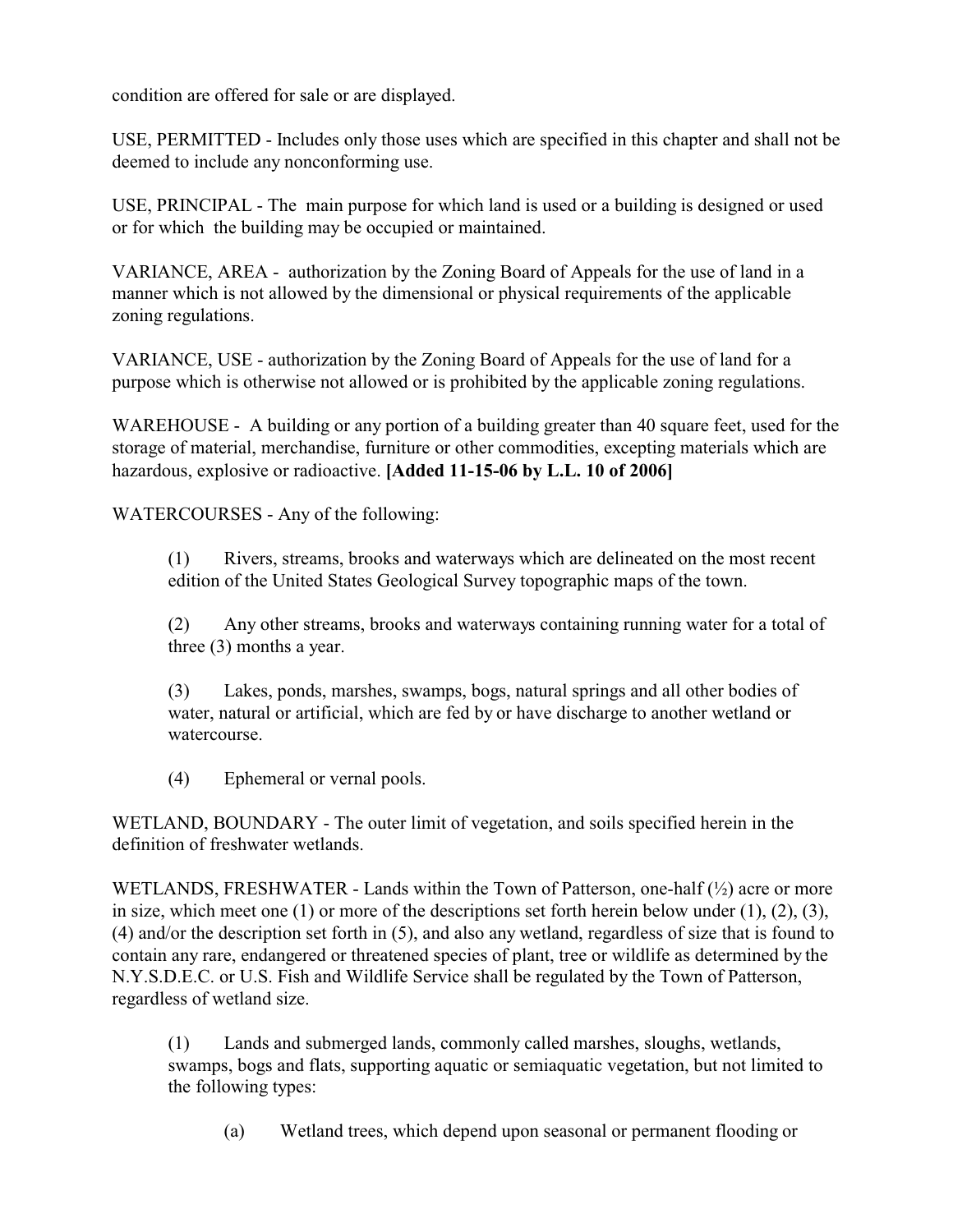sufficiently waterlogged soils to give them a competitive advantage over other trees, including, among others, red maple (Acer rubrum), willows (Salix spp.), black spruce (Picea mariana), swamp white oak (Quercus bicolor), red ash (Fraxinus pennsylvanica), American elm (Ulmus americans), larch (Larix laricina), river birch (Betula nigra), white cedar (Thuja occidentalis), black gum (Nyssa sylvatica) and American sycamore (Platanus occidentalis).

(b) Wetland shrubs which depend upon seasonal or permanent flooding or sufficiently waterlogged soils to give them a competitive advantage over other shrubs, including, among others, alder (Alnus spp.), buttonbush (Cephalanthus occidentalis), bog rosemary (Andromeda glaueophylla), leatherleaf (Chamaedaphne calyculata), spicebush (Linders benzoin), highbush blueberry (Vaccinium corymbosum), redosier dogwood (Cornus stolonifera) and serviceberry (Amclanchier canadensis).

(c) Emergent vegetation, including, among others, cattails (Typha spp.), pickerelweed (Pontederia cordata), bulrushes (Sciurpus spp.), arow arum (Peltandra virginica), arrowheads (Saggitaria spp.), reed (Phragmites communis), wildrice (Zizania aquatica), bur reeds (Sparaganium spp.), purple loosestrife (Lythrum saliearia), swamp loosestrife (Decodon verticillatus), water plantain (Alisma plantagoaquatica), skunk cabbage (Symplocarpus foetidas) and false hellebore (Veratrum viride).

(d) Rooted, floating, leaved vegetation, including, among others, water lily (Nymphaea odorata), water shield (Brasenia schreberi) and spatterdock (Nuphar spp.).

(e) Free-floating vegetation, including, among others, duckweed (Umna spp.), big duckweed (Spirodela polyrhiza) and watermeal (Wolffia spp.).

(f) Wet meadow vegetation, which depends upon seasonal or permanent flooding or sufficiently waterlogged soils to give them a competitive advantage over other open land vegetation, including, among others, sedges (Carex spp.), rushes (Juncus spp.), cattails (Typha spp.), rice cut-grass (Leersia oryzoides), reed canary grass (Phalaris arundinancea), swamp loosestrife (Decodon verticillatus), spikerush (Eleocharis spp.) and skunk cabbage (Sympiocarpus foetidus).

(g) Bog mat vegetation, including, among others, spaghnum mosses (Sphagnum spp.), bog rosemary (Andromeda glaucophylla), leatherleaf (Chamaedaphne calyculata), pitcher plant (Sarrancenia purpurea) and cranberries (Vaccinium macrocarpon and Vaceinium oxycoccous).

(h) Submergent vegetation, including, among others, pondweeds (Potamogeton spp.), naiads (Najas spp.), bladderworts (Ultricularia spp.), wild celery (Vallisneria americans), coontail (Ceratophyllum demersum), water milfoils (Myriophyllum spp.), muskgrass (Chara spp.), stonewart (Nitella spp.), water weeds (Elodea spp.) and water smartweed (Polygonum amphibium).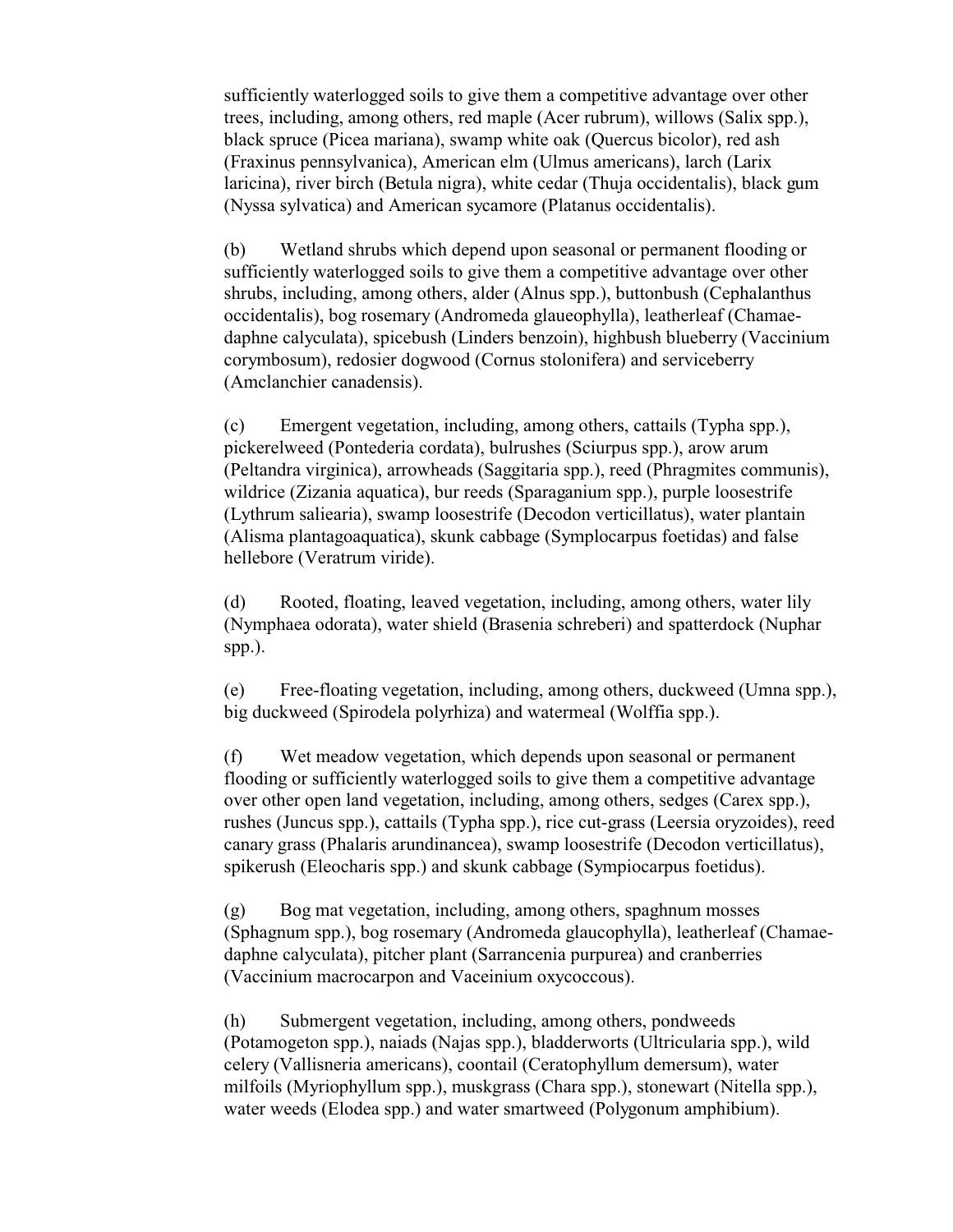(2) Lands and submerged lands containing remnants of any vegetation that is not aquatic or semiaquatic that has died because of wet conditions over a sufficiently long period, provided that such wet conditions do not exceed a maximum seasonal water depth of six (6) feet, and provided that such conditions can be expected to persist indefinitely, barring human intervention.

(3) Lands and waters encompassing aquatic or semiaquatic vegetation as set forth herein (1) above or dead vegetation as set forth in (2) above, the regulation of which is necessary to protect and preserve the aquatic and semiaquatic vegetation.

(4) The waters overlying the areas set forth in (1) and (2), and the lands underlying (3).

(5) Soil types that are poorly drained, very poorly drained, alluvial or floodplain soils, as defined by the United States Department of Agriculture Soil Conservation Service and the Putnam County Soil and Water Conservation District, which exhibit characteristics typical of a wetland soil such as gleying, redox depletion or mottling, including but not limited to the following classifications **[Amended 5-24-2017 by L.L. 1 of 2017]**:

- (a) Carlisle muck (Ce).
- (b) Fluvaquents (FL).
- (c) Ipswich muck (Ip).
- (d) Palms muck (Pa).
- (e) Palms and Carlisle soils, ponded (Pc).
- (f) Ridgeberry loam with zero-to-three-percent slopes (RdA).
- (g) Ridgeberry loam 3-8% slopes (RdB)
- hi) Ridgeberry loam 2-8% slopes, very stony (RgB)
- (i) Raynham silt loam (Ra)
- (j) Fredon silt loam (Fr.)
- (k) Sun series.
- (l) Udorthents, wet substratum (Uc).
- (m) Leicester.

YARD - An open space of uniform width or depth on the same lot with a building or a group of buildings, which open space lies between the building or group of buildings and the nearest lot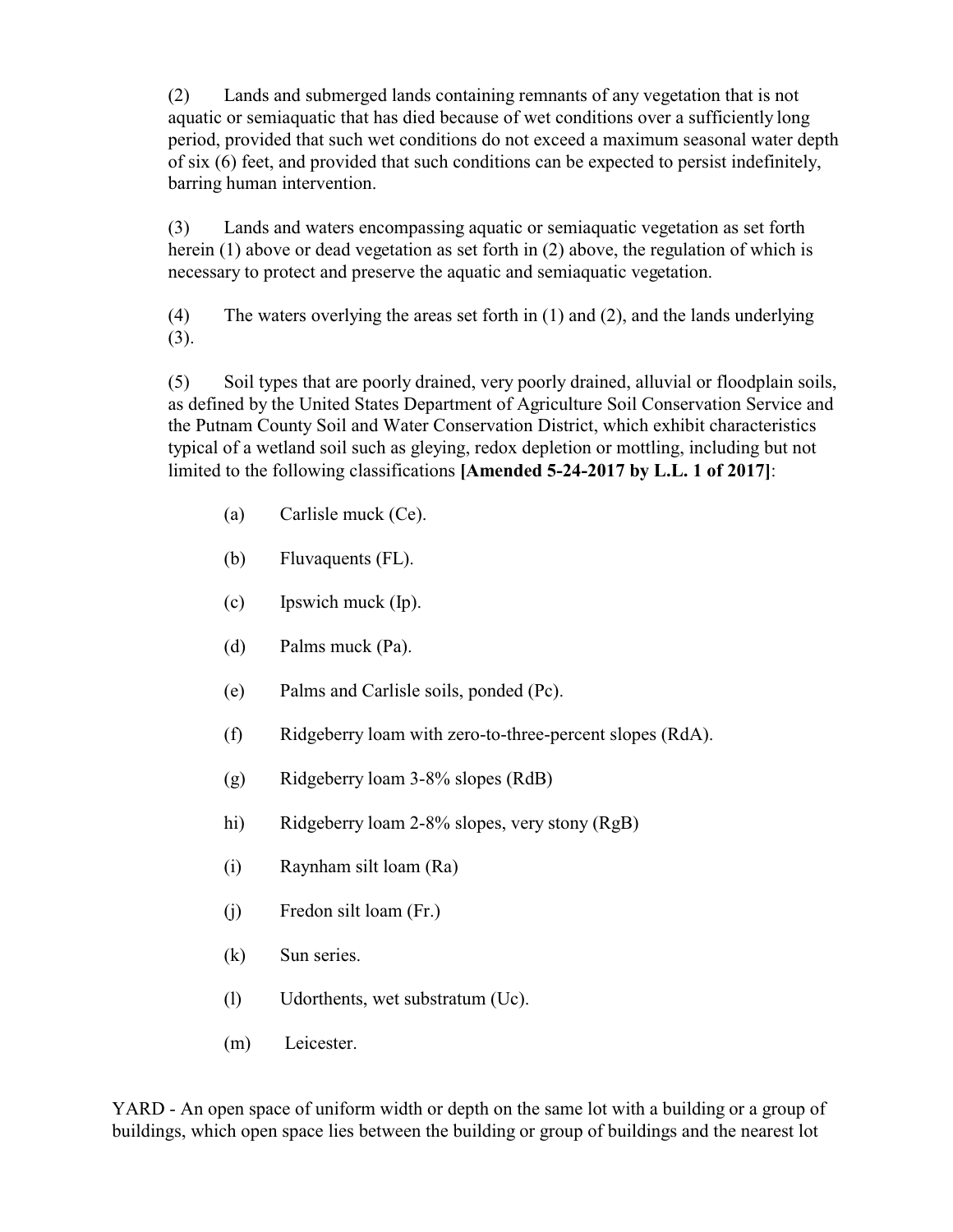line and is unoccupied and unobstructed from the ground upward except for the certain features specified in this chapter. In measuring a "yard" as hereinafter provided, the line of a building shall be deemed to mean a line parallel to the nearest lot line, drawn through the point of the principal building or, if more than one principal building exist on the site then the point of a group of the principal buildings nearest to such lot line, and the measurement shall be taken at right angles from the line of the building to the nearest line. In measuring a yard for the purpose of determining the width of a front yard, a side yard or a rear yard, the minimum horizontal distance between the lot line and the principal building shall be used.

YARD, FRONT - A yard extending across the full width of a lot and lying between the front lot line and the nearest point of the principal building.

YARD, REAR - A yard extending across the full width of the lot and lying between the rear lot line and the nearest point of the building.

YARD, SIDE - A yard between the side lot line and the nearest point of the building and extending from the front yard to the rear yard, or in the absence of either of such yards, to the front or rear lot line, as the case may be.

## ARTICLE II **Districts, Map and Schedule**

## **§ 154-5. Zoning districts designated.**

The Town of Patterson is hereby divided into the following zoning districts:

- 1. Putnam Lake Residence RPL-10 District
- 2. Residence R-1 District
- 3. Residence R-2 District
- 4. Residence R-4 District
- 5. General Business GB District
- 6. Commercial C-1 District
- 7. Industrial I District
- 8. Commercial Recreation CR District
- 9. Open Space Overlay District
- 10. Multifamily Overlay District

## **§ 154-6. Zoning Map. [Amended 11-16-2005 by L.L. No. 12-2005]**

The boundaries of these districts are hereby established as shown on the map entitled "Zoning Map, Town of Patterson, New York," dated, May 1, 2003, and as amended by the Town Board is hereby adopted and made a part of this chapter. Said Zoning Map may be amended in the same manner as any other part of this chapter. The map is on file in the office of the Town Clerk, and such map and amendments thereto are hereby declared to be a part of this chapter.**[Amended 11-9-05 by L.L. No. 12 of 2005;]**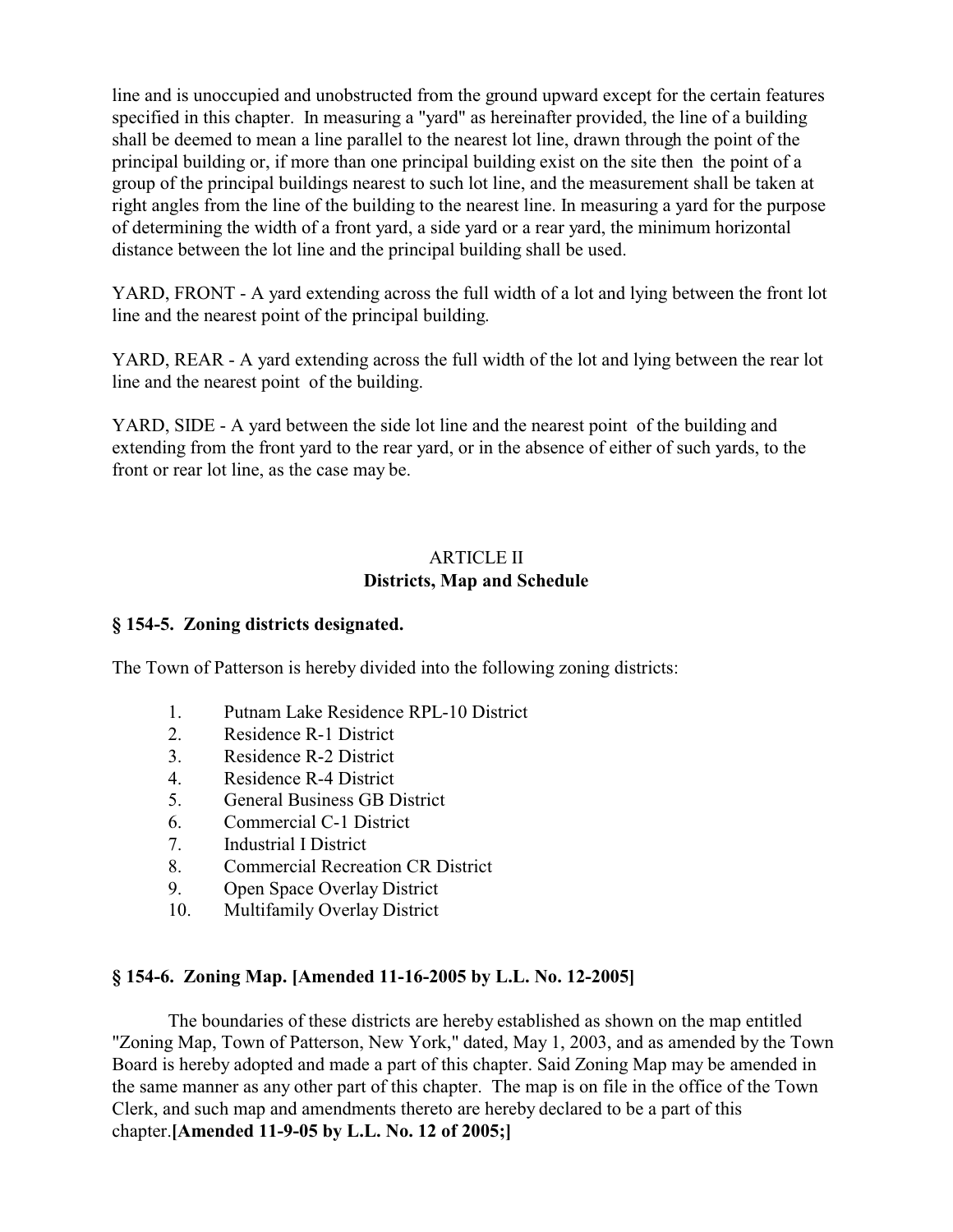## **§ 154-7. Schedule of regulations. [Amended 9-24-2003 by L.L. No. 6-2003, Amended 11-15- 06 by L.L. No. 10-2006]**

To facilitate public understanding of this chapter and for the better administration thereof, the regulations limiting minimum size of yards and the location, arrangement, bulk and minimum size of buildings and structures are set forth in the annexed schedule for each of the districts established by § 154-5 of this chapter. Such schedule, hereinafter referred to as the "schedule," is hereby adopted and declared to be part of this chapter and may be amended in the same manner as any other part of this chapter.

### **§ 154-8. Use of schedule.**

All limitations for any district as to percentage of lot area that may be used for buildings, permissible height of buildings, required yards and minimum size thereof, minimum size of dwellings and all other requirements shall be those set forth in the schedule, which in the case of each district established shall be read across the schedule from left to right.

# ARTICLE III **Interpretation and Special Regulations**

### **§ 154-9. Interpretation of dimensional standards.**

A. Unless otherwise indicated on the Zoning Map, the zoning district boundary lines are intended to follow property boundaries or the centerline of streets.

B. All setback requirements shall be from that portion of the building or structure that is closest to the property line and shall include any porch, deck, balcony or any other portion that projects horizontally and is attached thereto, directly abuts, or would otherwise be considered an integral part thereof.

## **§ 154-10. Separate lot for each building. [Amended 6-8-2011 by L.L. No. 5-2011]**

Every building hereafter erected shall be located on a lot as herein defined, and, except as herein provided, there shall not be more than one (1) main building and its accessory buildings on one (1) lot except for multi-family buildings in the Multifamily Overlay Zone, non-residential buildings, and for small farms and large farms in districts where such uses are permitted.

## **§ 154-11. Yard and open space for each building.**

No yard or other open space provided about any building for the purpose of complying with the provisions of these regulations shall be included as any part of the yard or open space for any other building. No yard or any other open space on one lot shall be considered as a yard or open space for a building on any other lot.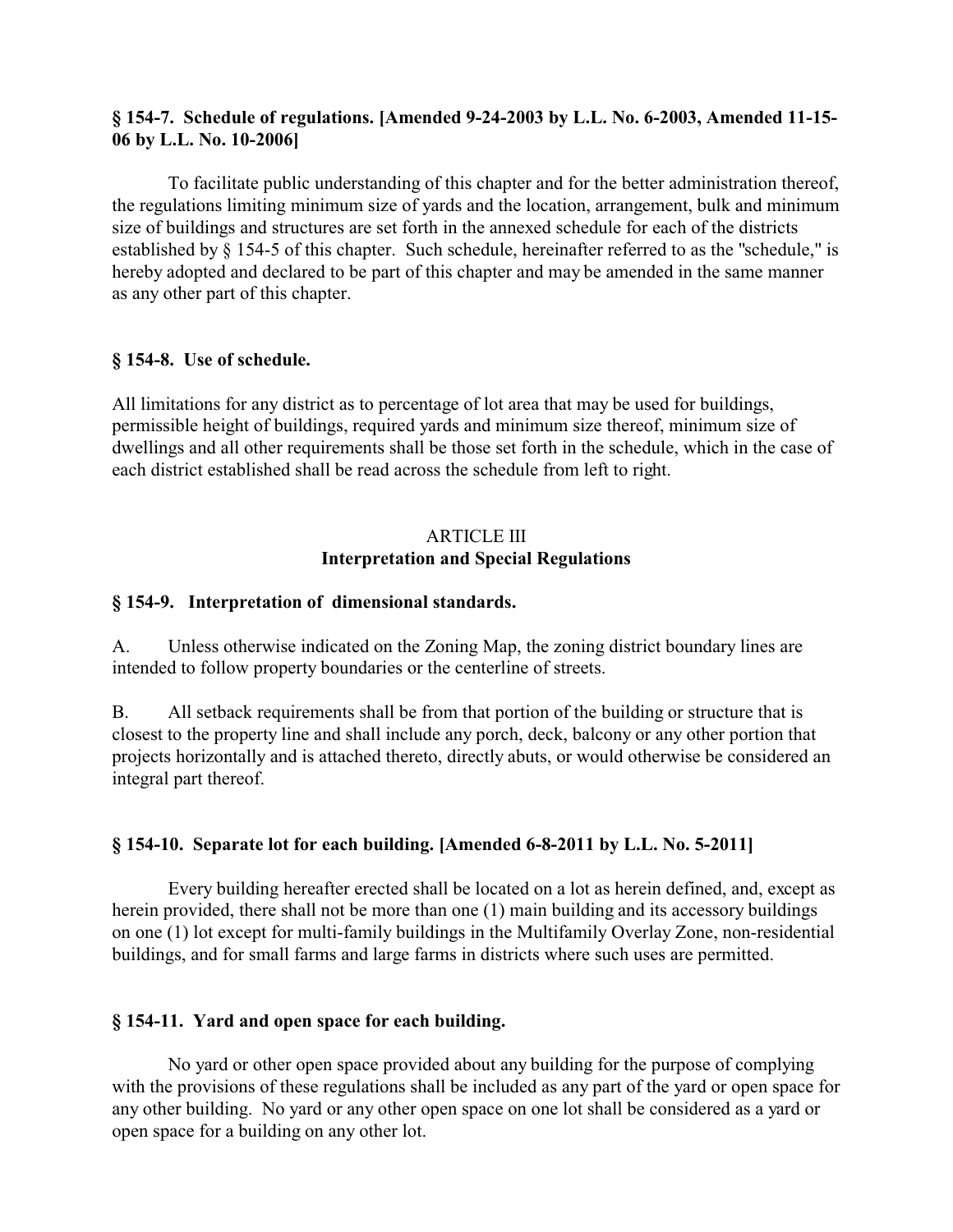### **§ 154-12. Corner Lots and Through Lots**

Wherever a property boundary is adjacent to a street, the front yard dimensional requirements of this Chapter shall apply to such property boundary, and such property boundary shall not be considered a side or rear yard. Corner lots shall be deemed to have two front yards, two side yards, and no rear yard. Lots with property lines abutting three streets shall be deemed to have three front yards and one rear yard. **[Amended 8-11-2021 by L.L. No. 2-2021]**

### **§ 154-13. Visual obstructions at intersections.**

No fence, wall, hedge, shrubbery or other obstruction to vision in excess of three (3) feet in height, as measured above the adjacent street grade, shall be placed or allowed to grow at street intersections within the triangular area formed by the intersecting street lines and a straight line joining such street lines at points which are seventy-five (75) feet distant from the point of intersection, measured along such street lines, excepting that said distance may be reduced by the Planning Board upon an affirmative recommendation by the Town Engineer.

### **§ 154-14. Height limitations.**

The height limitations of this chapter shall not apply to church spires and cupolas nor to chimneys, skylights and silos that are part of a farm operation used to store farm-related materials such as feed or grain.

## **§ 154-15. Fences, stone walls and masonry walls. [Amended 5-24-2017 by L.L. 1 of 2017]**

A. Except as otherwise provided herein, fences, stone walls or masonry walls or a combination thereof shall not be more than six (6) feet in height measured from ground level to the highest point of any portion of the fence.

(1) Fences, stone walls or masonry walls, or a combination thereof, placed within the front yard of a property shall not be more than four feet in height measured from ground level to the highest point of any portion of the fence within the front yard unless said fences are set back a minimum of 40 feet from the lot's frontage, except: **[Amended 9- 12-2018 bt L.L. No. 5-2018]**

(a) Fences or walls placed along a State or County Road may be six (6) feet in height so long as the fence or wall is set back a minimum of 10 feet from the front property line.

(2) A trellis, or similar architectural element defining an entrance, not exceeding seven (7) feet in height for a six foot fence, may be permitted at not more than two gateways through the fence or wall.

(3) The limitation on the height of a wall or fence shall not apply to any lighting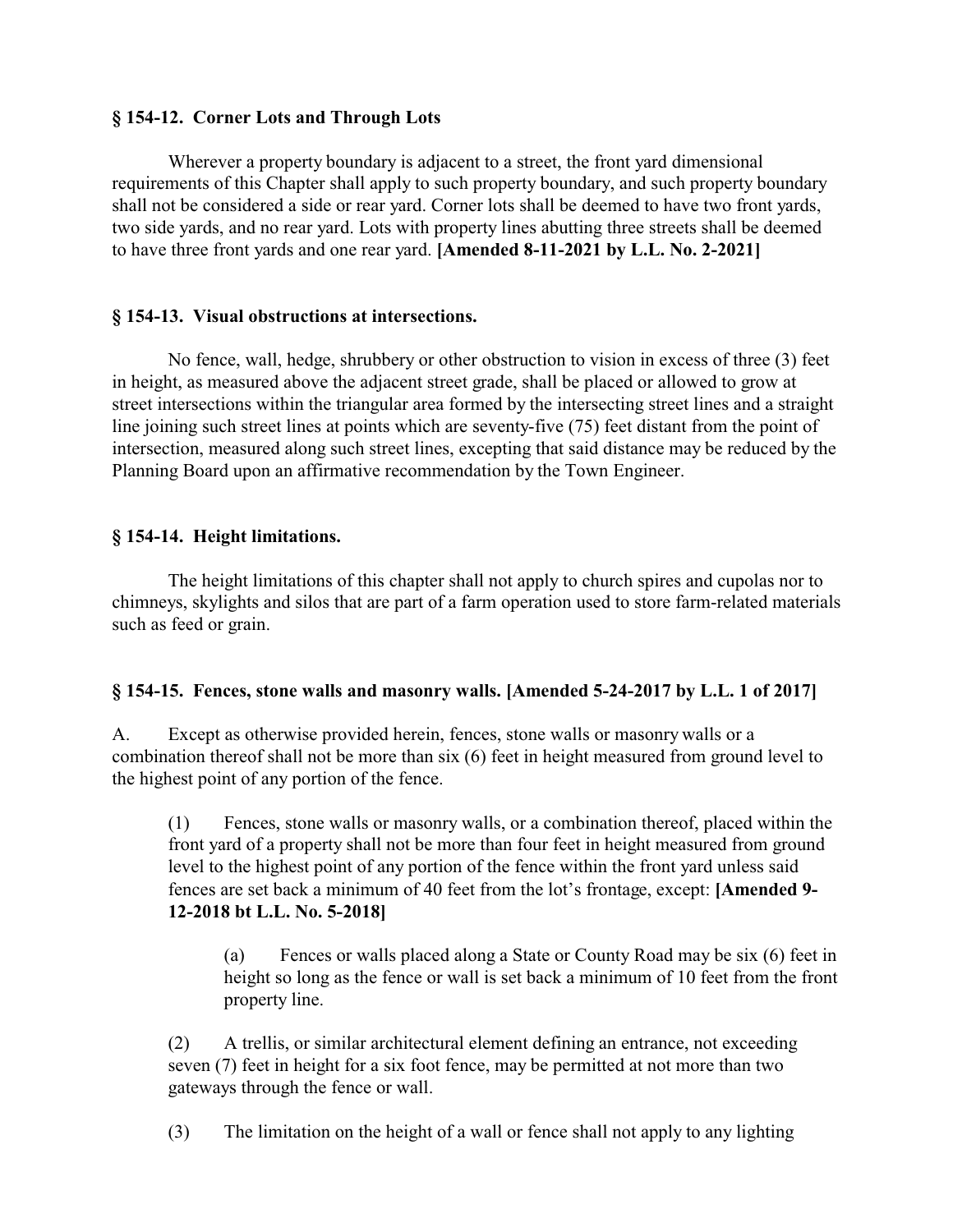which may be placed thereon, however any such lighting shall comply with  $\S 154-22.1$ , Lighting Standards.

(4) Fences used as a dumpster enclosure located in a GB General Business, C-1 Commercial or I Industrial zoning district shall be limited to a maximum height of eight (8) feet.

(5) Fences place immediately around the perimeter of a tennis court, used to control balls in play, shall be limited to a maximum height of ten (10) feet.

B. Fences shall be installed with the finished side facing out or away from the interior of the lot on which the fence is placed.

C. Front yard, side yard and rear yard setback requirements established by this Chapter shall not apply to fences, stonewalls or masonry walls. In addition, masonry walls constructed as part of a site plan approved by the Planning Board and used to retain an earthen embankment shall be exempt from the height requirements of this section.

 D. A building permit or certificate of occupancy shall not be required for the erection or construction of any fence or non-structural wall that does not exceed the height requirements of subsection A. Any fence exceeding the height restriction of Subsection A, above regardless of any variance, or any wall more than four feet in height used to stabilize grade or retain an embankment shall obtain a building permit from the Town's Building Department. **[amended 9- 12-2018 by L.L. No. 5-2018]**

E. The limitation on the maximum height of a wall shall not apply to a wall whose purpose is that of retaining an embankment or a wall intended to serve such other structural purpose, provided that the design and location of the wall is shown on a site plan approved by the Patterson Planning Board.

# **§ 154-16. Temporary permits for carnivals. [Amended 5-24-2017 by L.L. 1 of 2017]**

Nothing in these regulations shall prevent a church, school, or volunteer fire department from holding a fair, carnival, circus, horse show, athletic meet or similar event on its own premises for a period not exceeding seven (7) days, the profits of which are for the sole benefit of such organization or for civic, religious or philanthropic purposes, excepting that prior to the event taking place a public assembly permit shall be issued by the Town Board when so required by Chapter 51, and in accordance to the requirements thereof.

# **§ 154-17. Construction Trailers**

A. Construction trailers may be placed temporarily (without permanent footings) on construction sites for a period not to exceed the lesser of the construction period or eighteen (18) months, however that where the period a construction trailer will remain on a site exceeds eighteen (18) months it shall do so only upon site plan approval issued by the Planning Board. Such trailers may be used for office, storage, or workshop space and shall not be used for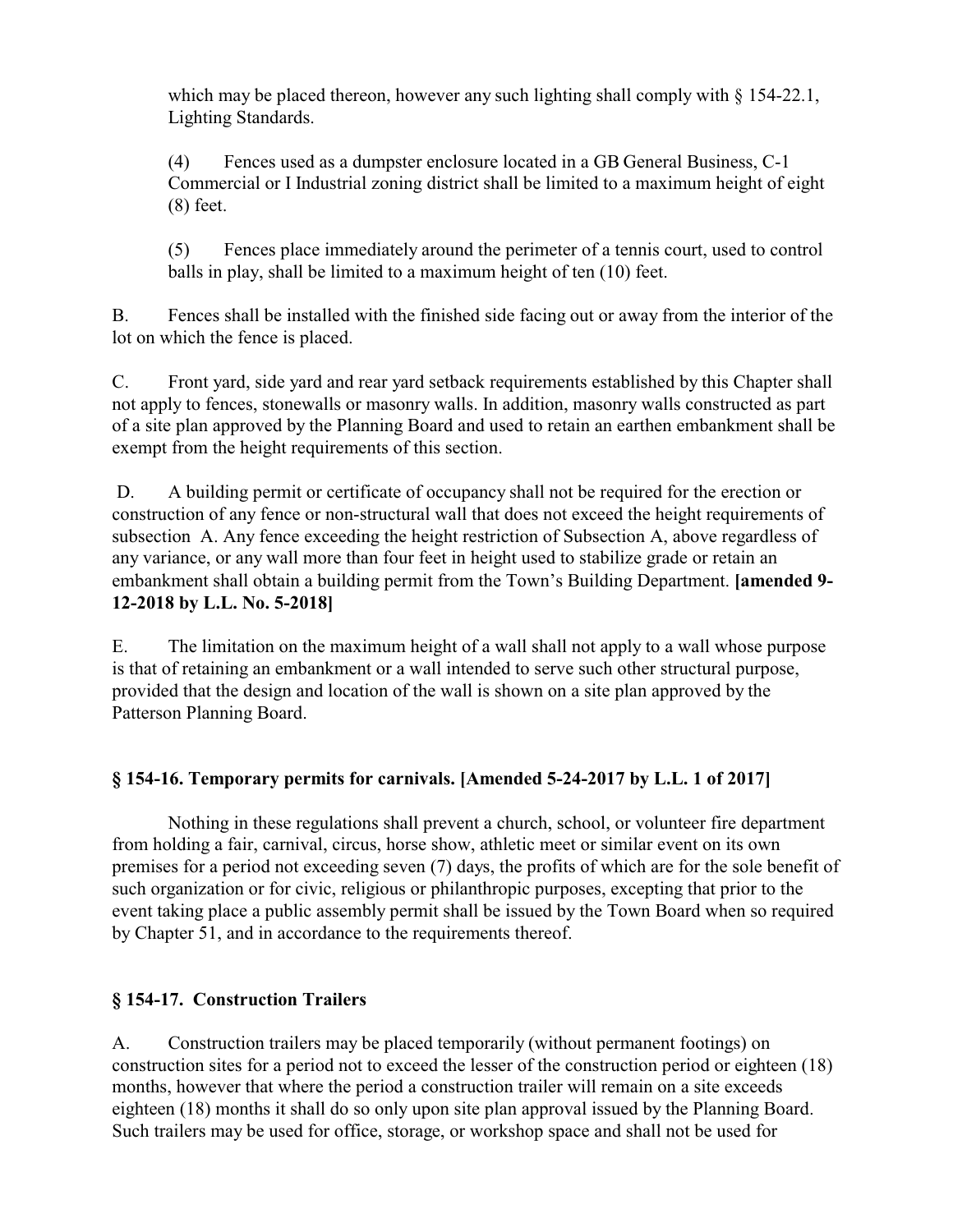residential purposes.

B. Storage trailers may be placed on a residential property during renovation of all or part of the principal residential dwelling for a period of not more than 6 months in a location approved by the Director of Codes Enforcement. **[Added 5-24-2017 by L.L. 1 of 2017]** 

# **§ 154-18. Wetlands and watercourses [Amended 11-15-2006 by L.L. 10-2006]**

## A. Legislative intent

(1) The Town Board of the Town of Patterson has determined that freshwater wetlands are invaluable resources for flood protection; erosion control; wildlife habitat; forests; pollution treatment; open space; water, including groundwater recharge; recreation; and other benefits associated therewith which, if preserved and maintained in an undisturbed natural condition, constitute important assets to present and future residents of the town.

(2) The Town Board of the Town of Patterson has determined that growth and development has placed increasing demands upon natural resources that may result, and in certain instances has resulted, in the encroachment, despoiling, polluting and/or eliminating of wetlands and watercourses.

(3) Recurrent flooding in areas of the town, aggravated or caused by the loss of wetlands or alteration of watercourses, has serious effects upon natural ecosystems and presents serious hazards to the environment and the health, safety, welfare and property of the people of the town.

(4) Since acts on wetlands and watercourses in one location affect persons and property in other locations, wetland and water conservation are matters of concern to the entire town. The establishment of preservation, protection and conservation practices is essential to the public health, safety and welfare of the residents of the town.

## B. Regulated activities.

(1) It shall be unlawful for any person, without a written permit therefore issued by the town, to alter any freshwater wetland, watercourse or controlled area protected by this section, except as herein provided.

(2) Activities subject to regulation under this section shall include the following:

(a) Any form of dredging or excavation and any grading or removal or disturbance of soil, mud, sand, gravel, silt or any other earth material from any controlled area, either directly or indirectly;

(b) Any form of dumping, filling or depositing of any soil, stones, sand, gravel, mud, rubbish or fill of any kind in any controlled area, either directly or indirectly;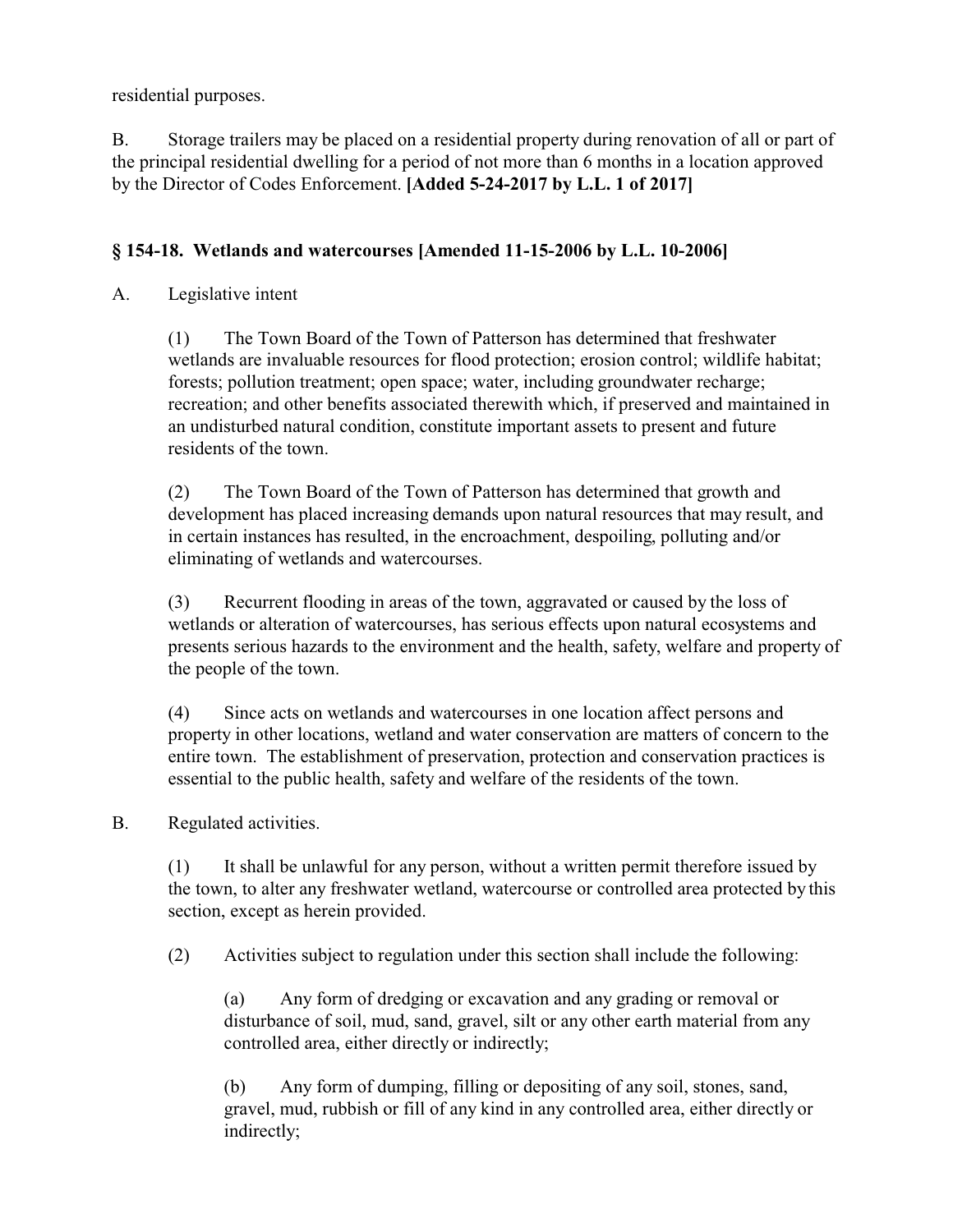(c) Erecting any building or other structure; construction of any road, driveway or motor vehicle parking facility; paving; installation of sewage disposal systems or sewer outfall or swimming pools; discharge of sewage treatment effluent or other liquid wastes; drilling and digging of wells; installation of any pipe or other conduit; or the placing of any other obstructions within a controlled area, whether or not the same affect the ebb and flow of water;

(d) The use of any chemicals, dyes, fertilizers, herbicides, pesticides or similar materials in any controlled area, such that the same may cause pollution of or effect the controlled area;

(e) Creating an increase or decrease in the flow, velocity or volume of water in any watercourse, excluding customary seasonal raising and/or lowering of said watercourse;

(f) Creating a diversion of water flow on any watercourse, including but not limited to constructing dams, docks or bridges;

(g) Introducing any influents of high thermal content, such that the same are capable of causing deleterious ecological effect;

(h) Any logging operation, including clear-cutting, within one hundred (100) feet of a wetland or watercourse. These actions shall be reviewed by the E.C.I., so as to determine if such acts affect the prevailing surface water runoff conditions, directly or indirectly; or

(i) Any other activity which substantially impairs any of the functions of the wetlands and watercourses or the benefits derived therefrom as set forth in Subsection A of this section.

(j) Any substantial removal of surface vegetation that may affect the function of a wetland or watercourse.

(k) Any accumulations of sediment resulting from uncontrolled stormwater runoff or soil erosion.

(3) Exclusions. Activities excluded from regulation under this section shall include the following:

(a) The removal of the natural products of freshwater wetland and adjacent areas by recreational or commercial fishing, shellfishing, aquiculture, hunting or trapping where otherwise legally permitted and required.

(b) Public health activities under order and regulations of the New York State Department of Health and/or the Putnam County Department of Health or orders and regulations of any duly authorized agency, provided that copies of such orders and regulations have been filed with the Town Clerk of the Town of Patterson and that the E.C.I. may request modifications of such orders if they deem it necessary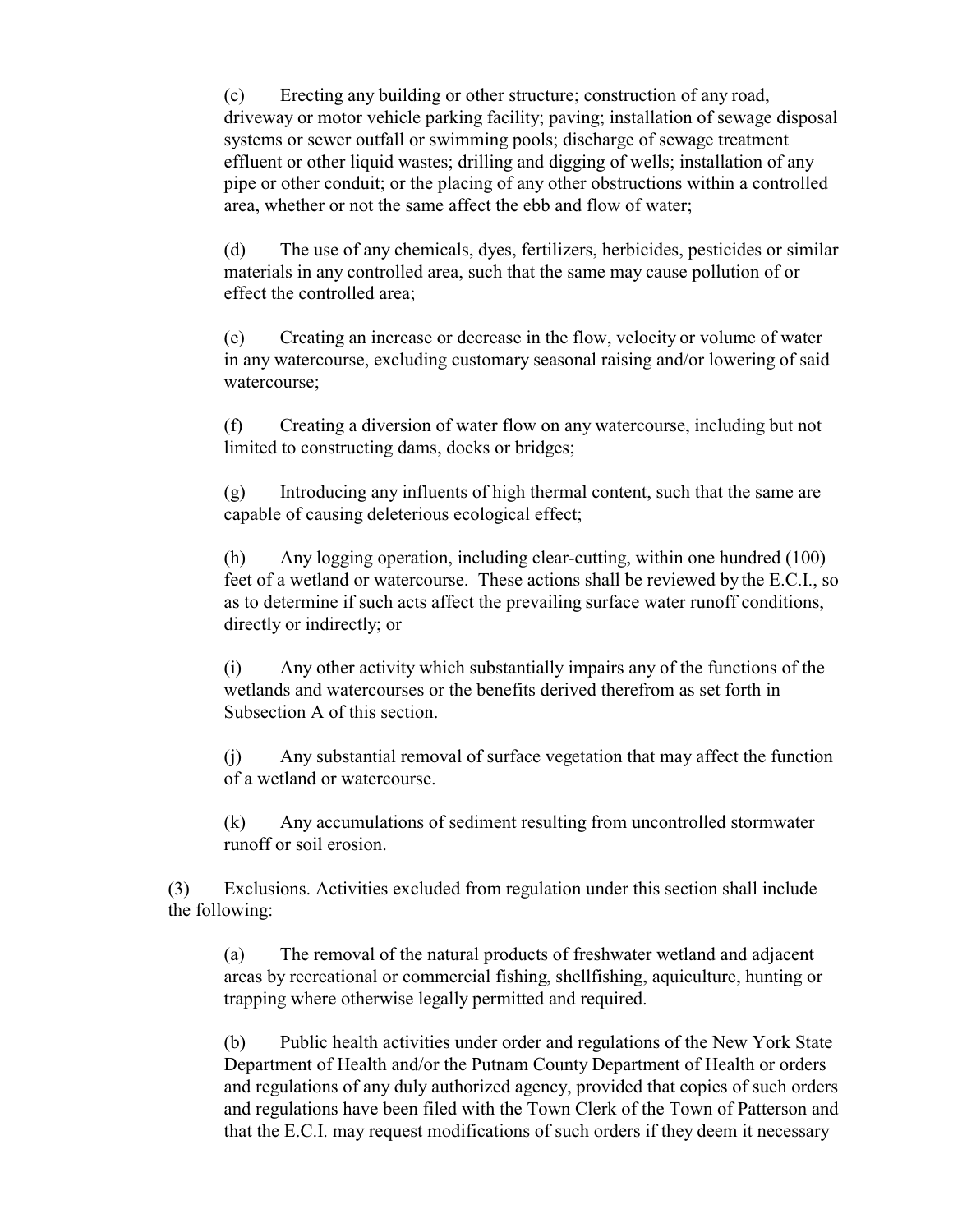to implement the policy of this section.

(c) Any actual and ongoing emergency activity which is immediately necessary for protection and preservation of life or property or the protection or preservation of natural resource values. Such emergency activities include, but are not limited to: search and rescue operations; preventative or remedial activities related to large scale contamination of streams or other bodies of water; response to floods, hurricanes and other storms; fire fighting and public health concerns. Within five (5) days of the end of such an emergency involving the undertaking of any activity which otherwise would be treated as a regulated activity under this section, the person chiefly responsible for undertaking such emergency activity shall send a written statement to the E.C.I. setting forth the pertinent facts regarding such emergency, including an explanation of life, property or resource values such activity was designed to protect or preserve.

(d) Ordinary maintenance and repair of existing structures or improved areas which do not involve expansion or substantial restoration, reconstruction, rehabilitation or modification, including but not limited to bridges, roads, highways, railroad beds, bulkheads, docks, piers, pilings or paved streets.

(e) Trimming, pruning and bracing of trees. Decorative landscaping, including the addition of native trees and plants, and incidental removal of trees and brush.

(f) Repairs to existing subsurface sewage disposal systems located within an area regulated pursuant to this Section excepting that reasonable notice shall be provided by the property owner to the Patterson Environmental Conservation Inspector prior to any disturbance. Notice shall include a description and plan of any work proposed. The Patterson Environmental Conservation Inspector may impose such reasonable requirements and restrictions as are necessary to give effect to the intent and purpose of this Section pertaining to wetlands, streams and water bodies.

(g) The routine maintenance of ponds or wetlands and other facilities designed, constructed and intended specifically for the management and treatment of stormwater runoff. **[Added 11-15-06 by L.L. 10 of 2006]** 

C. E.C.I.

(1) Appointment. The Environmental Conservation Inspector shall be appointed by the Town Board.

(2) Qualifications. Qualifications for the position of E.C.I. shall include a baccalaureate degree in a natural science discipline or an associate's degree in the natural sciences and two (2) years full-time experience in work closely associated with wetlands protection or related environmental areas, and any other training and experience which assures a technical knowledge of wetlands and their functions and benefits to perform the tasks identified in Subsection C(3) of this section.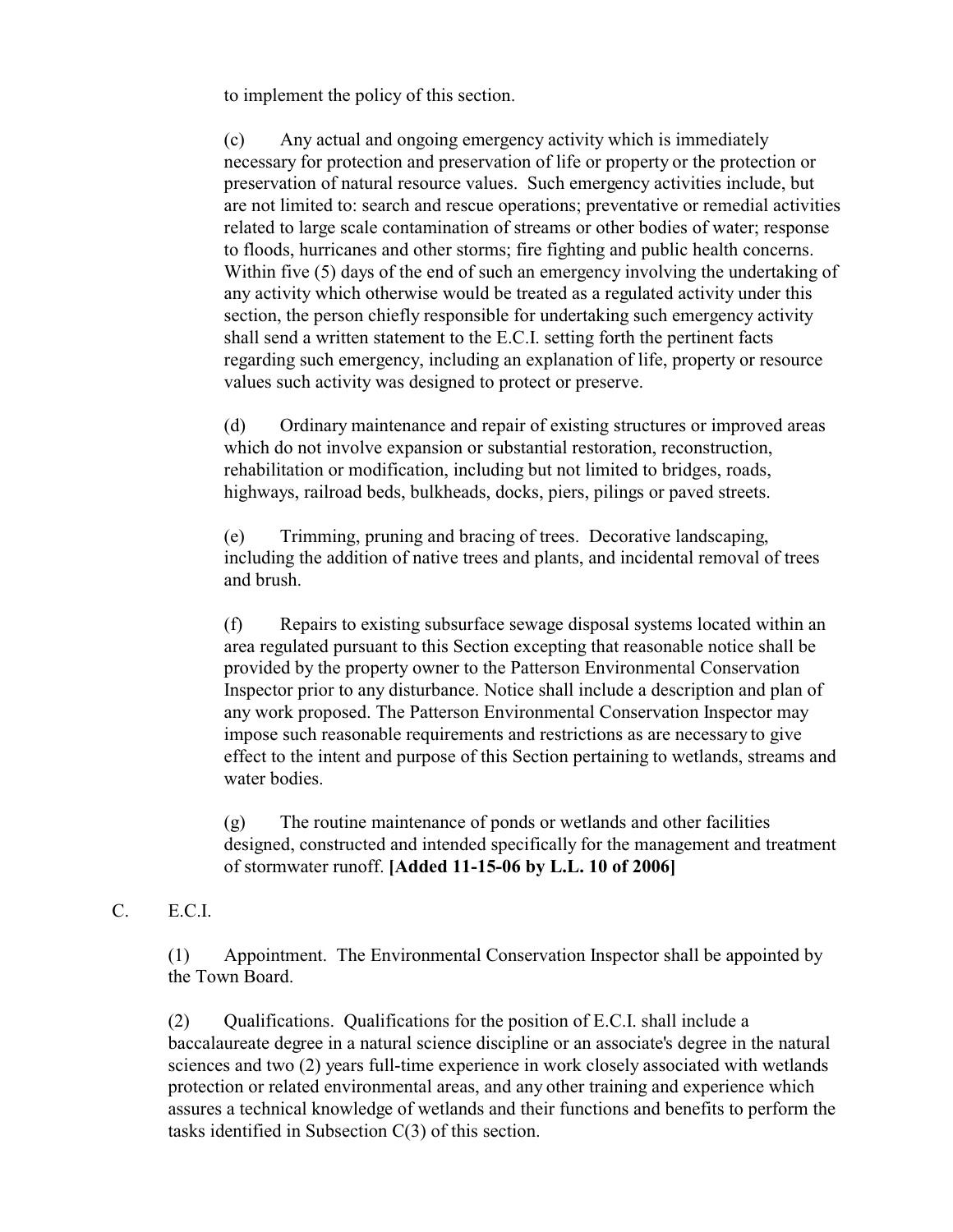(3) Duties. The E.C.I. will review all wetlands permit applications, periodically inspect town wetlands and permitted projects for unregulated activities and make recommendations to the regulatory agencies or Departments of the town which also regulate such activity or project, including the Planning Board, and shall prepare such investigations, recommendations and reports on environmental issues as may be requested by the Town Board.

(4) The E.C.I. shall have the authority to issue stop work orders and appearance tickets for violations of the zoning code pertaining to wetlands and watercourses.

(5) The E.C.I. may issue an Act of Remediation to allow immediate corrective action to alleviate any potential or occurring impairment to a wetland or watercourse, or any action which has caused a violation of the regulations pertaining to wetlands or watercourses.

(6) Concurrent with the initial appointment of the E.C.I., the Town Board shall appoint a Deputy E.C.I. to carry out the duties of the E.C.I. in his/her absence, i.e., vacation, illness, etc.

#### D. Permit applications.

(1) Any person proposing to conduct or causing to be conducted a regulated activity requiring a permit under this section upon any controlled area shall file an application for a permit with the Patterson Planning Board, together with a filing fee established by the Town Board. The Planning Board shall immediately inform the Environmental Conservation Commission, the E.C.I. and the Code Enforcement Officer. Projects for which an environmental assessment form (EAF) has not been required by any other agency shall file an EAF under this permit application. All wetlands and watercourse boundaries will be flagged with easily identifiable material and numbered in sequence by a qualified ecologist, botanist, soil scientist or wetland specialist. The E.C.I. will certify the flagging as accurately reflecting the boundaries the wetland or watercourse. Once so certified the boundaries will be accurately located on any plans submitted to the Town.

(a) All permit applications must include the following information unless waived by the Planning Board upon recommendation of the E.C.I.:

[1] Name/address. The name, address and telephone number of the applicant, and, if the applicant is not the owner, the written consent of the owner must be attached.

[2] Tax Map designation. The street address and tax map designation of the property involved.

[3] List of property owners. An application shall include a list of adjacent and nearby property owners whose rights or interests may or will be affected by the proposed action. Notification of adjacent property owners contained on the list shall be by certified mail by the Applicant at least ten (10) days prior to the date of the public hearing and shall include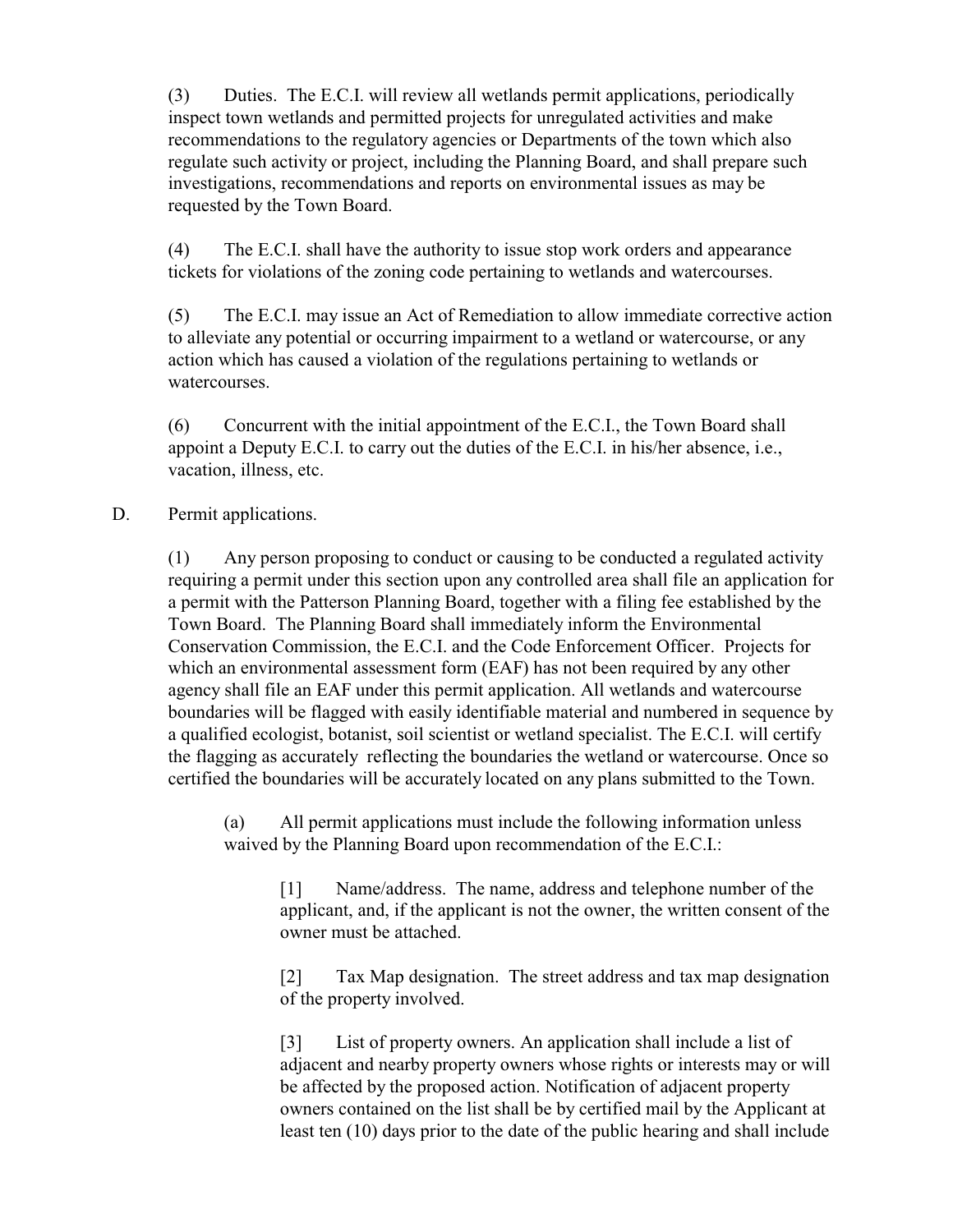the notice of public hearing as advertised in the local paper. Proof of mailing shall be provided to the Planning Department. The list of property owners shall include all those property owners as follows:

[a] Where the total area disturbed will not exceed 2,500 square feet, all property owners whose property lies within two hundred (200) feet of the proposed area of disturbance; or

[b] Where the total area disturbed exceeds 2,500 square feet, all property owners whose property lies within two hundred (200) feet of the proposed area of disturbance and those property owners within five hundred (500) feet of the area of disturbance where any portion of their property is within the wetland, watercourse or controlled area thereto.

[4] Plans/specifications. Detailed plans and specifications for the proposed wetlands activity, drawn to a scale of not smaller than one (1) inch equals one hundred (100) feet, showing the following:

> [a] Location of disturbed area. The location of the construction area proposed to be disturbed and its relation to property lines, buildings, roads, controlled areas and watercourses within five hundred (500) feet.

[b] Quantity of material. The estimated quantities of material to be deposited or removed.

[c] Location of wells/septics. The locations of any wells, and depth thereof, and of any waste disposal systems within two hundred fifty (250) feet of the proposed operation or project.

[d] Drainage system details. The details of any drainage system proposed, both for the construction process of the system and the final development and maintenance of the system.

[e] Construction details/deposition of spoil. Where creation or enlargement of a lake or pond is proposed, details the construction of any dams, embankments, outlets or other water control devices and of the deposition of the spoil material.

[f] List of affected functions. A list of all beneficial functions of the wetland which will be affected by the application.

[g] Details of protection procedure. A diagram showing what erosion controls will be installed, and a schedule for their installation and maintenance.

[h] Topographic details. Existing and adjusted contours shall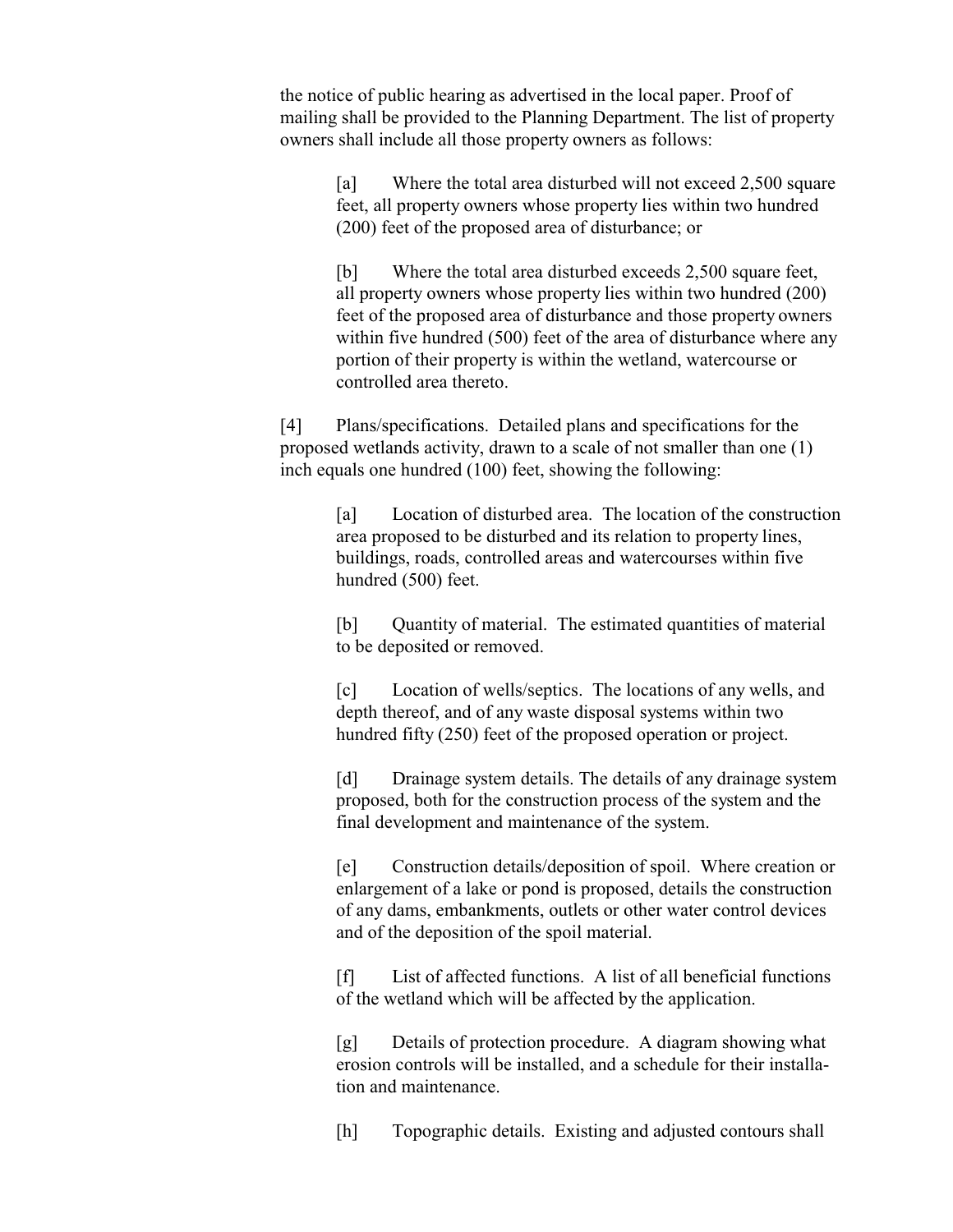be shown at an interval of two (2) feet in the area of the proposed operation or project and to a distance of fifty (50) feet beyond said operation or project.

(b) Application fee. Each application shall be accompanied by an application fee, as set by the Town Board. No application shall be considered complete by the E.C.I. until the application fee has been received by the town.

(c) Impacts upstream and downstream. Applications affecting the waterretention capacity, water flow or other drainage characteristics of any pond, lake, reservoir, natural drainage system or wetland shall include a statement and numerical calculations of the impact of the project on upstream and downstream areas, giving appropriate consideration to other than normal levels of watercourses and amounts of rainfall, specifically the one-hundred-year storm.

(d) Miscellaneous information. Applications should also contain such other design specifications, engineering studies, hydrogeologic studies or impact considerations as the Planning Board and the E.C.C. may deem necessary.

(e) Burden of proof. To meet the applicant's burden of proof, the applicant may submit any information necessary to demonstrate that the proposed activity is not adverse to the general health, safety or economic and general welfare of the residents of the Town of Patterson.

(f) Submission of fourteen (14) copies of application. Fourteen (14) completed copies of the application, together with fourteen (14) copies of the specified supporting plans and documentation, including an environmental assessment form, shall be filed with the Town Clerk. Applications under this section involving subdivision, site development plan or special permit approval by the Planning Board or Town Board shall be submitted concurrently with the application for such preliminary subdivision approval, site development plan approval or special permit approval.

(g) Professional preparation/certification of applications. Plans and specifications for all wetlands permit applications requiring Planning Board approval shall be prepared and certified by an engineer licensed by the State of New York, unless this requirement is waived by the Planning Board If the requirement for certified plans is waived, the plans submitted shall be neat, complete, fully definitive of all details of the proposed operation or project and capable of reproduction.

(h) Should the Planning Board determine, after review of said application and recommendation of the E.C.I., that an action proposed for a regulated area is insignificant, a permit and/or public hearing waiver shall be issued and the permitting process suspended for that action. The fee may be returned, in whole or in part, at the discretion of the Town Board, upon recommendation of the Planning Board. In determining whether the fee should be refunded in partially or wholly refunded the Town Board will consider the extent of the review completed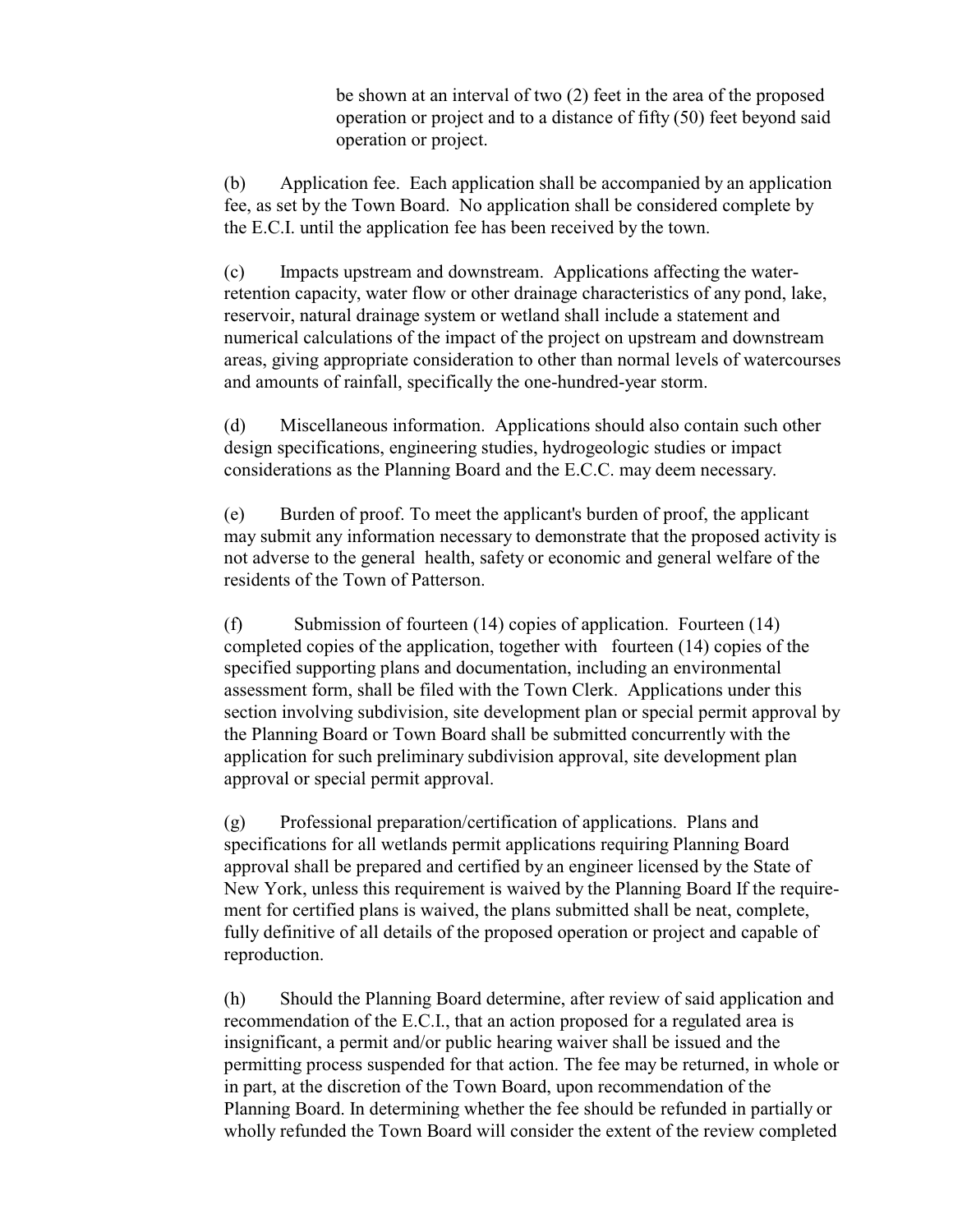by the Planning Board and the E.C.I.

(i) Withdrawal/refund conditions for applications. Any applicant may withdraw his/her application at any time Any application fee paid by the applicant, as outlined in Subsection E(l)(b) of this section, shall not be refunded to any applicant who so withdraws his/her application, except that the fee may be returned, in whole or in part, at the discretion of the Town Board, upon recommendation of the Planning Board. In determining whether the fee should be refunded in partially or wholly refunded the Town Board will consider the extent of the review completed by the Planning Board and the E.C.I.

(2) As determined by the Planning Board, the town shall publish notice of the filing of the application in the official newspaper of the town, which notice shall be in a form approved by the Town Clerk.

(3) This section does not remove the necessity of any applicant to obtain the approval or permit required by any other town law or other applicable federal, state or local permits or authorization, including wetlands permits under Article 24 of the New York State Environmental Conservation law.

(4) Where a regulated wetland lies within two (2) or more jurisdictions:

(a) The Planning Board must provide copies of the application to the other sharing jurisdiction; and

(b) The processing of the application by the E.C.I. will include consultation with the other entities in order to achieve a mutually satisfactory determination.

## E. Administration of permit application.

(1) After the application is deemed complete by the Planning Board in compliance with Subsection D, the E.C.I. shall render a decision to the Planning Board within sixty (60) days recommending approval, denial or approval with conditions of applications for a wetlands permit. Pursuant to the approval of an application by the Planning Board, a permit will be issued by the Chairman of the Planning Board.

(2) Unless waived, with such reasons as may justify a waiver set forth in the minutes of the meeting, a public hearing shall be held by the Planning Board regarding all applications for a wetlands permit.

(3) Standards for permit decisions.

(a) In his or her its recommendation to approve, deny or condition any permit, the E.C.I. shall consider the effect of the proposed activity with reference to public health and welfare; fishing, flood, hurricane and storm dangers; and protection or enhancement of the several functions of freshwater wetlands and the benefits therefrom, which are as set forth in Subsection A of this section. Due consideration will also be given to the benefit the applicant and/or the public may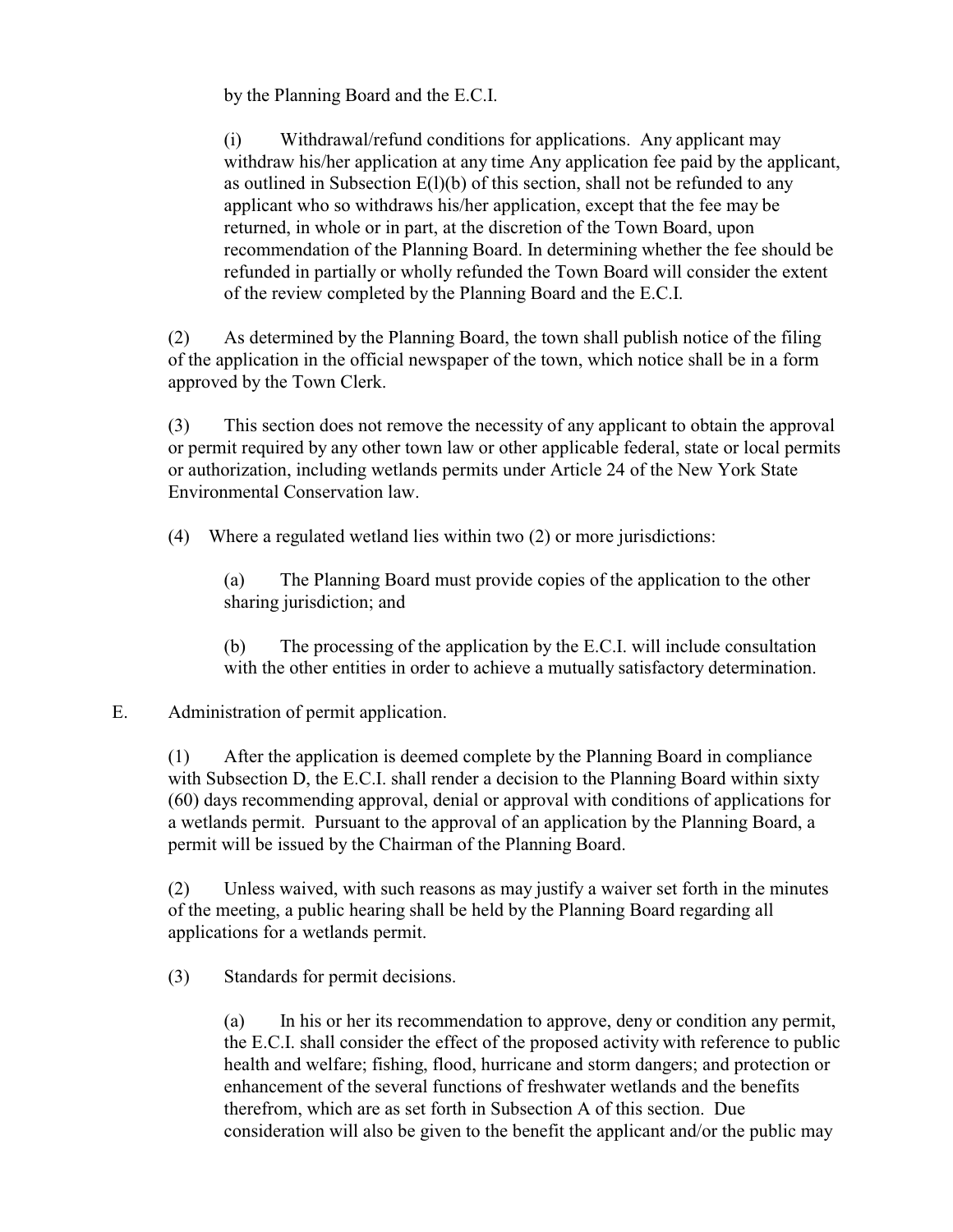derive from the completion of the proposed activity. The E.C.I. may consider the freshwater wetlands permit requirements promulgated by the rules and regulations of the State of New York.

(b) No recommendation for approval of a permit shall be rendered by the E.C.I. unless:

[1] The proposed regulated activity is consistent with the policy of this section to preserve and protect and also conserve freshwater wetlands and the benefits derived therefrom, to prevent the despoliation and destruction of freshwater wetlands and to regulate the developments of such wetlands in order to secure the natural benefits of freshwater wetlands, consistent with the general welfare and the beneficial economic and social development of the Town of Patterson.

[2] The proposed regulated activity is compatible with the public health and welfare.

[3] The proposed regulated activity is reasonable and necessary.

[4] There is no practicable alternative for the proposed regulated activity on a site which is not a freshwater wetland or adjacent area.

[5] The applicant shall have the burden of demonstrating that the proposed regulated activity will be in accord with the standards set forth in this subsection.

(c) Duly filed written notice that the state or any agency or political subdivision of the state is in the process of acquiring any freshwater wetlands by negotiation or condemnation authorizes, but does not require denial of any permit, but only if both the affected landowner and local government have been so notified.

(4) Extension of time. The applicant and the Planning Board may mutually consent, in writing, to extend the time for a determination on the application. Any such extension of time must be in writing or recorded in the minutes of the Planning Board meeting at which the project was reviewed.

(5) Conditions for a permit

(a) Every permit issued pursuant to this section shall contain the following general conditions:

[1] The E.C.I., Deputy E.C.I or Code Enforcement Officer shall have the right to inspect the project from time to time.

[2] The permit holder shall notify the E.C.I., in writing, of the date on which project construction is to begin, at least five (5) business days in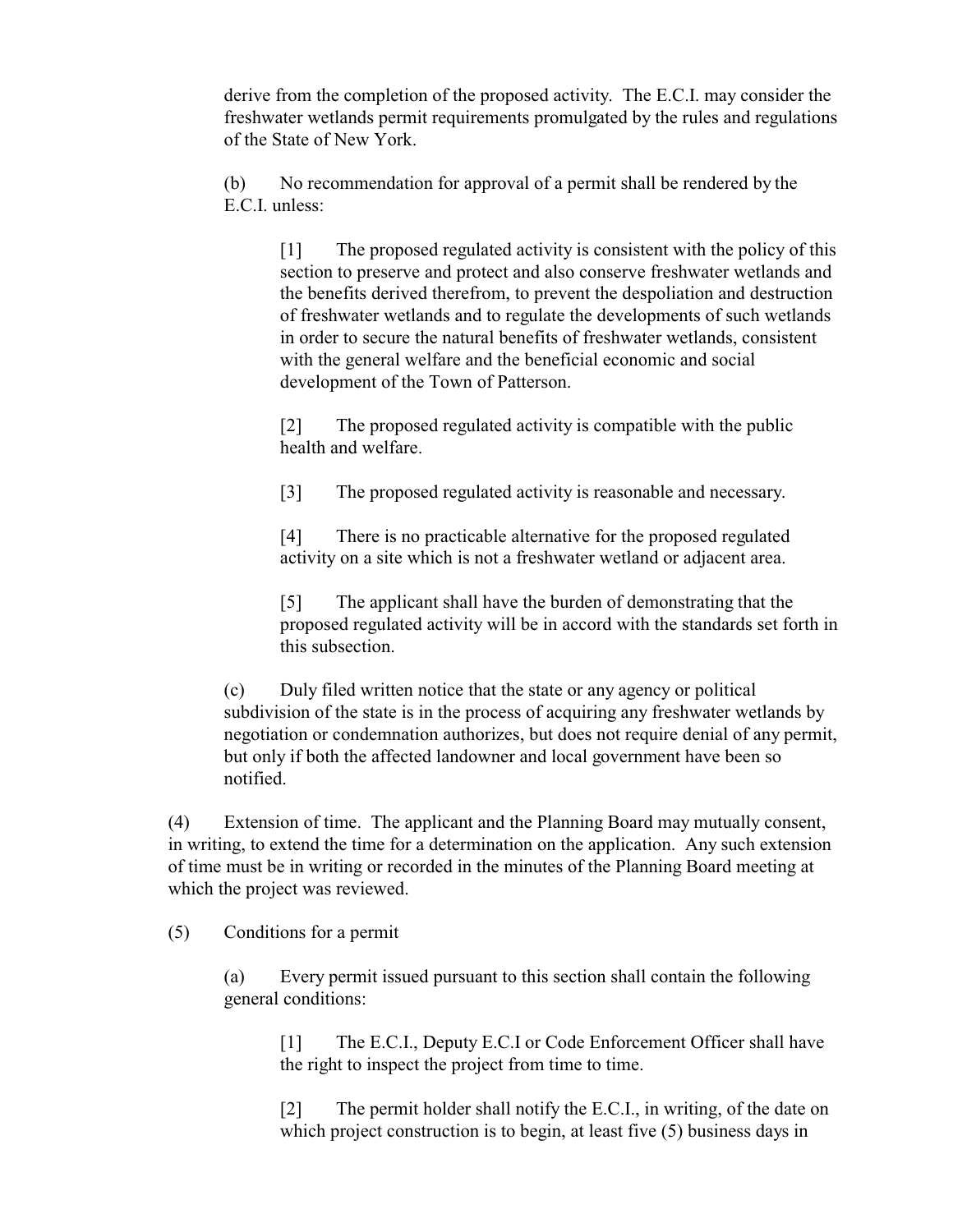advance of such date.

[3] The permit shall be prominently displayed at the project site during the undertaking of the activities authorized by the permit.

[4] The boundaries of the project shall be clearly staked or marked. In addition, boundaries of any wetlands contained within boundaries of the project shall also be staked or marked with markers approved by the Town of Patterson.

[5] All permits shall expire on completion of the acts specified and, unless otherwise indicated, shall be valid for a period of one (1) year.

(b) Any permit issued pursuant to this section may be issued with special conditions. Such conditions may be attached as are necessary to assure the preservation and protection of affected freshwater wetlands and to assure compliance with the policy and provisions of this section.

(6) Findings. Decisions on permit applications, shall be supported by written findings and reasons.

(7) Permit renewal. Upon request of the applicant and upon approval by the Planning Board, a permit may be renewed for a period of no more than one (1) year. The fee for a permit renewal will be set by the Town Board.

(8) Bonding requirements. The Planning Board may require posting of a performance bond or other surety as a condition of approval. The amount of the performance bond or surety shall be determined by the Town Board, upon recommendation of the Planning Board. The form and surety will be subject to acceptance by the Town Attorney.

(9) Suspension or revocation of permits.

(a) The E.C.I. shall suspend, pending Planning Board review, a permit issued pursuant to this section where he/she finds that the permittee has not complied with any term of such permit, has exceeded the authority granted in the permit or has failed to undertake or complete the project in the manner set forth in the application.

(b) The E.C.I. shall set forth, in writing to the Planning Board, his/her findings and reasons for suspending a permit pursuant to this section. Upon review of these findings, the Planning Board shall determine whether to lift the suspension of the revocation of the permit, modify the permit or permanently terminate the permit.

- F. Penalties and corrective action.
	- (1) Administrative sanctions.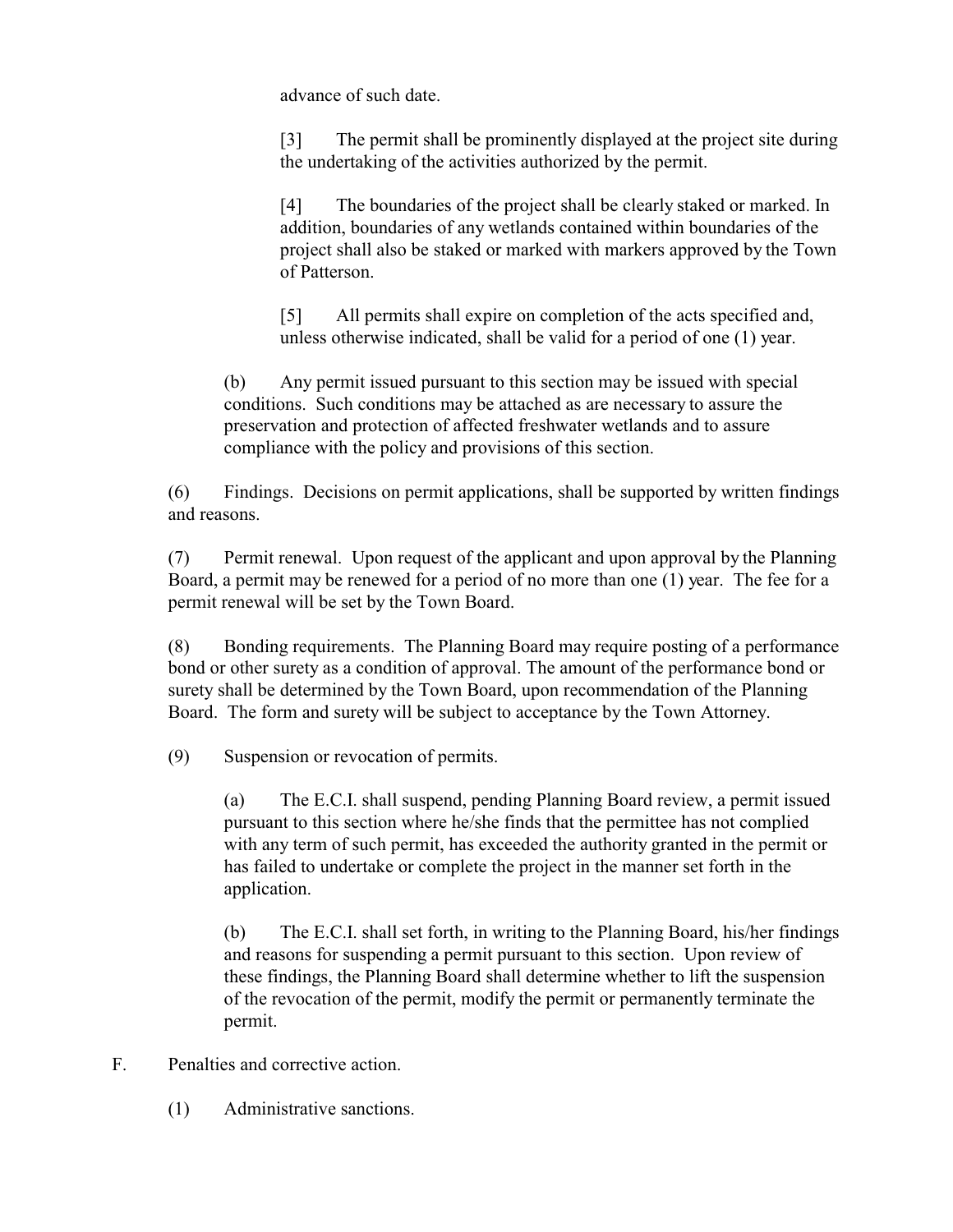(a) Any person found violating any provision of this section or the conditions imposed by the Planning Board upon an approved permit shall be served with a stop-work order and/or notice of violation by the E.C.I., stating the nature of the violation and providing a reasonable and specified time within which corrective action shall be completed by the violator to restore or correct, insofar as possible, the affected wetland to its condition prior to the violation. The E.C.I. shall supervise any restoration.

(b) Any person who violates, disobeys or disregards any provisions of this section, in addition to a criminal sanction, shall be liable to the people of the town for a civil penalty consistent with the costs of the corrective action.

(c) In the event that a violation of this section results in imminent peril to persons or property, the Town may enter and perform any corrective work that needs to undertaken to eliminated the peril. All costs of corrective work shall be at the expense of the property owner.

(d) Any fines, civil penalty or corrective work shall be paid to the Town within sixty (60) days notice to the property owner, and thereafter shall be a lien imposed upon the property.

## (2) Criminal sanctions.

(a) Any person violating Subsection 154-18 or any order of the town issued pursuant to Subsection E(l) above shall, for the first offense, be guilty of a violation punishable by a fine of not more than ten thousand dollars (\$10,000.).

(b) Where the affected area has not been restored to a condition existing prior to the unpermitted activity, each day's continued violation shall constitute a separate additional violation.

(c) For a second and each subsequent offense by any person within a threeyear period, the aforesaid shall be guilty of a Class A misdemeanor, punishable by a fine of not less than one thousand dollars (\$1,000.) nor more than twenty thousand dollars (\$20,000.) or a term of imprisonment of not less than fifteen (15) days or not more than six (6) months, or both.

(d) The town shall prosecute any persons alleged to have violated the provisions of this section and may seek equitable relief to restrain any violation or threatened violation of its provisions.

(e) Where a stop-work order has been issued by the E.C.I. or Codes Enforcement Officer, because of violation of the provisions of this section, or any permissions or extensions thereof issued hereunder, each day such violation shall continue after such service shall constitute a separate offense punishable by a like fine or penalty as herein set forth.

(f) The E.C.I. and the Codes Enforcement Officer shall have the power to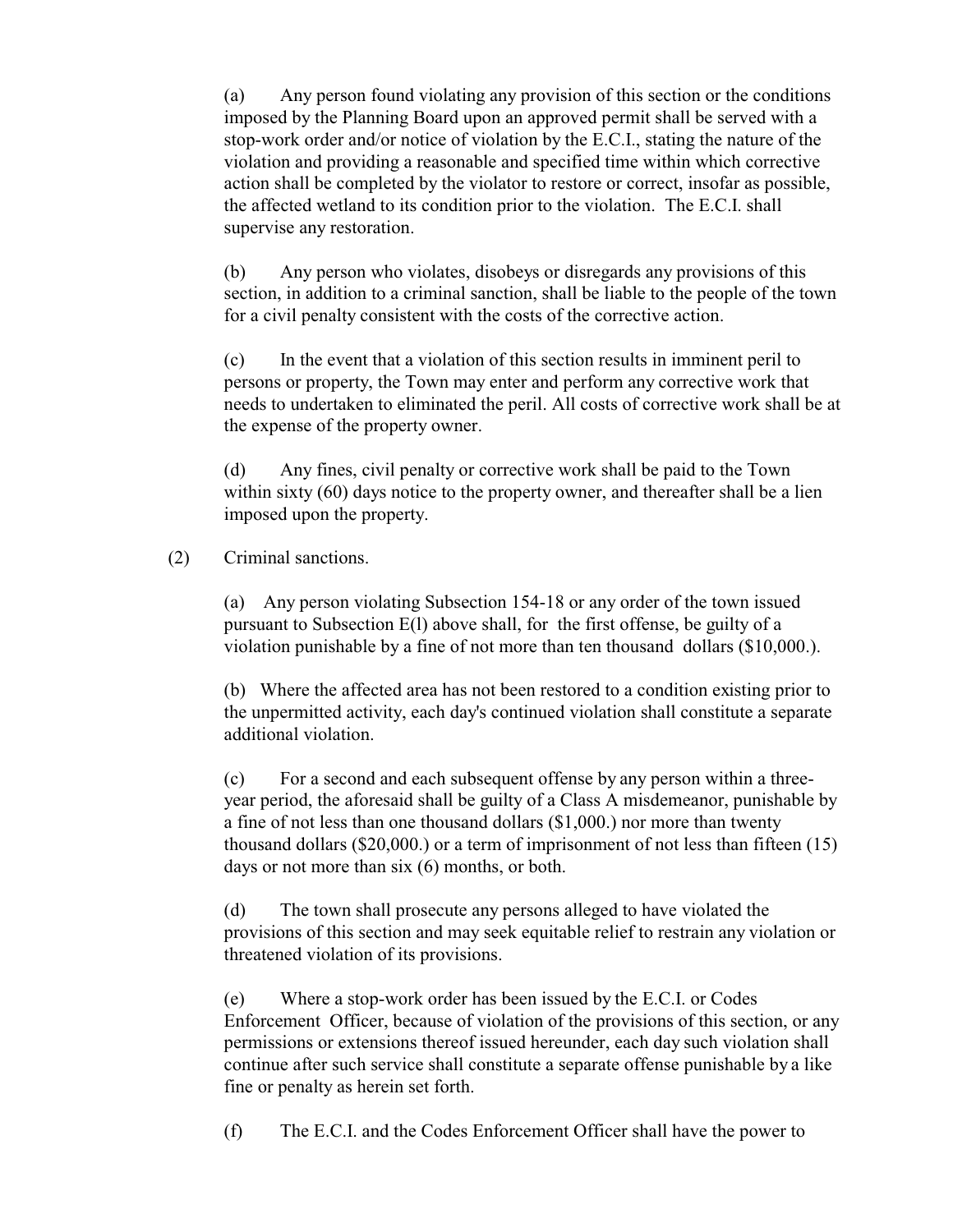issue an appearance ticket or summons to any person(s) that violate the town's wetlands and watercourses legislation.

(3) Notwithstanding any of the penalties or fines herein above provided, the Town of Patterson may maintain any action or proceeding in a court of competent jurisdiction to compel compliance with or to restrain by injunction the noncompliance of any provision of this section or permit issued hereunder.

G. In the case of a dispute over wetland delineation, the most current release of the "Federal Manual for Identifying and Delineating Jurisdictional Wetlands" and the "National List of Plant Species that occur in Wetlands may be used to settle the dispute as it pertains to wetland soils or vegetation.

H. Appeals. Any person aggrieved by an order or decision regarding protected wetlands and watercourses which are regulated by this section may seek review by the Patterson Town Board and then may seek judicial review pursuant to Article 78 of the Civil Practice Law and Rules in the Supreme Court for the County of Putnam. Such appeals shall be filed within thirty (30) days after the date of the filing of the particular order or decision with the Patterson Town Clerk.

## **§ 154-19. Soil test pits.**

For the protection of the public health, safety and welfare, open test pits in the ground, such as are made with construction machinery and as are required by the Putnam County Department of Health, shall either be safely covered and weighted or, if they contain any water, be completely filled in with soil, all within a period of twenty-four (24) hours from the time they were dug.

# **§ 154-20. Required street frontage/ driveways. [Amended 5-24-2017 by L.L. 1 of 2017]**

A. No building permit shall be issued for any building or structure unless the lot upon which that building or structure is to be built has the required frontage on a street or highway, as defined herein, which street frontage provides the actual access to such building or structure and which street or highway shall have been suitably improved to town road standards, or where the appropriate relief has been granted as provided in §280-a of the Town Law.

B. Each principal structure shall be accessible from an improved driveway, the terminus of which shall be located within 20 feet of the principal structure.

## **§ 154-21. Notification by Sign [Amended 9-24-2003 by L.L. No. 6-2003]**

A. In addition, to other notification requirements, each applicant requesting approval of a site plan, a subdivision of lands, a special use permit, a use variance or a change in the zoning code or map shall post a sign on the property referenced in such application on or before the seventh day following the reviewing Board's determination of the receipt of a complete application, however in no case shall the sign be posted less than twenty-one days prior to a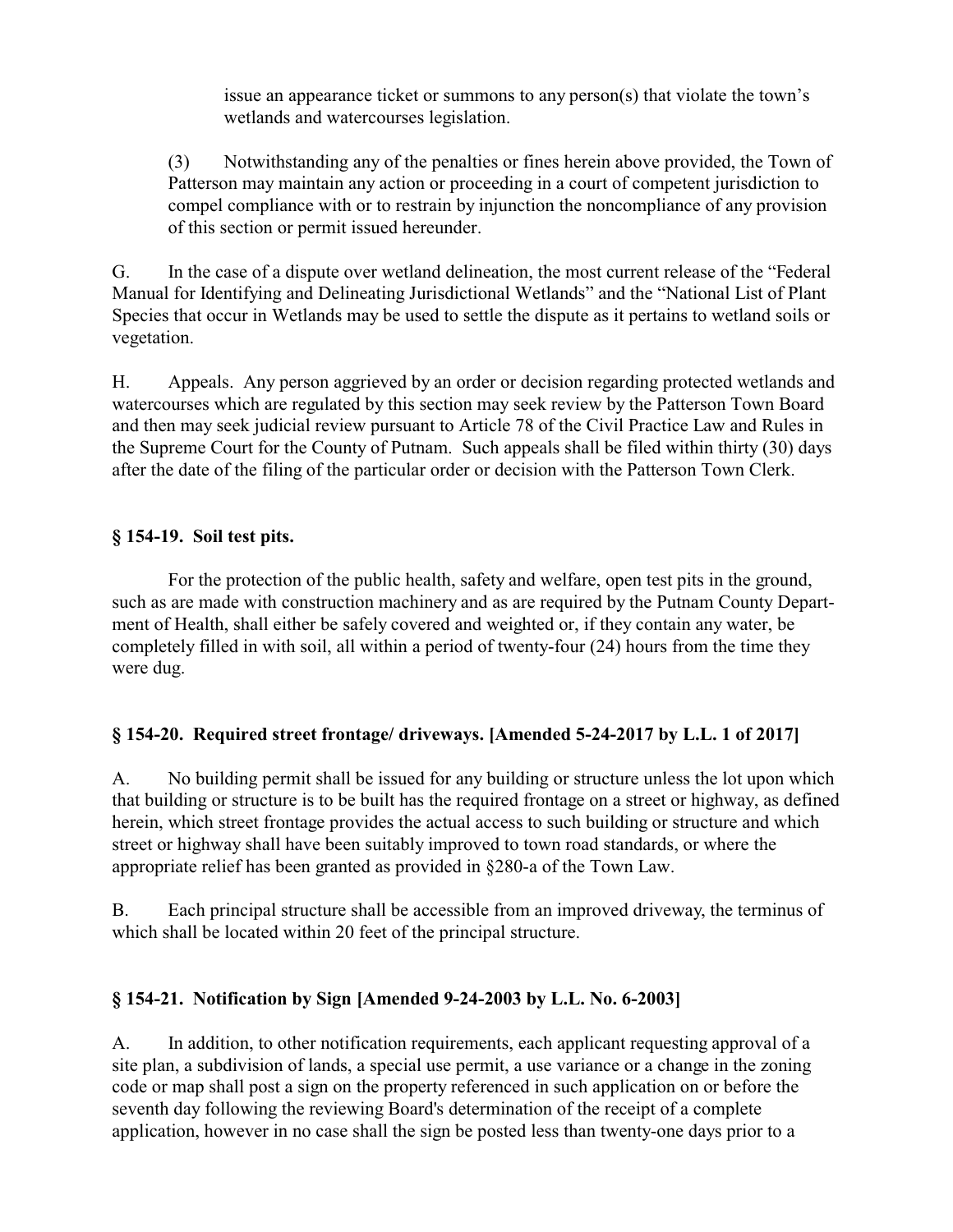public hearing on the application. Such sign shall be a minimum of inches twenty (20) by thirty (30) inches in size however, shall in no case exceed a total area of forty (40) square feet for an individual sign or in aggregate where more that one sign is erected. The sign shall consist of sturdy, weather-resistant and serviceable material and containing a white background with black letters, and shall be placed in a location plainly visible and easily readable from the most commonly traveled street or highway upon which the property fronts.

B. Such sign shall be at least six feet above the ground and in legible lettering at least two inches high and shall read as follows: **[Amended 5-24-2017 by L.L. 1 of 2017]**

ON THIS SITE A [describe action set forth in application or petition, e.g. an application for a site plan to permit an automobile service station.] IS PENDING. INFORMATION CONCERNING THIS APPLICATION MAY BE OBTAINED FROM THE TOWN OF PATTERSON PLANNING DEPARTMENT, P.O. BOX 470, 1142 ROUTE 311, PATTERSON, NEW YORK. Unauthorized access is not permitted.

C. In addition, the sign shall provide in legible letters, the applicant or applicant's agent by name and address.

D. Where two or more applications are made to the Town which must comply with the provisions of this Section, the Applicant shall have the option to erect one sign which identifies each one of the approvals, permits or variances required, or may erect a sign for each of the approvals, permits or variances required.

E. Prior to review of the application or petition, the applicant shall file with the appropriate Board an affidavit certifying to the fact and date of said posting.

F. Such sign shall remain erected and in good condition, except as noted below, until either all final resolutions approving the application, with or without conditions have been granted, or a final resolution denying the particular application has been issued, upon which the Applicant shall remove any sign erected pursuant to this subsection from the subject premises within 10 days. The period or duration that a sign must remain erect may be varied by the Board with jurisdiction over the application for which the sign must be erected.

## **§ 154-22. Bedroom Occupancy. [Amended 11-15-06 by L.L. 10 of 2006]**

For the purpose of this Section, a bedroom shall be considered any room used routinely for persons sleeping for periods of more than one hour. The maximum occupancy for a bedroom in any dwelling unit shall be limited to three persons unless the Owner thereof can demonstrate to the Zoning Board of Appeals that an increase in the number of persons per bedroom for a particular dwelling unit is reasonable, and will not result in an unsafe or unsanitary condition. A bedroom shall be at least fifty (50) square feet for one person, and at least seventy-five square feet for each additional person thereafter. This Section shall not apply to bedrooms in a nonresidential building or facility which has received a special use approval or site plan approval pursuant to this Chapter, where the approval specifically permits a greater bedroom occupancy.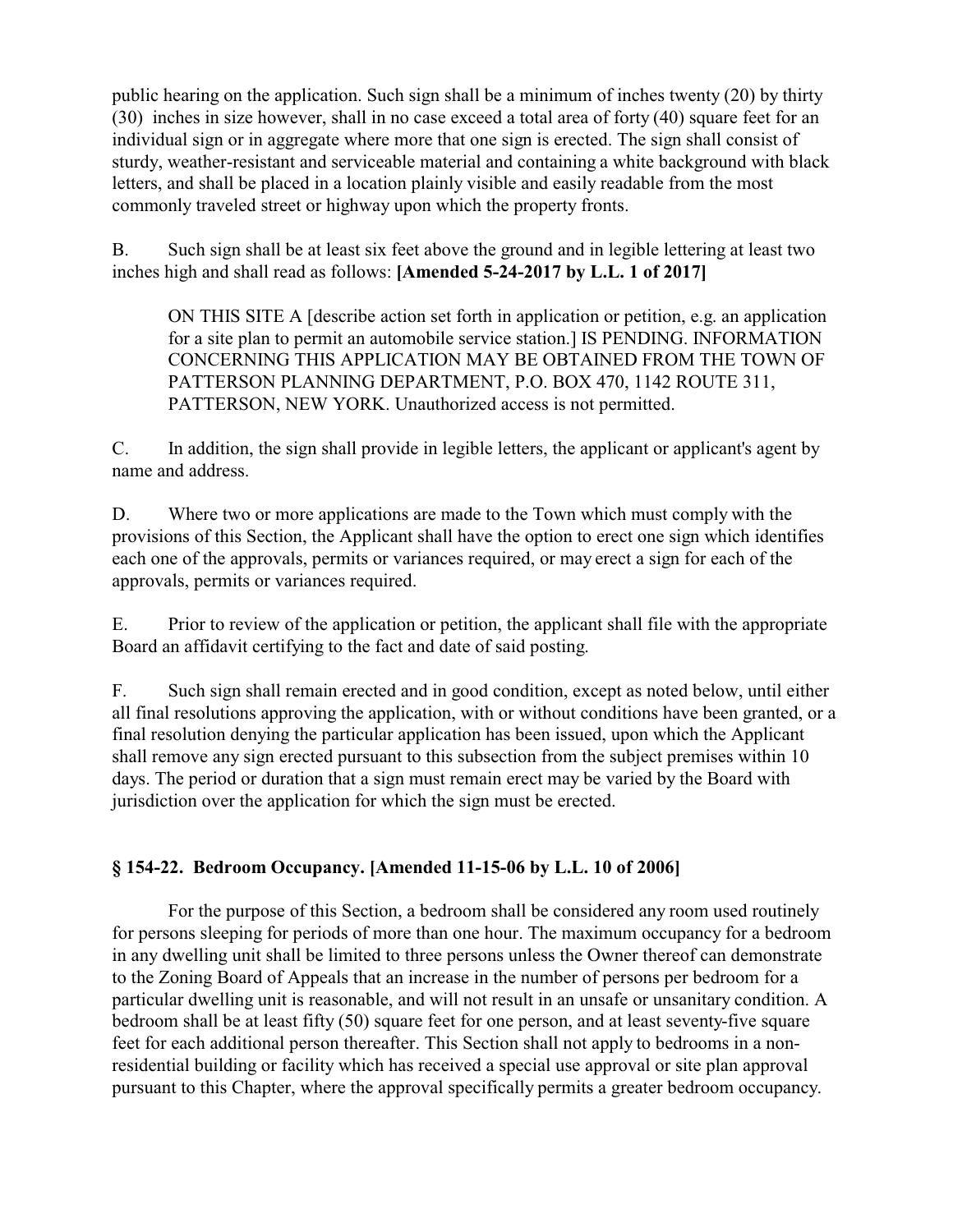## **§ 154-22.1 Lighting Standards. [Added 11-16-2005 by L.L. No. 12-2005; amended 11-15- 2006 by L.L. No. 10-2006]**

A. Purpose. The purpose of this Section shall be to establish standards for outdoor lighting facilities in order to reduce light pollution to the general community, to minimize the effects to the night sky, to prevent light trespass, nuisance, or glare to adjacent properties, and to employ lighting standards designed to protect the desired atmosphere of the community. It is intended that all exterior lights and illuminated signs shall be designed, located, installed and directed in such a manner as to prevent objectionable light trespass (unwanted light cast beyond the property line), and glare across, the property lines, and, or disability glare at any location on or off the property.

B. Applicability. These outdoor lighting provisions apply to the installation of new outdoor lighting fixtures or the replacement of existing outdoor lighting fixtures. Replacement of a lighting fixture is defined as a change of fixture type, or change to the mounting height or location of the fixture. Routine lighting fixture maintenance, such as changing lamps or light bulbs, ballast, starter, photo control, housing, lenses and other similar components, does not constitute replacement and is allowed provided such changes do not result in a higher light output.

C. Regulated Activities. No luminaires in any zoning district shall be erected, illuminated, or otherwise used except in compliance with this Section. Luminaires erected on any parcel used by, and for a single family residence, or any accessory use thereto shall comply with the standards and restrictions of this Section, but shall not be subject to review by the Planning Board pursuant to Article XV. All other luminaires erected shall be subject to review by the Planning Board pursuant to Article XV.

D. Prohibited Lighting. The following types of lighting and luminaires are prohibited, except when used for those activities described in §154-22.1(E), below:

(1) Flashing lights – Any lights that flash, move, revolve, rotate, scintillate, blink, flicker, vary in intensity or color, or use intermittent electrical pulsation.

(2) Floodlights – Floodlights not in compliance with the regulations set forth above, or the Standards and Requirements contained herein, or other forms of outdoor light fixtures (including but not limited to stringer lights) not specifically used to illuminate the site, buildings or structures.

(3) Outdoor strings of lights, including but not limited to those outlining lot lines, outdoor display areas, rooflines, doors, windows, landscaping or edges of walls. This section shall not apply to lighting of less than three (3) feet in height along a walkway.

(4) No spot or flood luminaire may be aimed, directed, or focused such as to cause direct light from the luminaire to be directed toward residential buildings on adjacent or nearby land, or to create glare perceptible to persons operating motor vehicles on public ways, or directed skyward.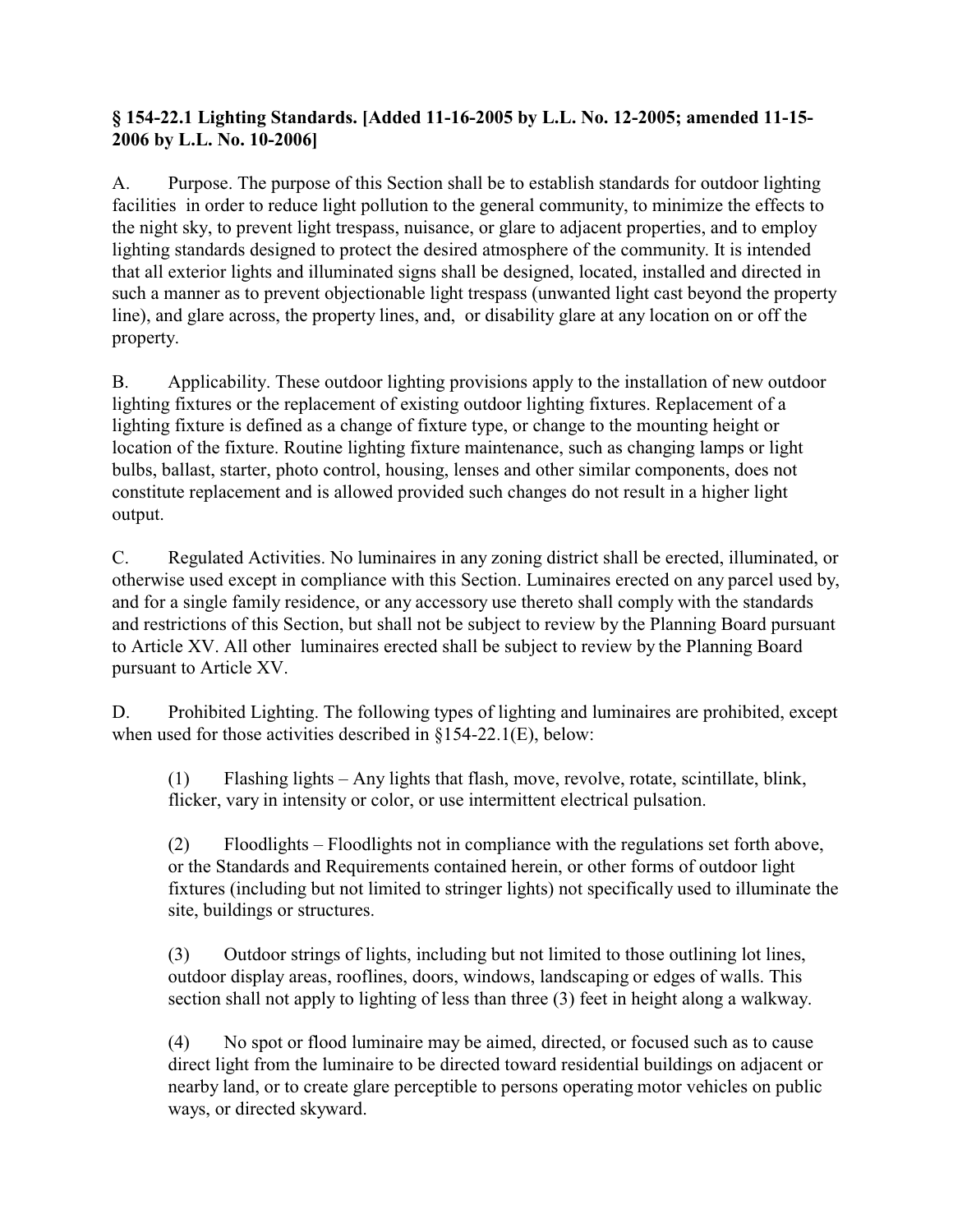E. Exemptions.

(1) The following shall be exempt from the provisions of this Section, provided that such luminaire, except for those set forth in Paragraphs (a) and (b) below, do not cause glare:

(a) Lighting fixtures and standards required by the Federal Communications Commission, Federal Aviation Administration, Federal and State Occupational Safety and Health Administrations, or other federal, state or county agencies, to include street lights within the public right-of-way.

(b) Outdoor lighting required by utility companies, law enforcement, fire and rescue, the New York Department of Transportation or other emergency response agencies to perform emergency or construction repair work, or to perform nighttime road construction on major thoroughfares.

(c) Temporary lighting used for a special event held by, and on behalf of a municipal organization or agency, or a not-for profit organization. This exemption shall not extend to individuals, organizations, corporations or promoters using lands or facilities owned by a municipality or not-for-profit organization.

(d) Motion detector security lights which are normally off, and which when occasionally activated upon motion being detected are on for less than four (4) minutes.

(e) Low wattage holiday decorative lighting fixtures (comprised by incandescent bulbs of less than 8 watts each or other lamps or output less than 100 lumens each) used for holiday decorations.

(2) Outdoor lighting used in connection with these categories shall only be illuminated while the activity takes place and during high traffic periods before and after the event.

F. Requirements and Standards

(1) The maximum illumination at the edge of the property line located adjacent to, or within residential-designated zones shall not exceed 0.2 footcandles measured at 30 inches above the ground at the property line.

(2) The maximum illumination at the edge of the property line located adjacent to, or within nonresidential-designated zones shall be 0.5 footcandle measured at 30 inches above the ground at the property line.

(3) The maximum height for any pole mounted luminaire located in a non-residential zoning district shall be 18 feet.

(4) The maximum height for any pole mounted luminaire located in a residential zoning district shall be 12 feet, except for street lights included in the Town lighting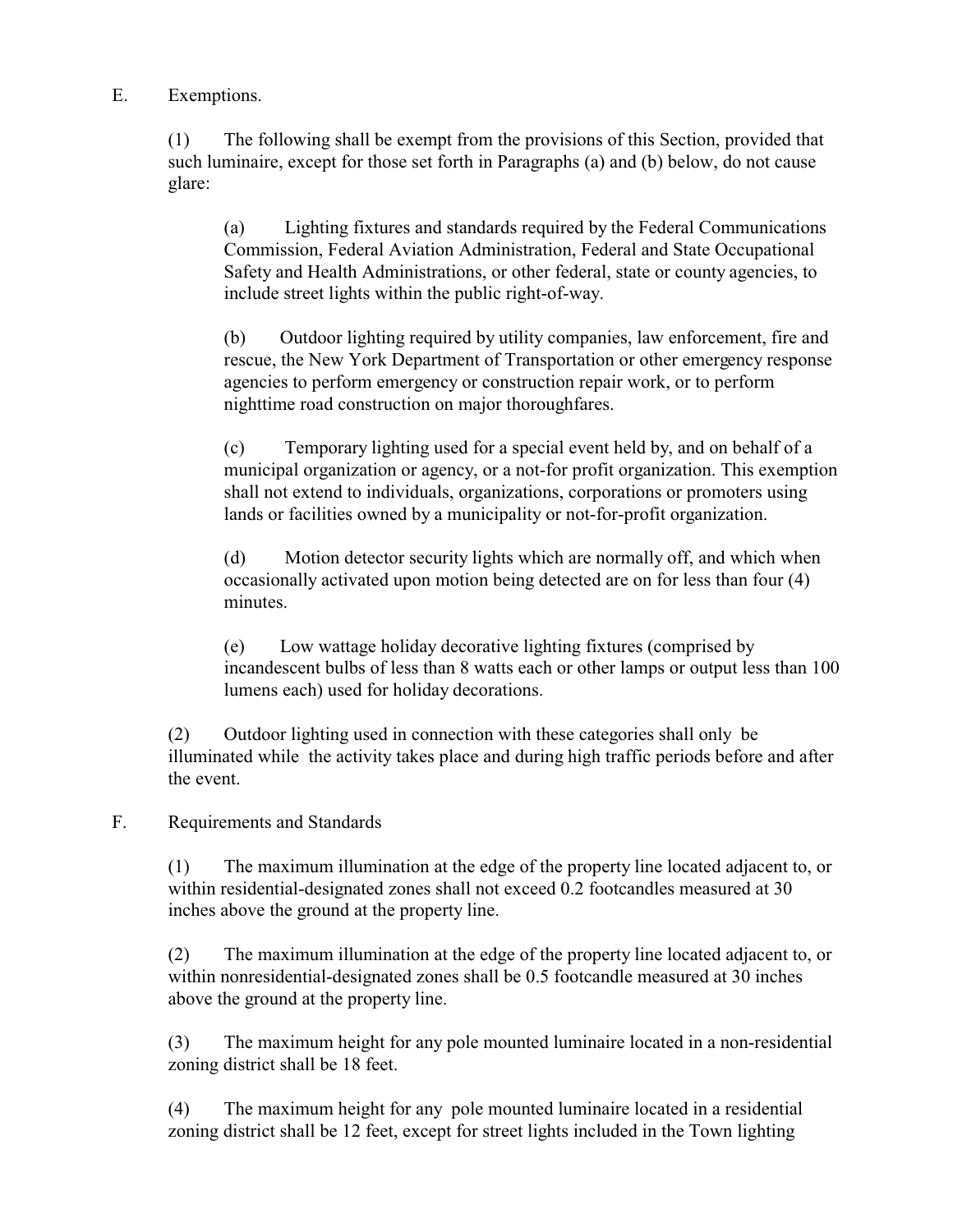district. Schools, day care centers and churches shall be exempt from this section, but shall comply with subsection (3) above. **[Amended 11-15-06 by L.L. 10 of 2006]** 

(5) The maximum wattage for luminaires in a residential zoning district is 400 watts.

(6) All exterior lighting shall have full shielding, with recessed bulbs and the light fixtures must be installed in a horizontal position.

(7) Externally lit signs, display, building and aesthetic lighting must be directionally shielded and appropriately screened to prevent the lamp from being visible, or to prevent direct glare off site.

(8) Vegetation screens shall not be employed to serve as the primary means for controlling glare. Rather glare control shall be achieved primarily through the use of such means as cutoff fixtures, shields and baffles, and appropriate application of fixture mounting height, wattage, aiming angle and fixture placement.

(9) The Planning Board may require street lights at the intersection of each new residential street or non-residential driveway.

G. Affect on Existing Lighting Fixtures

(1) Lighting fixtures existing at the time of the approval of this section may remain, and shall be considered nonconforming structures. Any modifications to, or replacement of existing lighting fixtures shall conform with the standards of this section. Any additional or new lighting fixtures to existing parking areas or expansion of existing parking areas shall conform with the standards of this section.

## **§ 154-22.2 Tents and Canopies. [Added 11-15-06 by L.L. 10 of 2006 ; Amended 5-24- 2017 by L.L. 1 of 2017]**

A. In any district, tents and membrane structures used for temporary events or parties having an area in excess of 200 square feet and canopies in excess of 400 square feet shall not be erected, operated or maintained for any purpose without first obtaining written approval from the code enforcement official. Nothing in this section shall require or otherwise be interpreted to necessitate the issuance of a building permit or a certificate of occupancy for the erection or operation of a tent, membrane structure or canopy.

B. Tents, membrane structures or canopies regulated pursuant to this section shall not be erected, operated or otherwise maintained for a period of more than fourteen (14) consecutive days, nor for more than 100 days in aggregate within a 12-month period. The removal and replacement of a tent with a different tent shall be considered as one tent

C. On non-residential properties, review and approval of a site plan by the Planning Board shall not be required so long as the tent, membrane structure or canopy is erected, operated or maintained in an area of the property which will not affect one or more of the ancillary improvements constructed on the lot, including but not limited to parking spaces, access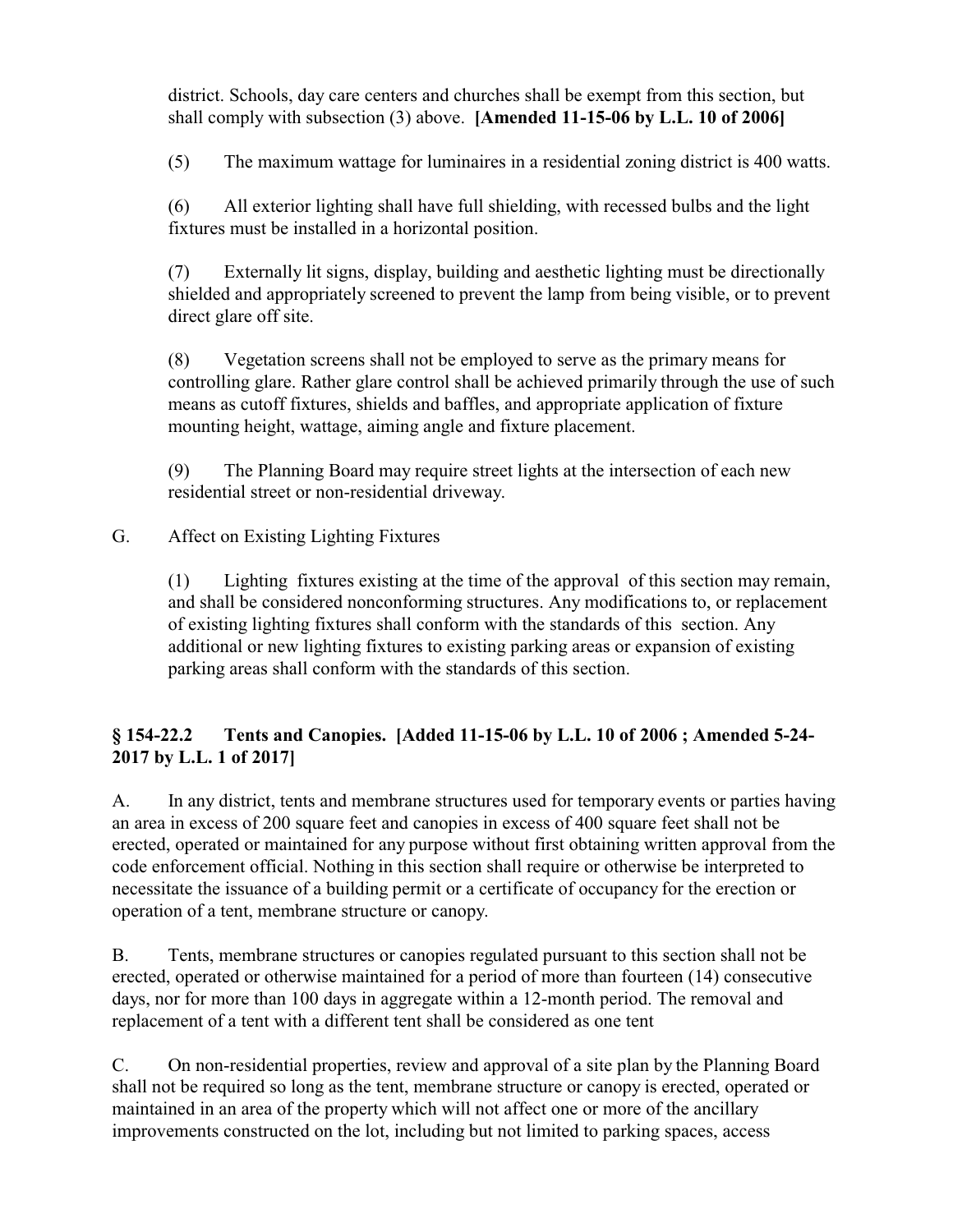driveway or building access.

D. This section shall not apply to awnings attached to a principal or accessory structure, nor permanent or semi-permanent tents used as summer tents, or for storage or other purposes.

E. No tent, membrane structure or canopy as heretofore described under Subsection A shall be erected or maintained on an unimproved or vacant parcel.

## **§ 154-22.3. Control of Animals. [ Added 2-25-2009 by L.L. No. 5-2009]**

No property owner, renter or leasee shall permit their animals, farm animals or livestock to run at large, to leave the property on which they are kept while unattended, or to otherwise be unconfined, whether intentional or unintentional. Property owners shall provide such fencing, restraint, confinement or supervision as may be necessary to ensure that any animal, farm animal or livestock kept, housed or otherwise intended to be maintained on a parcel, by the owner, any tenant, leasee, or renter shall not run at large or otherwise be permitted to freely cross to any property owned by another, unless there is a written agreement between the parties expressly for this purpose. Any fences installed or otherwise erected pursuant to this section shall be in conformance with all other requirements of this Chapter affecting fences and walls, and shall at all times be maintained in a good condition. This section shall be applicable to all property with in the Town of Patterson, including any property which may be designated as in an agricultural district.

### **§ 154-22.4. Research and Development Uses. [Added 10-27-2010 by L.L. No. 6-2010]**

Research and development uses as defined in Section 154-4 of this Chapter shall conform to the following additional standards and requirements in addition to all other applicable standards and requirements of this Chapter:

A. Site plan approval by the Planning Board as set forth in Article XV of this Chapter shall be required. Each site plan application shall include a complete description of the activities and processes that will be conducted on the site, the number of employees for each building; the type and estimated quantity of power to be used; the type of wastes or by-products to be produced; and a description of the processes and proposed methods of disposal of such wastes or byproduct.

B. The minimum lot area for the use of property for research and development shall be 5 acres.

C. Buildings and parking areas associated with the use shall be set back 65 feet from any property line. Any such building or parking area shall be effectively visually screened from all neighboring properties and public rights-of-way.

D. No manufacturing, processing, assembly, storage or warehousing of goods or articles of any kind for sale shall be considered as an accessory use to a research and development use, except for small quantities of pilot prototype, test or experimental products utilized to test the characteristics and qualities of such products and/or their consumer acceptance and which are the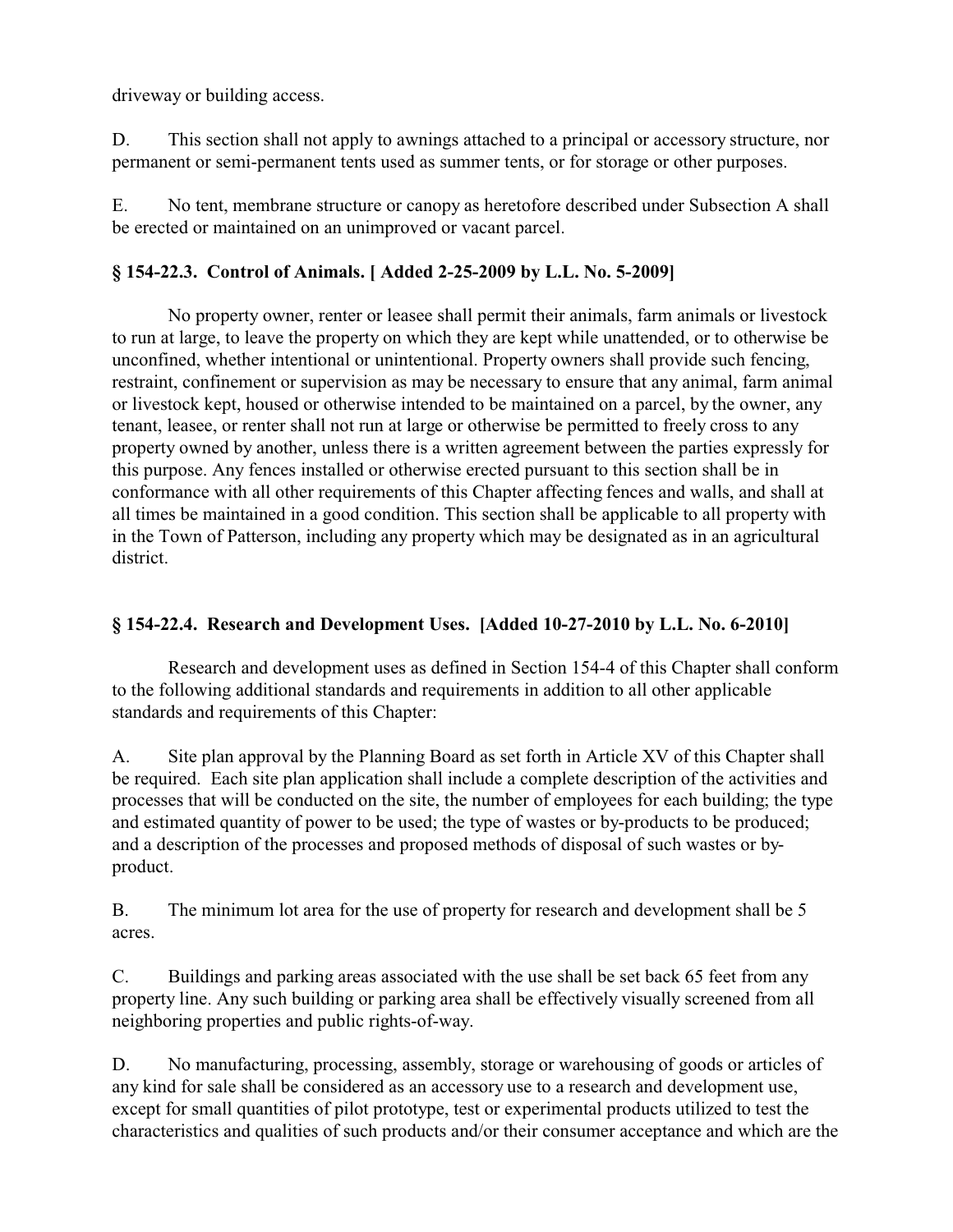end product of the scientific research, design or engineering being conducted at the site. Nothing herein shall prohibit a research and development use from concurrently occupying a site or building with any other principal use permitted in that zoning district, so long as both uses meet the more restrictive of the zoning requirements of the uses proposed for that lot.

E. Research and development operations and uses, except for off-street parking and loading, shall be carried out within fully enclosed buildings, except that the Planning Board may permit limited outdoor development and testing of machines, products and technology, provided that such activities do not produce noxious or offensive odors, vapors, dust, vibration, smoke, gas, noise, fumes, glare or radiation, do not otherwise present any danger to the public health or safety and are not otherwise injurious to any of the surrounding properties or their owners or occupants. The Planning Board shall have the authority to establish such additional setback requirements from a property line for those outdoor activities as they deem appropriate under the circumstances. The Planning Board shall establish the days and hours of operation for any outdoor development and testing of machines, products or technology.

F. The entire lot except for areas covered by buildings or surfaced as parking areas or roadways shall be suitably landscaped. All landscaping shall be maintained through the life of any use conducted on the property.

G. A 50 foot vegetated buffer of trees and shrubs shall be provided along all side and rear property lines. Where outdoor development or testing of machines, products or technology is approved as part of the site plan, a minimum one-hundred-foot (100) foot vegetative buffer of trees and shrubs shall be provided along all side and rear property lines.

H. No manufactured, or commercial, or other types of explosives or radioactive materials shall be kept, maintained or used on the premises except in small quantities for research, design, or experimental use, and the keeping and use of such materials shall be licensed by and shall conform to all applicable government regulations.

I. No dwelling units or other living quarters for overnight lodging shall be permitted.

## **ARTICLE IV District Uses**

## **§ 154-23. Compliance required.**

In any district, no building, structure or premises, in whole or in part, shall be used, and no building or structure, in whole or in part, shall be erected, enlarged, structurally altered or moved, except for the following purposes or as herein elsewhere specifically provided for by the respective districts, together with the specified accessory uses. For special regulations, see Article III.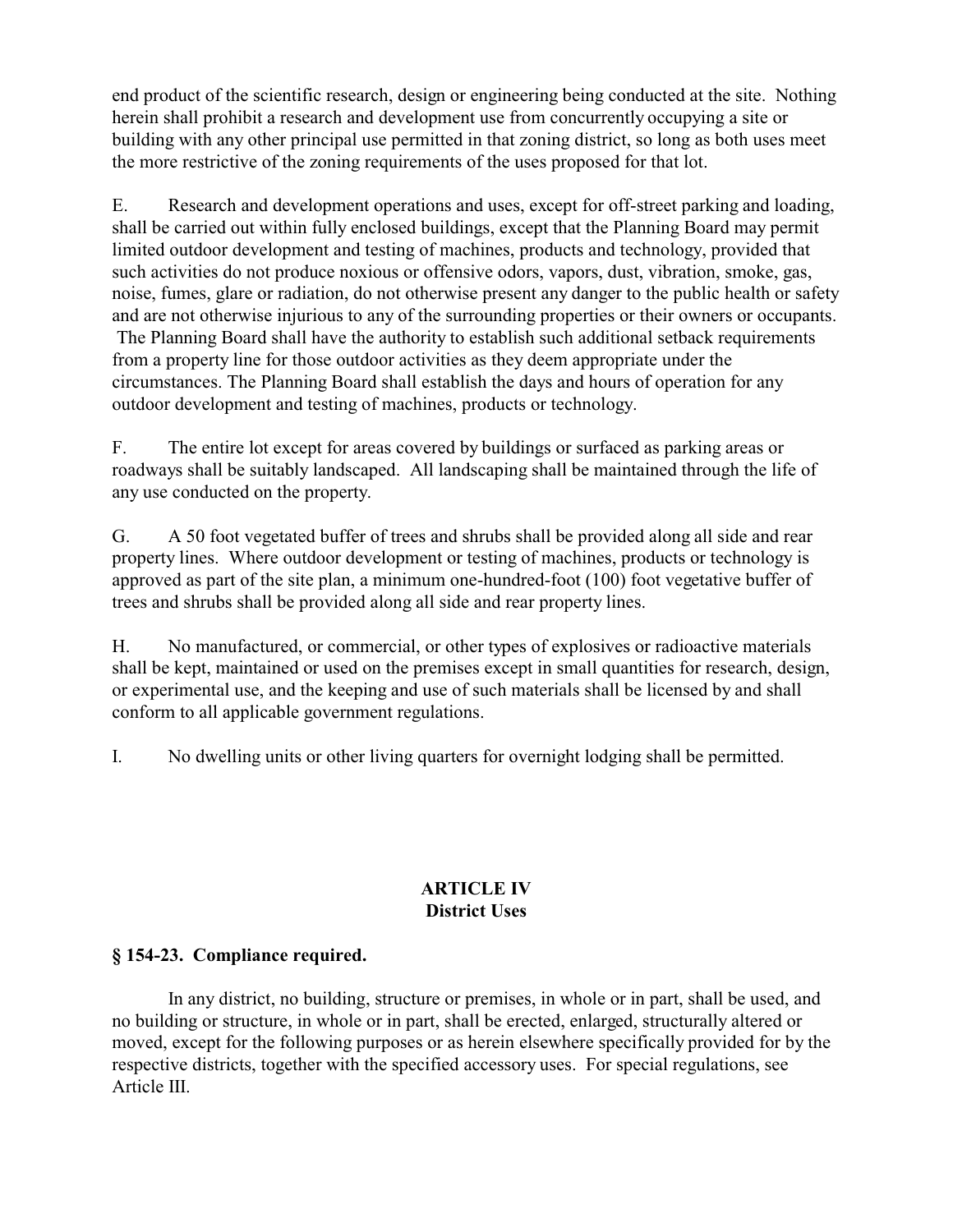## **ARTICLE V Uses in Residence Districts**

#### **§ 154-24. Minimum lot area.**

The classification of residence districts and the minimum areas of the lots situated in said respective districts shall be as follows unless otherwise specified:

| A.        | Putnam Lake Residence RPL-10 District: 19,500 square feet. |
|-----------|------------------------------------------------------------|
| <b>B.</b> | Residence R-1 District: one (1) acre.                      |
| C.        | Residence $R-2$ District two $(2)$ acres.                  |

D. Residence R-4 District four (4) acres.

## **§ 154-25. Open Space Overlay District Requirements**. **[Amended 11-15-06 by L.L. 10 of 2006]**

Lots lying in the Open Space Overlay Zone must also comply with Chapter 138, Part 2 which overlay zone shall identify those areas where additional restrictions and requirements, as set forth in Chapter 138, Part 2, shall be required in addition to those requirements established by this Chapter and the Schedule of Zoning Requirements for residence zoning districts.

## **§ 154-26. Permitted principal uses. [Amended 11-15-2006 by L.L. No. 10-2006]**

The following principal uses shall be permitted in residence districts:

A. A detached one-family dwelling and the raising of fruit and garden crops primarily for the use of the lawful occupants thereof. See Schedule of Regulations for minimum square footage requirements.

B. Special permit uses enumerated in Article XVII and Article XVIII , subject to permits issued by the Board of Appeals and site plan approval by the Planning Board as provided in this chapter.

C. A small farm as defined in this chapter for the casual sale of products raised on the premises, but excluding retail sales on the premises. Maximum coverage of all buildings and structures shall be five percent  $(5\%)$ . A small farm shall also comply with Article X, Farming, Additional Requirements.

D. A large farm as defined in this chapter for the casual sale of products raised on the premises, including greenhouses and cold storage plants incidental to the raising and storage of agricultural, nursery and garden products and buildings incidental to the storage and maintenance of equipment, implements, machinery and vehicles incidental to farming, but excluding retail sales on the premises except as may be herein provided. Maximum coverage of all buildings and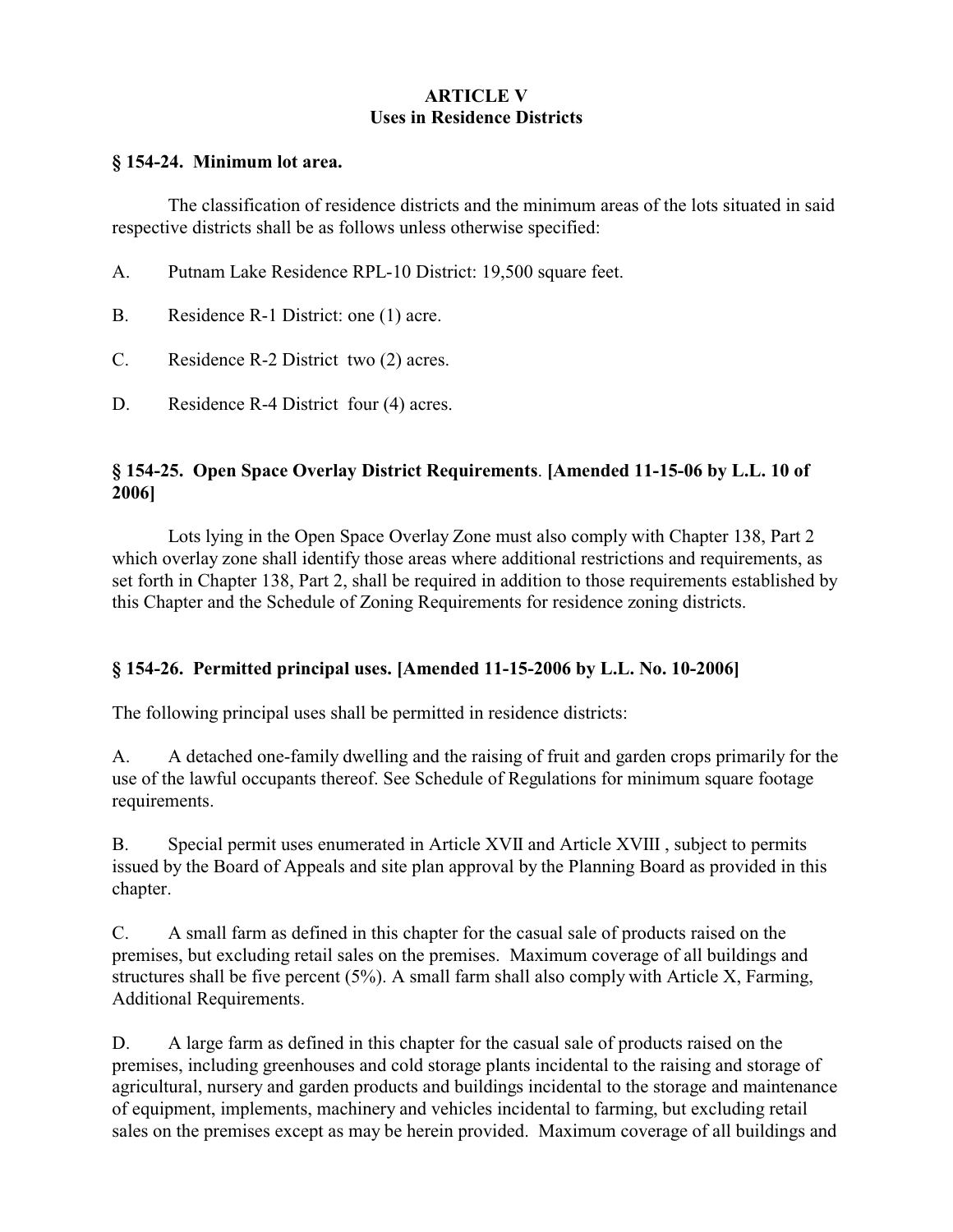structures shall be ten percent  $(10\%)$ . A large farm shall also comply with the Article X, Farming, Additional Requirements.

E. Multi-family dwellings shall be permitted only within the Multi-family Overlay Zone located along Fair Street, Bullet Hole Road and along Farm-to-Market Road, subject to the following conditions: **[Amended 6-8-2011 by L.L. No. 5-2011]**

(1) The minimum lot area immediately prior to its development for multifamily housing shall be ten (10) acres.

(2) The total number of dwelling units which shall be permitted on the lot shall be determined by the lot area required for each dwelling unit as set forth in subsections (a) through (c), below. This section shall only be used to determine the total number of dwelling units permitted on the lot immediately prior to its development for multifamily housing and not the lot area required for each dwelling unit.

(a) One-bedroom units or efficiency unit: 5,445 square feet of lot area.

(b) Two-bedroom units: 10,890 square feet of lot area.

(c) Three-bedroom units: 18,700 square feet of lot area.

(3) The maximum coverage of all buildings shall not exceed twenty percent (20%) of the total lot area immediately prior to its development for multifamily housing

(4) On a lot used for multifamily housing, the R-4 zoning district minimum road frontage requirements shall not apply. The yard setback requirements for a principal building or structure shall apply to all principal buildings, and all accessory building or structures, and shall be measured as follows.

(a) The minimum distance between a principal building or structure or any accessory building or structure to a lot line or property boundary pursuant to this subsection shall be measured from said building or structure to the nearest point of the property boundary of the lot in existence immediately prior to its development for multifamily housing.

(b) Each principal or accessory building or structure shall meet the minimum separation distance between buildings required by the New York State Building and Fire Code, but in no instance shall be less than 15' between an accessory building or structure and any principal building or other accessory building or structure, or 20' between any principal buildings.

(c) Each building containing one or more residential dwelling units shall be considered a separate and single principal building.

(5) The usable floor area for each dwelling unit shall not be less than six hundred (600) square feet and the maximum height of each building shall not be more than thirty (30) feet.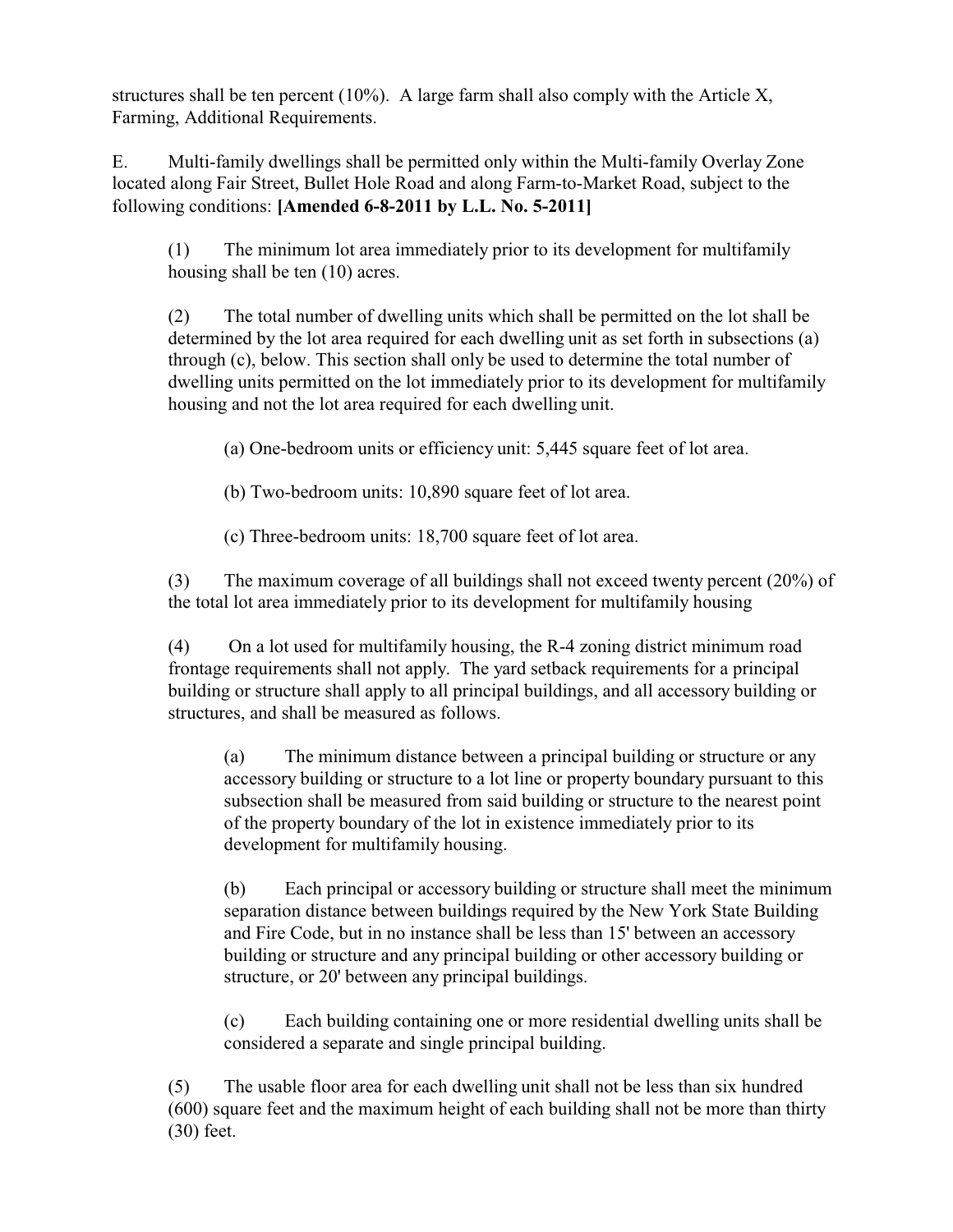(6) The required off-street parking space shall not be less than two (2) parking spaces for each dwelling unit. Parking spaces shall be a minimum of ten (10) feet in width and twenty (20) feet in length (see Article XIV).

(7) Site plan approval shall be required in accordance with Article XV.

(8) Any and all multi-family dwellings located within the Multi-family Overlay Zone along Bullet Hole Road and constructed after July 1, 2010 shall be comprised exclusively of active adult residences.

F. Open Space used for the enjoyment of the natural resources located thereon or for hunting, trapping or fishing lawfully-conducted pursuant to the Laws of the State of New York subject to the following conditions:

(1) On a lot of not less than fifty acres used in its entirety exclusively as open space as defined herein one cabin may be erected. Access to the cabin may be provided solely by a pedestrian trail.

(2) A parking area of sufficient size, suitably improved and which has safe ingress and egress shall be provided to accommodate visitors to the site. "Suitably improved" shall mean improved such that the parking area may be safely and reasonably used, however shall not necessarily mean that an asphalt surface is required.

## **§ 154-27. Permitted accessory uses. [amended 11-16-2005 by L.L. No. 12-2005; 11-15-2006 by L.L. No. 10-2006; 1-10-2007 by L.L. No. 1-2007; 5-24-2017 by L.L. No. 1-2017]**

A. The following accessory uses shall be permitted in residence districts:

- (1) Home Day Care
- (2) A noncommercial greenhouse for personal use, provided that:
	- (a) The minimum lot size shall be ten thousand (10,000) square feet.

(b) The structure shall not exceed one percent (1%) of the lot area and shall be located in the rear yard only.

(c) If artificial light is used therein, it shall be so screened that the source of light and illuminated area shall not be visible outside the building.

(3) The harboring of animals, when the animals are kept as household pets and owned by a legal occupant of the residence, and if dogs or cats, or other mammals, or reptiles have an adult weight that does not typically exceed one hundred twenty-five (125) pounds, or if fowl have a typical adult weight of less than the typical weight of a chicken of two (2) pounds. Furthermore, the total number of such pets above the age of six (6) months shall not exceed three (3) for each classification, or ten (10) in aggregate, except that the total permitted number of dogs above the age of six months shall not exceed four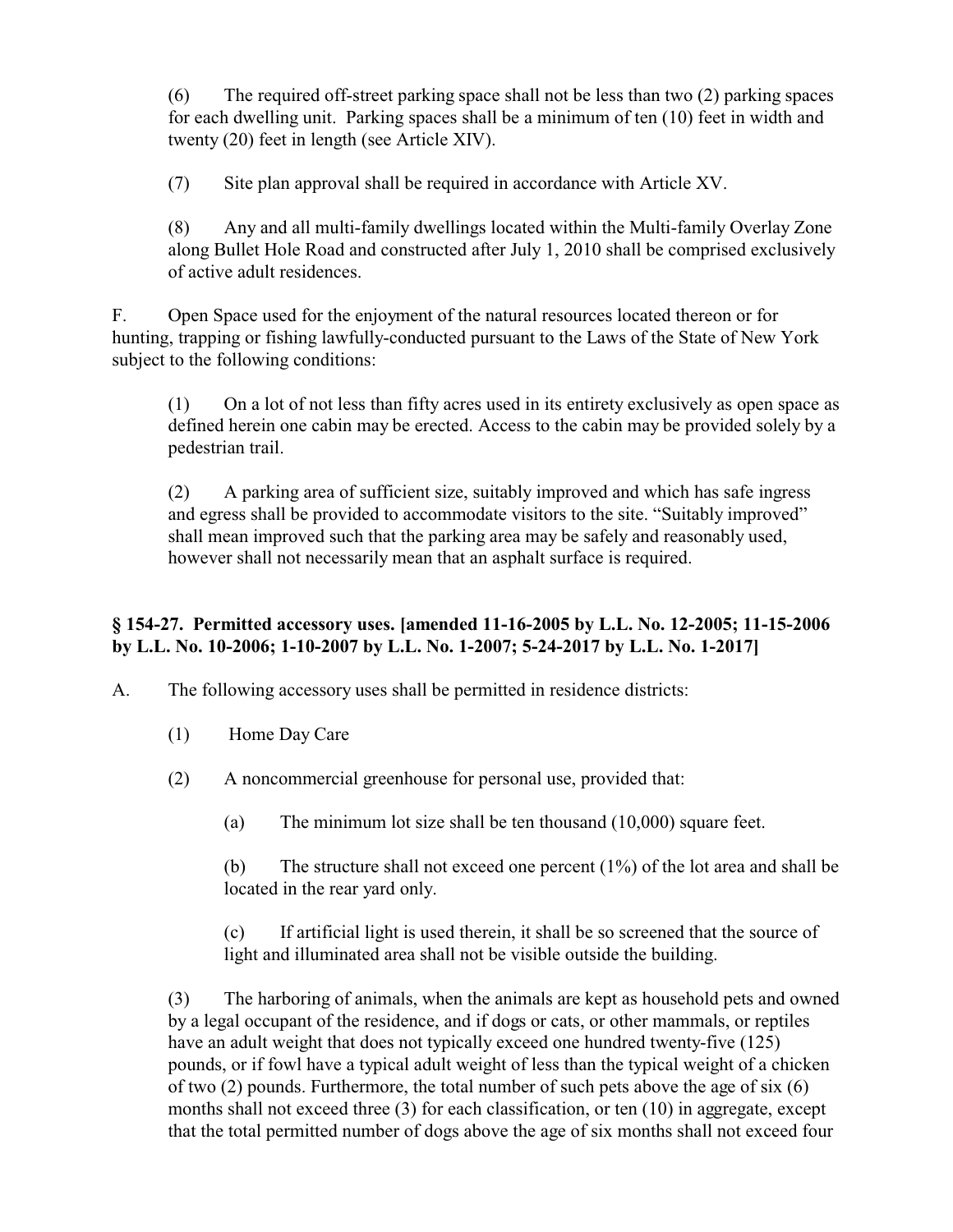dogs if at least one of the four dogs is a guide dog, hearing dog, service dog, working search dog or therapy dog, as such dogs are defined in  $\S$  108 of the Agriculture and Markets Law of the State of New York. This section shall not apply to the raising of livestock such as cows, alpaca, sheep, or fowl on a hobby farm, small farm or large farm. **[Amended 9-12-2018 by L.L. No. 5-2018]**

(4) Home occupation as defined in this chapter, provided that not more than one (1) assistant other than the regular occupants of the premises shall be employed.

(5) Noncommercial recreational areas which are incidental and accessory to a residential principal dwelling and used for the occasional use and enjoyment of the occupants therein, their family and guests, but excluding circuitous tracks or trails used for motorized vehicles.**[Amended 9-12-2018 by L.L. No. 5-2018]**

(6) A hobby farm as defined herein.

(7) A private garage space as defined in this chapter, provided that the nonpassenger vehicle conforms to Subsection A(10).

(8) A barn used exclusively for the storage of grain, hay or other farm-related products, or the storage of farm equipment, or the sheltering of animals excepting dogs. No barn shall be located in the front yard.

(9) A small building with a first floor area greater than 290 square feet, principally constructed of wood, stone or a cementitious material, or a combination of these materials, whose primary use is for a workshop or the storage of yard equipment and/or non-hazardous material, either of which is intended for use solely on the parcel on which the building is located and subject to the following restrictions:

(a) They shall not be located in the front or forward of the rear corners of the principal dwelling on the lot;

(b) They shall not be nearer to any side or rear line than is specified in the schedule and shall not be closer than fifteen (15) feet to the principal building, garage or other accessory structure;

(c) The building will not exceed in size,, a bulk area ratio in cubic feet of fifty percent (50%) of the principal dwelling on the lot as measured by the length, width and height of each structure from the above-ground exterior walls, and does not exceed in height the height of the principal structure, and shall substantially resemble the principal building in architecture;

(d) The building shall be used exclusively by the occupants of the lot upon which the building is erected.

(10) The storage of one (1) commercial vehicle of not greater than one (1) ton capacity,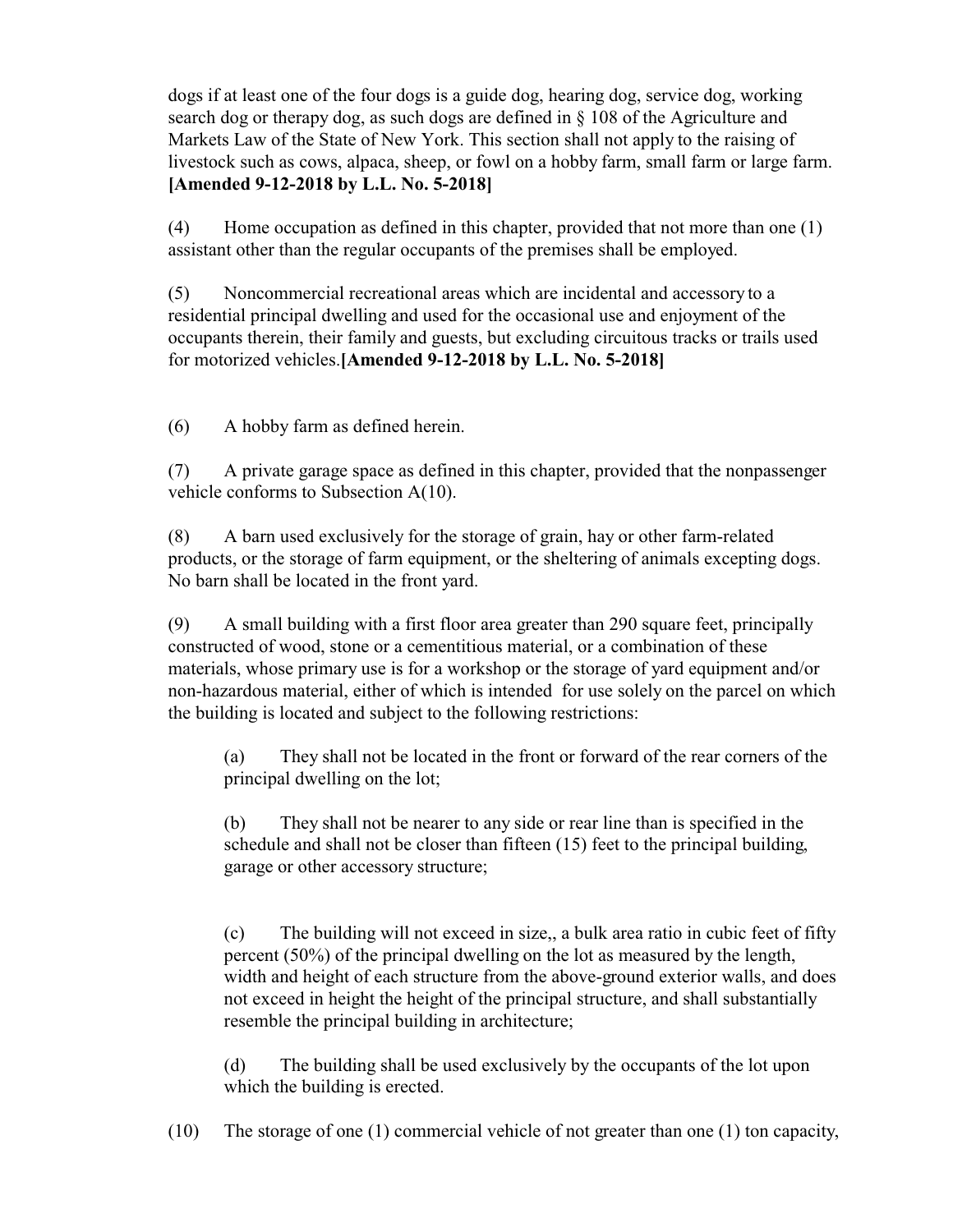as determined by the manufacturer's classification of the vehicle, whether  $\frac{1}{2}$  ton,  $\frac{3}{4}$  ton, 1 ton or larger, when such vehicle is used by the occupant of the premises in his daily work and the premises is not leased or rented for storage either permanent or semipermanent in nature.

(11) The storage of not more than one (1) unregistered passenger vehicle.

(12) Other accessory structures not otherwise listed in this subsection including, but not limited to garden, utility or storage sheds, playhouses, pools, outdoor fireplaces tennis courts, satellite dishes, tent-like structures or structures for the storage of equipment for the personal use of the residents of the premises subject to the following conditions:

(a) they shall not be located in the front yard

(b) they shall not be nearer to any side or rear line than is specified in the schedule and shall not be closer than fifteen (15) feet to the principal building, garage or other accessory structure, excepting that the fifteen foot separation shall not apply to patios or other at-grade structures.

(c) they shall not exceed 96 inches in height, except for garden, utility or storage sheds which shall not exceed 144 inches in height.

(d) For each principal dwelling, only one tent-like enclosure made of plastic, vinyl, canvas or similar materials and not exceeding 240 square feet shall be permitted on the property.

(e) Metal boxes or containers used for storage shall not be considered an accessory structure.

(13) On a private pond or lake, landings and docks, provided they are located at least ten (10) feet from any side lot line and do not extend over the water more than thirty (30) feet beyond the mean shoreline. Further, any new landings or dock or changes made to an existing landing or dock other than routine maintenance shall be subject to the requirements of §154-18.

(14) Signs, subject to limitations of Article XIII.

(15) Fences which meet the requirements of §154-15.

(16) Water treatment plants, wastewater treatment plants, and other types of aboveground utility services which are necessary for health and safety of residential dwellings for which they will be used.

(17) On a lot of not less than two acres nor more than five acres the raising of not more than six (6) chickens for personal use provided that **[Added 8-11-2021 by L.L. No. 2-2021]**: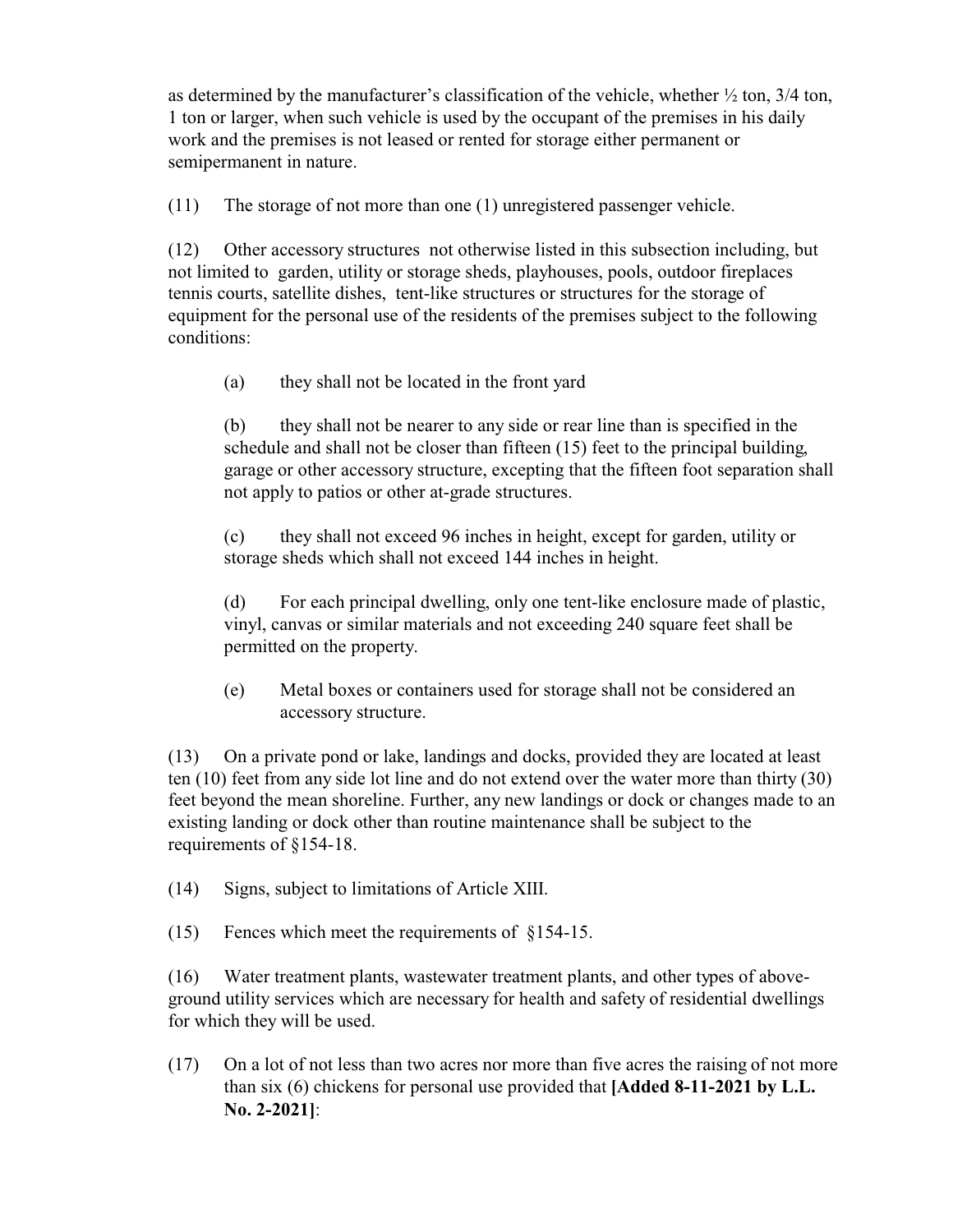- (a) No male chickens (roosters) will be permitted under this section.
- (b) The chickens shall be provided with a covered enclosure (i.e. "hen house/coop") and must be kept in the covered enclosure or a fenced enclosure at all times. Chickens must be secured within the movable henhouse/coop during non-daylight hours;
	- [1] The space per bird in the henhouse/coop shall not be less than four (4) square feet per bird.
	- [2] No covered enclosure or fenced enclosure shall be located in the front yard or side yard, nor shall the henhouse/coop be closer than ten (10) feet to any rear property line of an adjacent property, nor within twenty-five (25) feet of any off-site residential structure.
	- [3] All enclosures shall provide adequate ventilation and natural light. No chicken shall be housed in a structure that has inadequate ventilation and light.
	- [4] Odors from chickens, chicken manure, or other chicken related substances shall not be detectable at the property boundaries.
	- [5] All enclosures for the keeping of chickens shall be so constructed and maintained as to prevent rodents or other pests from being harbored underneath, within, or within the walls of the enclosure. The henhouse/coop must be impermeable to rodents, wild birds, and predators, including dogs and cats. Enclosures shall be kept in neat condition, including provision of clean, dry bedding materials and regular removal of waste materials. All manure not used for composting or fertilizing shall be removed promptly.
- (c) All feed and other items associated with the keeping of chickens that are likely to attract or to become infested with or infected by rodents or other pests shall be kept in secure containers or otherwise protected so as to prevent rodents and other pests from gaining access to or coming into contact with them.
- (d) The on-site sale of eggs or any other chicken products generated is prohibited.
- B. The following additional conditions are imposed:

(1) No farm structure or building, or structure or building for the housing of any permitted farm-type animal, nor the storage of manure or other odor- or dust-producing substance shall be permitted within one hundred (100) feet of any property line.

(2) All swimming pools shall be enclosed with a minimum four-foot-high chain link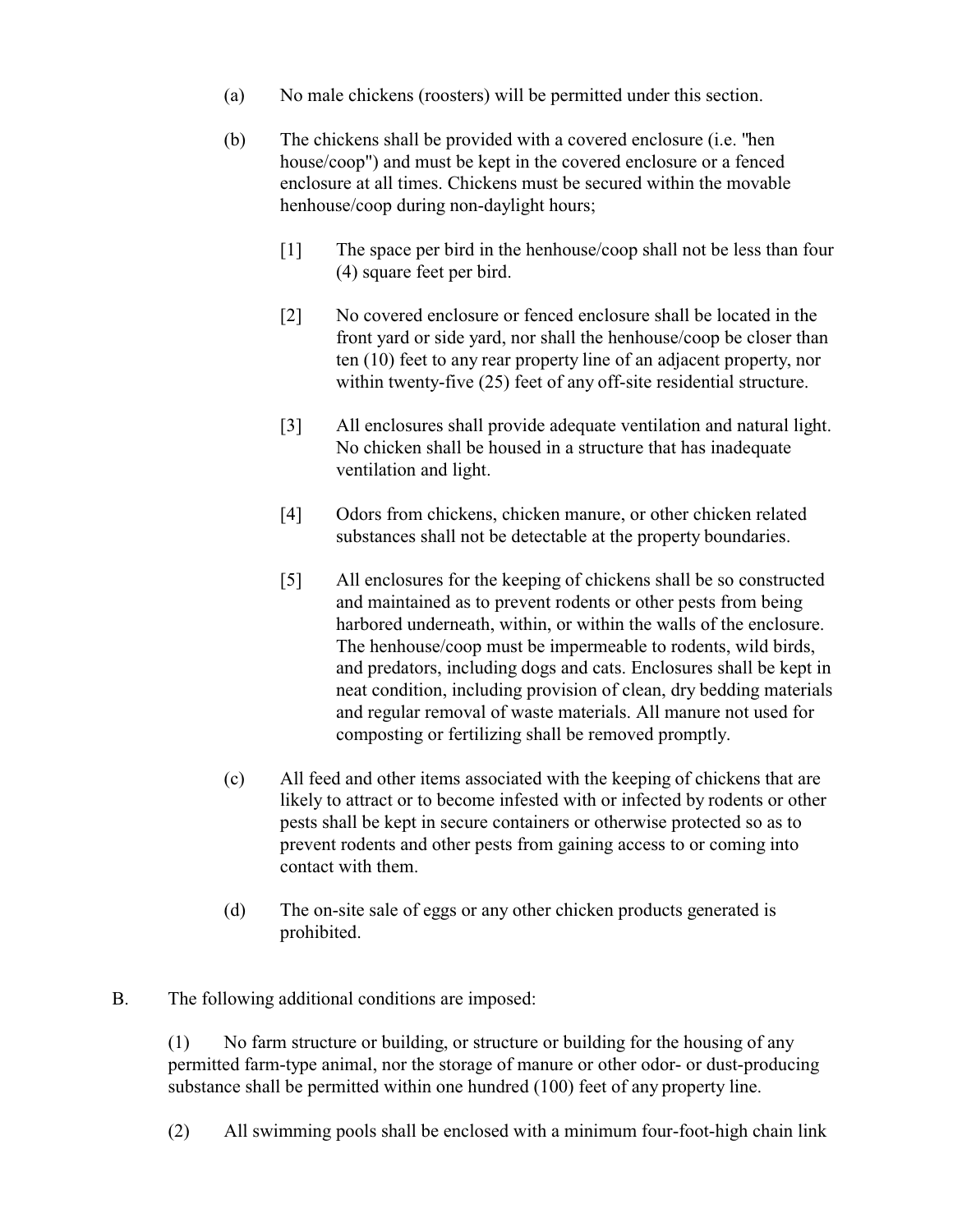fence, or its equivalent, which shall be kept locked when not in use.

(3) On a minimum lot size of at least three (3) full acres or on a small farm or on a hobby farm, the maximum number of horses which may be kept on the lot shall be limited to one (1) horse for each two (2) acres of usable farmland. **[Amended 8-11-2021 by L.L. No. 2-2021]**

(4) No garage or accessory structure or other large man-made object, other than an fence, a stone wall, a masonry wall, or decorative objects less than seventy-two (72) inches in height shall be placed in the area created by a line parallel with the street which extends through the front corner of the principal structure closest to the street, whose length is equal to the greatest width of the principal structure, and which extends equally across the front of the principal structure, thence extending from the end of the line on an angle of 135 degrees for a distance of eighty (80) feet, and thence running parallel with the side yard line to the front yard line (See Figure 1, below). This subsection shall not apply to barns or farm structures pursuant to  $\S 154-44(E)$ .

(5) On a lot of ten or more acres an outdoor furnace may be permitted providing that it shall not be located within two hundred (200) feet of any property line.

(6) Any alterations on the grade of in individual lot must be done in conformance with Chapter 133 "Stormwater, Soil Erosion and Sediment Control", and §79-11 for any fill placed on the property in quantities greater than 11 cubic yards.

(7) Any accessory structure listed in § 154-27A shall provide not less than 15 feet of separation between the accessory structure and the principal building, garage or any other accessory structure, unless the accessory structure is permanently attached to the principal structure. No structure or accessory use pursuant to §154- 27A, regardless of its attachment to the principal structure on the property, shall be located in the front yard of such property unless specifically stated otherwise. **[Added 9-12-2018 by L.L. No. 5-2018]**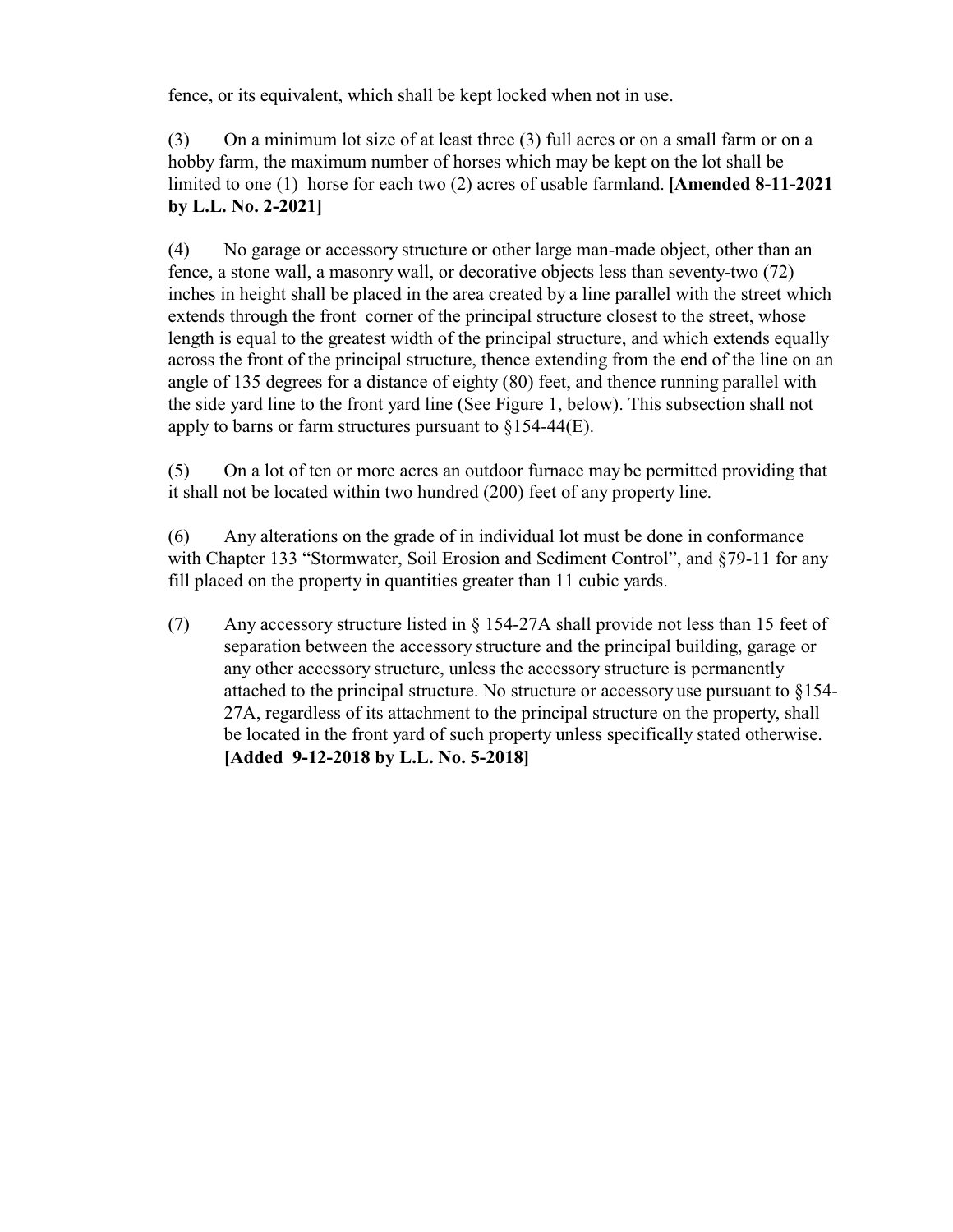Figure No.1



ARTICLE VI **Uses in General Business (GB) Districts**

## **§ 154-28. Approval of site plan. [Amended 11-15-2006 by L.L. No. 10-2006; Amended 5-24- 2017 by L.L. 1 of 2017]]**

A. All permitted principal and accessory uses, or any nonconforming non-residential use, or any changes thereto, are subject to the approval of a site plan by the Planning Board in accordance with the provisions of Article XV.

B. For the purpose of determining when a use shall be subject to the requirements that a site plan be prepared, the Permitted principal uses which may be permitted in any district may be divided into subsections. A change from a use listed in one subsection to a use listed in another subsection shall constitute a change in use of the site for which approval of a site plan shall be required, except as provided in § 154-77(B). A change to one or more uses contained within the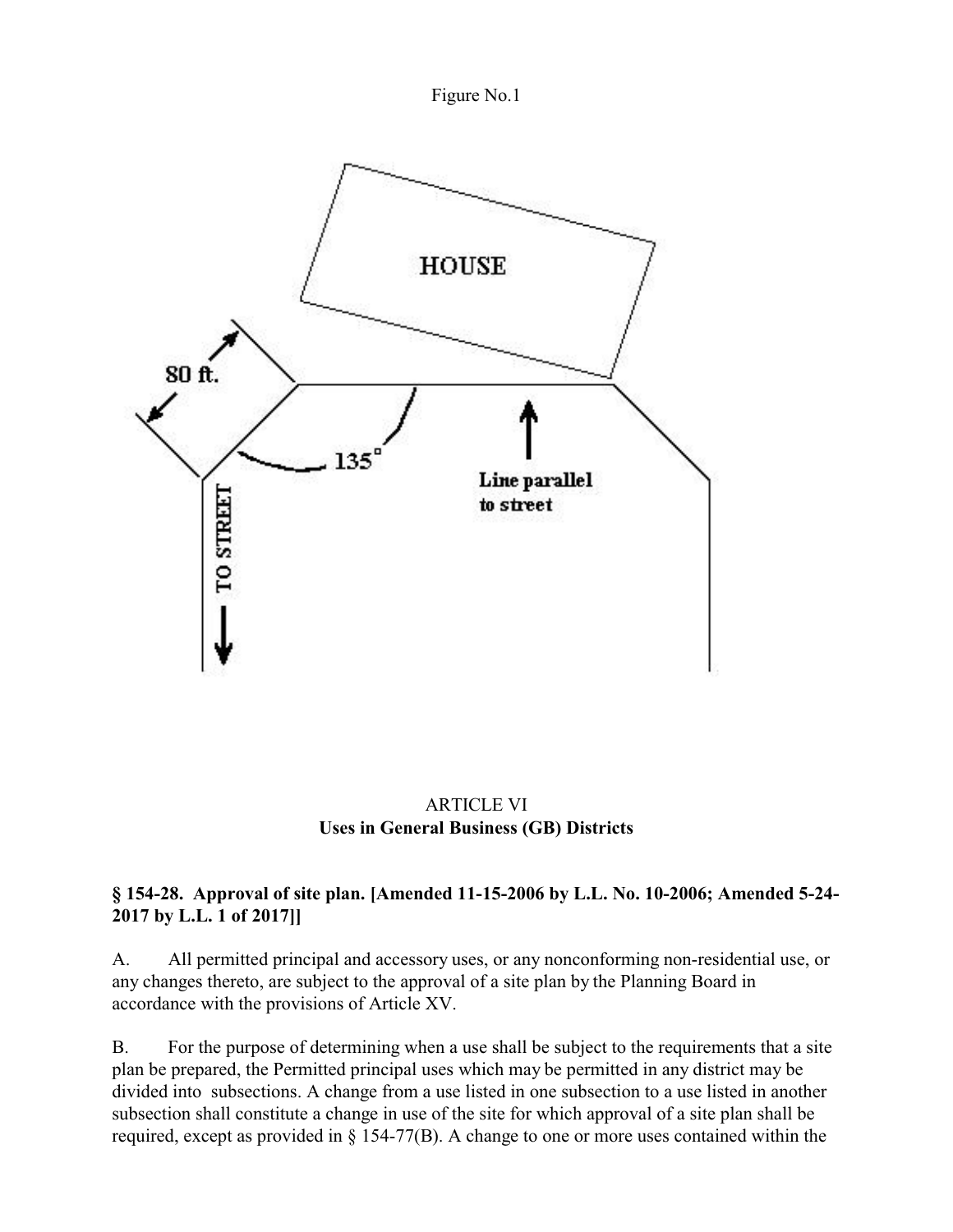same subsection shall not constitute a change in use which shall require review by the Planning Board. **[Added 11-15-06 by L.L. 10 of 2006]** 

### **§ 154-29. Minimum lot area and dimensional requirements.**

The minimum lot area in the General Business (GB) District shall be 30,000 square feet. For required setbacks and building sizes, see schedule.

### **§ 154-30. Permitted principal uses**. **[Amended 11-15-06 by L.L. 10 of 2006; Added 7-22- 2009 by L.L. No. 7-2009]**

The following principal uses shall be permitted in the General Business districts:

A. Individual retail stores and personal service establishments not exceeding 20,000 square feet or, buildings or sites which may contain two or more retail or service operations not exceeding 50,000 square feet in total. **[Amended 8-11-2021 by L.L. No. 2-2021]**

- B. Business Offices
- C. Greenhouses and nurseries.
- D. Restaurant.
- E. Telephone exchange.
- F. Undertaker establishment.
- G. Indoor theaters.
- H. Music or dancing schools, nursery or day-care centers.
- I. Medical and dental offices.
- J. Banks.

K. Public Libraries or libraries run by not-for-profit organizations and open to the general public.

#### L. Gasoline Stations, provided that: **[Added 8-10-2011 by L.L. No 7-2011]**

- (1) The gasoline station is servicing individual consumers and not designed or used for bulk distribution.
- (2) That the owner has provided adequate methods of protection from the storage tanks or dispensing operation discharging any petroleum based products to surface or groundwater.
- (3) The gasoline station shall be located along Fairfield Drive within 500 feet of the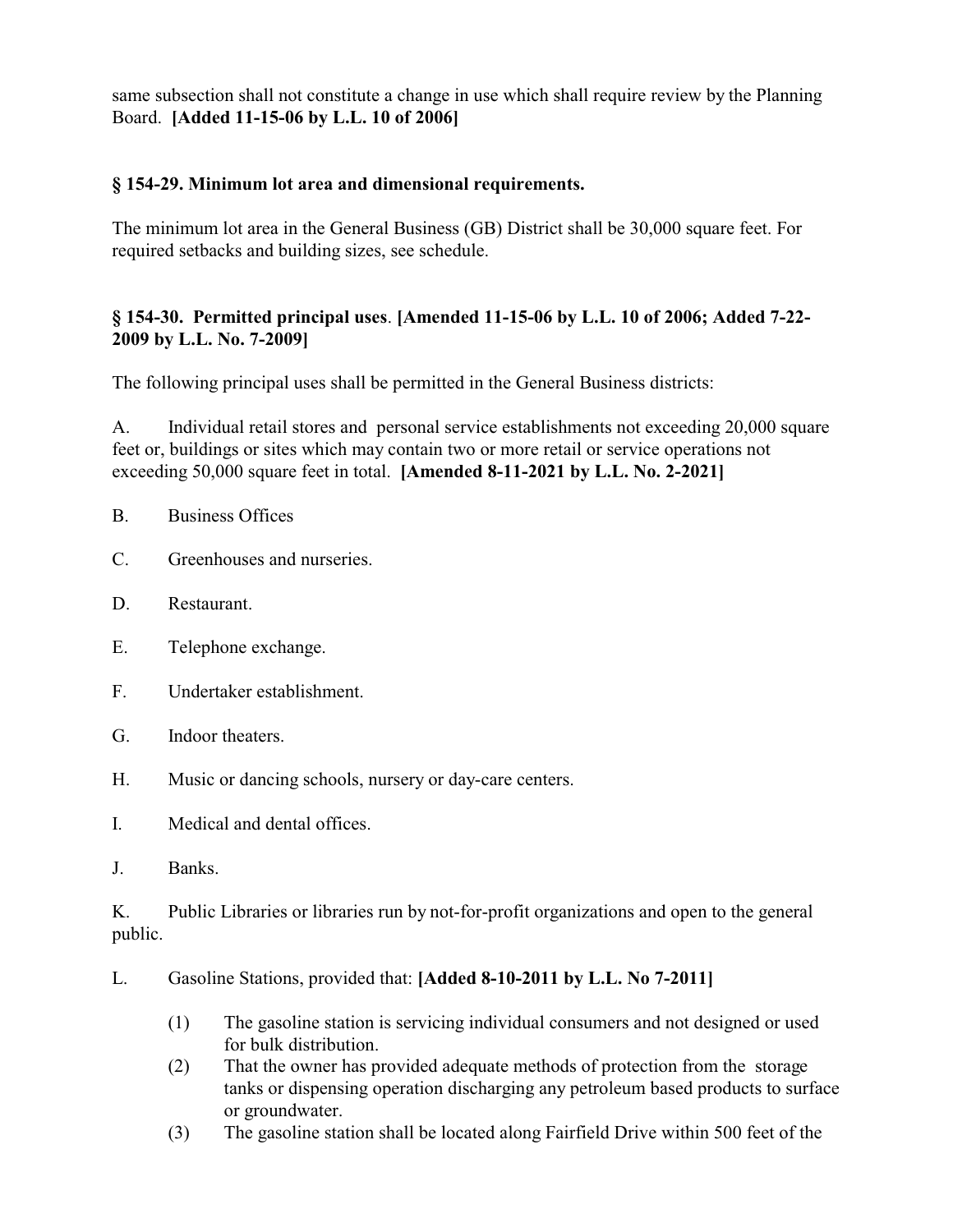intersection of Haviland Drive and that access provided to the gasoline station shall only be from Fairfield Drive.

- M. Light Manufacturing on Tax Map No. 36.49-1-30, provided that:**[Added 9-12-2018 by L.L. No. 5-2018]**
	- (1) All operations are conducted within the building. There shall be no outdoor operations, storage of equipment, or storage of materials.
	- (2) The Planning Board shall not approve a site plan for any business that would result in a significant increase in trips of semitrailer trucks with a box length of greater than 44 feet.

## **§ 154-31. Permitted accessory uses. [Amended 1-15-2006 by L.L. No. 10-2006]**

The following accessory uses shall be permitted in general business districts:

A. Manufacturing, converting, altering, finishing or assembly of goods incidental to such retail sale on the premises, excepting those processes which are offensive, obnoxious or detrimental to the neighborhood by reason of vibration, dust, smoke, fumes, noise, odor or obnoxious wastes.

- B. Signs, subject to the requirements of Article XIII.
- C. Off-street parking and loading areas, subject to Article XIV.
- D. Fences.
- E. Lighting facilities.

F. For greenhouses and nursery operations only, the processing of firewood provided that the total sales volume does not exceed three hundred (300) cords per year, that no portion of the processing or storage operation is closer than two hundred (200) feet from a property line and that access is from a state or county road.

G. Warehousing of goods on the site which are incidental to sales conducted on the premises for retail, undertaking establishments and restaurants, which shall not exceed 35% of the area of the premises. **[Amended 11-15-06 by L.L. 10 of 2006]** 

H. Outdoor table service incidental to a restaurant or fast food establishment. **[Added 11-15- 06 by L.L. 10 of 2006]**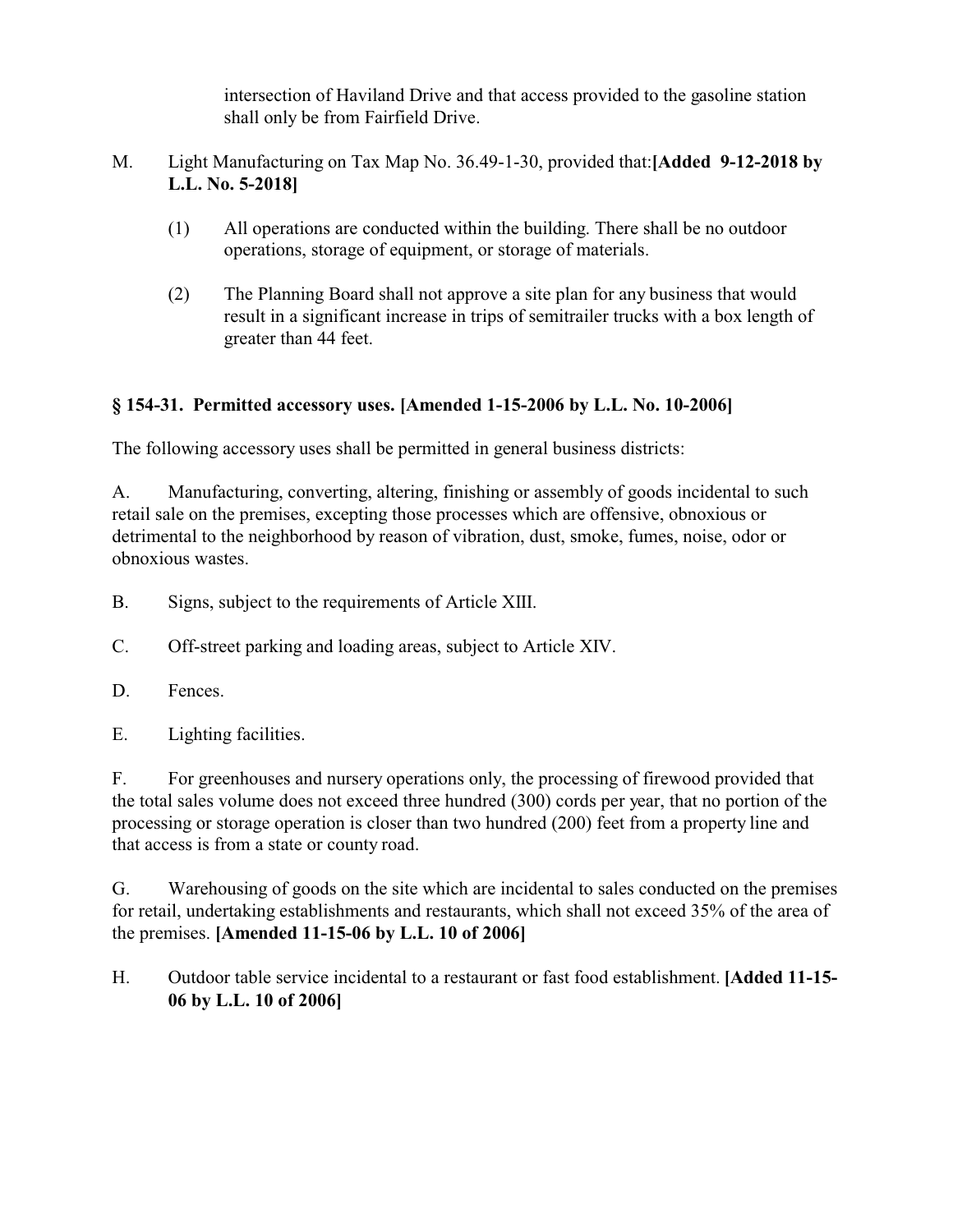### ARTICLE VII **Uses in Commercial (C-1) District**

#### **§ 154-32. Approval of site plan. [Amended 11-15-2006 by L.L. No. 10-2006]**

A. All permitted principal and accessory uses, and changes thereto, are subject to the approval of a site plan by the Planning Board in accordance with the provisions of Article XV.

B. For the purpose of determining when a use shall be subject to the requirements that a site plan be prepared, the Permitted principal uses which may be permitted in any district may be divided into subsections. A change from a use listed in one subsection to a use listed in another subsection shall constitute a change in use of the site for which approval of a site plan shall be required, except as provided in § 154-77(B). A change to one or more uses contained within the same subsection shall not constitute a change in use which shall require review by the Planning Board. **[Amended 11-15-06 by L.L. 10 of 2006]** 

#### **§ 154-33. Minimum lot area.**

The minimum lot area in the Commercial (C-1) District shall be two (2) full acres. For required setbacks and building sizes, see schedule.

#### **§ 154-34. Permitted principal uses. [Amended 10-27-2010 by L.L. No. 6-2010]**

The following principal uses shall be permitted in Commercial (C-1) Districts:

A. Individual retail stores not exceeding 50,000 square feet or individual stores providing personal services, except that buildings, or sites which may contain two or more retail or service operations, shall be considered a retail center, and shall be permitted by special use permit only.

#### B. Research and development uses. **[Amended 10-27-2010 by L.L. No. 6-2010]**

- C. Veterinary hospitals, exclusive of outdoor kennels.
- D. Greenhouses, and nurseries for wholesale and retail sales purposes.
- E. Restaurants.
- F. Health or fitness clubs.
- G. Nursery schools and day-care centers.

H. Active indoor and outdoor for-profit recreational sports facilities, archery ranges, swimming pools, ice skating, bowling, baseball and golf ranges, excepting amusement arcades.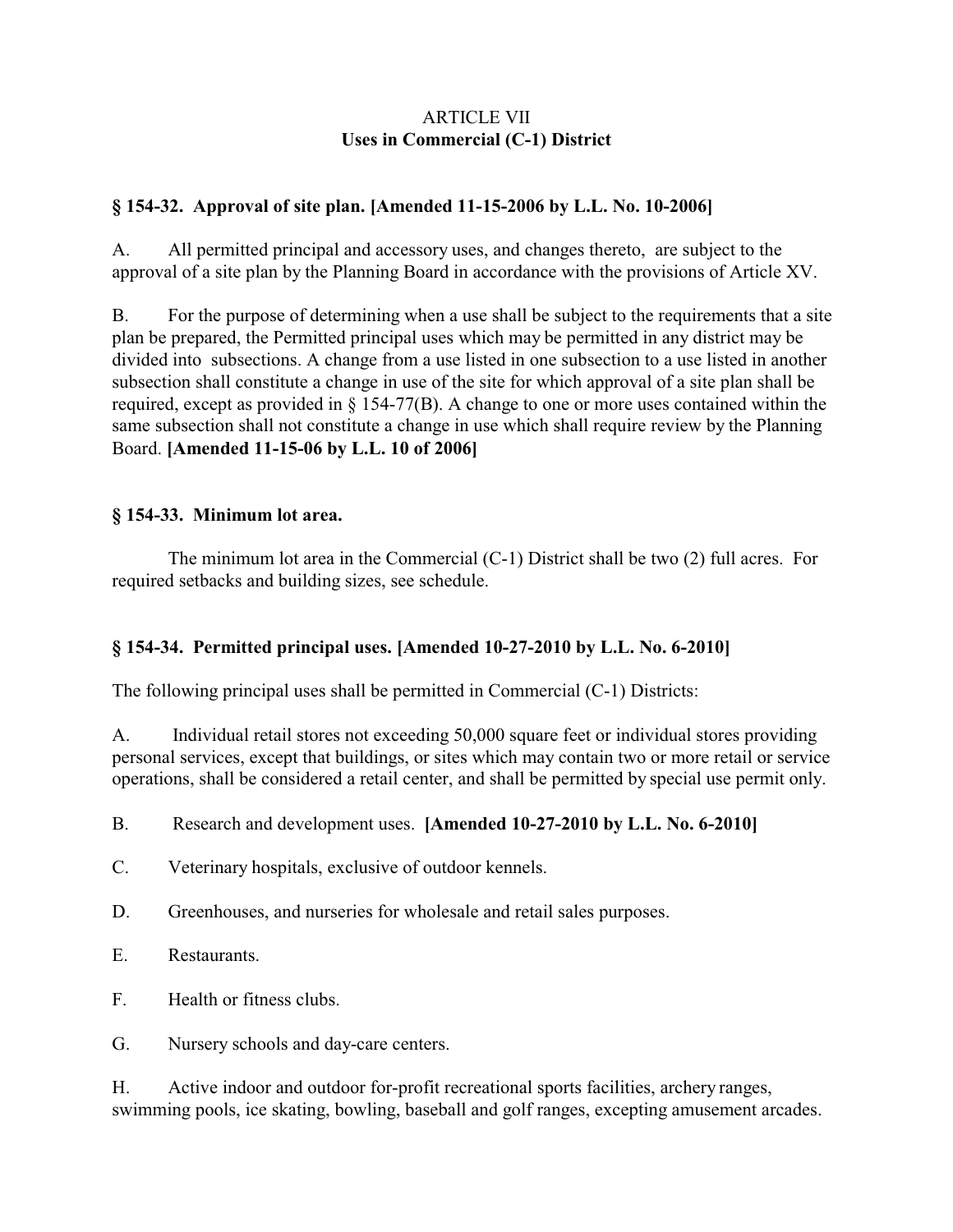- I. Electrical substations.
- J. Betting parlors.
- K. Business and professional offices.

L. Undertaker establishments.

M. Small and large farms which shall also comply with the Article X [Farming, Additional Requirements].

N. Banks.

O. Drive-in and fast food establishments .

### P. Offices of Commercial Trade Operations providing that **[Added 7-22-2-15 by L.L. No. 3-2015; Amended 5-24-2017 by L.L. 1 of 2017; Amended 8-11-2021 by L.L. No. 2-2021]**:

- (1) Access shall be from a State Highway or shared commercial driveway with an entrance on a State Highway.
- (2) There shall be no outdoor storage of work vehicles, equipment, supplies or product except as provided herein. All work vehicles, equipment, vehicle or equipment maintenance and activities of the business conducted on the site shall be located in the principal building, or an accessory building.
- (3) Vehicle or equipment maintenance shall only be performed on vehicles or equipment owned by the business occupying the site, and shall only occur inside a building.
- (4) Only one principal building devoted to the commercial trade operation shall be permitted on the site which shall meet all the architectural standards of §154-81, and shall not have the appearance of an industrial warehouse.
- (5) Any accessory buildings shall be to the rear of the principal structure and shall be suitably screened from the street or from any property with a residential use.
- (6) Any manufacturing, converting, altering, finishing or fabrication of products conducted on the site shall be accessory to the principal use of the property for office and equipment storage.
- (7) Excepting for the driveway providing access to the site, there shall be no impervious surface or fence within 65' of any highway right of way. The Planning Board may require landscaping to be provided in this area in order to maintain an attractive streetscape.
- (8) All other requirements of Chapter 154 shall apply.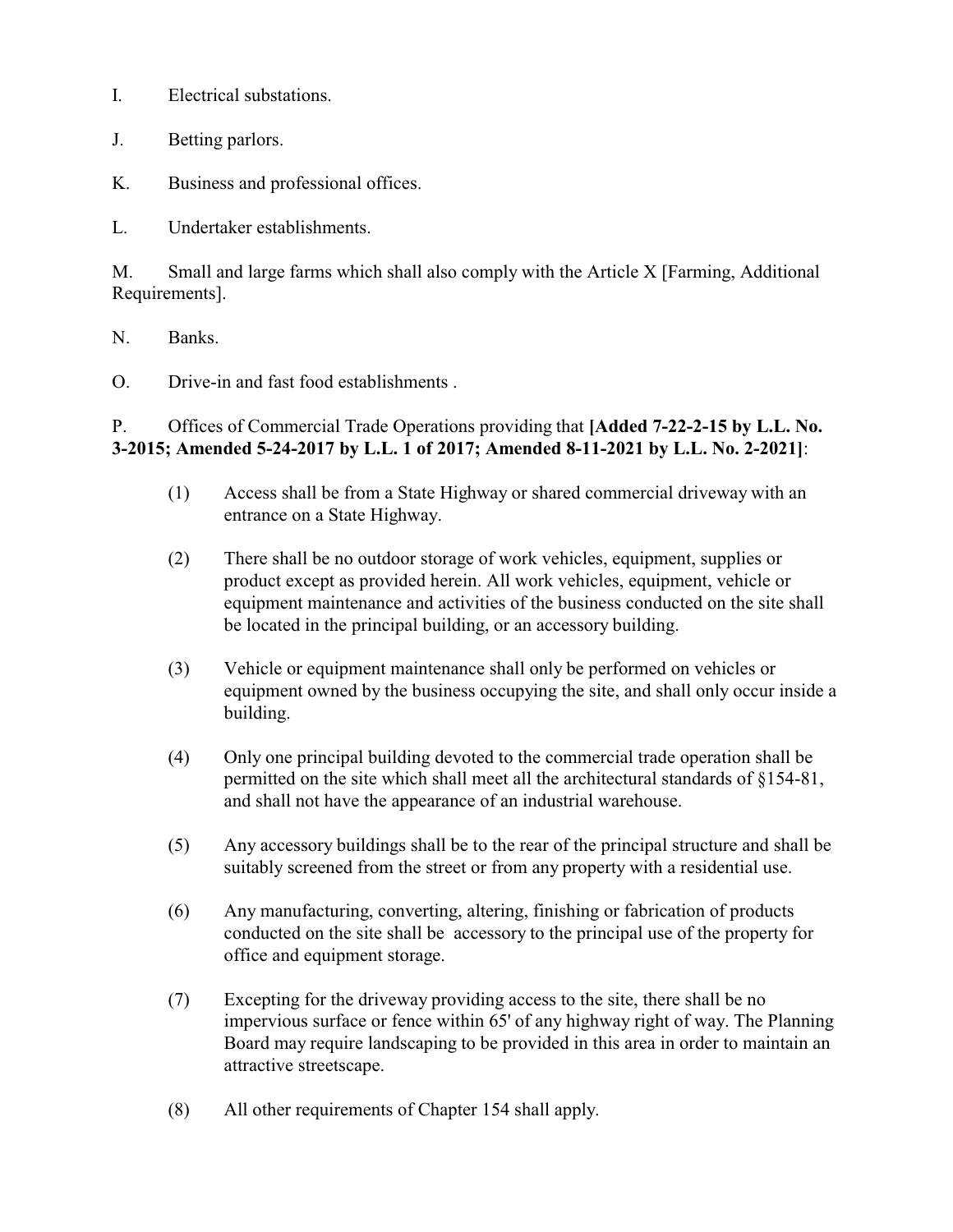### Q. Self-Storage Facility provided that; **[Added 10-9-2019 by L.L** No. **2-2019]**

- (1) All activities associated with the on-site retail sales of storage services, including the lease of fixed, individually secured and self-contained storage lockers or rooms, must occur within a permanent, approved and permitted structure on property owned, operated or otherwise legally controlled by the lessor of said retail storage services.
- (2) Self-storage rental units shall be used for incidental storage only. The following activities shall not be permitted to be conducted in, or from a self-storage rental unit: retail or wholesale sales activities, storefronts, residence, workshop, studio, band rehearsal area, place of business, garage sales, auctions, assembling, manufacturing, office activities, servicing or maintenance of mechanical equipment, operation of power tools or spray-painting equipment, or other similar equipment or kilns. There shall be no storage of toxic, flammable, hazardous, or infectious materials, or of perishable items or live animals.
	- (a) Exception. The Lessor of the self-storage rental units may auction the contents of a rental unit when the Lessee is in default of a signed agreement and sale of the contents of the unit is consistent with all applicable laws and regulations.
- (3) One office for the operation of the self-storage facility shall be permitted with limited retail sales of products and supplies which are incidental and related to the principal use. The office shall be permitted as an accessory use.
- (4) Vehicle access shall be designed so as to accommodate moving vehicles, automobiles, vans, light-duty trucks and other two-axle vehicles. Internal site circulation lanes shall be adequate in dimensional cross-section, width and turning radii, where applicable, to provide for the maneuverability of fire apparatus. Twenty-four foot wide drive aisles shall be provided between storage buildings, or storage areas.
- (5) Storage unit doors shall not be visible from public streets. Decorative buffers and screening shall be provided for aesthetic and security purposes along all site property lines and road frontages.
- (6) Security fencing shall not include electrically charged, barbed wire or razor wire, and shall not be placed in a required front yard setback area.
- (7) Electrical service to individual units must be for lighting and climate control only.
- (8) All storage shall be inside an enclosed building, except that outdoor storage of automobiles, trucks, buses, motorcycles and recreational vehicles and boats may be permitted as an accessory use to a self-storage facility provided that all proposed storage areas are clearly delineated on a site plan approved by the Planning Board and meeting the following requirements: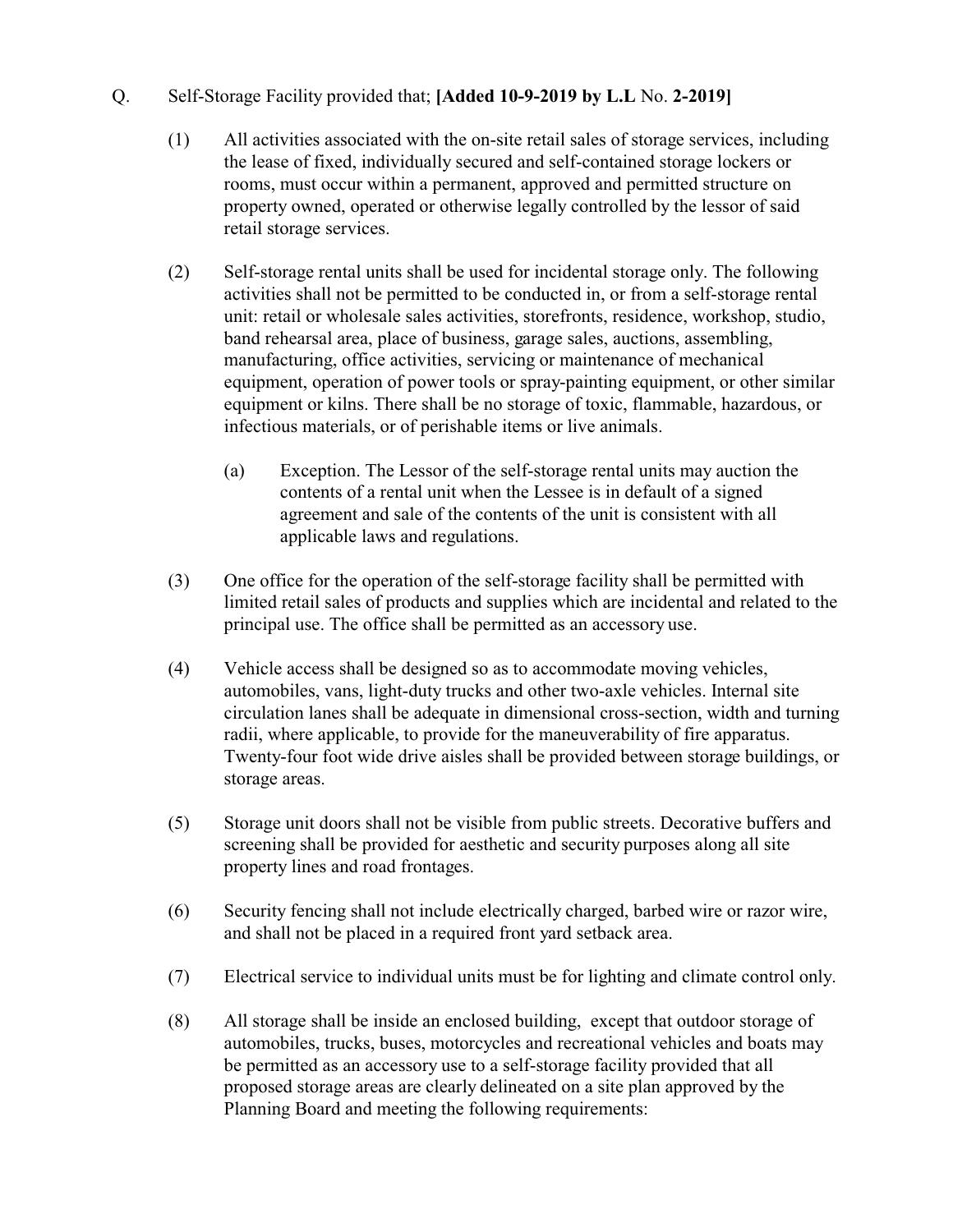- (a) Any areas designated and used for outdoor storage shall meet the principal building setback requirements and shall be located within the rear yard of the site.
- (b) Outdoor Storage areas shall be screened with walls, fences or such other screening as the Planning Board may deem appropriate, or a combination thereof.
- (c) Outdoor storage areas shall be suitably improved with a finished surface of concrete, asphalt, recycled asphalt or such other material approved by the Planning Board.
- (9) Architectural Standards : Without limitation of any other provision of the Town Code related to site development plan review and approval, the following standards shall apply:
	- (a) All buildings and other improvements shall be of a uniform architectural design or theme and architectural elevations and details of each shall be submitted to the Planning Board as part of its site plan approval process. Preference should be given to a "country", New England, farm-style architecture which blends into the existing countryside.
	- (b) Bright primary colors are prohibited on buildings, regardless of corporate standards or preferences.
	- (c) All buildings, including storage units, must be surfaced in high quality materials. Metal siding, smooth-faced concrete block, painted masonry, tilt-up and precast concrete panels are prohibited.
	- (d) Perimeter fencing, security fencing, and entry gates must be constructed of attractive materials that are compatible with the uniform architectural design of the site.
	- (e) Outdoor and indoor lighting must be sensitively designed to ensure that no light is visible off-site at its source, glare visible from surrounding properties is minimized to the fullest extent possible, and no lighting is installed in clerestories, cupolas, dormers or other architectural features which are installed above the roof lines of buildings.
	- (f) Detailed floor plans of all buildings shall be submitted with each site plan.

## **§ 154-35. Permitted accessory uses. [Amended 11-15-2006 by L.L. No 10-2006; 10-27-2010 by L.L. 6-2010; 5-24-2017 by L.L. 1-2017]**

The following accessory uses shall be permitted in Commercial (C-1) Districts:

A. Except as otherwise prohibited or restricted for research and development uses,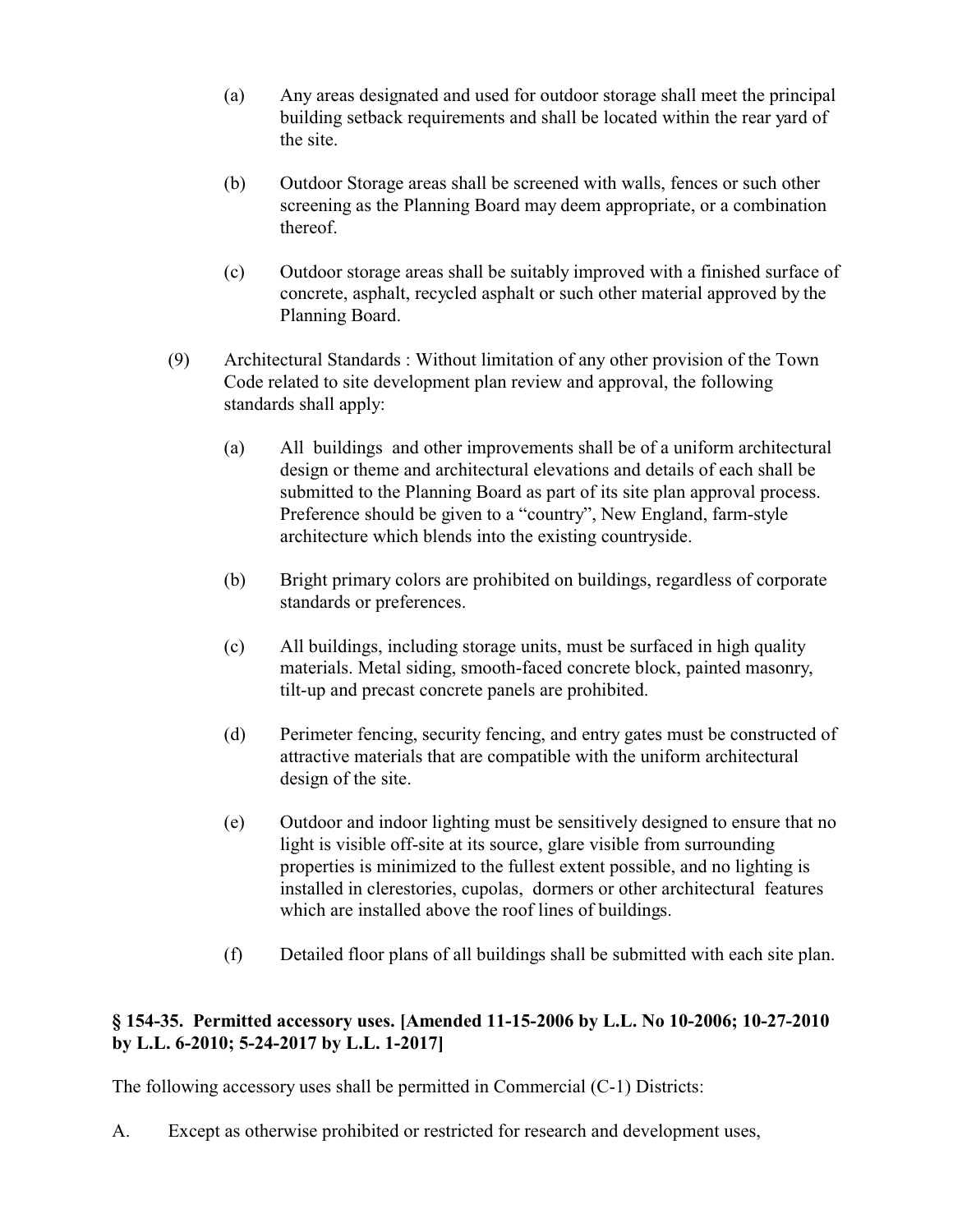manufacturing or assembly of those items solely incidental to the use of the premises as a retail operation, excepting those processes which are offensive, obnoxious or detrimental to the neighborhood by reason of vibration, dust, smoke, fumes, noise, odor, or obnoxious waste. **[Amended 10-27-2010 by L.L. No. 6-2010]**

B. Signs, subject to the requirements of Article XIII.

C. Off-street parking and loading areas, subject to the requirements of Article XIV.

D. Fences.

E. Lighting facilities.

F. Except as otherwise prohibited or restricted for research and development uses, warehousing of goods on the site which are incidental to the permitted principal use thereon, or for operations which have received a special permit. The warehouse portion of the use shall not exceed 35% of the area of the premises. **[Amended 10-27-2010 by L.L. No. 6-2010]**

G. Outdoor table service incidental to a restaurant or fast food establishment **[Added 11-15- 06 by L.L. 10 of 2006]** 

H. The storage of not more than 2 commercial vehicles directly associated with and used by a Greenhouse or nursery business, or the storage of not more than 8 commercial delivery vehicles directly associated with, and used by a Business Office use of a parcel where such vehicles are stored more than 100' from any road, are located to the rear of any principal building and are adequately screened so as not to be visible from the road providing access to the parcel. **[Added 5-24-2017 by L.L. 1 of 2017]** 

I. Small engine, or equipment repair associated with a retail operation. **[Added 5-24-2017 by L.L. 1 of 2017]**.

# ARTICLE VIII **Uses in Industrial I District**

# **§ 154-36. Approval of site plan.**

A. All permitted principal and accessory uses, and changes thereto, are subject to the approval of a site plan by the Planning Board in accordance with the provisions of Article XV.

B. For the purpose of determining when a use shall be subject to the requirements that a site plan be prepared, the Permitted principal uses which may be permitted in any district may be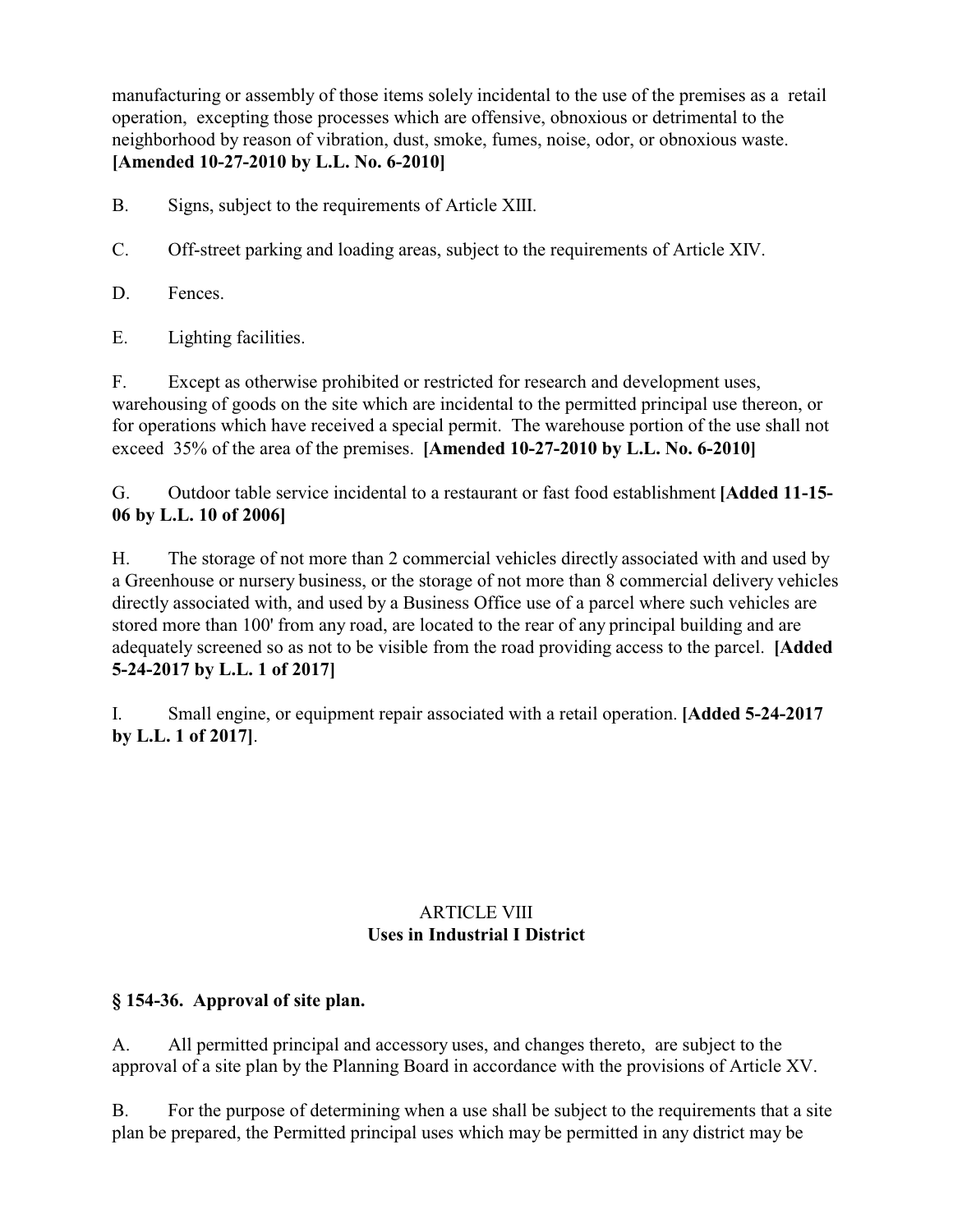divided into subsections. A change from a use listed in one subsection to a use listed in another subsection shall constitute a change in use of the site for which approval of a site plan shall be required, except as provided in § 154-77(B). A change to one or more uses contained within the same subsection shall not constitute a change in use which shall require review by the Planning Board. **[Added 11-15-06 by L.L. 10 of 2006]** 

### **§ 154-37. Minimum lot area.**

The minimum lot area in the Industrial I District shall be two (2) full acres. For required setbacks and building sizes, see schedule.

## **§ 154-38. Permitted principal uses. [Amended 11-15-06 by L.L. 10 of 2006]**

The following principal uses shall be permitted in Industrial I District:

A. Manufacturing, converting, altering, finishing or fabrication of products, excluding commercial composting, and excepting those processes which are offensive, obnoxious or detrimental to the neighborhood by reason of vibration, dust, smoke, fumes, noise, odor or obnoxious wastes.

B. Warehouses.

C. Research and development uses. **[Amended 10-27-2010 by L.L. No. 6-2010]**

D. Contractors' offices, equipment and storage yards, provided the equipment and storage yards are properly fenced and screened.

E. Greenhouses and nurseries as defined in this chapter, all for retail sales, and provided the minimum lot size shall be five (5) acres.

- F. Distribution terminals.
- G. Electrical substations.
- H. Restaurants.
- I. Banks.
- J. Indoor theaters.

K. Veterinary hospitals and kennels, provided no kennels or runs are located within one hundred fifty (150) feet of any property line. The area of outdoor kennels and runs shall be included when computing maximum lot coverage.

L. Hotels and motels, provided that they shall be located on lots not less than five (5) acres in area and shall contain not less than three thousand (3,000) square feet of land area per each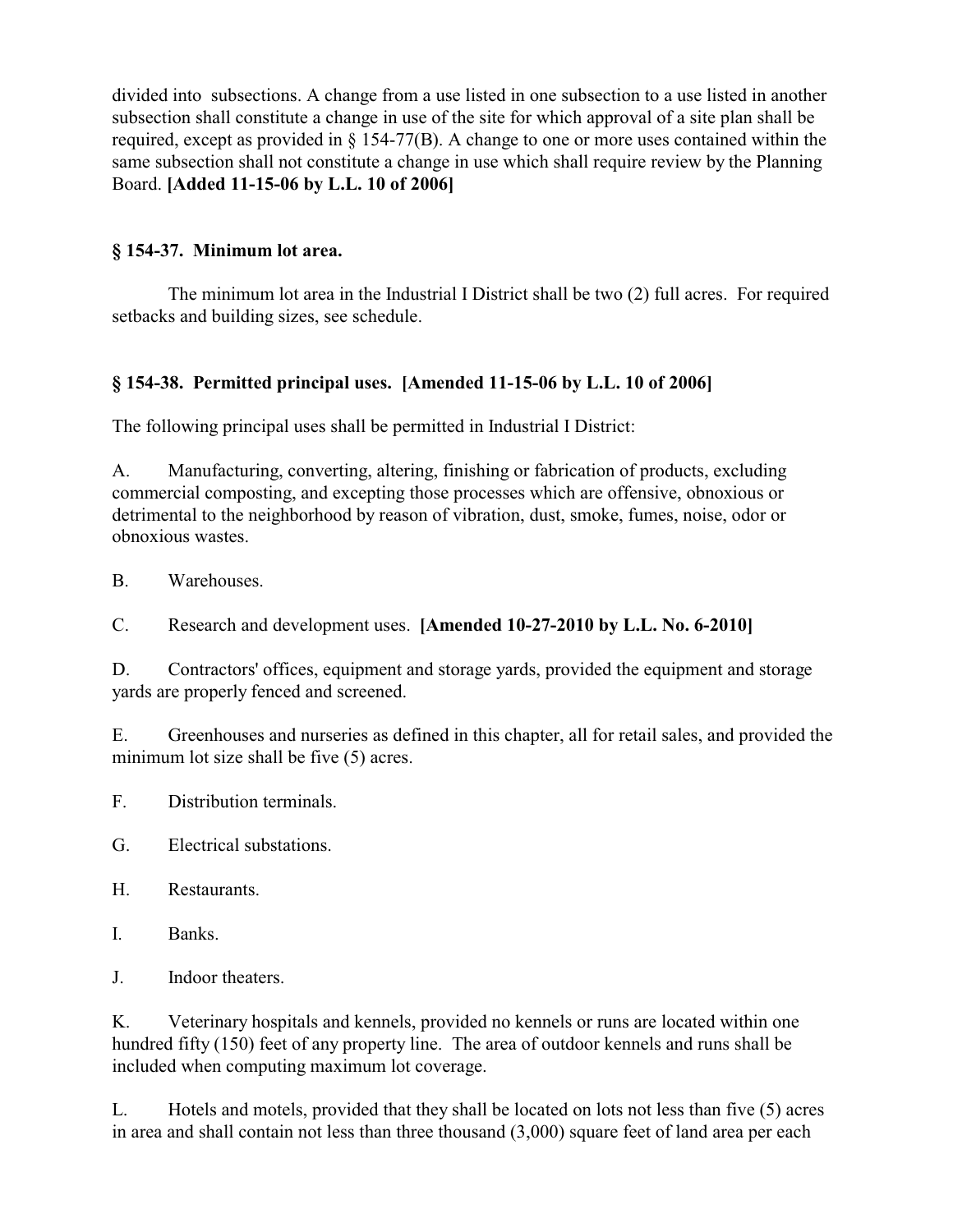guest unit.

M. Health or Fitness clubs.

N. Active indoor and outdoor for-profit recreational sports facilities such as tennis clubs, archery ranges, swimming pools, ice skating, bowling, baseball and golf ranges, excepting amusement arcades.

O. Small and large farms which shall also comply with the Article X [Farming, Additional Requirements]

P. Individual retail stores not exceeding 50,000 square feet or individual stores providing personal services, except that buildings, or sites which may contain two or more retail or service operations, shall be considered a retail center, and shall be permitted by special use permit only.

Q. Professional Offices or Business Offices

R. Drive-in and fast food establishments

S. Gasoline Stations, provided that: [**Added 8-10-2011 by L.L. No 7-2011]; amended 9- 12-2018 by L.L. No/ 5-2018]**

- (1) The gasoline station is servicing individual consumers and not designed or used for bulk distribution.
- (2) That the owner has provided adequate methods of protection from the storage tanks or dispensing operation discharging any petroleum based products to surface or groundwater.
- (3) The gasoline station driveway providing access to the site shall be located within 2,500 feet of the Route 311/I-84 interchange and that driveway providing access to the gasoline station shall only be from Route 311.
- (4) Subject to a site plan approved by the Planning Board, a gasoline station may be permitted on a site as a permitted principal use of the site, or as an accessory use to a single retail store of a greater than 75,000 square feet. Nothing herein shall limit a gasoline station from occupying a site concurrently with other permitted principal or accessory uses, or uses permitted pursuant to a special use permit.

## **§ 154-39. Permitted accessory uses.**

The following accessory uses shall be permitted in Industrial I District:

A. Locker room and shower facilities.

B. Outdoor recreational facilities normally associated with hotels and motels, such as tennis courts and swimming pools.

C. Signs, subject to the requirements of Article XIII.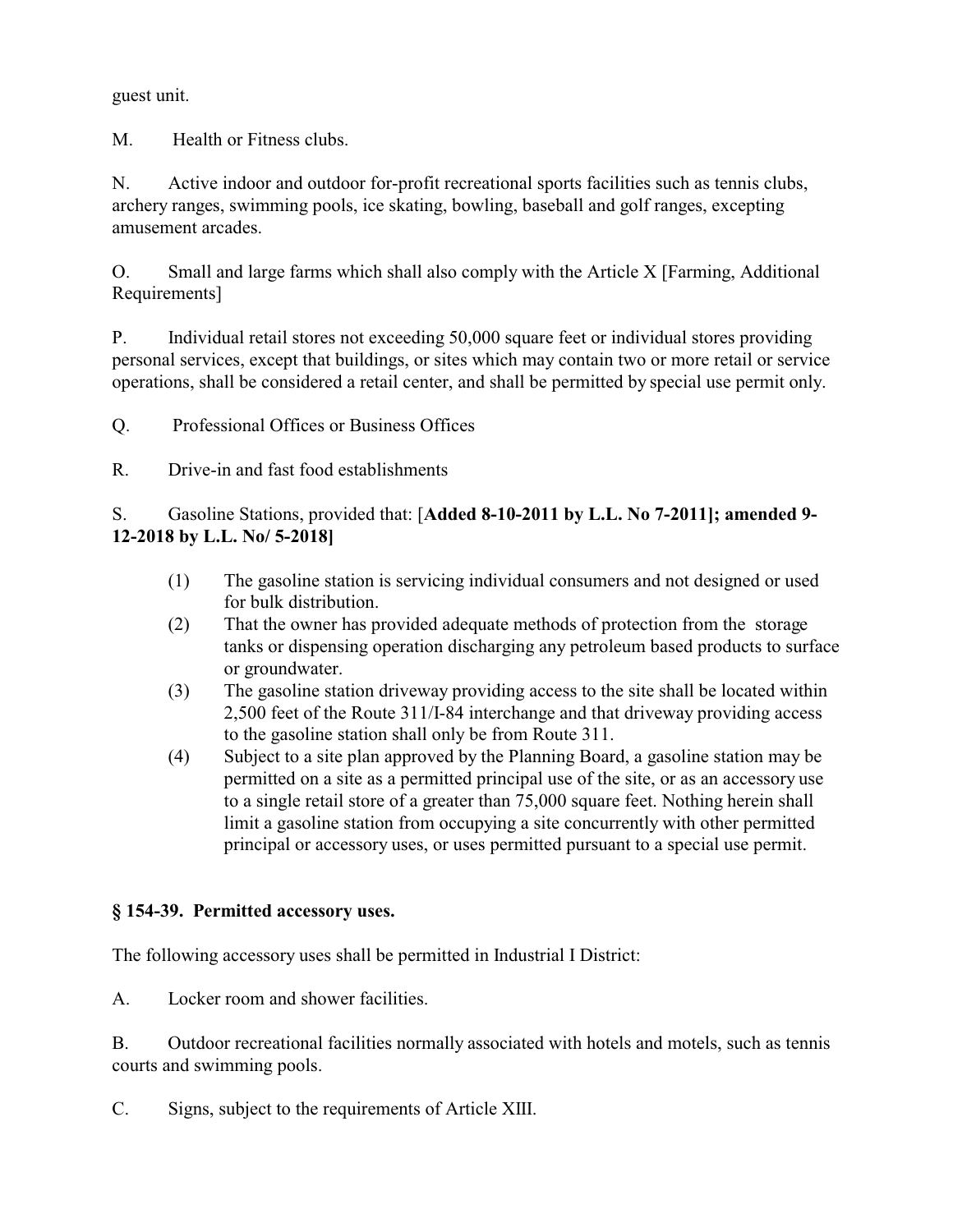D. Off-street parking and loading areas, subject to the requirements of Article XIV.

- E. Fences.
- F. Lighting facilities.

G. Except as otherwise prohibited or restricted for research and development uses, warehousing of goods on the site which are incidental to the permitted principal use thereon, or for operations which have received a special permit. The warehousing portion of the use shall not exceed 35% of the area of the premises. **[Amended 10-27-2010 by L.L. No. 6-2010]**

H. Outdoor table service incidental to a restaurant or fast food establishment. **[Added 11- 15-06 by L.L. 10 of 2006]** 

## ARTICLE IX **Uses in Commercial Recreation CR District [Amended 11-15-2006 by L.L. No. 10-2006; 2-14-2018 by L.L. No. 3-2018]**

#### **§ 154-40. Purpose and Intent.**

- A. The purpose of the Commercial Recreation District is to afford the Town of Patterson an opportunity to permit the establishment of commercial recreation throughout the Town on those lots that are appropriate for the intended use, to ensure such operations are sited on property in a manner that negative impacts can be appropriately mitigated, and to encourage recreational and economic development opportunities which would be in harmony with, and complimentary to Patterson's rural character, historic resources, and natural assets.
- B. The Commercial Recreation District is a floating zoning district i.e. a district of undetermined location which may be placed on a specific tax map parcel by petition of a property owner and legislative act of the Town Board. A floating zoning district may only be applied to a specific property if the stated criteria are satisfied, a finding of compatibility is made and a conceptual development plan is approved for the property.
- C. The Town Board, in its approval, may limit the location and specific types of activities that may occur, the hours of operation, may increase the minimum setback requirements or impose any reasonable conditions related to the use of the property.

#### **§ 154-41. Minimum Standards.**

- A. The minimum lot area in the Commercial Recreation (CR) District shall be fifty (50) contiguous acres. For required setbacks and other minimum dimensional standards, see schedule.
- B. Access shall be from a State or County Road.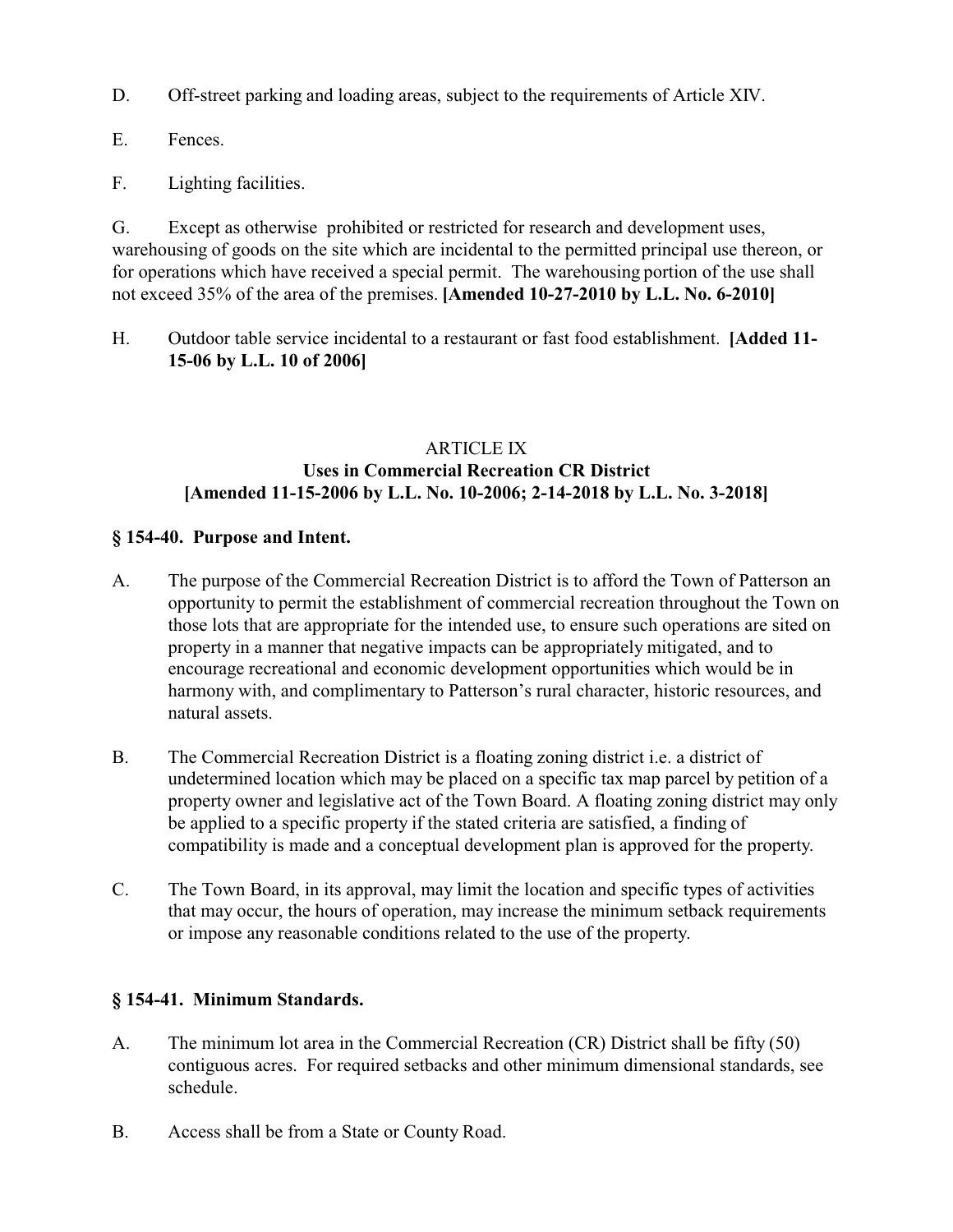### **§ 154-42. Permitted/Prohibited principal uses.**

- A. The following principal uses shall be permitted in the Commercial Recreation (CR) District:
	- (1) Active indoor and outdoor recreational sports facilities providing such activities as bowling, baseball, golf and golf ranges, fishing, horseback riding, bicycling, mountain biking, archery, skiing, all forms of tennis, roller skating, paintball, trampoline parks, ice skating, swimming, tobogganing, bobsledding, squash, badminton, volleyball, track and field sports and zip lines.
	- (2) For-profit zoos, animal and nature parks open to the general public.
	- (3) Amusement parks
	- (4) Fairs and festivals operating for a minimum of 200 contiguous days.
- B. The following principal uses, whether public or private, are prohibited in Commercial Recreation (CR) District :
	- (1) Race car and go cart race tracks and motor cross tracks.
	- (2) ATV tracks or trails
	- (3) 4-wheel, off-road trails

#### **§ 154-42.1. Permitted accessory uses.**

The following accessory uses shall be permitted in the Commercial Recreation (CR) District :

- A. Restaurant and indoor snack bars for the sale of food or beverages, excepting prefabricated railroad car style diners, drive-ins or curb service establishments, for the sale of food or beverages.
- B. One (1) indoor recreational lounge, including an area for amusement arcades, billiard tables and other facilities for general rainy-day activities.
- C. Retail sales incidental to the approved principal use.
- D. Indoor and outdoor concerts.
- E. A clubhouse specifically for the approved principal use.
- F. Signs, subject to requirements of Article XIII.
- G. Fairs and festivals of not more than three contiguous weeks, and not more that three times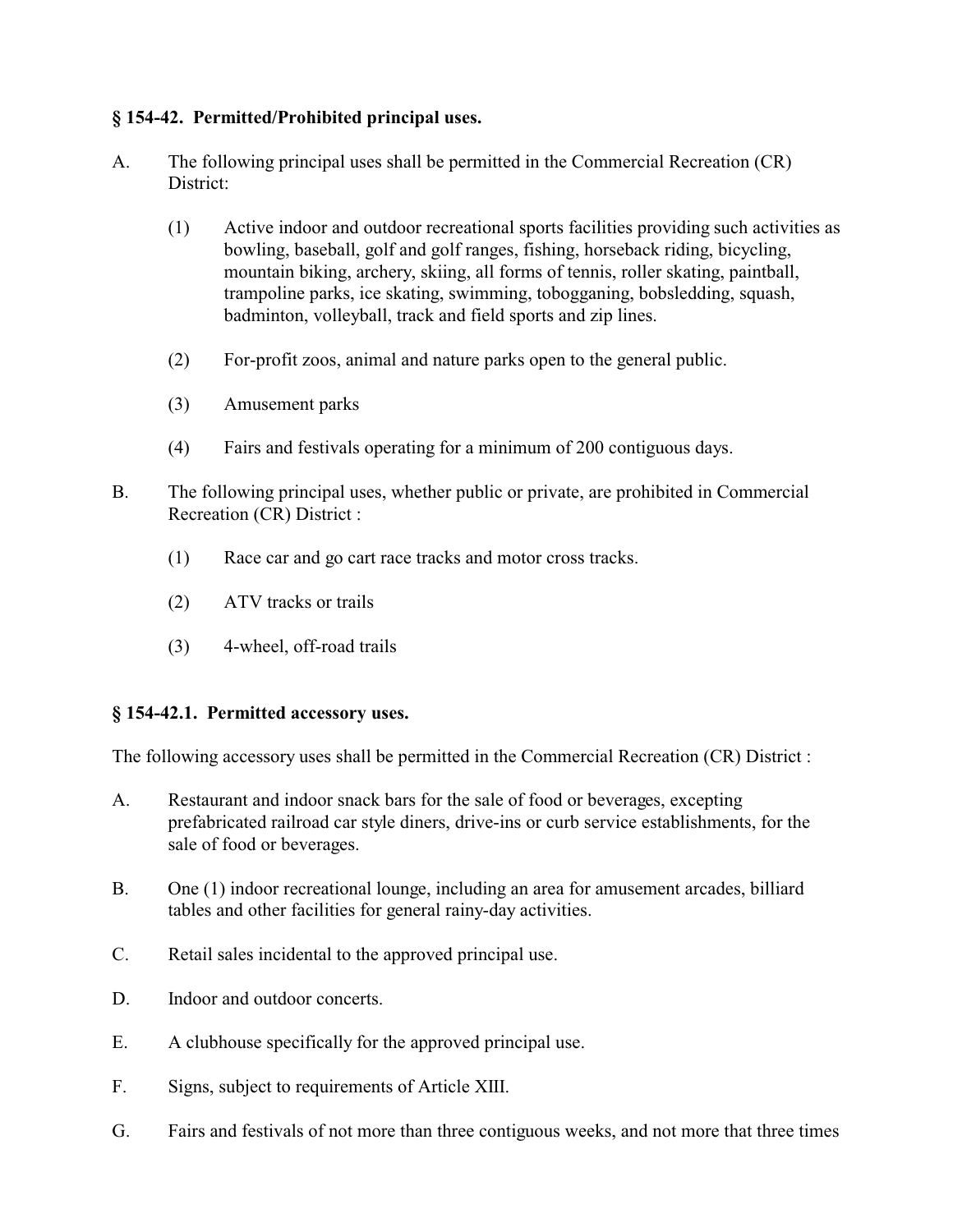within the period of one year.

### **§ 154-43. Procedures.**

- A. A property owner shall submit an application to the Town Clerk. The application shall include:
	- (1) A petition to the Town Board requesting designation of one or more lots as a commercial recreation district.
	- (2) A report describing the general land use of the surrounding neighborhood and showing the relationship between the proposed development and traffic arteries, public transportation, neighboring land uses, available services and general drainage patterns.
	- (3) A narrative which describes how the proposal serves the goals and objectives of the Town Comprehensive Plan, information about potential phasing of the project, and an explanation of how the proposal complies with the design standards set forth herein.
	- (4) A concept plan of the proposed development showing all improvements planned in conjunction with the proposed use, including general locations, layout, and dimensions of structures, parking areas, streets, driveways, utilities, recreation areas, conservation areas, method and locations of water supply and wastewater treatment, and other information necessary to demonstrate compliance with the requirements of this subsection, including square footage of building floor area, and impervious surface coverage.
	- (5) The preliminary concept plan shall include a map showing natural features including New York State protected freshwater wetlands, federal jurisdictional wetlands, Town-regulated wetlands, streams, one-hundred-year floodplains, ecologically significant habitats, areas of 25% and greater slope, and such other environmental features and development limitations that would affect the use and development of the site
	- (6) Transportation analysis including the expected number of trips (peak and daily), an analysis of the impact of those trips on the adjacent road system, and proposed mitigation measures to limit any projected negative impacts.
	- (7) A Full Environmental Assessment Form.
- B. Upon receipt of a complete application, the Town Board shall follow the procedures provided in §154-134 prior to a final determination of the application.

#### **§ 154-43.1 Site Plan Approval Required.**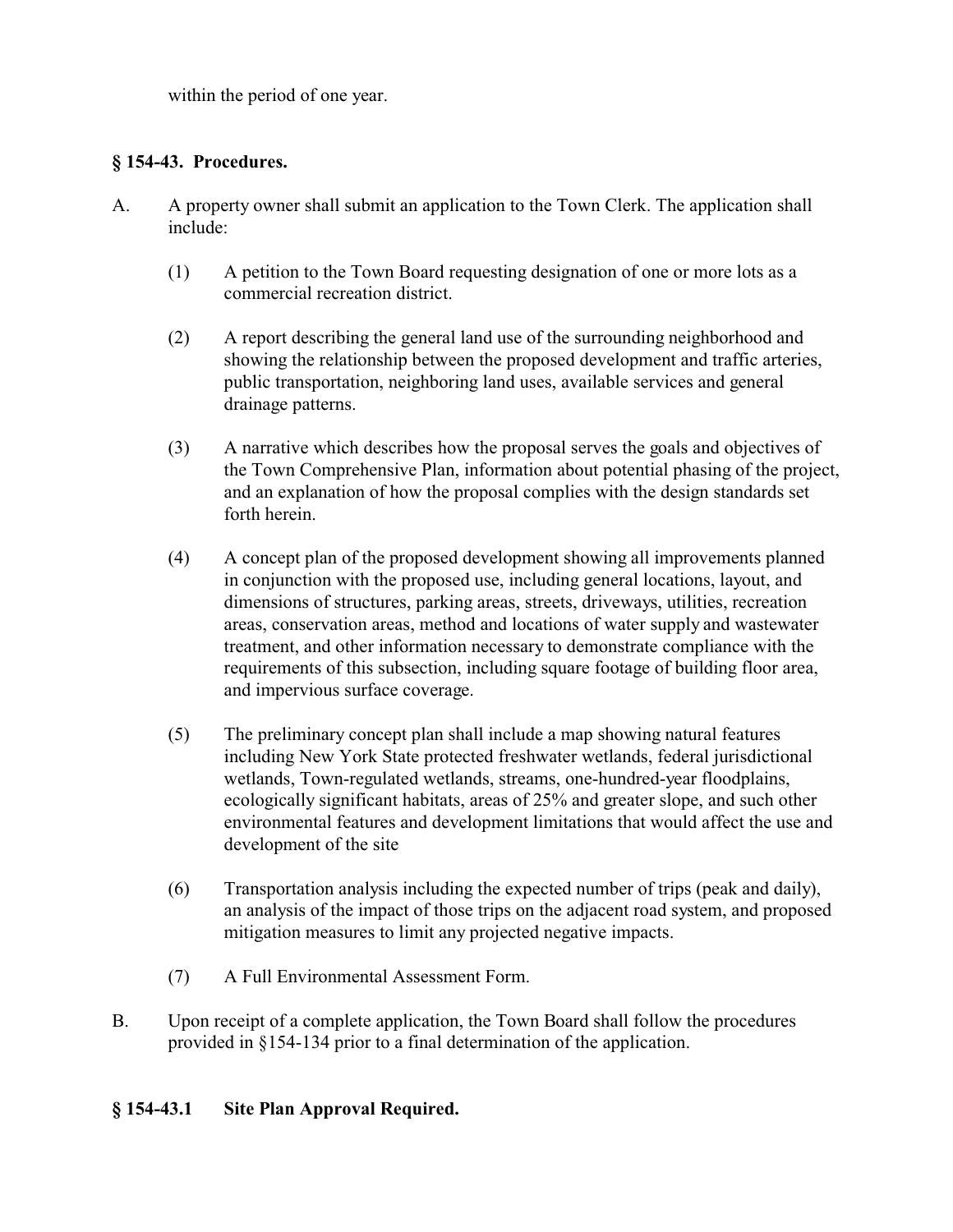If the application is approved by the Town Board, the property owner, or his designee shall submit an application to the Planning Board within one year from the rezoning requesting approval of a site plan pursuant to Article XV. If this is not accomplished, the Town Board may, at its option and without a public hearing, return the parcel to its original zoning.

#### **§ 154-43.2 Standards for Approval.**

The Town Board shall determine each application upon the merits only after public hearing and in conformity with the following standards and guides:

- A. The use shall be of such location, size and character that, in general, it will be in harmony with and conform to the appropriate and orderly general development of the town. In evaluating the application, the Town Board shall consider the type of recreational opportunities proposed, the intensity of development on the site, the location, size and height of all existing commercial recreation developments within the Town and the potential impacts of such additional commercial recreation on community services and the community character.
- B. The Town Board shall consider the effects of the project on the Town's infrastructure, community facilities and services, schools, environmental quality, economic development, and transportation.
- C. The Town Board's determination shall be made in accordance with the comprehensive plan and requirements set forth in this chapter including the need to lessen congestion on the surrounding roadways; to ensure all safety and security measures are implemented and met; to secure freedom from fire, panic and other dangers; to promote health and general welfare; to provide adequate light and air; to prevent overcrowding of land; to avoid undue concentration of population; to facilitate adequate provisions of transportation, water, sewerage, and other public requirements, as one or more of such standards may apply to the particular use.
- D. The final decision of the Town Board shall be made with reasonable consideration, among other things, as to the character of the surrounding community and its peculiar suitability for the particular activities being proposed, to conserving the values of buildings and property in general, and to encouraging the most appropriate use of land throughout the municipality.
- E. The deliberation and determination of the Town Board shall be made with reasonable consideration to the effect the proposed activity will have on the environment and the standards enumerated in 6 NYCRR Part 617.7(c).
- F. The proposal shall minimize any visual impact to the general neighborhood from the location, nature, extent and height of any building, structure, wall or fence, and shall minimize any visual impact to the viewshed to the maximum extent practicable.
- G. In granting the application, in whole or in part, the Town Board may attach thereto such reasonable conditions and restrictions as are directly related to and incidental to the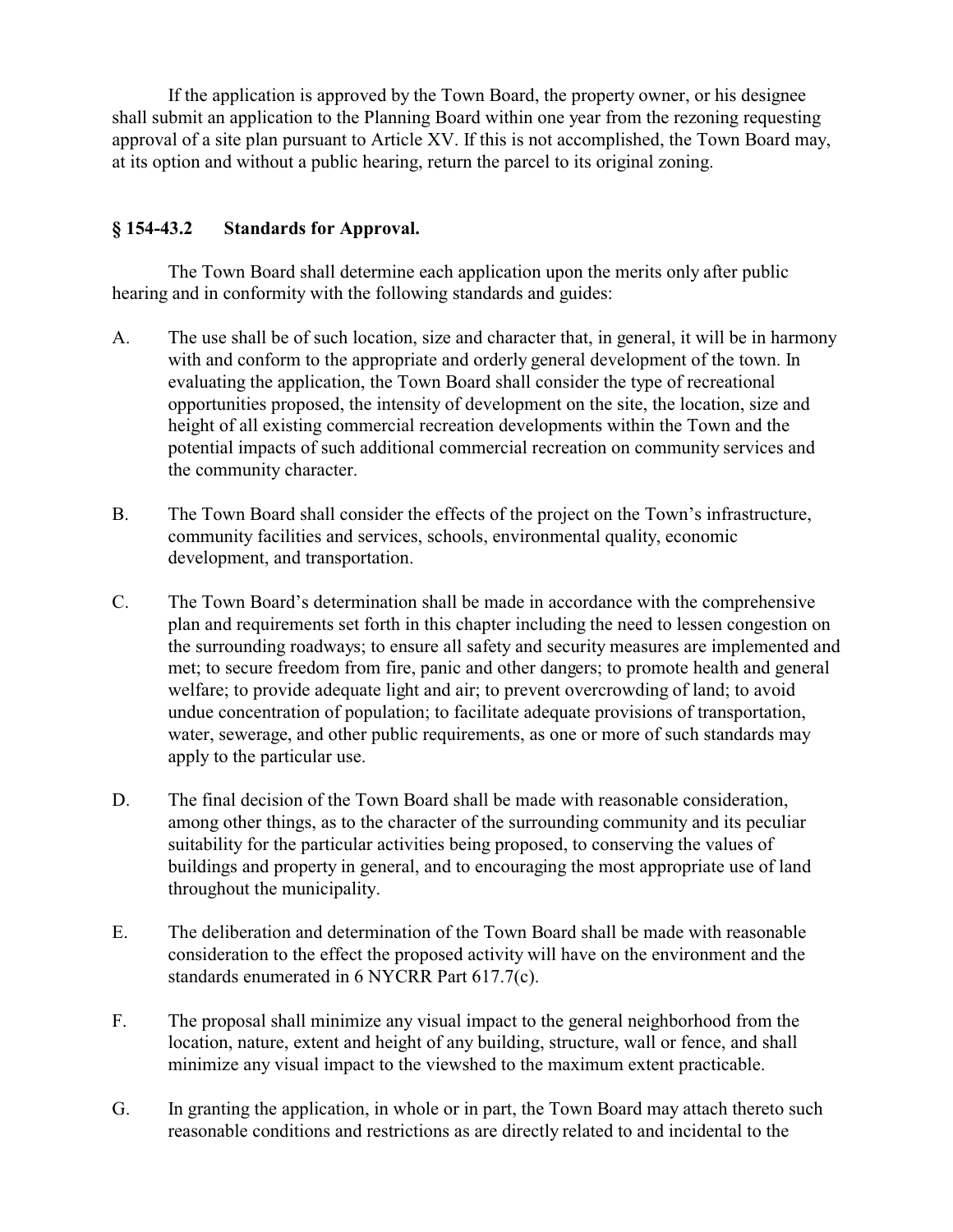proposed special use permit as the Board in its discretion may deem necessary to promote the health, safety and general welfare of the Town of Patterson.

H. The Town Board shall consider the ability of the proposal to promote and preserve open space, the rural character of the community and connections between greenway corridors and trails.

## **§ 154-43.3 Approved Lots.**

The following lots, each identified by its Tax Map number is hereby designated as being in the Commercial Recreation District without the need for further action by the Town Board:

| $14 - 1 - 44$ | $14 - 1 - 46$ | $14 - 1 - 47$ |
|---------------|---------------|---------------|
| $14 - 1 - 48$ | $14 - 1 - 49$ | $14 - 1 - 50$ |
| $14 - 1 - 51$ | $13.-3-38$    |               |

#### ARTICLE X **Farms.**

### § **154-44. Additional Requirements.**

Any small farm, large farm or hobby farm shall comply with the following additional requirements.

A. No building or structure used for the housing or maintenance of an animal shall be within one hundred (100) feet of any road or property line. **[Amended 8-11-2021 by L.L. No. 2-2021]**

B. No riding range, paddock, or bridle path shall be allowed within one hundred (100) feet of a road or property line, however that this section shall not include fields used for animal grazing.

C. No storage of manure or other odor- or dust-producing substance shall be allowed within one hundred (100) feet of any road or property line, nor within one hundred (100) feet of any stream or body of water. No storage of manure or other material which may result in a degradation of water quality shall be located such that channelized runoff may have a direct route between the material and a stream, wetland or other body of water. **[Amended 8-11-2021 by L.L. No. 2-2021]**

D. Said frontage and access for the lot on which there is located a small farm or a large farm shall be on a state, county, or town road.

E. No buildings or structures of less than 400 square feet used for farm purposes shall be placed in the front yards.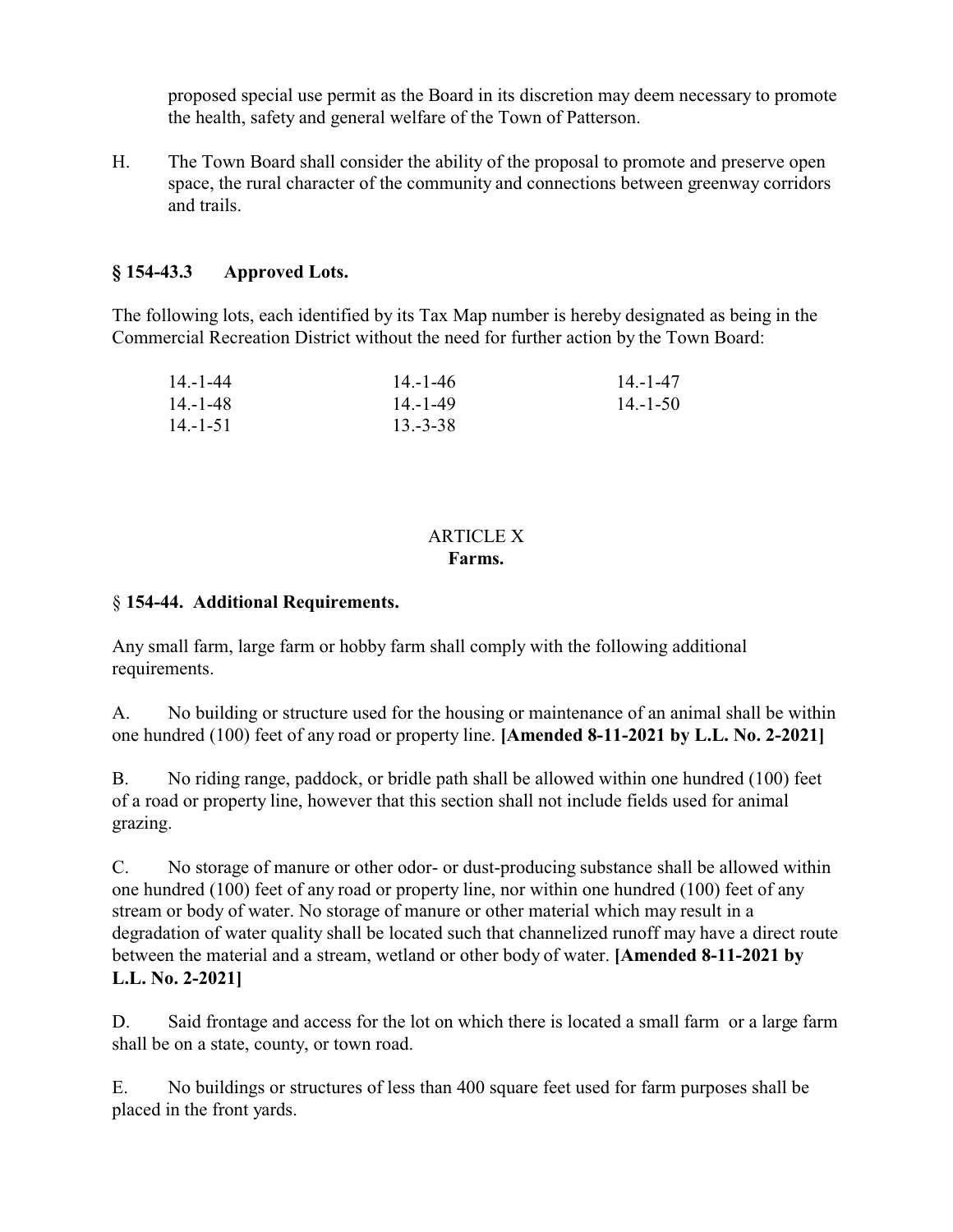F. Greenhouses may be permitted, except that:

(1) If artificial light is used therein, it shall be so screened that the source of light and illuminated area shall not be visible outside the building.

(2) There shall be no retail or wholesale sales at the site except for a roadside stand as provided below.

G. In addition to the barns and other structures erected on the lot used as a small farm or a large farm, one principal residential building and one accessory residential building may also be erected on the lot provided that:

(1) The principal residential dwelling unit must be owner-occupied, shall meet all the dimensional requirements for the R-1 zoning district and shall have an area devoted to the residential dwelling unit of not less than one acre which area shall be in addition to and shall not be used to meet the area requirements of the equestrian center or the number of horses or other animals that may be quartered on the premises

(2) The accessory residential dwelling unit shall be used for full-time farm help only, shall meet all the dimensional requirements for the R-1 zoning district and shall have an area devoted to the residential dwelling unit of not less than one acre which area shall be in addition to and shall not be used to meet the area requirements of the equestrian center or the number of horses or other animals that may be quartered on the premises. In addition, the accessory residential dwelling shall not exceed in size seventy-five percent of the total floor area of the principal residential dwelling unit located on the site.

H. On any large farm only, up to two (2) single bedroom apartments may be located within the principal barn structure used to house horses or other large livestock provided that:

(1) the maximum size of the apartment in total shall not exceed six hundred (600) square feet.

(2) The apartment(s) may only be occupied by persons employed by the farm on which the apartments are located and who are employed for more than thirty-five hours per week by the farm for the maintenance and operation of the farm.

(3) Any apartments created pursuant to this subsection shall also be required to obtain a special use permit and site plan approval which may be issued concurrently with a special use permit and site plan approval for an equestrian center or as a separate application.

I. Roadside stands for retail sales may be permitted as an accessory use to a large farm operation provided:

(1) sufficient parking is provided.

(2) the location of any entrance or pull-off to the roadside stand has adequate safe stopping sight distance.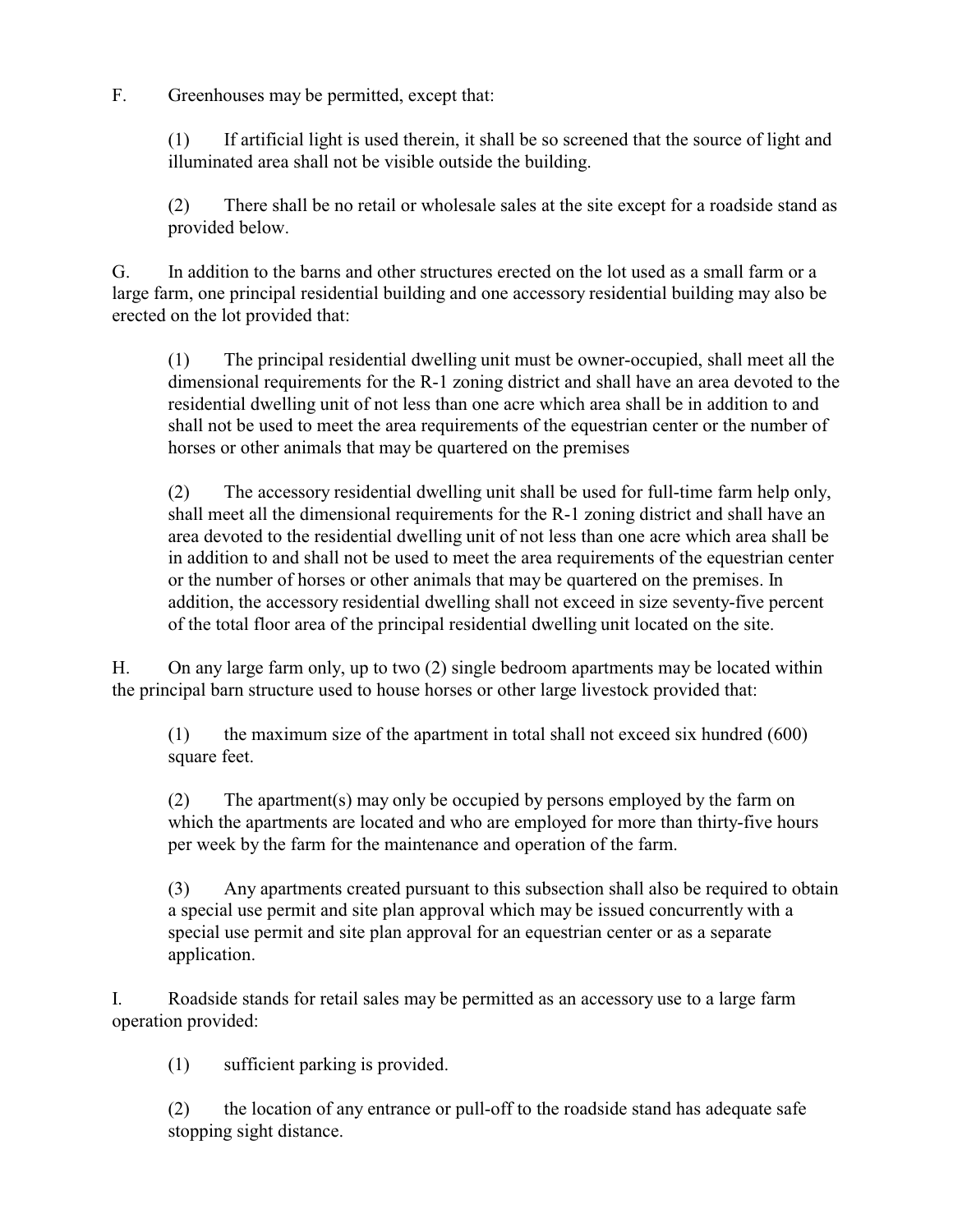### **§ 154-45. Agricultural Certification for Nonconforming Activities**

A. In order to ensure that certain improvements made to real property are supporting a legitimate farm practice or operation, prior to any improvement made to any real property, which would otherwise be required to comply with the requirements of this Chapter, however will not meet one or more of the requirements of this Chapter, and may not need to meet one or more requirements of this Chapter due to their participation in an agricultural district, prior to the commencement of any improvements the property owner shall obtain and submit to the Town Code Enforcement Officer one of the following:

(1) A written certification from the Patterson Town Planner that activity or improvement is a legitimate farm practice or operation as defined by, and is consistent with the intent and purpose of Article 25AA of Agriculture and Markets Law.

(2) A written certification from Zoning Board of Appeals that activity or improvement is a legitimate farm practice or operation as defined by, and is consistent with the intent and purpose of Article 25AA of Agriculture and Markets Law.

(3) A certification from Commissioner of Agriculture that proposed improvement is consistent with the Agriculture and Markets Law.

(4) A variance as required pursuant to this Chapter.

B. To obtain certification from the Patterson Town Planner or the Zoning Board of Appeals, the property owner shall submit such information on the use, the design and the location of the proposed improvement as may be necessary demonstrate its relation to a farm practice and the reason which necessitates non-conformance with this Chapter.

C. The information required for certification from the Town Planner or the Zoning Board of Appeals shall be the minimum necessary to reasonably demonstrate the improvement is necessary to support a legitimate farm practice, i.e. where a sketch plan is sufficient to show location, a survey may not be required.

## ARTICLE XI **Right to Farm**

### **§ 154-46. Intent.**

The Town Board of the Town of Patterson finds that farming provides a number of benefits to the community including maintaining open space and the rural character of the community; providing a source of fresh farm products; providing an important source of food and habitat to wildlife within the community; and creating a healthy diversity of businesses within the local economy. Further it is recognized that there are many practices and activities which are necessary for the business of farming, which practices and activities may at times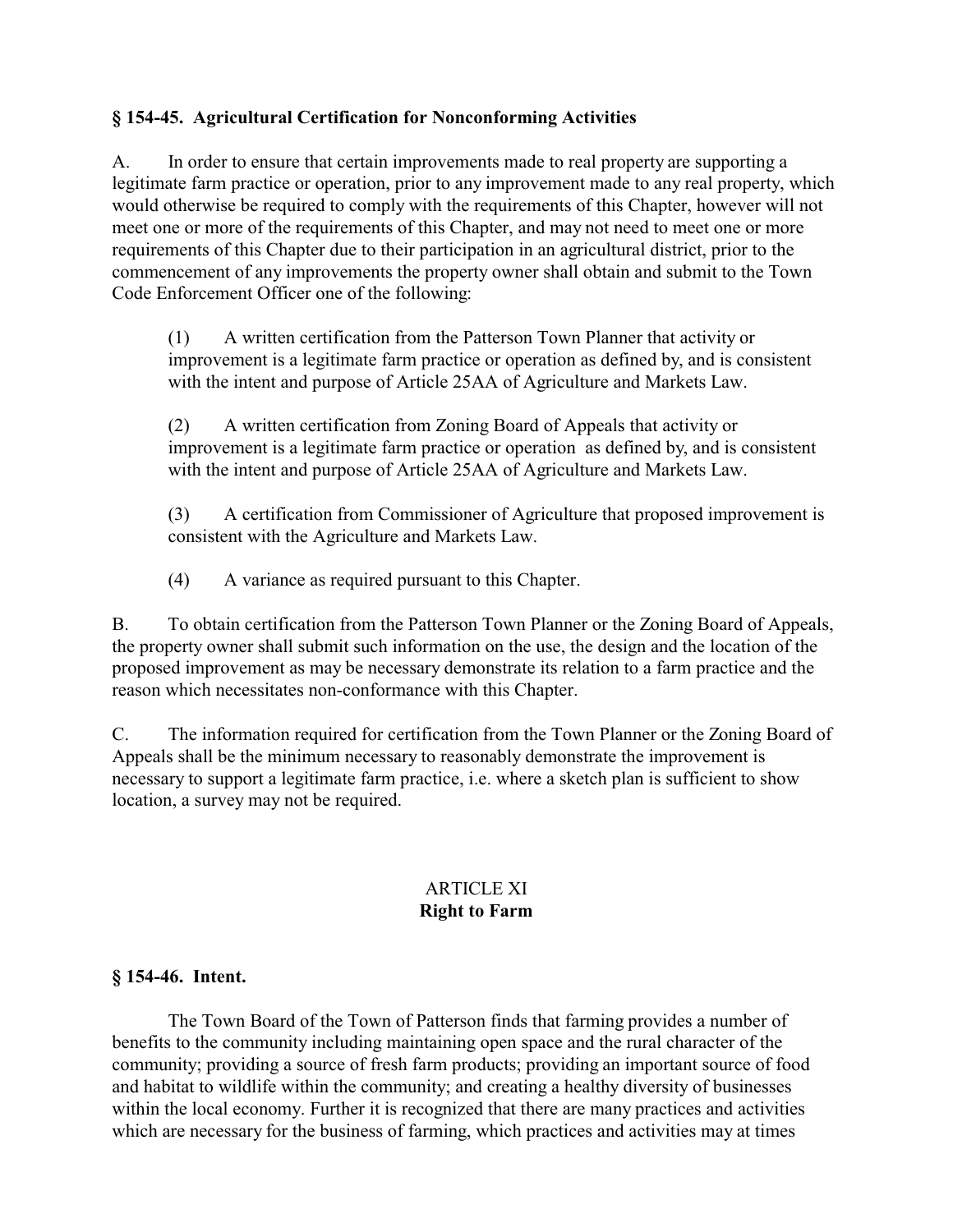conflict with adjacent land uses, it is the specific purpose of this chapter to provide that legitimate farming practices and activities may proceed and be undertaken free of unreasonable and unwarranted interference or restrictions. It is also the intent of this chapter to aid in the preservation and promote, as an important economic activity, farming within the Town, to protect the existence and operation of established farms and to encourage the creation of new farming businesses.

#### **§ 154-47. Applicability**

This subsection providing for the Right to Farm shall apply to any small farm, large farm or equestrian center, as defined herein.

#### **§ 154-48 Rebuttable presumption to exist**.

In all relevant actions filed subsequent to the effective date of this chapter, there shall exist a rebuttable presumption that any agricultural activity that conforms to all the provisions of this chapter, and which does not pose a direct threat to public health and safety shall not constitute a public or private nuisance, nor shall any such use be deemed to otherwise invade or interfere with the use and enjoyment of any other land or property.

#### **§ 154-49. Right to Farm**

Farmers, as well as those employed, retained or otherwise authorized to act on behalf of farmers, may lawfully engage in farming practices within the Town at any and all such times and at such locations as are reasonably necessary to conduct the business of farming. For any farming activity or operation, in determining the reasonableness of the time, place and methodology of such operation, due weight and consideration shall be given to both traditional customs and procedures in the farming industry, as well as to advances resulting from increased knowledge and improved technology.

#### **§ 154-50. Interference**

No person, group, entity, association, partnership or corporation will engage in any conduct or act in any manner so as to unreasonably, intentionally, knowingly and deliberately interfere with, prevent or in any way deter the practice of farming within the Town of Patterson.

#### **§ 154-51. Times of Operation**

The activities incidental to farm operations, when reasonable and necessary for that farming activity and when conducted in accordance with generally accepted agricultural practices, may occur on holidays, Sundays and weekdays and at night and during the day. The noise, odors, dust and fumes that are caused by these activities are recognized as ancillary to the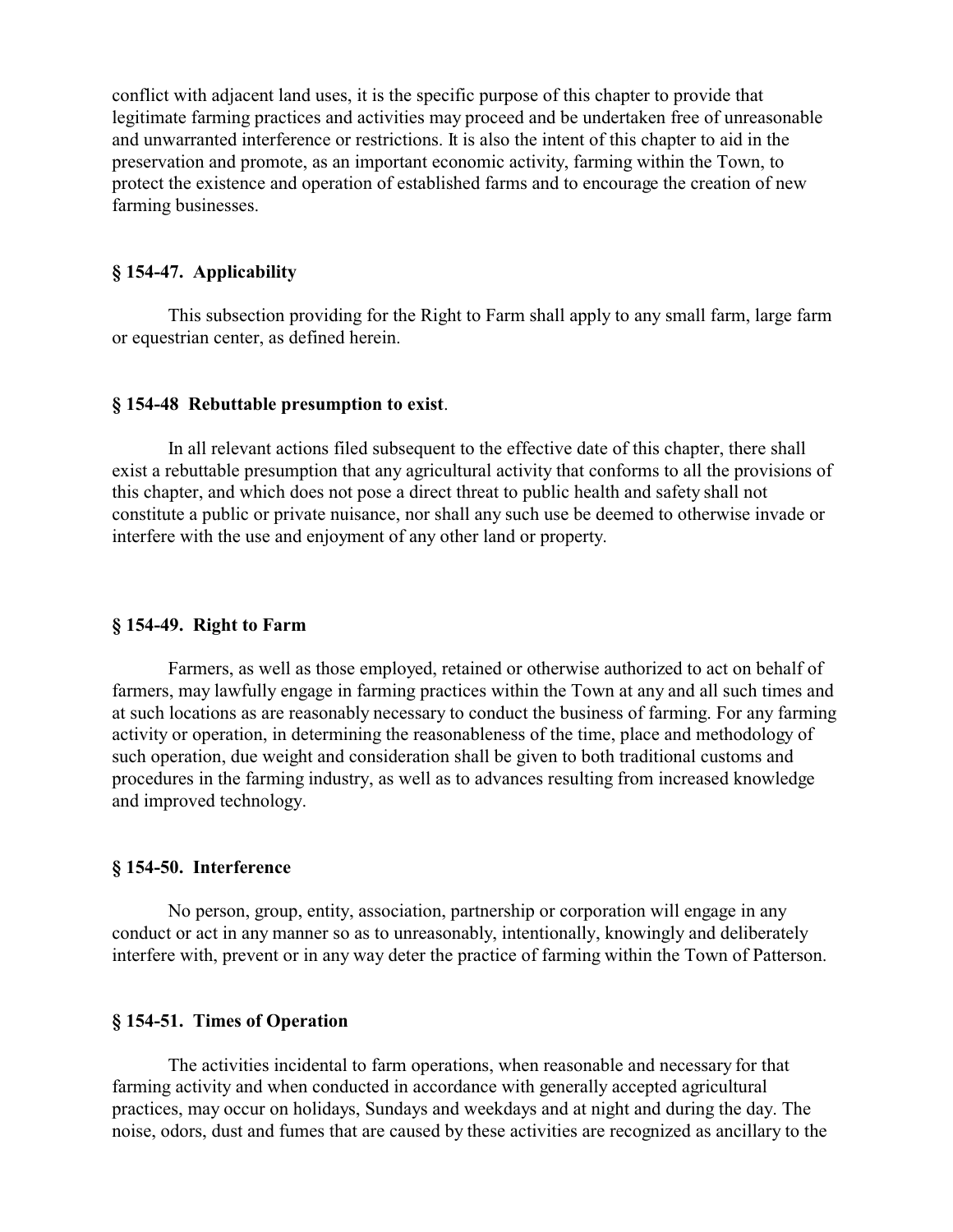permitted activities set forth in this Article and the right to farm.

## ARTICLE XII **Nonconforming Buildings and Uses**

### **§ 154-52. Continuance of existing uses.**

Any use of land or buildings thereon, which was substantial and lawfully existing immediately prior to the effective date of this chapter or of any pertinent amendment thereto may be continued, and any building so existing which was designed, arranged, intended for or devoted to a nonconforming use may be structurally altered and the nonconforming use therein changed, all subject to the following provisions; provided, however, that a nonconforming mineral processing facility may continue in use only if the minerals processed at such facility are excavated from the same parcel within the Town of Patterson on which the processing facility is located.

### **§ 154-53. Change to other nonconforming use.**

A. A nonconforming use shall neither be changed as to area or occupy a different portion of the lot, or portion of a building thereon, than it did on the effective date of this chapter or any amendment thereto, nor changed in any manner so as to diminish any conforming use or dimension. **[Amended 11-15-06 by L.L. 10 of 2006]** 

B. Subject to the approval of the Board of Appeals, an existing nonconforming use may be changed to another nonconforming use, provided the Board shall find:

(1) That the proposed new use is not substantially different in its purpose and manner of operation and no more harmful or objectionable to the neighborhood than the nonconforming use from which it has changed.

(2) That the proposed new use is substantially more in conformity with the uses permitted in the district in which such building or land is situated.

(3) That it will generate no more traffic than the preceding nonconforming use.

(4) That it will tend to facilitate subsequent transition to conformity.

(5) That the density of occupancy will be no more than that of the former nonconforming use.

(6) That the proposed use will not cover more land than the former use.

### **§ 154-54. Change to conforming use.**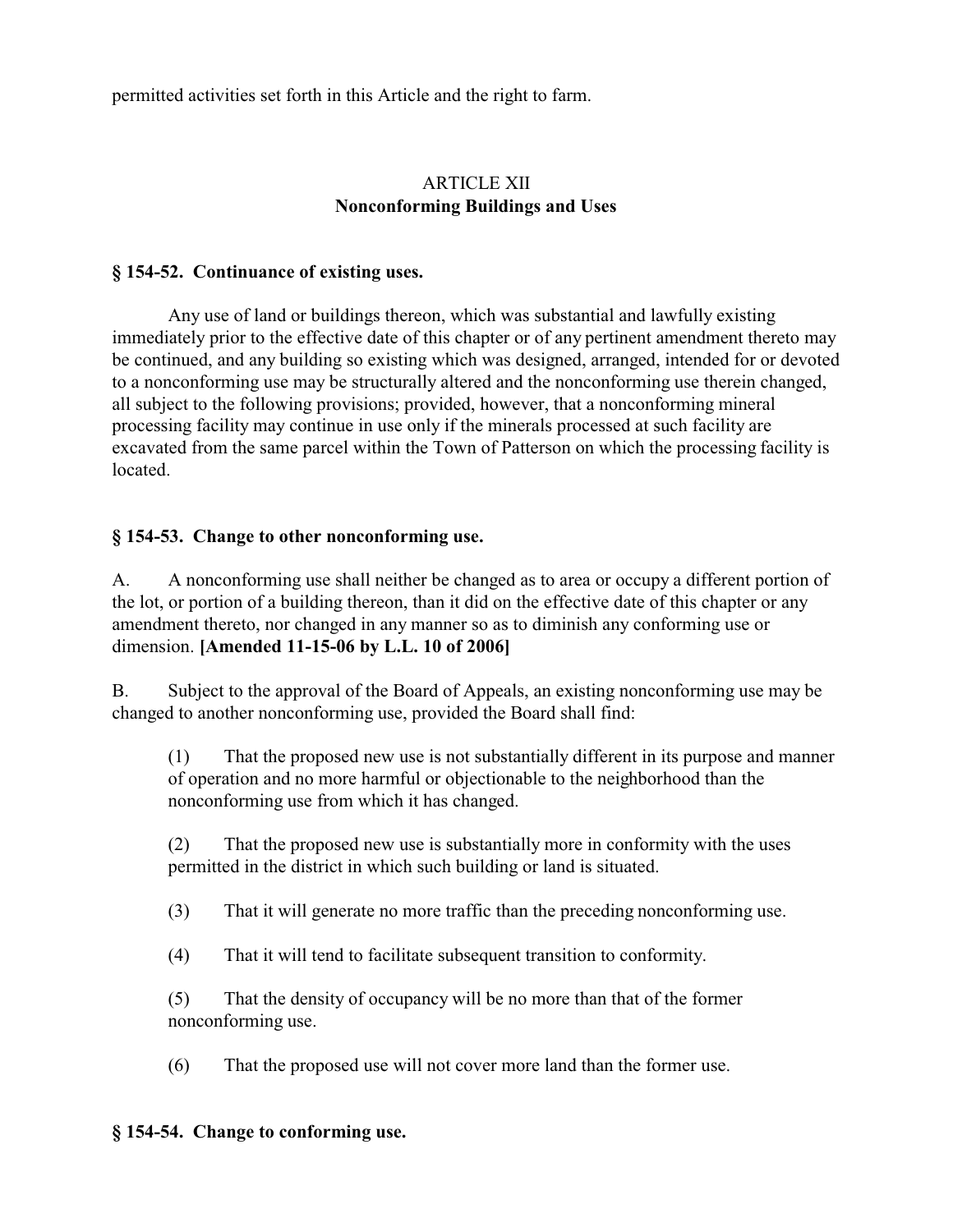No nonconforming use, once changed to a conforming use, shall revert back to a nonconforming use.

#### **§ 154-55. Discontinuance of use.**

No nonconforming use which has been discontinued for a period of one (1) year shall thereafter be resumed.

#### **§ 154-56. Restoration of unsafe structures.**

Any nonconforming structure or portion thereof declared unsafe by the Code Enforcement Officer may be restored to a safe condition in accordance with  $\S$  154-59.

#### **§ 154-57. Buildings under construction.**

Nothing in this chapter shall require any change in the designated use of a building, the construction of which, and for which a permit has been lawfully issued, shall have been commenced prior to the effective date of these regulations or any pertinent amendment thereof.

#### **§ 154-58. Enlargement of nonconforming buildings.**

Any building which does not conform to the requirements of these regulations regarding building height limit, area and width of lot, percentage of lot coverage and required yards and parking facilities shall not be enlarged unless such enlarged portion conforms to all of the provisions of this chapter applying to the district in which such a building is located. No nonconforming portion of any building may be extended, nor any nonconforming use extended into any other area of a building or lot.

#### **§ 154-59. Major damage to nonconforming structure.**

Any nonconforming building or structure that over fifty percent (50%) of the volume of its structure above the foundation has been destroyed or damaged from any cause, as determined by the Code Enforcement Officer, shall not be restored in nonconforming form or location on the lot or for the continuance of a nonconforming use therein; provided, however, that such buildings or structures may be restored and the nonconforming use continued to the extent and in such manner as may be permitted by the Board of Appeals after application and public hearing as provided in Article XXI. The Board of Appeals, upon entertaining such application, shall consider the practical difficulties or unnecessary hardship involved in accordance with the standards in § 154-122 of this chapter and shall seek to minimize any non-conformity. Any nonconforming building or structure destroyed by fire, explosion or other cause, other than by willful act of the owner, to the extent of not more than fifty percent (50%) of the volume of its structure above the foundation may be restored in substantially the same location, provided that said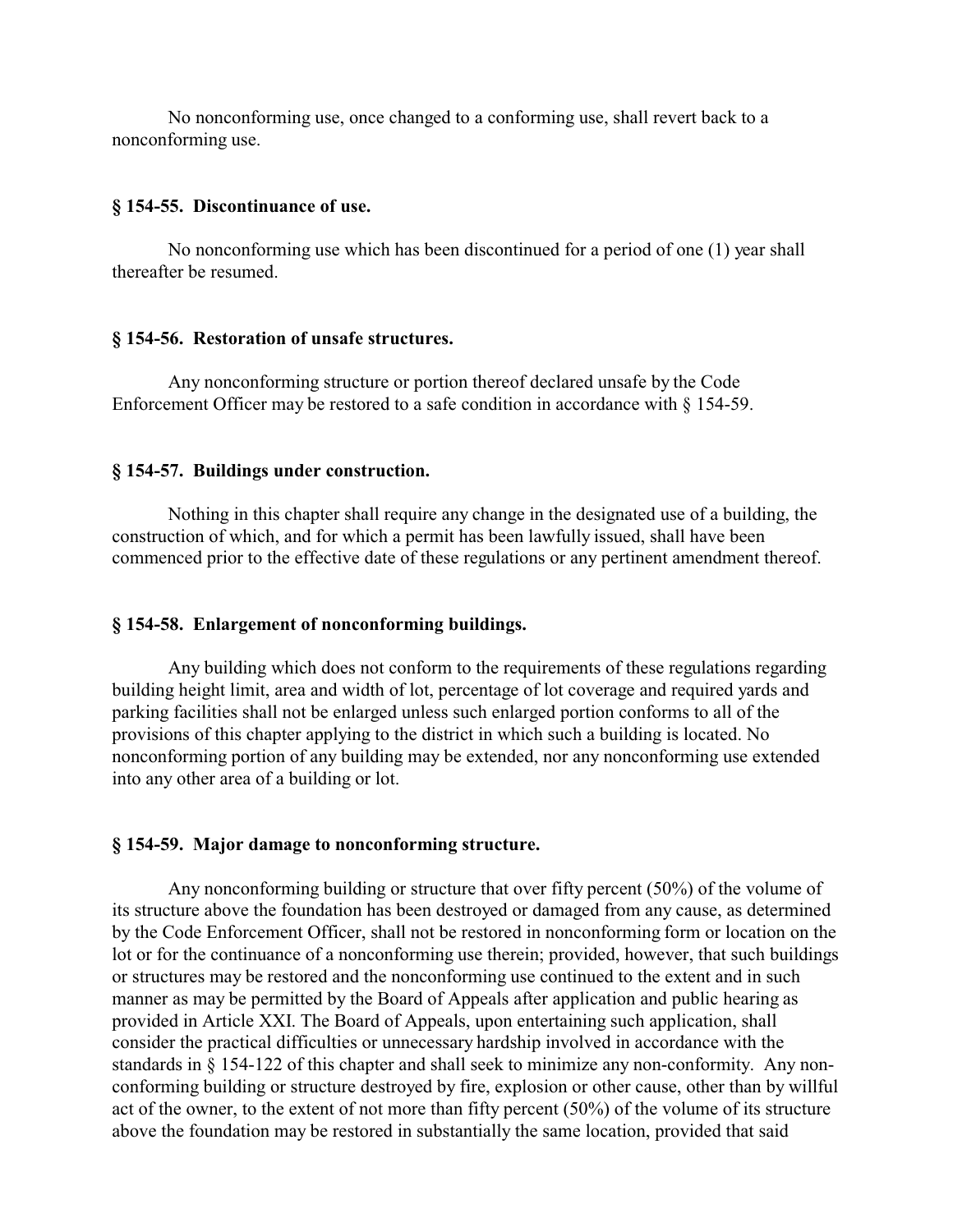structure is not enlarged beyond the size of said structure immediately prior to such damage. The Code Enforcement Officer shall request and receive a report from the town's Engineer prior to his making a determination of percent of damage or destruction.

## **§ 154-60. Application for permit to rebuild.**

Application for permit to rebuild or restore the damaged portion of any building damaged or destroyed as set forth in § 154-59 above shall be filed within six (6) months of the day of such damage and shall be accompanied by plans for reconstruction which, as to such portion, shall comply with the provisions of this chapter in all respects save as to the use of the building or structure.

# **§ 154-61. Completion of rebuilding.**

If a permit for such rebuilding or restoration is granted, it shall lapse twelve (12) months thereafter unless the permitted construction is completed within such period, except that the Code Enforcement Officer in his discretion may grant one (1) six-month extension thereof if construction has been delayed by circumstances beyond the control of the permit holder.

# **§ 154-62. Buildings on nonconforming lots.**

A. Except as provided in Subsection C below, no provision of this chapter pertaining to minimum lot area and minimum lot width shall prevent the construction of an otherwise permitted building or the establishment of an otherwise permitted use on a lot owned separately from any adjoining lot at the effective date of adoption of any such provision, excepting as provided below, and provided that the building will not exceed any other dimensional zoning requirements.

B. Where an person, a partnership or corporation is the owner of one or more lots, or structures thereon, which do not conform to the dimensional requirements of this Chapter, and where said lots were not created pursuant to a subdivision plat duly approved by the Planning Board and filed with the Putnam County Clerk within the last seven (7) years from the adoption of this Chapter, and where a merging of the lots would result in minimizing or eliminating the nonconformity of the lots or structures contained thereon with the requirements of this Chapter, said lots shall be considered merged, and as one lot.

C. Where a lot with an area equal to, or less than 19,500 square feet is owned separately from any adjacent or adjoining lot, the minimum lot area required to erect, move, alter, added to or enlarge a principal structure shall be equal to the areas as shown in the following schedule **[Amended 11-9-05 by L.L. No. 12 of 2005]**: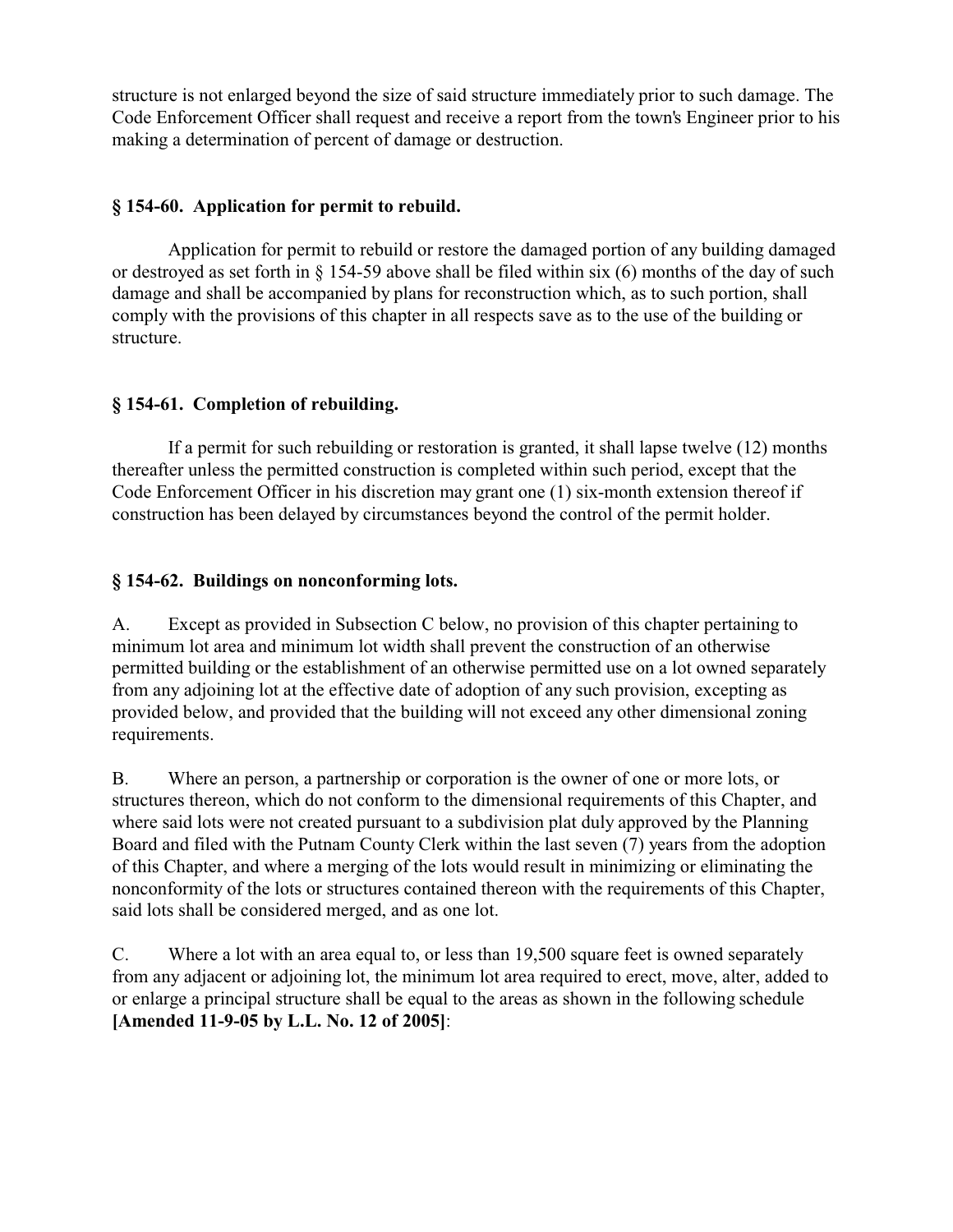| <b>Lot Area/Principal Structure Size</b> |                              |  |                   |                              |  |
|------------------------------------------|------------------------------|--|-------------------|------------------------------|--|
| Lot Area (sf)                            | Livable Floor Area<br>(s.f.) |  | Lot Area (sf)     | Livable Floor Area<br>(s.f.) |  |
| 4,000-4,500                              | 375                          |  | $12,001 - 12,500$ | 1042                         |  |
| $4,501 - 5,000$                          | 417                          |  | $12,501 - 13,000$ | 1083                         |  |
| $5,001 - 5,500$                          | 458                          |  | 13,001-13,500     | 1125                         |  |
| $5,501 - 6,000$                          | 500                          |  | 13,501-14,000     | 1167                         |  |
| $6,001 - 6,500$                          | 542                          |  | 14,001 -14,500    | 1208                         |  |
| $6,501 - 7,000$                          | 583                          |  | $14,501 - 15,000$ | 1250                         |  |
| $7,001 - 7,500$                          | 625                          |  | $15,001 - 15,500$ | 1292                         |  |
| $7,501 - 8,000$                          | 667                          |  | $15,501 - 16,000$ | 1333                         |  |
| $8,001 - 8,500$                          | 708                          |  | $16,001 - 16,500$ | 1375                         |  |
| $8,501 - 9,000$                          | 750                          |  | $16,501 - 17,000$ | 1417                         |  |
| $9,001 - 9,500$                          | 792                          |  | $17,001 - 17,500$ | 1458                         |  |
| $9,501 - 10,000$                         | 833                          |  | $17,501 - 18,000$ | 1500                         |  |
| $10,001 - 10,500$                        | 875                          |  | $18,001 - 18,500$ | 1542                         |  |
| $10,501 - 11,000$                        | 917                          |  | 18,501 - 19,000   | 1583                         |  |
| $11,001 - 11,500$                        | 958                          |  | 19,001 -19,500    | 1625                         |  |
| 11.501 - 12.000                          | 1000                         |  |                   |                              |  |

# **§ 154-63. Non-conforming Improvements**

A. A limited immunity use is any use or activity which the Town's authority to impose zoning restrictions has been pre-empted by the State, or by a judicial determination, and thus is not subject to the provisions of this Chapter.

B. Within ninety (90) days of termination of any limited immunity use for which improvements were constructed, erected or otherwise made to a parcel or lot subsequent to the adoption of this Chapter, and those improvements do not meet one or more of the requirements of this Chapter, the property owner shall comply with one of the following:

(1) The improvements shall be brought into conformance, and meet all of the requirements of the Town Code of the Town of Patterson in effect at the time the limited immunity use is terminated.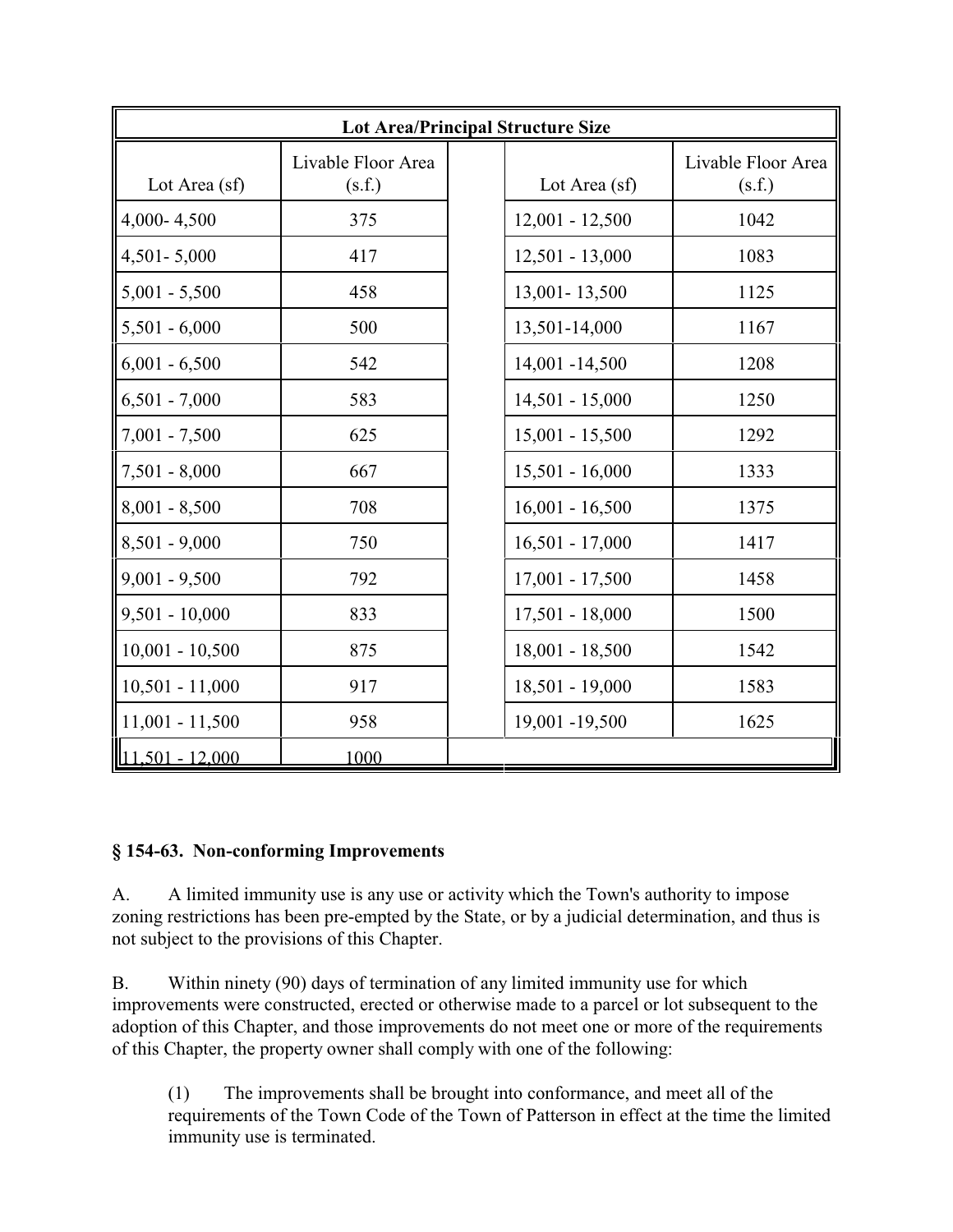(2) The improvements shall be removed in their entirety and the site restored to its natural condition.

(3) The improvements shall be removed in its entirety and the site restored to its natural condition within a reasonable time, as determined by the Zoning Board of Appeals. In determining the length of time in which the improvement may remain and be used by the residents of the property thereon, the Zoning Board of Appeals shall consider the following factors:

(a) The initial capital cost of the improvement, the extent to which the investment has been realized and the additional length of time needed to recoup the investment in the improvement.

(b) The date the improvement was constructed and the anticipated life of the improvement.

(c) The use for which the improvement was constructed.

(4) Any improvement complying with subsection three above shall be used in a manner consistent with the zoning in effect at that time.

#### ARTICLE XIII **Signs and Billboards**

 [Amended 11-15-2006 by L.L. No. 10-2006; 7-22-2009 by L.L. No.6-2009; 8-14-2013 by L.L. No. 5-2013]

### **§ 154-64. Intent**

It is the intent of these sign regulations to enhance and protect the town's physical appearance and provide a more scenic and pleasing community. More specifically, these regulations are designed to safeguard property values; create a more attractive economic and business climate; safeguard the general public by elimination of advertising which distracts motorists and contributes to the hazards of driving; encourage the installation of appropriate advertising signs that harmonize with the buildings, and character of the neighborhood; avoid unsightly proliferation and unnecessary competition for visual attention through advertising signs; and encourage the functional use of signs as directional, informational and advertising devices.

#### § **154-65. General restrictions and regulations.**

A. In no residence or business district, nor on any public property, or within any public or private road rights-of-way, shall any sign or billboard be erected, constructed, displayed, maintained, moved, reconstructed, extended, enlarged or altered except in conformity with and/or expressly authorized by the provisions of this Article.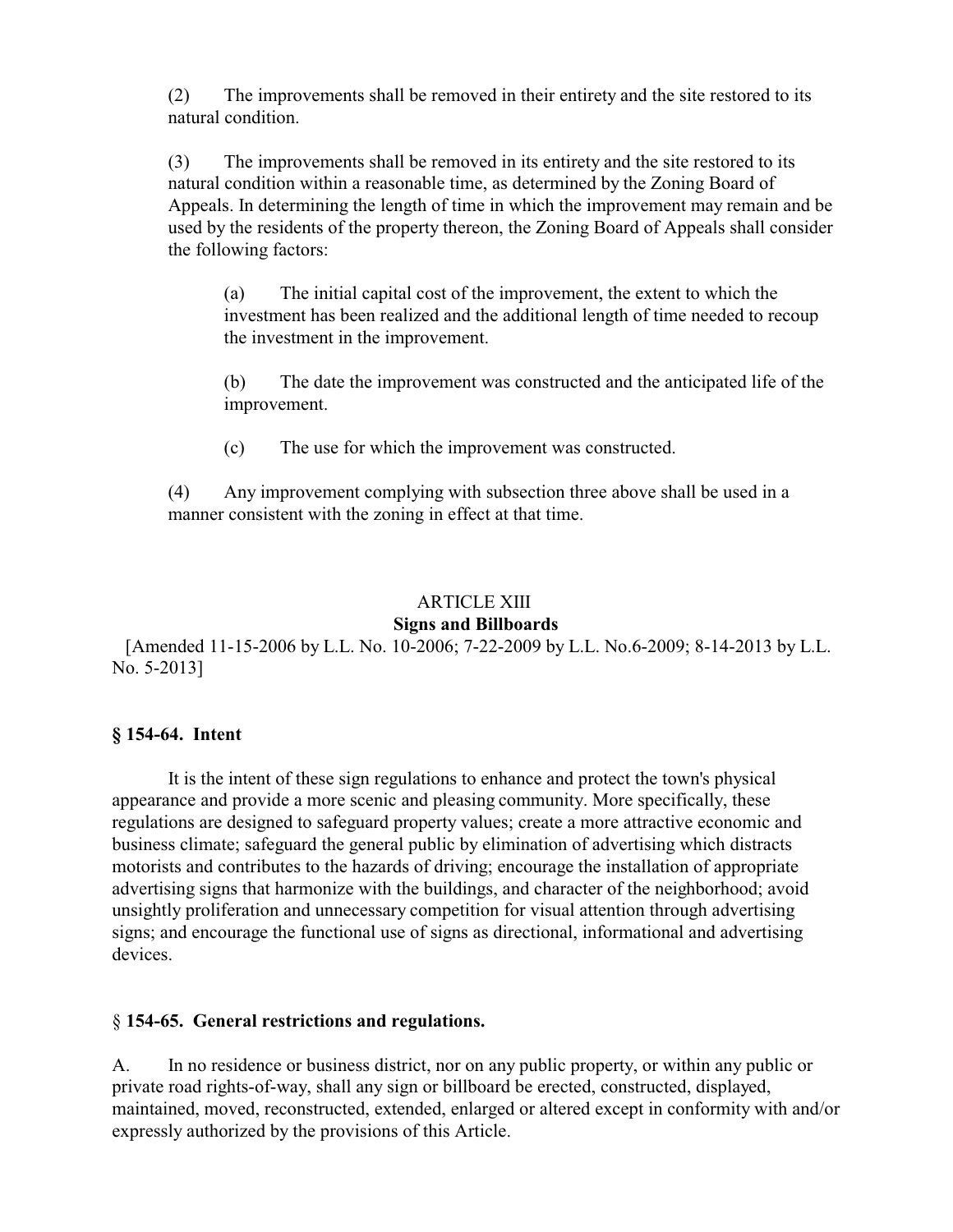B. Day-glo or florescent colors shall not be permitted.

C. All signs shall be erected on appropriate supports and shall not be located on trees, utility poles or fences.

D. No sign shall be illuminated by exposed incandescent or fluorescent light, and all signs shall be nonanimated, nonflashing and emit no glare. Electronic variable message displays shall not be permitted. Neon signs, which do not project a carnival-type atmosphere may be permitted within the business districts.

E. No sign shall be located so as to obscure any signs or traffic control device erected and maintained by a public authority, including without limit traffic lights, nor shall any sign be placed in such a way as to obstruct proper sight distance or otherwise interfere with the flow of pedestrians or traffic.

F. Any sign erected pursuant to this Section shall remain in a clean condition and in good repair. Any sign in disrepair, or any obsolete, or abandoned sign, or any sign for a business that has been discontinued shall be immediately removed by the property owner.

G. All road-side signs erected under this Article shall provide on the sign the contact name and phone number of the person who is responsible for placing and removing the sign. The phone number shall be a minimum of one-half inches in height. Any directional or road-side sign which does not include a phone number shall be deemed (i) abandoned, and (ii) roadside litter and may be removed by any Town employee. **[Amended 5-24-2017 by L.L. 1 of 2017]** 

H. No sign shall impair or cause confusion of vehicular or pedestrian traffic, in its design, color or placement, or in any manner create a hazard or disturbance to the health, safety and welfare of the general public. No sign exceeding 30" in height shall be placed within the triangular area formed at corners by the intersecting street lines, for a distance of seventy-five (75) feet from their intersection and the diagonal connection the end points of these lines, nor shall any sign impair visibility for the motorist at a street corner or intersection. Any sign which does not meet these requirements may be immediately removed by any Town employee.

I. Violations of this Article shall be enforceable pursuant to the requirements of this Chapter and §154-131, except that each individual sign placed in violation of this Article shall constitute a separate violation.

# **§ 154-66. Exempt signs**. **[Amended 5-24-2017 by L.L. 1 of 2017]**

The following signs may be erected, subject to the provisions of  $\S154-65$ , without a permit issued by the Town of Patterson, when located outside of the right of way of any street, or more than 25' from the centerline of any road:

A. Historical markers, tablets and statues; memorial signs and plaques; names of buildings and dates of erection when cut into any masonry surface or when constructed of wood, bronze, stainless steel or similar material; and emblems installed by governmental agencies: not exceeding 12 square feet.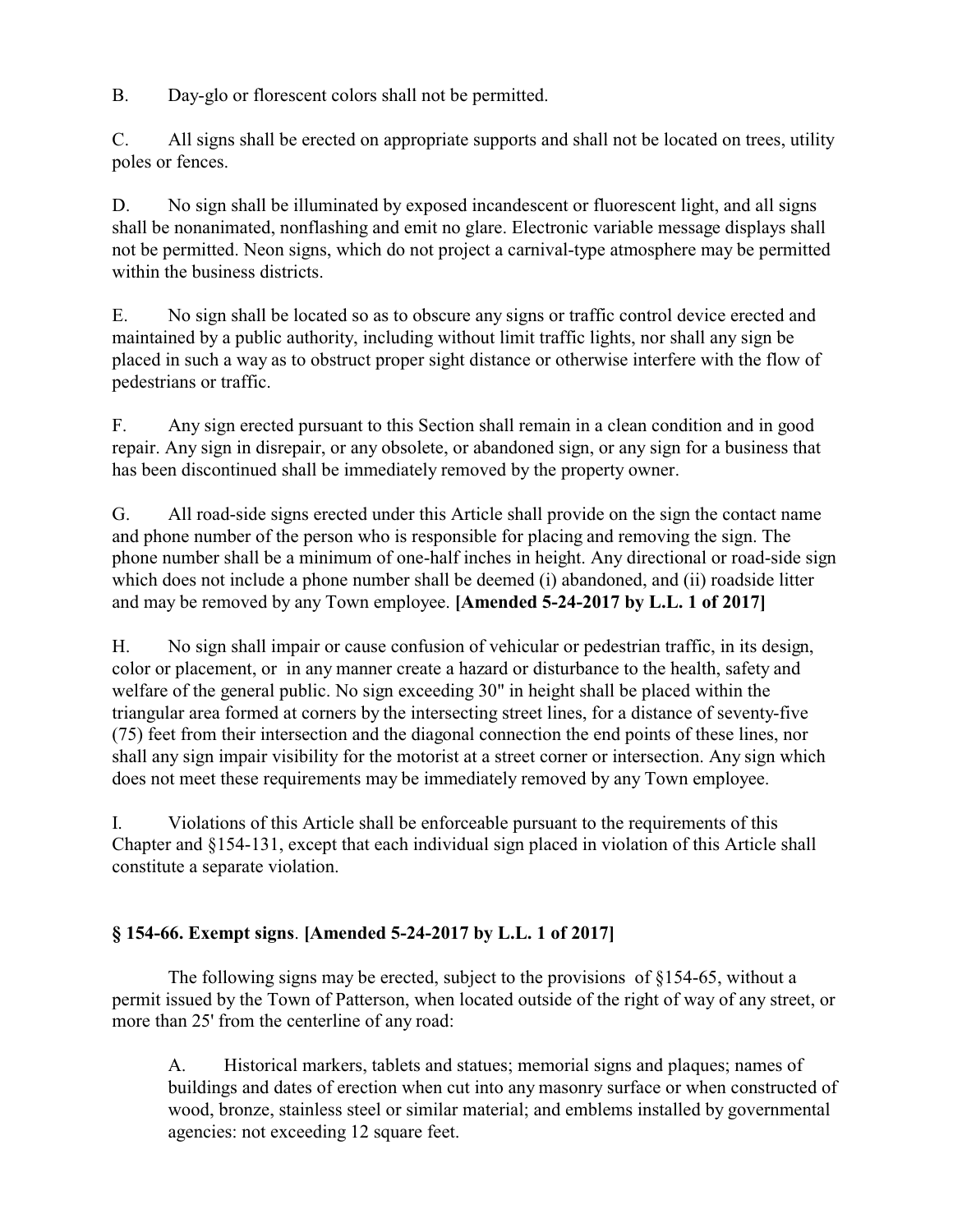B. Flags and insignia of any government, except when displayed in connection with commercial promotion.

C. On-premises directional signs for the convenience of the general public identifying public parking areas, fire zones, entrances and exits and similar signs when approved by the Planning Board unless otherwise required by law. Such signs shall be non-illuminated and shall not exceed two square feet per face and mounted height not exceeding six feet to the top of the sign. Business names and personal names shall not be allowed on these signs, including advertising messages and insignias. The number of such signs shall be limited to those determined by the Planning Board to be necessary for the safe and orderly circulation of traffic and as necessary to indicate specific traffic and/or parking regulations applying to the site.

D. Non-illuminated warning, private drive, posted or no-trespassing signs, not exceeding two square feet per face.

E. House number meeting the requirements of Chapter 112.

F. Name plates identifying residents, mounted on homes, apartments or mailboxes, not exceeding 96 square inches in area.

G. One non-illuminated "Open/Closed" sign per business not exceeding three square feet is permitted.

- H. Holiday decorations, including lighting displayed in season.
- I. At gasoline stations: integral attached price signs on gasoline pumps.
- J. Public telephone identification signs.
- K. Handicap-accessible parking access signs and pavement markings which meet Department of Transportation standards and dimensional requirements.
- L. Signs on property not used for commercial purposes, placed thereon by the owner thereof which convey an opinion of the owner.
- M. Directional and traffic signs erected by any duly constituted public authority of the state, country, Town, or school district. **[Added 9-12-2018 by L.L. No. 5-2018]**
- N. A sign, which may be illuminated, not exceeding six by eighteen inches, erected or maintained upon a lot to identify the occupant thereof in the case of one-family dwellings. **[Added 9-12-2018 by L.L. No. 5-2018]**
- O. Numbers required pursuant to a unified numbering system established by Chapter 12 of the Patterson Town Code or the Putnam County E-911 system. **[Added 9- 12-2018 by L.L. No. 5-2018]**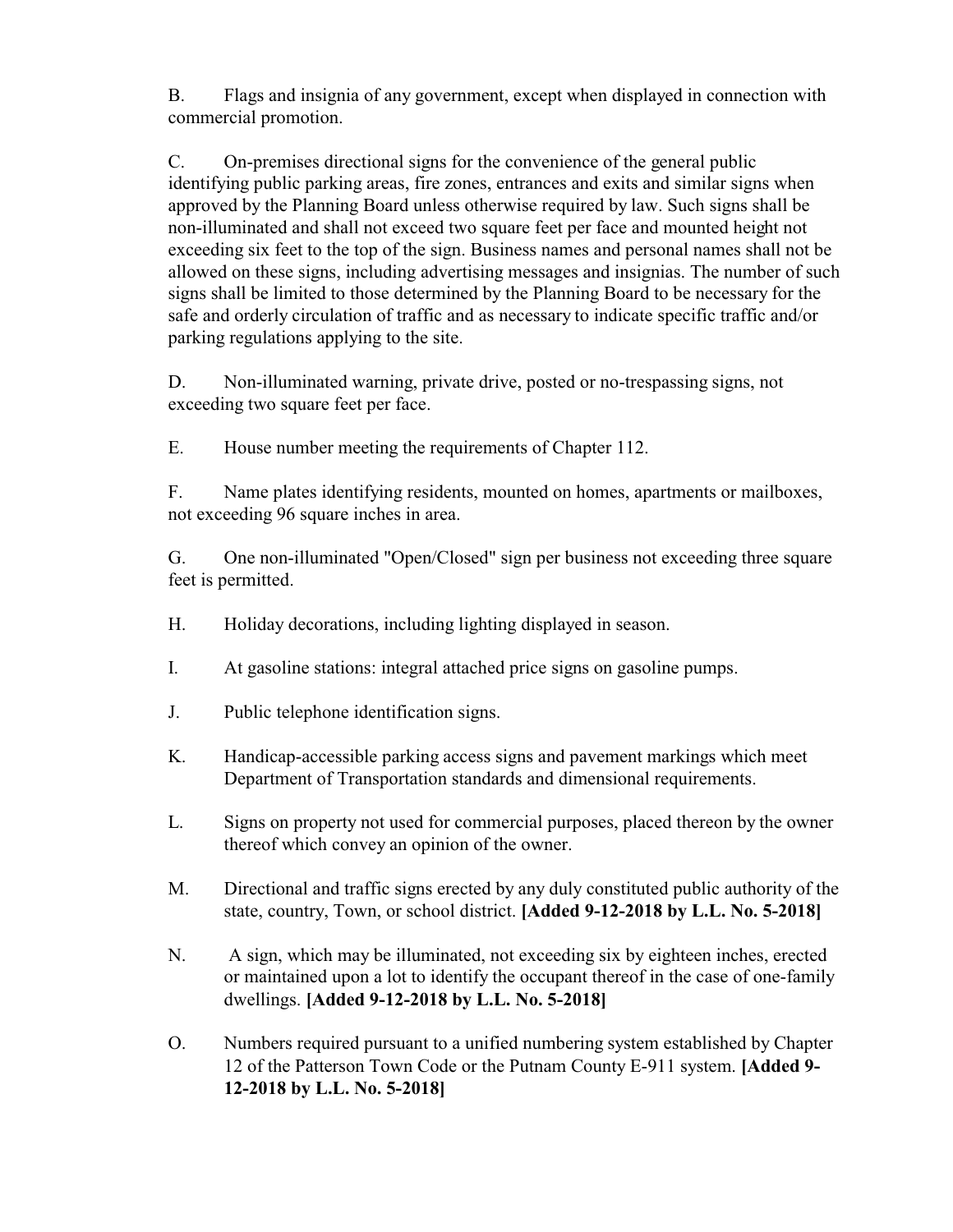# **§ 154-67. Temporary Road-side signs. [Amended 5-24-2017 by L.L. 1 of 2017]**

- A. Temporary road-side signs not exceeding three (3) square feet in area and which fully comply with the requirements of Section 154-65 shall be permitted for a period not exceeding six weeks prior to the activity or event, or exceeding four days after the activity or event.
- B. Temporary road-side signs erected parallel to the traveled way exceeding three (3) square feet, but not larger than twenty-five (25) square feet in area and which fully comply with the requirements of Section 154-65 shall be permitted for a period not exceeding three weeks prior to the activity or event nor exceeding four days after the activity or event. The maximum number of signs per event shall be eight (8).

## **154-67.1 Commercial signs for real estate, "financing by" and contractor signs [Amended 5-24-2017 by L.L. 1 of 2017]**

A. In any zoning district signs advertising the sale or lease of a property may be erected on the property affected as follows:

(1) A sign or signs not exceeding in aggregate six (6) square feet in area located outside of the right-of-way of any street, or more than 25 feet from the center line of any road, advertising the sale or lease of the premises on which such sign is displayed. Real estate signs with an area not exceeding  $six(6)$  square feet do not require approval of the Town Planner or Planning Board. **[Amended 9-12-2018 by L.L. No. 5-2018]**

(2) A real estate sign or signs advertising the sale or lease of the property on which it or they are located, which individually, or in aggregate, exceed six (6) square feet in total area, but do not exceed sixteen (16) square feet individually, or thirty-two (32) square feet if placed in a V-shaped configuration with an angle of not greater than ninety degrees may be allowed for a period of not more than one (1) year, renewable one (1) year at a time. Any such sign shall be located outside of the right of way of any street, or more than 25' from the centerline of any road, and shall advertise only the sale or lease of the premises on which such sign is displayed.

(3) A contractor's sign of not more than nine (9) square feet in area when displayed on the premises under construction and for a period not to exceed eight (8) months. Contractor's signs in conformance with this Chapter do not require Planning Board approval.

B. Before any real estate sign or contractor's sign is erected pursuant to subsection A(2) or A(3)of this section a permit shall be issued by the Town Planner.

(1) A separate application shall be made for each individual sign.

(2) A fee, as established by resolution of the Town Board and set forth in the fee schedule, shall accompany each application for a real estate sign The fee shall be based on the square footage of the sign area which shall be calculated as set for in §154-69. No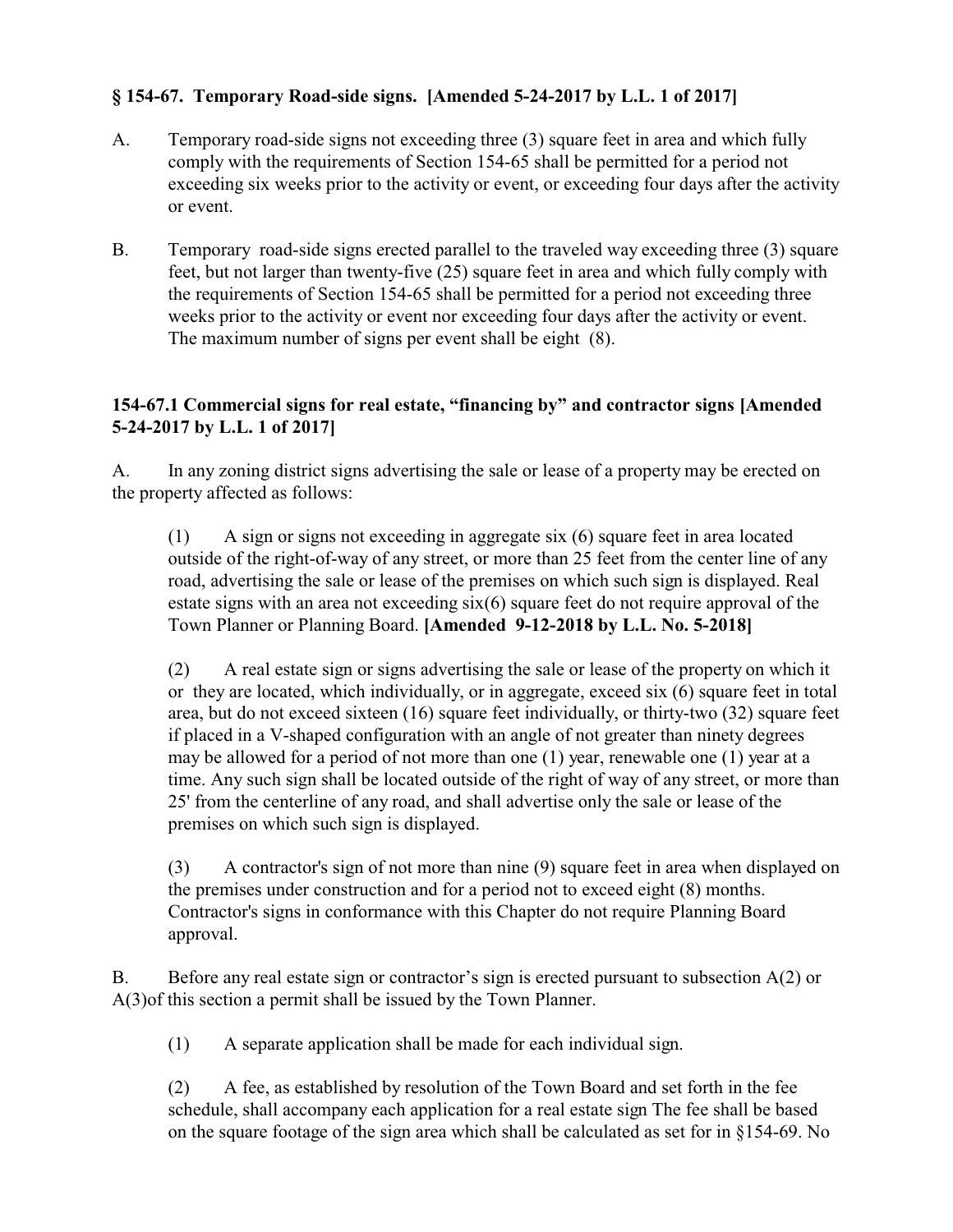fee shall be required for a contractor's sign.

(3) Each application shall be made by, or include the authorization and consent of the property owner.

(4) An application shall include a sketch of the proposed sign, and the property showing the proposed location of the sign.

C. An appeal of any decision made pursuant to subsection B, above shall be to the Planning Board.

D. Any sign erected pursuant to this section shall meet the following criteria:

(1) Signs shall not be illuminated.

(2) Colors displayed on the sign shall not be obtrusive to the character of the community. Day-glo or florescent colors are prohibited.

(3) No sign shall be placed so as to obstruct visibility along the highway, or at any intersection of roads or driveways.

(4) Signs shall be nonanimated, nonflashing and emit no glare.

(5) Signs shall not include any loose or moving attachments such as, but not limited to banners or flags.

# **§ 154-68. Permanent signs in residence districts. [Amended 5-24-2017 by L.L. 1 of 2017]**

A. In the Putnam Lake Residence RPL-10 District, Residence R-1 District, Residence R-2 District and Residence R-4, signs may be permitted as follows:

(1) Bulletin boards and signs of not more than twelve (12) square feet on the premises of churches, schools and similar nonprofit institutions advertising community events or activities related to the use of each premises, and which may or may not be a part of the architecture of the building. Signs permitted under this section shall be subject to Planning Board approval.

(2) A sign advertising and located on a farm produce stand, which sign does not exceed twelve (12) square feet in area. Signs for a farm produce stand in conformance with this chapter do not require Planning Board approval.

 (3) A free standing sign advertising a use, activity or business for which a special use permit has been issued by the Zoning Board of Appeals. The total area of signs advertising a use of the premises in accordance with a special permit use approved by the Zoning Board of Appeals shall not exceed twenty (20) square feet Signs permitted under this section shall be subject to Planning Board approval.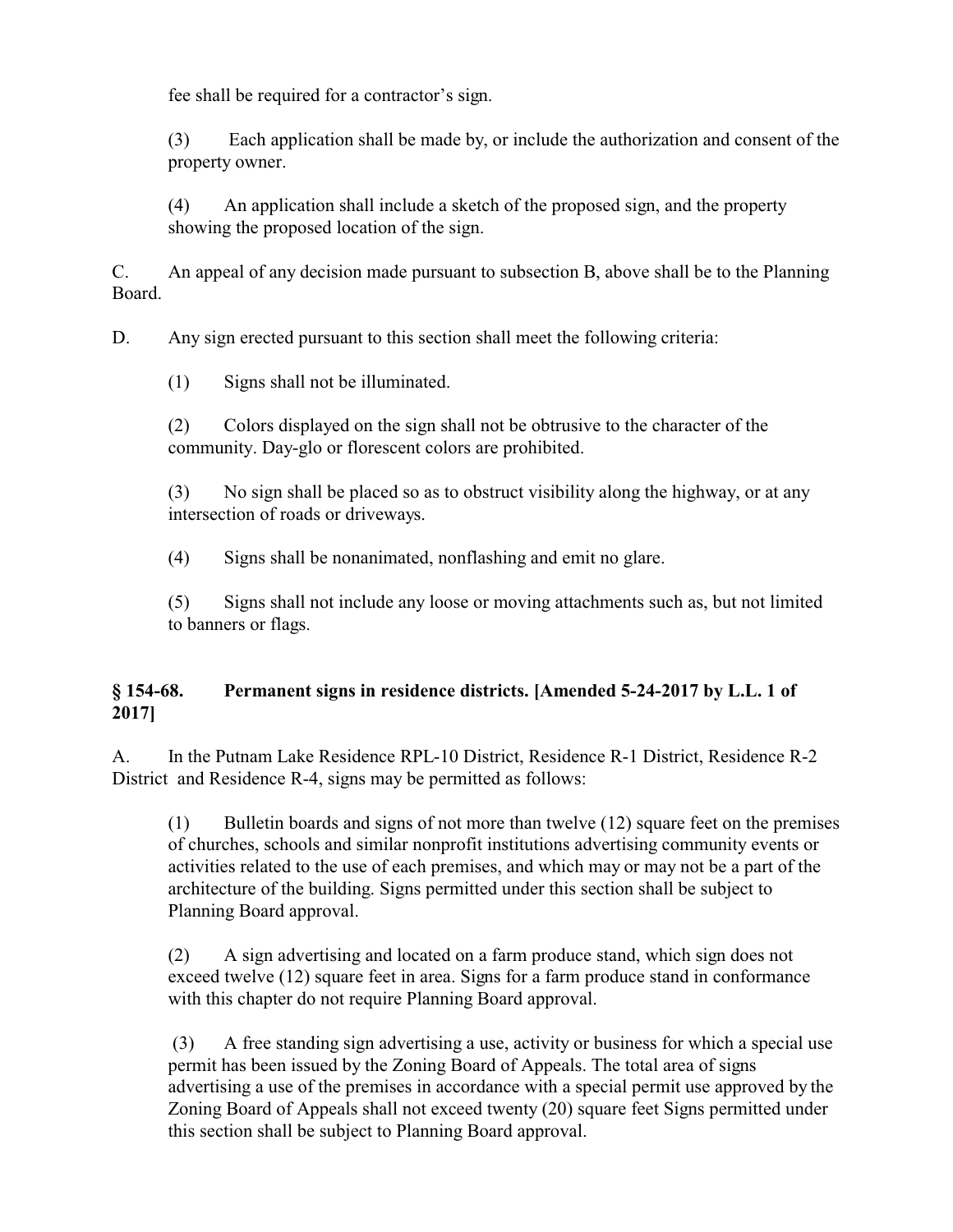(4) One on-premises sign, either freestanding or attached, in connection with any residential building in a zoning district for a permitted home occupation operated on such premises, not exceeding two square feet, not exceeding a mounted height of four feet to the top of the sign, and located outside of the right of way of any street, or more than 25' from the centerline of any road. Such sign shall state the name and vocation only. The sign and sign structure shall be made of wood, stone, metal (but not polished aluminum), or any wood-like material. Sign colors shall be limited to black, brown, white, gray, dark green, dark blue and dark red. Freestanding signs shall be placed within 10 feet of the driveway or walkway leading from the public road to the residence.

B. All freestanding or temporary signs shall be erected on appropriate supports and shall not be located on trees, utility poles or fences.

C. No sign shall be illuminated by exposed incandescent or fluorescent light, nor illuminated by neon lighting and all signs shall be nonanimated, nonflashing and emit no glare, nor include any moving or loose attachments.

# **§ 154-68.1 Permanent signs in business districts. [Amended 5-24-2017 by L.L. 1 of 2017]**

A. All signs permitted under § 154-68.1 shall require approval of the Planning Board prior to their erection, and the location of any permanent signs shall be shown on any site plan required pursuant Article XV. **[Amended 9-12-2018 by L.L. No. 5-2018]**

B. Except as noted in Subsection B and C below, any sign that will be located in a Commercial (C-1), General Business (GB), Industrial (I) and Commercial Recreation (CR) Districts, may be permitted as follows:

(1) Building mounted sign. Any sign shall advertise only the use of the principal building on which it is located or the services or wares provided from the building on which the sign is located. The total aggregate of signs shall not exceed one and onequarter (1.25) square feet for each linear foot of principal storefront, or building frontage or a maximum total area of one hundred (100) square feet per site or parcel, excepting that any sign which projects horizontally from any portion of a building shall be limited to 25 square feet. In addition, no sign, or portion thereof, shall project horizontally over any street line or project closer than ten (10) feet to any side or rear property line. Signs shall not face any lot line of an adjoining residential district if within fifty (50) feet of said lot line.

(2) Free Standing Signs for any permitted principal use. Only one (1) freestanding sign advertising the use or uses of the premises on which it is located shall be permitted, and it shall not exceed twenty-five (25) square feet in area, nor shall any part of the sign project over any street line or project closer than ten (10) feet to any side or rear property line. Signs shall not face any lot line of an adjoining residential district if within fifty (50) feet of said lot line.

(3) Bulletin boards and signs not exceeding twelve (12) square feet may be permitted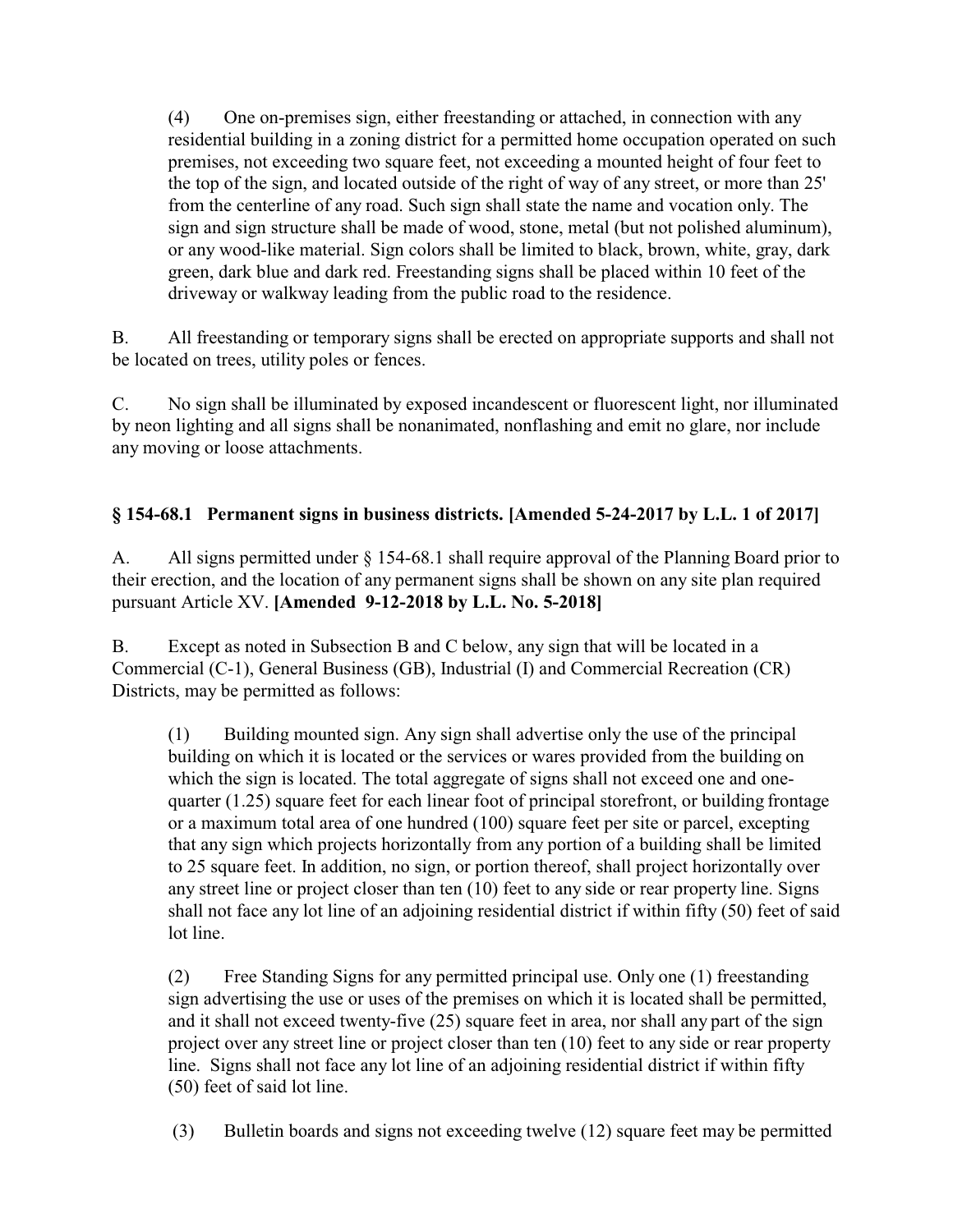on the premises of churches, schools and similar nonprofit institutions, or a farm produce stand, advertising community events or activities related to the use of each premises.

C. Temporary retail.

(1) The Planning Department may permit the erection of one (1) temporary sign advertising the future opening of a business, provided that the sign shall be located on the same parcel as the business, and provided that the business shall have received all approvals necessary to open, other than a certificate of occupancy. A temporary sign shall not exceed twenty-five (25) square feet in area, nor shall any part of the sign project over any street or highway line or project closer than ten (10) feet to any side or rear property line. The duration that a temporary sign may be erected shall be established by the Planning Department, however in no instance shall a temporary sign be permitted for a period of greater than 90 days.

(2) A retail business may place without the need of a permit, not more than one building mounted or window sign not exceeding 20 square feet or four free-standing signs of not more than 4 square feet advertising a special sales event provided that:

(a) The sign or signs are erected not more than two weeks prior to the date of the event and are removed not more than two days after the event, but in no case shall be erected for more than three weeks.

(b) Shall not be directly illuminated

(c) The signs are placed only on the property owned or leased by the retail business for which the sale is being advertised.

D. Local Retail Center. Any sign erected on a parcel for which a special use permit has been issued for a Local Retail Center pursuant to §154-110 shall meet the following requirements:

(1) Building mounted signs.

(a) Any sign shall advertise only the use of the principal building on which it is located or the services or wares provided from said building on which the sign is located.

(b) The total aggregate area of signage visible on the exterior of the building, including those mounted on the exterior of the building, and those mounted or hung in a window shall not exceed one and one-quarter square feet for each linear foot of storefront.

(c) The area of any individual building-mounted signs shall not exceed one (1) square foot for each linear foot of storefront, excepting that any sign which projects horizontally from any portion of a building shall be limited to a maximum total sign area of 9 square feet.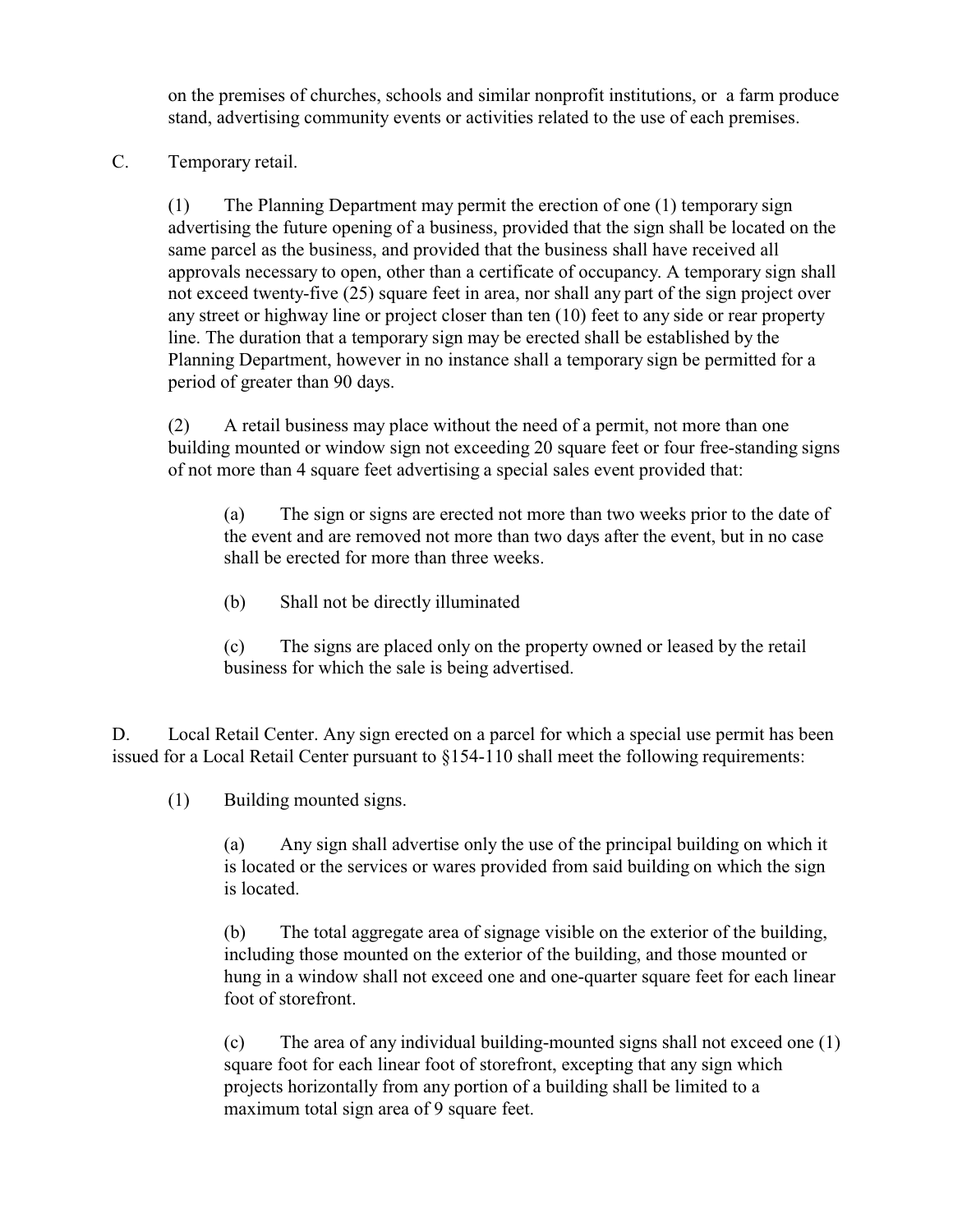(d) In addition, no sign, or portion thereof, shall project horizontally over any street line or project closer than ten (10) feet to any side or rear property line. Signs shall not face any lot line of an adjoining residential district if within fifty (50) feet of said lot line.

(e) The maximum size of any individual sign shall not exceed twenty (20) feet in length or exceed two-hundred (200) sq.ft. in area.

(f) The maximum height of any building mounted sign shall be the lower of;

[1] five feet below the top of the roof, excluding any false mansard, parapet, false wall, or similar features, or;

[2] three feet above the fascia board for the main roof, excluding any dormers, gables, or other types of roof extensions.

### (2) Free Standing Signs.

(a) Only one (1) freestanding or temporary sign advertising the use or uses of the premises on which it is located shall be permitted.

(b) The area of any freestanding sign erected pursuant to Subsection "B" shall not exceed two (2) square feet of sign area for each one thousand (1,000) square feet, or portion thereof, of individual building area used for principal or incidental retail purposes, excepting that any freestanding sign shall meet the following conditions:

[1] The minimum area of any freestanding sign which may be permitted regardless of the building area of the parcel shall be 25 sq. ft.

[2] The maximum area of any freestanding sign permitted pursuant to subsection (2)b. shall be one-hundred and eighty (180) square feet.

(c) No part of any sign shall project over any street line or project closer than ten (10) feet to any side or rear property line.

(d) Signs shall not face any lot line of an adjoining residential district if within fifty (50) feet of said lot line.

(e) The maximum height of any freestanding sign, including any portion used to hold or fix the sign in place shall not exceed fifteen (15) feet, as measured from an average of the ground's surface across the width of the sign, to the highest elevation of the sign's face.

E. Regional Retail Center. Any sign erected on a parcel for which a special use permit has been issued for a Regional Retail Center pursuant to §154-111 shall meet the following requirements: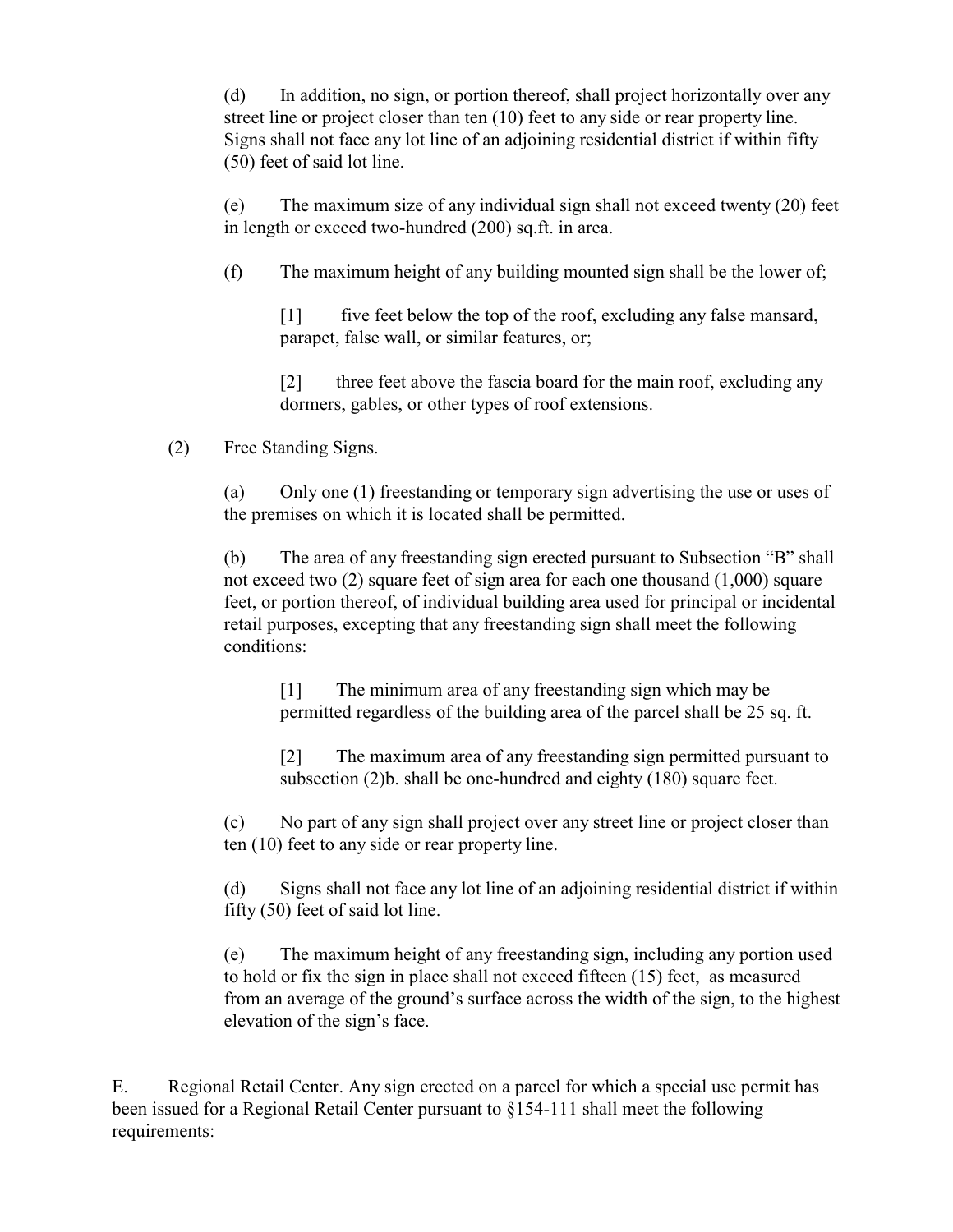(1) Building mounted sign.

(a) Any sign shall advertise only the use of the principal building on which it is located or the services or wares provided from the building on which the sign is located.

(b) The total aggregate of signs visible on the exterior of the building, including those mounted on the exterior of the building, and those mounted or hung in a window shall not exceed in area the following dimensions:

[1] For the storefront, 1.75 square feet for each linear foot of storefront.

[2] For each side of the building which faces and is visible from a Interstate, State or County road, 0.75 square foot for each linear foot of storefront .

[3] For any side of the building which does not meet the requirements of Subsections E(1)(b)[1] and [2], above, 0.2 square foot for each linear foot of storefront

[4] Fuel-dispensing areas shall be permitted a single sign on each face of the canopy not exceeding 1 square foot for each linear foot of the face on which the sign will be placed.

[5] The there shall be only one storefront per building which shall be the side of the building from which a majority of the parking for the building is derived.

- (c) The area of any individual building-mounted sign shall not exceed:
	- [1] For stores less than 75,000 square feet; 250 square feet,
	- [2] For stores greater than 75,000 square feet; 500 square feet
	- [3] For any sign which projects horizontally from any portion of a building; nine (9) square feet.

(d) In addition, no sign, or portion thereof, shall project horizontally over any street line or project closer than ten (10) feet to any side or rear property line. Signs shall not face any lot line of an adjoining residential district if within fifty (50) feet of said lot line.

- (e) The maximum length of any individual sign shall not exceed:
	- [1] For stores less than 75,000 square feet; 30 feet,
	- [2] For stores between 75,001 square feet and 125,000 square feet; 40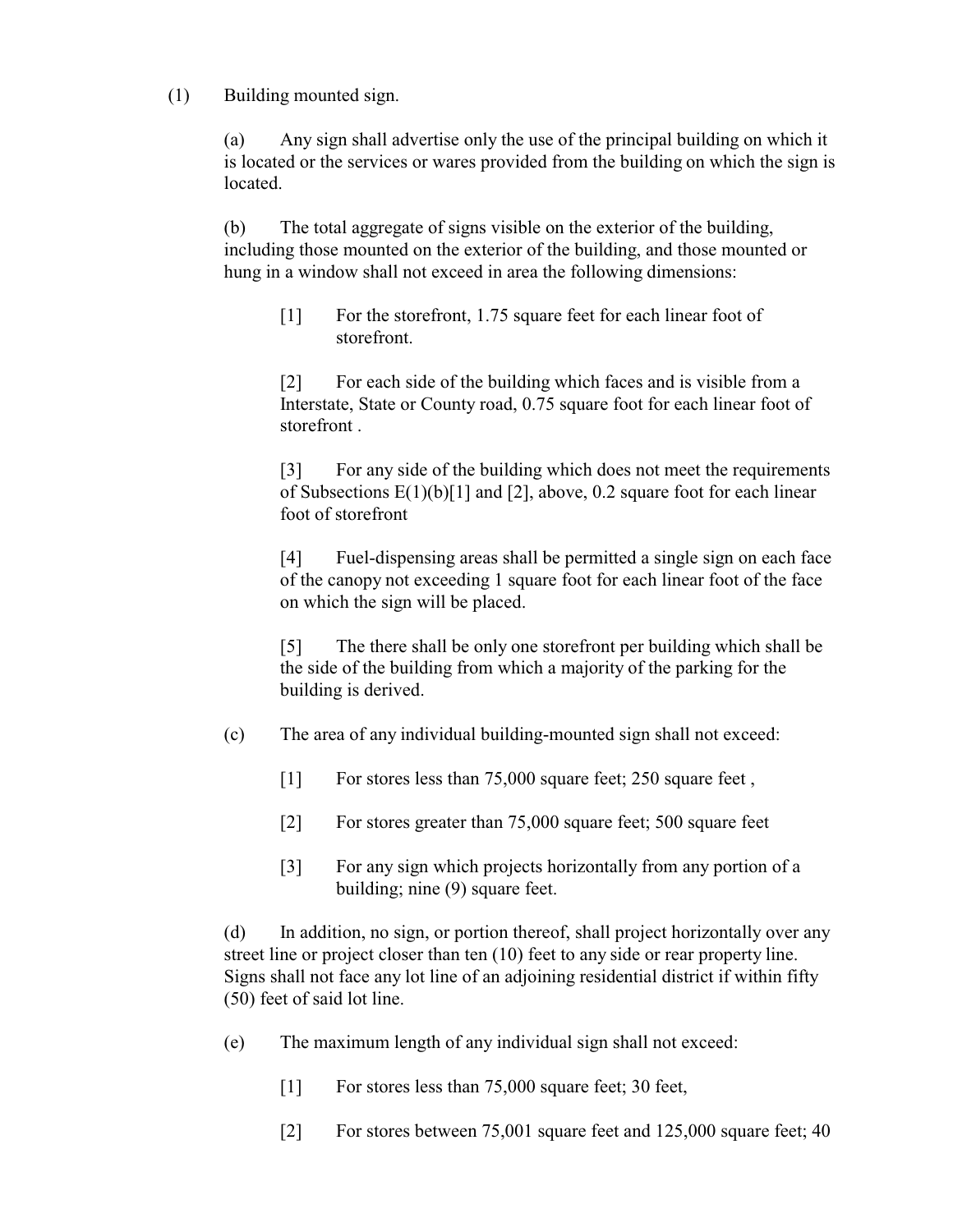feet ,

[3] For stores greater than 125,001 square feet; 50 feet.

(f). The maximum height of any building mounted sign shall be the lower of;

[1] For flat roof buildings, two feet below the top of the roof, excluding any false mansard, parapet, false wall, or similar features, or;

[2] For pitched roof buildings, two feet below the fascia board for the main roof, excluding any dormers, gables, or other types of roof extensions.

### (2) Free Standing Signs.

(a) Only one (1) freestanding sign advertising the use or uses of the premises on which it is located shall be permitted.

(b) The area of any freestanding sign erected pursuant to Subsection "B" shall not exceed 2 square feet of sign area for each one thousand (1,000) square feet, or portion thereof, of building area used for principal or incidental retail purposes, excepting that any freestanding sign shall meet the following conditions:

[1] The minimum area of any freestanding sign which may be permitted regardless of the building area of the parcel shall be 25 sq. ft.

[2] The maximum area of any freestanding sign permitted pursuant to subsection (2).b. shall be three hundred and fifty (350) square feet.

(c) No part of any sign shall project over any street line or project closer than ten (10) feet to any side or rear property line.

(d) Signs shall not face any lot line of an adjoining residential district if within fifty (50) feet of said lot line.

(e) The maximum height of any freestanding sign, including any portion used to hold or fix the sign in place shall not exceed twenty-five (25) feet, as measured from an average of the ground's surface across the width of the sign, to the highest elevation of the sign's face.

(f) Temporary Signs. The Planning Board may permit the erection of one (1) temporary sign. The temporary sign shall be only for the advertisement of the use or uses of the premises on which it shall be located, or shall only advertise the future opening of a business, provided that the sign may only be located on the same parcel as the business at the main entrance, and that said business shall have received all approval necessary to open, except for a certificate of occupancy. A temporary sign shall not exceed twenty-five (25) square feet in area, nor shall any part of the sign project over any street line or project closer than ten (10) feet to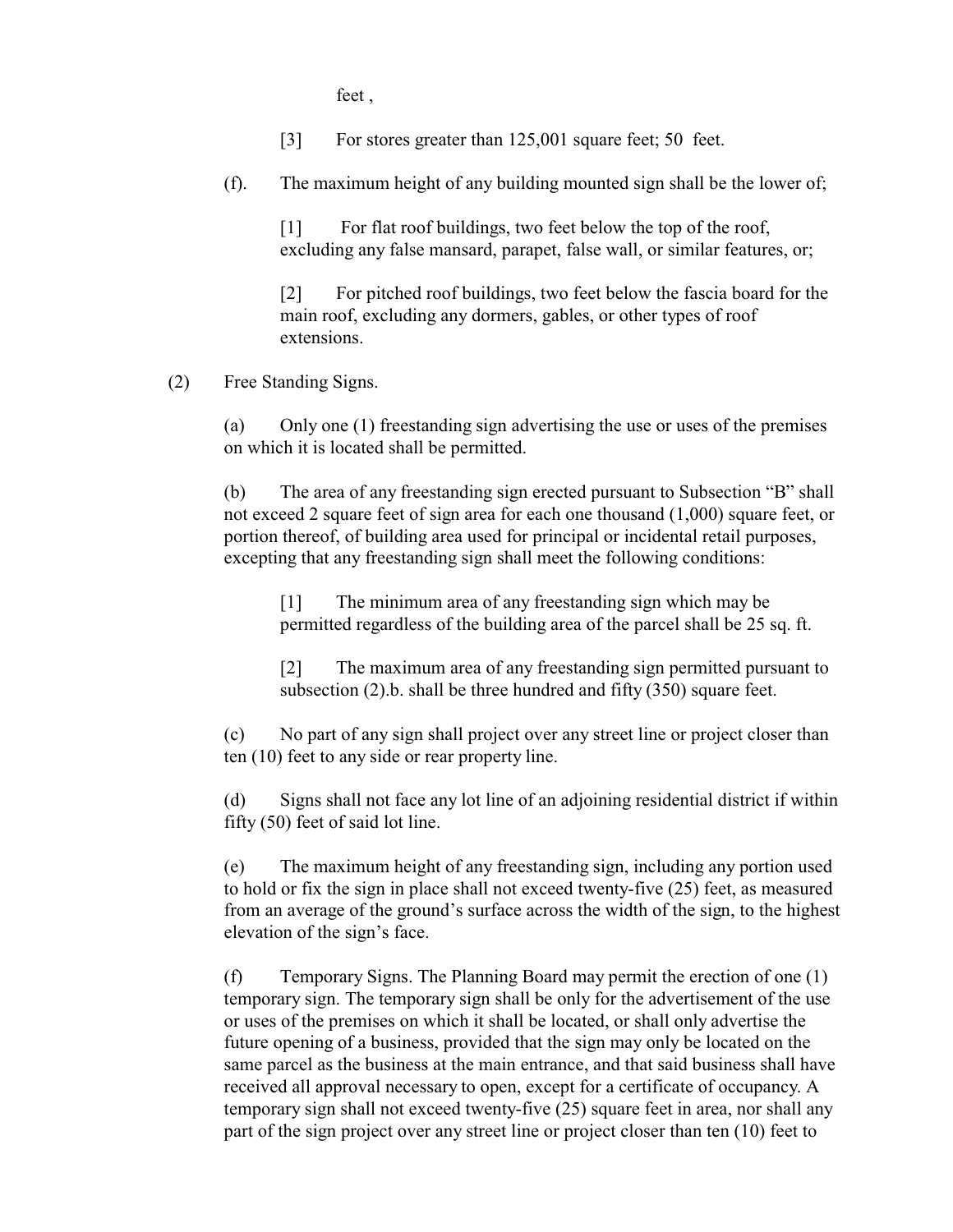any side or rear property line. The duration that a temporary sign may be erected shall be established by the Planning Board, however in no instance shall a temporary sign be permitted for a period of greater than 90 days.

F. For the purposes of this Chapter, building frontage or storefront is defined as the length across the retail portion of a building on the side on which the main entrance is located. Only one side of any building shall be considered the storefront, and no portion of a building used for warehousing of goods, office or any use other than retail or customary personal services shall be considered as part of a storefront for the purposes of determining the area of a sign.

G. Any property which has received a Commercial Recreation District designation from the Town Board pursuant to Article IX shall be permitted such signage as allowed under §154- 68.1B. **[Added 9-12-2018 by L.L. No. 5-2018]**

# **§ 154-68.2. Patterson Hamlet signs; additional requirements.**

The following additional standards are required for any sign erected in the Patterson Hamlet:

A. The design of the sign should be governed primarily by the building's architectural style, i.e. the design should compliment, and yet remain subordinate to, the primary architectural elements of the building by maintaining a design that is compatible with the building's style in terms of location, shape, scale or proportion, color and lettering.

B. Unless otherwise approved by the Planning Board, signs within Patterson Hamlet shall be limited in color to forest or dark green, dark red and dark blue, excepting that letters and sign borders may also be gold, black and/or white. No reflective materials may be used.

C. Unless otherwise approved by the Planning Board, signs shall be constructed of natural materials such as wood, metal or a masonry product.

D. Building mounted signs shall not be illuminated. Free Standing signs may be illuminated only by direct exterior lighting which is not exposed, but shall not be illuminated by interior lighting. Further, all signs shall be nonanimated, nonflashing and emit no glare.

# **§ 154-69. Measurement of sign area.**

Double-faced signs which contain the same information or display on each side shall be considered as one (1) surface area, and only one side shall be used to determine the total area of the sign. Where a sign contains more than two (2) separate and distinct faces, as in a V-shaped sign, each face shall be considered a separate sign and the area of each separate sign face summed, the total of which shall be no greater than as permitted in this chapter. **[Amended 11- 15-06 by L.L. 10 of 2006]**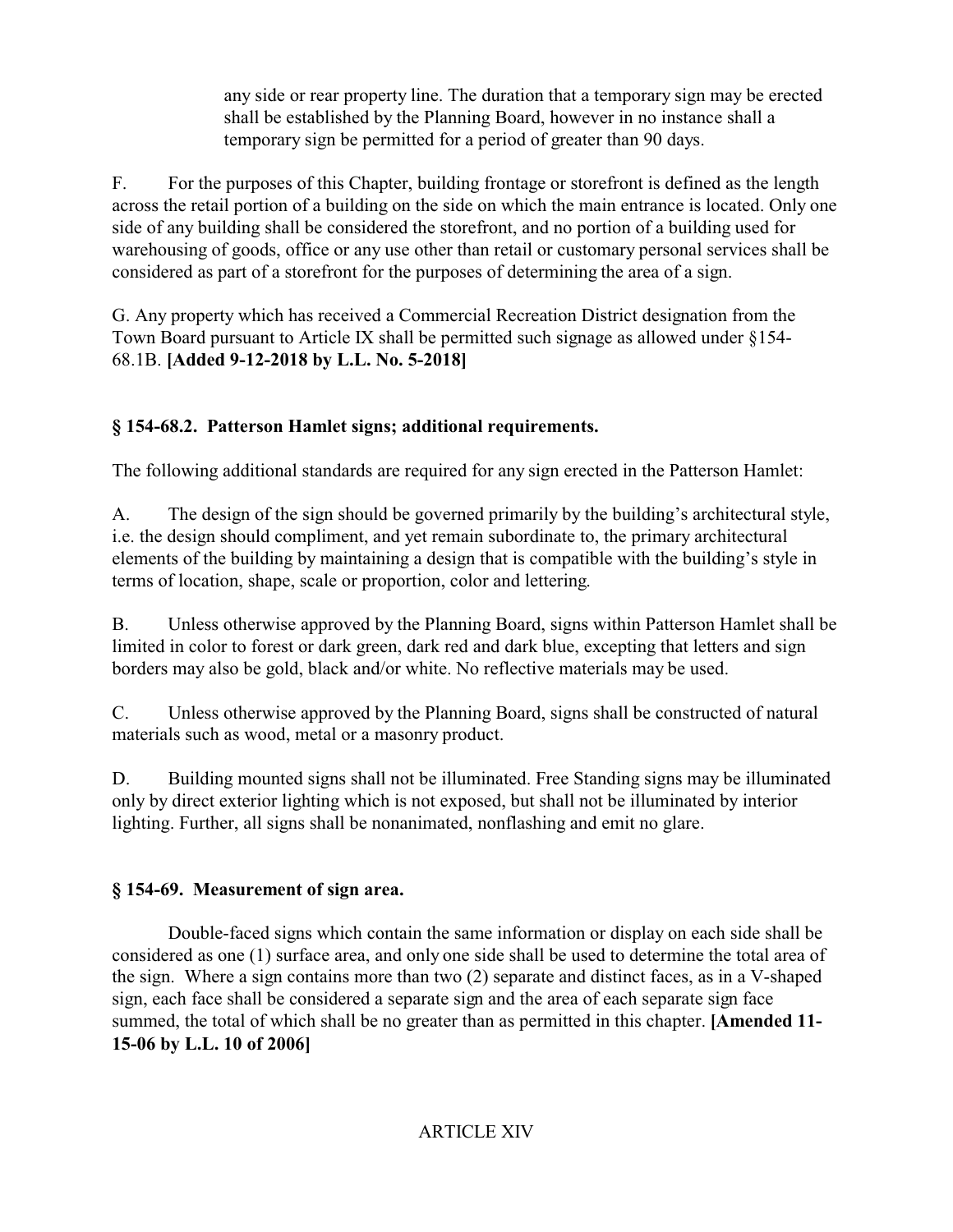# **Off-Street Parking and Loading**

### **§ 154-70. Construction Standards.**

A. Parking space. Each parking space shall be an area, of maximum five-percent grade, not less than ten (10) feet wide and twenty (20) feet long, exclusive of access and turning areas, all of which shall be designed in accordance with the standard details contained herein.

B. Loading space. Each loading space shall be an area, of maximum five-percent grade, not less than ten (10) feet wide and forty-five (45) feet long, and shall be located either within the principal building or in proximity to it in such a manner as to not interfere with normal interior traffic patterns during business hours.

C. Driveways. Each principal or accessory residential dwelling shall be provided with a driveway, constructed to the standards contained herein, which driveway shall be located not less than twenty feet from the principal residential dwelling and shall connect any required parking area to a State, County, or Town road, or a road shown on a subdivision plat filed with the County, any of which shall have been suitably improved. **[Added 11-15-06 by L.L. 10 of 2006; amended 5-24-2017 by L.L. 1 of 2017]** 

## **§ 154-71. General conditions.**

A. Parking facilities off the street shall be provided, kept available and maintained in good condition to serve all buildings erected, moved, altered or enlarged and all premises otherwise developed, and as may be required by any site plan approved by the Planning Board, or as may otherwise be required by this Chapter. Such facilities shall be provided in accordance with the standards hereinafter specified to accommodate the motor vehicles of all occupants, visitors, guests, employees or customers and other persons normally visiting such building or premises at any one (1) time. The parking and loading areas provided shall be dust-free, graded, drained and designed to permit the safe movement and access of both vehicles and pedestrians. All parking areas, walks and drives shall be permanently improved in accordance with the standards set forth herein unless otherwise specifically permitted by the Planning Board. All parking spaces, drive aisles and handicap parking spaces, other than for residential dwellings, shall be suitably marked as may be required by the Planning Board.

B. The installation of a driveway and parking area for a single family residence, as required by this Chapter may be postponed for a period not to exceed three years providing that the property owner posts with the Town of Patterson a surety in the form of a passbook savings account or funds deposited with the Town in a Trust and Agency account, either of which are equal to an amount estimated by the Town Planner as the actual cost for installing the driveway and parking area. Upon certification by the Town Planner that the driveway has been installed in accordance with the standards set forth in this section, or such standards as may be determined by the Planning Board, the property owner may request from the Town Clerk a refund of any surety held by the Town pursuant to this Section.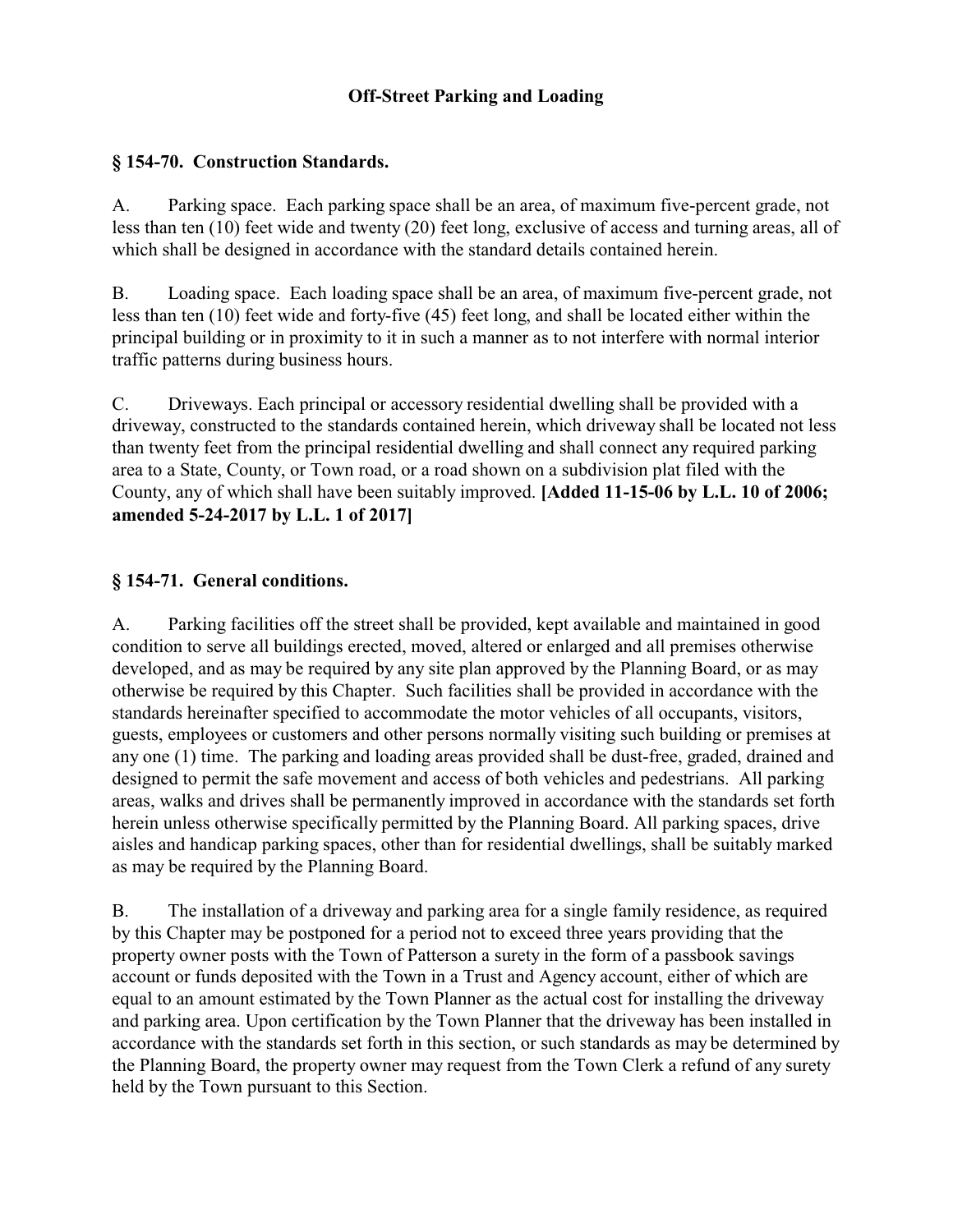## **§ 154-72. Location of parking facilities.**

Required parking facilities shall be located on the same lot as the building or other use which they serve, except that, with the approval of the Planning Board, required parking facilities may be located elsewhere, but not more than five hundred (500) feet from such building or use, measured in a straight line to the nearest space for vehicular parking.

### **§ 154-73. Required parking and loading spaces. [Amended 11-15-06 by L.L. 10 of 2006]**

A. Unless otherwise specifically approved by the Planning Board, required parking and loading areas shall contain not less than the minimum number of spaces set forth below. Where multiple uses are located on one site the total number of parking spaces that must be provided shall be determined by establishing the parking requirements for each use and adding them together, unless it can be demonstrated, to the satisfaction of the Planning Board that one or more uses may share parking.

(1) Banks: One (1) parking spaces for every two hundred fifty (250) square feet of gross floor area or major fraction thereof used for such purposes.

- (2) Bowling alley: four (4) parking space for each lane.
- (3) Church: One (1) parking space for each four seats or fraction thereof.
- (4) Convention hall or places of public assembly:

(a) The greater of one (1) parking space for each three (3) seats or one (1) parking space for each forty (40) square feet of seating or display area.

(b) One (1) loading space for the first ten thousand (10,000) square feet of gross floor area or fraction thereof, plus one (1) additional loading space for each additional fifty thousand (50,000) square feet of floor area or major fraction thereof.

(5) Equestrian Centers and Commercial Horse Boarding Operations: One (1) parking space for each two stalls.

(6) Funeral homes: One (1) parking space for every two hundred (200) square feet of gross floor area or major fraction thereof used for such purposes, with a minimum number of forty (40) parking spaces per funeral room.

(7) Garage, Public: One (1) parking space for each 150 square feet of gross floor area or major fraction thereof used for such purposes, in addition to any storage area required for vehicles under repair.

(8) Gasoline filling stations: One (1) space for each 500 square feet of gross floor area or major fraction thereof used for such purposes, however in no case shall less than a minimum of four parking spaces be provided at the site.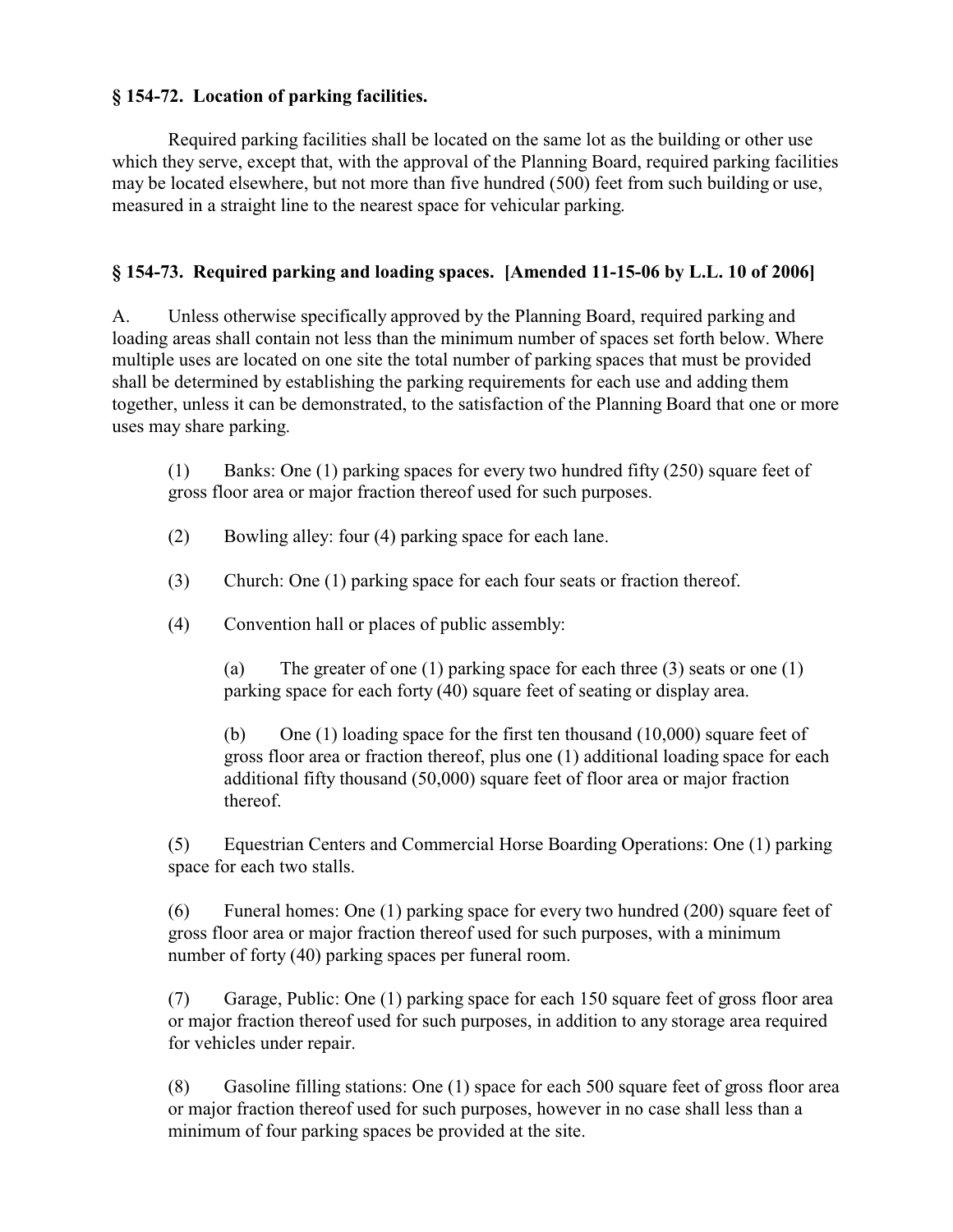(9) Greenhouses and nurseries:

(a) One (1) parking space for each 700 square feet of gross floor area or major fraction thereof used for such purposes.

(b) One (1) loading space for the first ten thousand (10,000) square feet of gross floor area or fraction thereof, plus one (1) additional loading space for each additional thirty thousand (30,000) square feet of floor area or major fraction thereof.

- (10) Golf courses: Nine (9) parking spaces for each tee.
- (11) Hospitals:
	- (a) Five (5) parking spaces for each bed.

(b) One (1) loading space for the first ten thousand (10,000) square feet of gross floor area or fraction thereof, plus one (1) additional loading space for each additional fifty thousand (50,000) square feet of floor area or major fraction thereof.

(12) Industrial plants, and similar buildings:

(a) One (1) parking space for each seven hundred and fifty (750) square feet of gross floor area or major fraction thereof used for such purposes.

(b) One  $(1)$  loading space for the first ten thousand  $(10,000)$  square feet of gross floor area or fraction thereof, plus one (1) additional loading space for each additional thirty thousand (30,000) square feet of floor area or major fraction thereof.

### (13) Manufacturing, light:

(a) One (1) parking space for each 750 square feet of gross floor area, or major fraction thereof used for such purposes.

(b) One (1) loading space for the first ten thousand (10,000) square feet of gross floor area or fraction thereof, plus one (1) additional loading space for each additional thirty thousand (30,000) square feet of floor area or major fraction thereof.

(14) Medical or Dental Offices:

(a) One (1) parking space for every two hundred (200) square feet of gross floor area or major fraction thereof used for such purposes.

(b) One  $(1)$  loading space for the first ten thousand  $(10,000)$  square feet of gross floor area or fraction thereof, plus one (1) additional loading space for each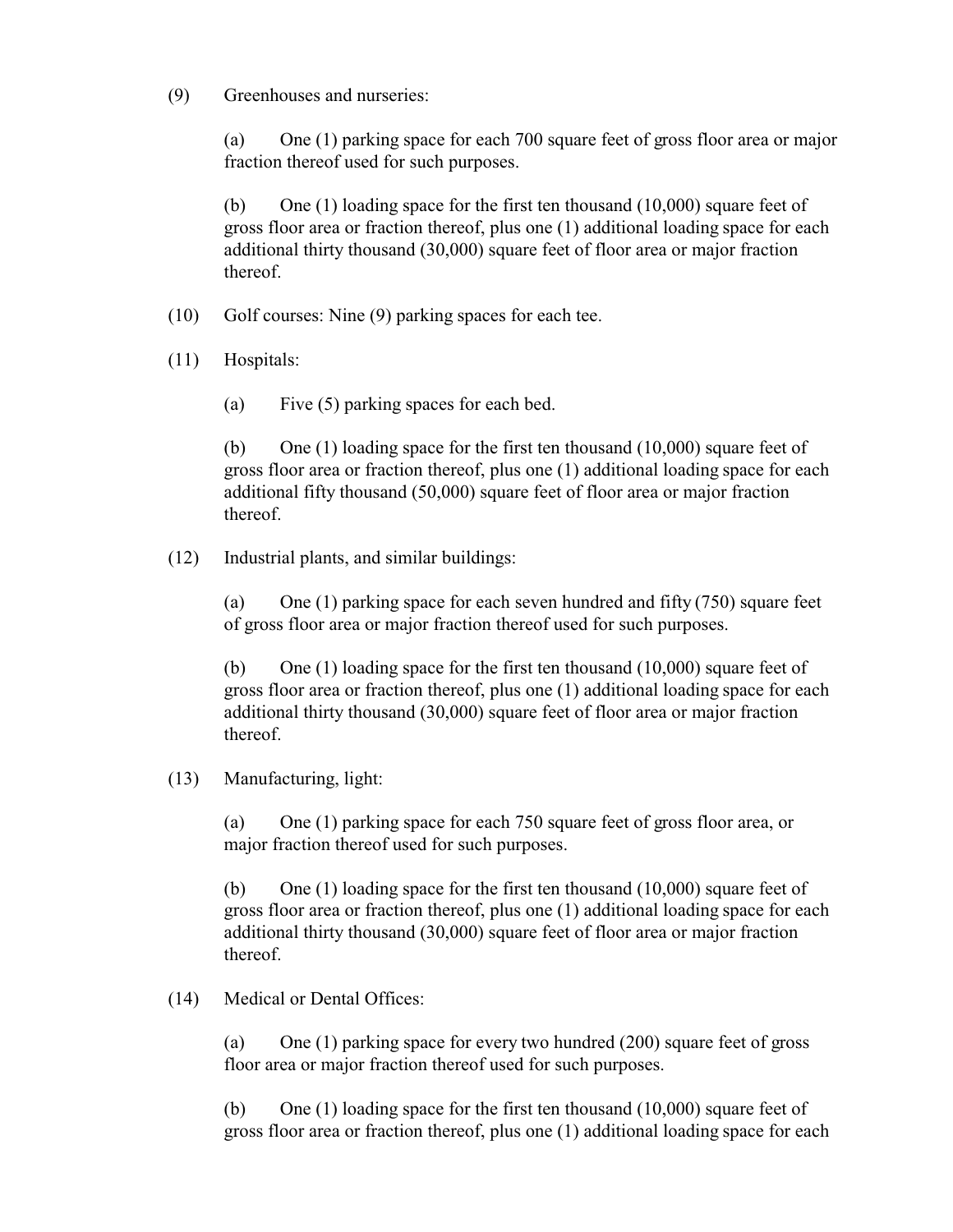additional fifty thousand (50,000) square feet of floor area or major fraction thereof.

(15) Motels, hotels, tourist cabins, rooming or boarding houses:

(a) One (1) parking space for each room, and one parking space for each two employees.

(b) For hotels or motels only, one (1) loading space for the first ten thousand (10,000) square feet of gross floor area or fraction thereof, plus one (1) additional loading space for each additional fifty thousand (50,000) square feet of floor area or major fraction thereof.

(16) Movie theater: One (1) parking space for each three seats.

(17) Nursing homes or home of the aged:

(a) One (1) parking space for each 600 square feet of gross floor area, or major fraction thereof.

(b) One  $(1)$  loading space for the first ten thousand  $(10,000)$  square feet of gross floor area or fraction thereof, plus one (1) additional loading space for each additional fifty thousand (50,000) square feet of floor area or major fraction thereof.

(18) Nursery Schools or Day Care Center: One (1) parking space for each 250 square feet of gross floor area or major fraction thereof used for such purposes.

(19) Office, business and permitted home occupations: One (1) parking space for every three hundred (300) square feet of floor area or major fraction thereof used for such purposes.

(20) Office, professional:

(a) One (1) parking space for each 250 square feet of gross floor area or major fraction thereof used for such purposes.

(b) One  $(1)$  loading space for the first ten thousand  $(10,000)$  square feet of gross floor area or fraction thereof, plus one (1) additional loading space for each additional fifty thousand (50,000) square feet of floor area or major fraction thereof.

(21) Research or biotech laboratories and facilities:

(a) One (1) parking space for each 250 square feet of gross floor area or major fraction thereof used for such purposes.

(b) One (1) loading space for the first ten thousand  $(10,000)$  square feet of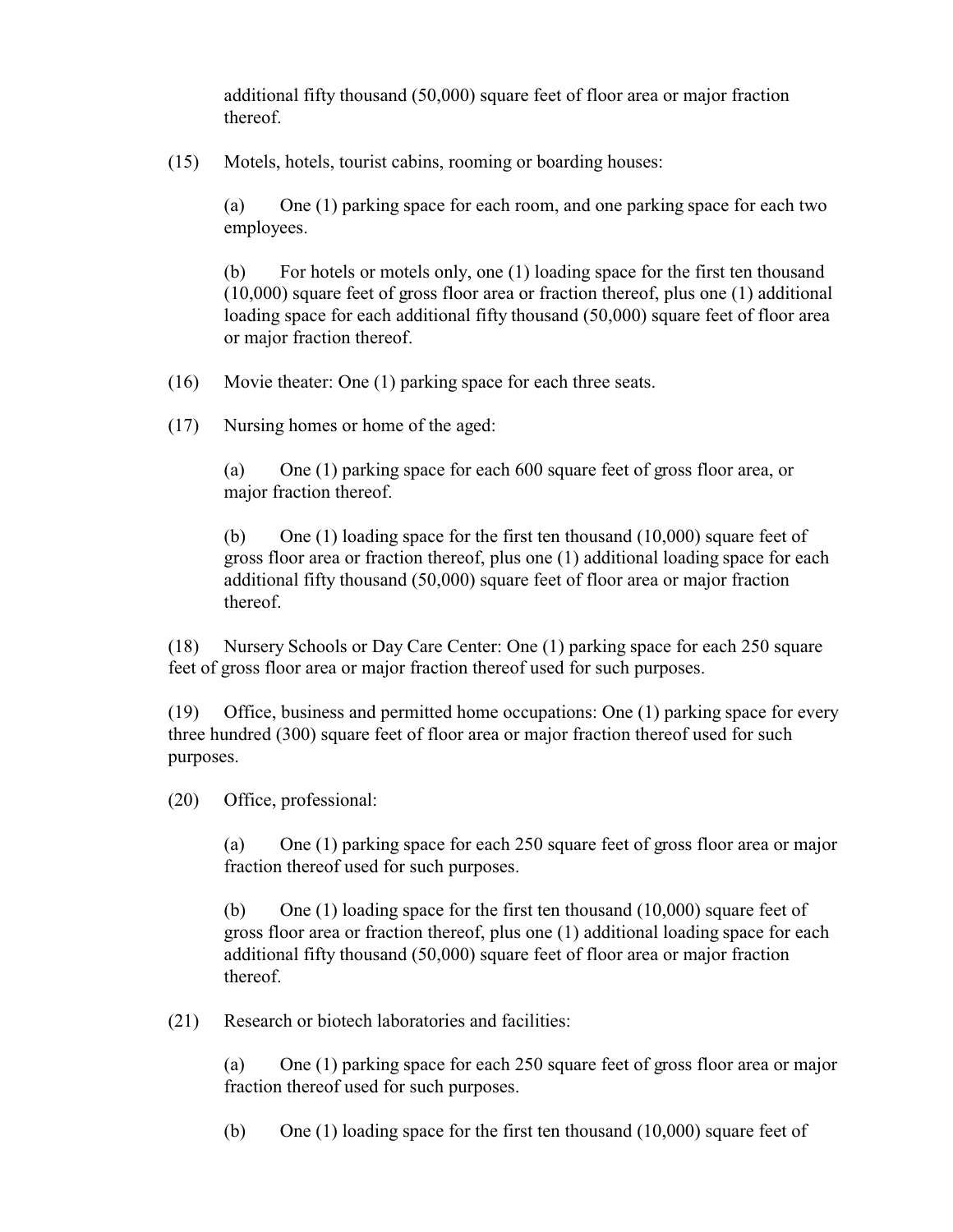gross floor area or fraction thereof, plus one (1) additional loading space for each additional thirty thousand (30,000) square feet of floor area or major fraction thereof.

(22) Recreation Centers, fitness clubs, gymnasiums: one (1) parking space for each 200 square feet of gross floor area, or major fraction thereof used for such purposes and six spaces for each outdoor tennis court.

(23) Retail stores and Personal service shops

(a) One (1) parking space for every two hundred (200) square feet of floor area or major fraction thereof.

(b) One (1) loading space for the first ten thousand (10,000) square feet of gross floor area or fraction thereof, plus one (1) additional loading space for each additional twenty thousand (20,000) square feet of floor area or major fraction thereof.

(24) Residences, One- and two-family: two (2) off-street parking spaces per dwelling unit, exclusive of indoor parking. Where no indoor parking is provided, there shall be three (3) off-street parking spaces per unit.

- (25) Residences, multifamily dwellings:
	- (a) One- bedroom unit: 1.50 parking spaces per dwelling unit
	- (b) Two or more bedrooms per unit: 2.25 parking spaces per dwelling unit
- (26) Residences, Accessory
	- (a) Accessory Apartment: 1 parking space
	- (b) Accessory Building: 2 parking spaces
- (27) Restaurant, Quality:

(a) One (1) parking space for each 75 square feet of gross floor area or major fraction thereof used for such purposes. **[Amended 8-11-2021 by L.L. No. 2- 2021]**.

(b) One  $(1)$  loading space for the first ten thousand  $(10,000)$  square feet of gross floor area or fraction thereof, plus one (1) additional loading space for each additional fifty thousand (50,000) square feet of floor area or major fraction thereof.

- (28) Restaurant, Fast Food:
	- (a) One (1) parking space for each 100 square feet of gross floor area or major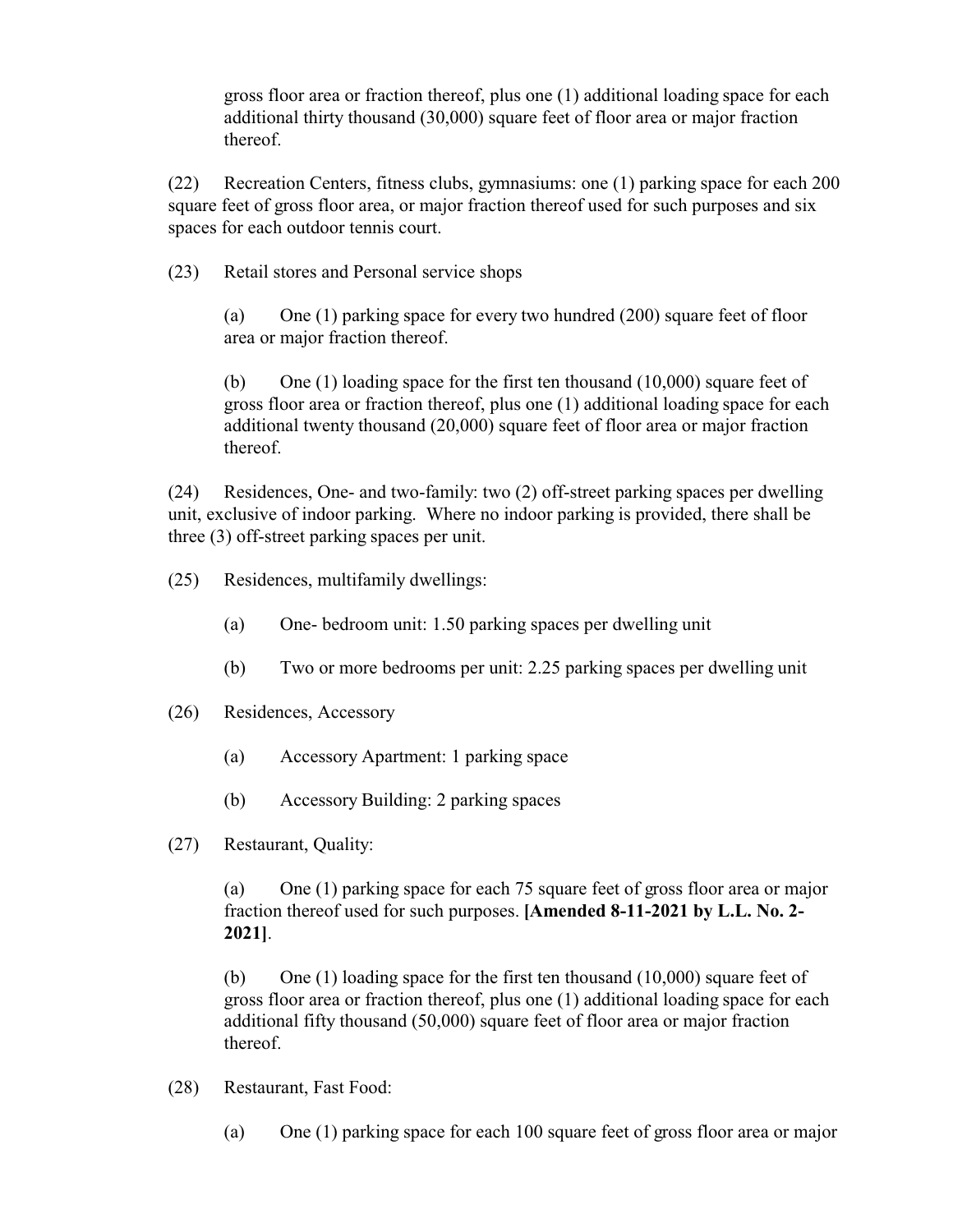## fraction thereof used for such purposes. **[Amended 9-12-2018 by L.L. No. 5- 2018; Amended 8-11-2021 by L.L. No. 2-2021]]**

(b) One (1) loading space for the first ten thousand (10,000) square feet of gross floor area or fraction thereof, plus one (1) additional loading space for each additional thirty thousand (30,000) square feet of floor area or major fraction thereof.

(29) Veterinary Hospitals and Dog Kennels: One (1) parking space for each 300 square feet of gross floor area or major fraction thereof used for such purposes.

(30) Warehouse;

(a) One (1) parking space for each 2,000 square feet of gross floor area.

(b) One  $(1)$  loading space for the first ten thousand  $(10,000)$  square feet of gross floor area or fraction thereof, plus one (1) additional loading space for each additional twenty thousand (20,000) square feet of floor area or major fraction thereof.

B. Other uses. In order to maintain the purpose and intent of these regulations, sufficient parking spaces shall be provided for those uses not listed in Subsection A(l) through (30) above. The Planning Board shall classify the use and determine the number of spaces to be provided. **[Amended 11-15-06 by L.L. 10]**

### **§ 154-74. Minimum construction standards. [Amended 8-11-2021 by L.L. No. 2-2021].**

For the purpose of safeguarding the public health, safety and welfare by promoting safe and unobstructed vehicular movement through and over all parking areas, unless special circumstances warrant otherwise, and unless specifically approved by the Planning Board, the following minimum pavement specifications shall be required for all off-street parking and loading areas and access drives:

A. One- and two-family residences .

(1) Six inches (6") of subbase Course of Item 4 (NYSDOT Item 304.05) and two inches (2") of Type 6 Top Course (NYSDOT Item 403.16) or;

(2) a minimum thickness of 4" of Class A concrete, with a compressive strength of 3000 psi at 28 days, and which shall be reinforced with six-inch by six-inch (W2.9  $x$ ) W2.9) woven wire fabric.

(3) Driveway grades shall not exceed a grade of three (3%) percent for a distance of twenty-five (25) feet from the point at which the driveway connects to the street providing access and thereafter shall not exceed fifteen percent (15%) in grade at any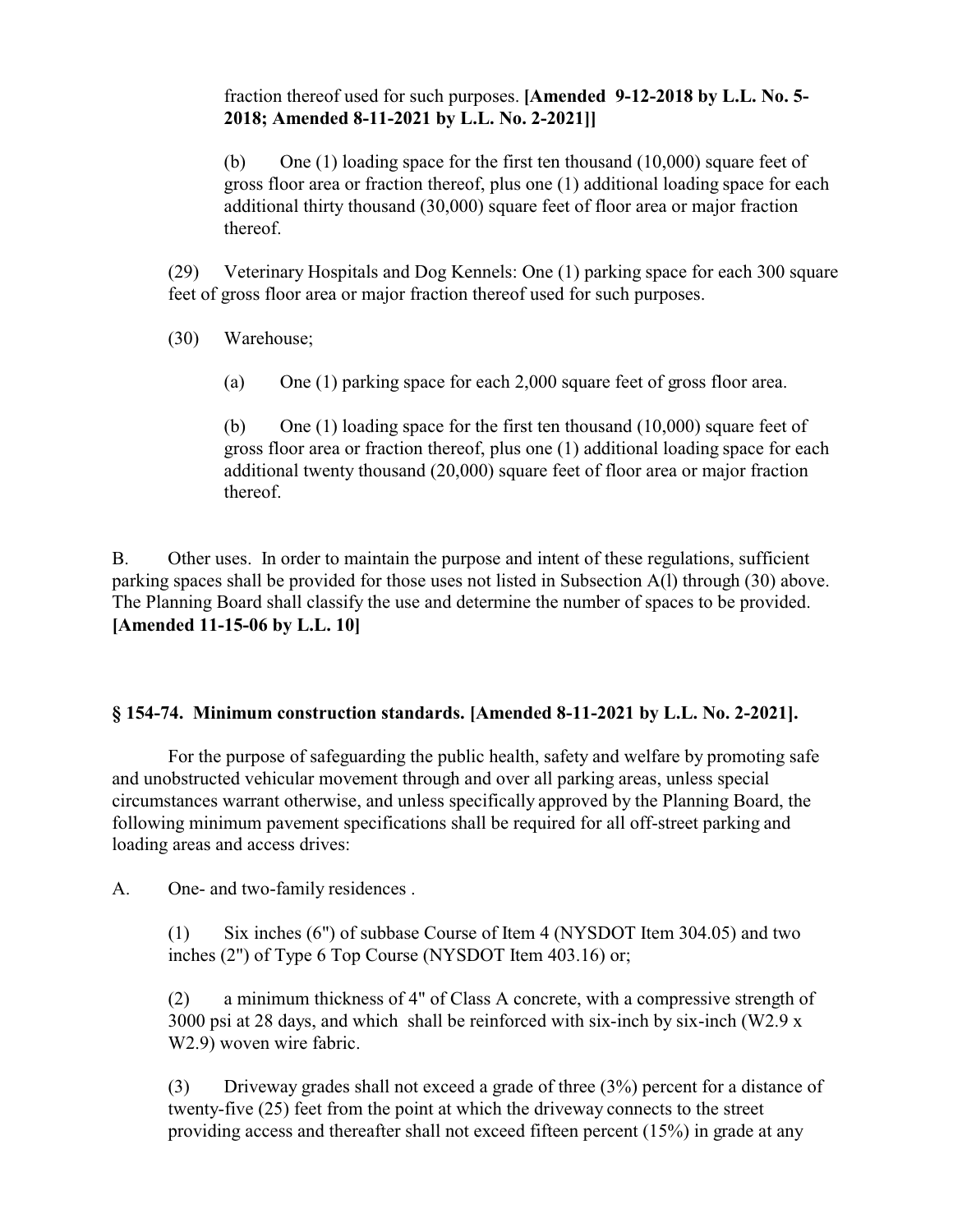point.

(4) Driveways shall contain adequate provisions to ensure that stormwater runoff will not enter onto any Town Road.

(5) Driveways and residential parking areas shall be a minimum of ten (10) feet from the side and rear property lines unless otherwise approved by the Planning Board.

(6) Driveways serving one- and two-family residences shall be a minimum of ten feet in width, excepting that the Codes Enforcement Officer may impose such conditions as may be necessary to ensure the safe use of driveways exceeding seven hundred (700) feet in length including, but not limited to requiring areas of suitable width to enable the passage of two vehicles. The maximum length of a driveway shall not exceed 2,000 feet. This section shall not apply to for a residential lot shown on a subdivision plat approved by the Planning Board subsequent to February 25, 2004, which instead shall comply with the Subdivision Code, and the requirements therein. **[Added 11-15-06 by L.L. 10 of 2006]** 

# B. All other uses. **[Amended 5-24-2017 by L.L. 1 of 2017]**

(1) Foundation course: six (6) inches Type 4 (NYS DOT Item 304.05 or 304.14M)

(2) Asphalt binder course: two and one-half  $(2 \frac{1}{2})$  inches Type 3 (NYSDOT Item 304.13 or 403.138902M).

(3) Asphalt top course: one and one-half (1 ½) inches Type 6 (NYS DOT Item 304.16 or 403.178202M F2).

(4) Driveway and general access way grades shall not exceed a grade of 3% for the initial 25' from the road, and thereafter ten percent (10%) in grade at any point.

- C. All driveways must;
	- (1) intersect the road at a ninety degree angle.
	- (2) demonstrate that there is adequate site distance and safe stopping distance available in both directions.
	- (3) be free of obstructions, overhead bars which limit height, or curves in the driveway that would prevent fire apparatus accessibility.
- D. Standard parking details.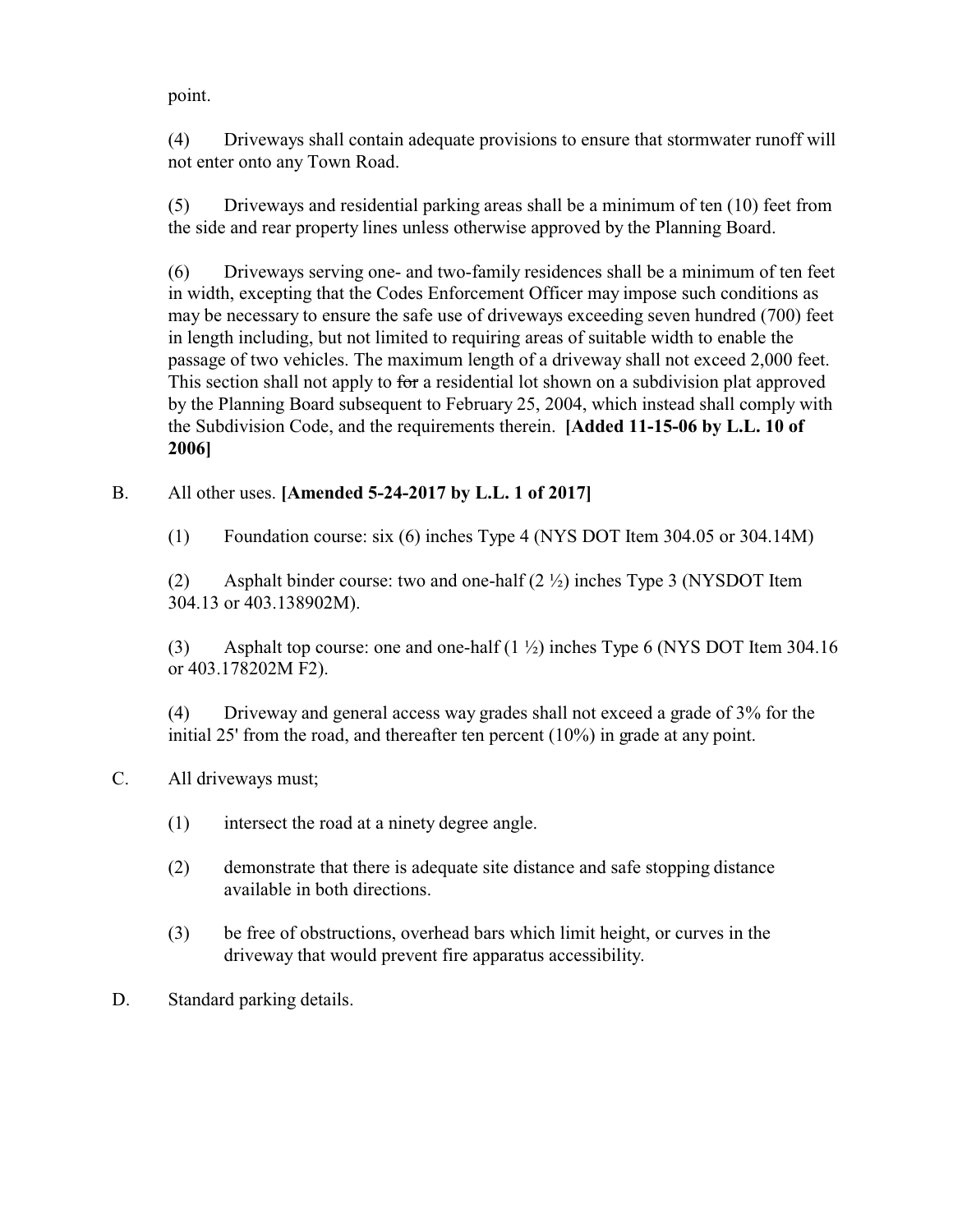

## ARTICLE XV **Approval of Site Plans**

## **§ 154-75. Authority and purpose; recreation fees.**

A. Purpose. In order to ensure that development and use of land within the Town of Patterson will have a harmonious relationship with the existing or permitted use of contiguous land and of adjacent neighborhoods, and so to ensure that the health, safety, general welfare,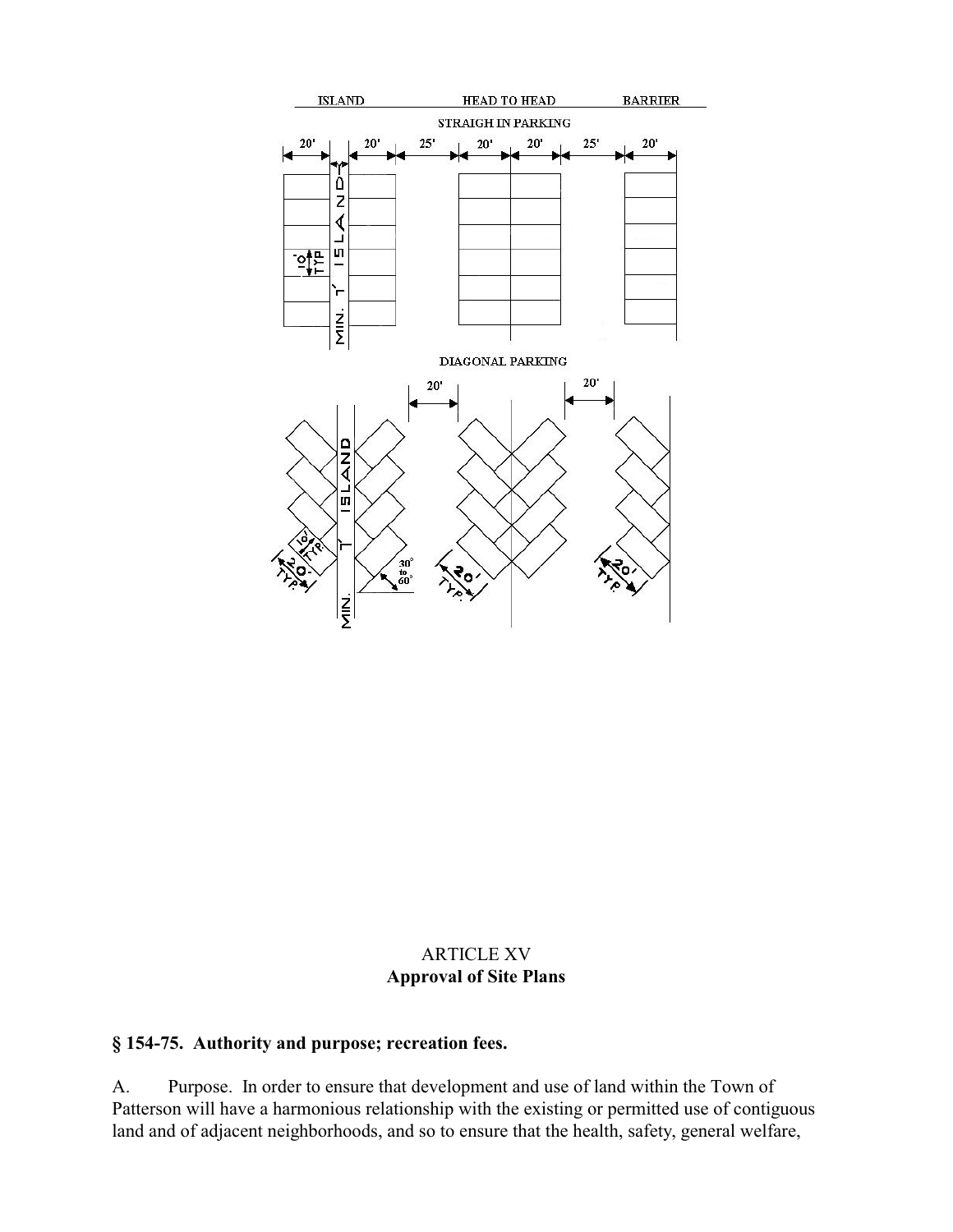comfort and convenience of the public is fully considered, this Article of the Town of Patterson Zoning Code entitled "Approval of Site Plans" is hereby enacted pursuant to the provisions of § 274-a of the Town Law of the State of New York.

B. The Planning Board shall also have the power to pass finally upon any site plan submitted in connection with any proposed development upon which it is empowered to take final action under any provision of this chapter, subject to the limitations therein contained. The Planning Board is hereby authorized, among other things, to review and approve, modify and approve or disapprove any such site plan as to the size, location, character, architectural features and suitability of all buildings and facilities relating thereto, including the safety, adequacy and convenience of public and private ways, walks, streets and highways, required off-street parking and loading areas, access drives and turning areas related thereto, yards, landscaping, shrubbery screens, signs and required open spaces in relation to each other and to pedestrian and vehicular traffic and to the proposed use and the use and enjoyment of adjacent properties. In addition, the Planning Board shall consider the factors of drainage, road alignment, availability of sewer and water facilities and other engineering aspects of such site plan, and may require the review of such factors by engineering authorities, technical personnel or commissions which may be concerned with any proposed site plan.

C. In passing upon the location, character and suitability of buildings and the facilities relating thereto, the Planning Board shall consider the design and proposed construction of all buildings and related developments to the extent that such design and construction shall either conform to or not detract from the architecture of the surrounding neighborhood. Exposed metalsided buildings shall not be permitted.

D. Site plan recreation fees. Upon final approval of a site plan which shows dwelling units, the Planning Board, as a condition of approval, shall require either the setting aside of parkland or the payment by the applicant to the town of a sum to be determined from time to time by resolution of the Town Board , which sum shall constitute a trust fund to be used by the Town Board exclusively for neighborhood park, playground or recreational purposes, including the acquisition or improvement of land. The Planning Board may, where appropriate, require the provision of parkland and the payment of a sum to the town.**[Amended 11-9-05 by L.L. No. 12 of 2005]**:

E. No commercial property shall, and the Planning Board shall not approve, nor shall any agent of the Town approve the use of a property, or a change in the use of property, or a change in a business to a similar type of business which includes one or more processes which are offensive, obnoxious or detrimental to the neighborhood by reason of vibration, dust, smoke, fumes, noise, odor or obnoxious wastes. **[Added 7-22-15 by L.L. No. 2-2015]**

# **§ 154-76. Uses for which approval required.[Amended 5-24-2017 by L.L. 1 of 2017]**

A. Site plan approval by the Planning Board is required for the use of land or the issuance of building permits pertaining to such use, for any non-residential use of the land including any permitted use in the I, C-1, CR or GB zoning district, any use permitted by special use permit unless otherwise excepted, any non-residential use for which a use variance has been issued, signs in any district, or for any nonconforming use changed in accordance with Article XII of this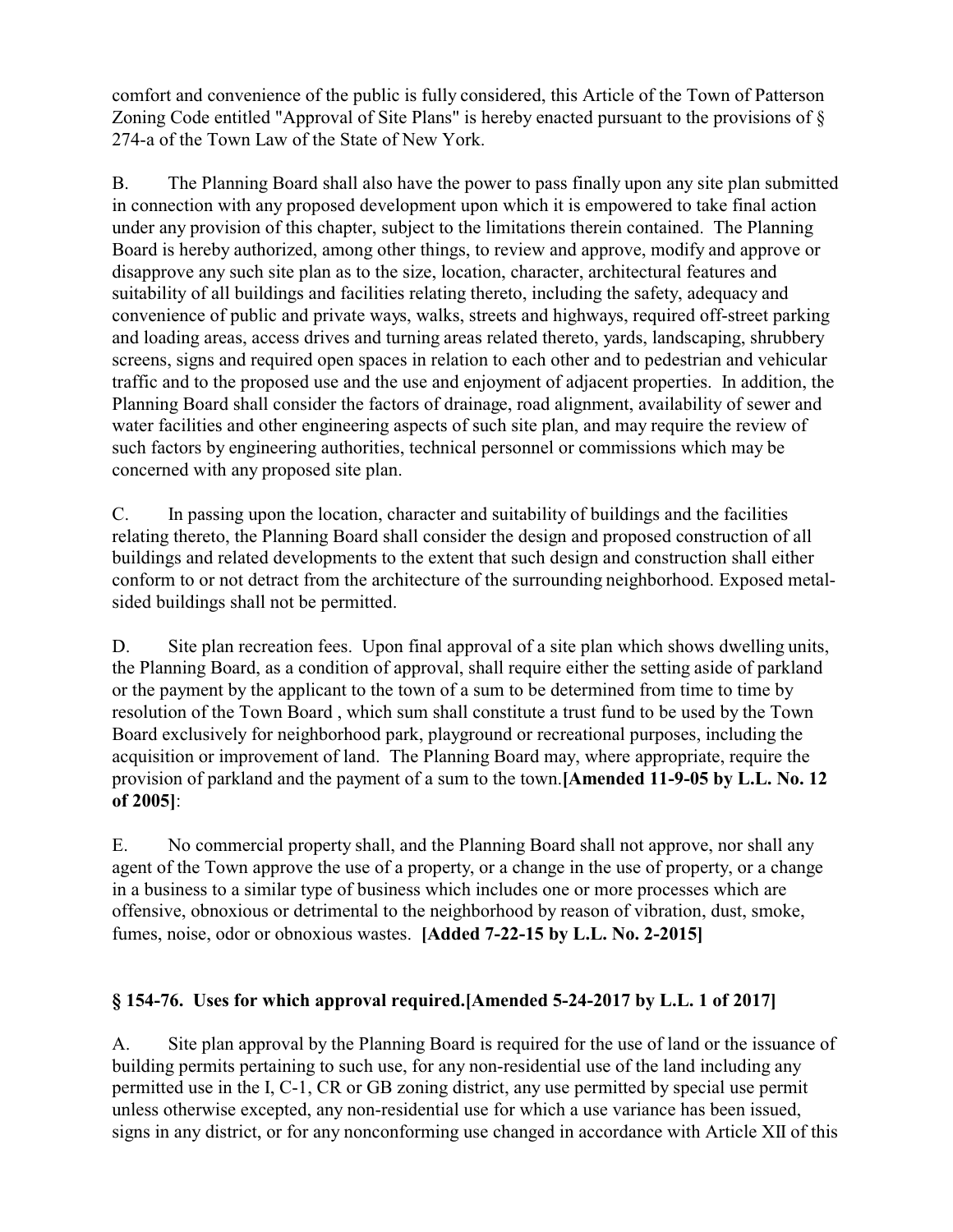chapter, except a one- or two-family residence on a lawfully existing lot created prior to the adoption of this Chapter. **[Amended 8-11-2021 by L.L. No. 2-2021]**

B. Site plan approval by the Planning Board shall also be required for any structures, driveways, drainage improvements, or other improvements made to any lot created pursuant to a subdivision of land approved subsequent to the adoption of this Chapter, including one- or twofamily residence, subject to the following requirements and limitations. Approval of a site plan showing one or more lots shall not be considered approval of a subdivision of land as defined pursuant to Chapter 138 of the Patterson Town Code.

(1) Site plan approval shall not be required for any individual accessory building with a building coverage of less than 400 square feet, nor any fence which conforms to the dimensional requirements of this Chapter, either of which are located on a residential lot for which site plan approval must otherwise be obtained.

(2) Approval of architecture shall not be required for any single family residence for which site plan approval is required pursuant to this section, nor its accessory buildings and structures, excepting that any such accessory buildings or structures shall conform in general appearance to the principal structure on the lot.

(3) The location or size of any improvements on a lot used as a single family residence for which a site plan has been approved by the Planning Board shall not be changed as to size or location except that upon review and approval by the Town Planner a change may be authorized, in writing, provided that:

(a) Does not significantly increase the volume of stormwater runoff or affect the drainage improvements on the site

(b) Does not create any substantial adverse environmental impact, or is contrary to any provision of this Chapter.

(c) Is not in conflict with any condition placed on the site plan or contained in any resolution approving the site plan.

(4) An appeal of any decision of the Town Planner regarding a change of the size or location of an improvement shown on a site plan approved pursuant to Subsection B(3) by any party aggrieved by this subsection shall be to the Planning Board.

(5) No public hearing shall be required for a residential site plan prepared pursuant to Subsection B above, for which a subdivision plat has been reviewed and approved pursuant to the requirements of Chapter 138 of the Patterson Town Code.

# **§ 154-77. Conditions for which approval required.**

A. No building permit shall be issued until site plan approval, as required pursuant to this Chapter shall have been obtained from the Planning Board.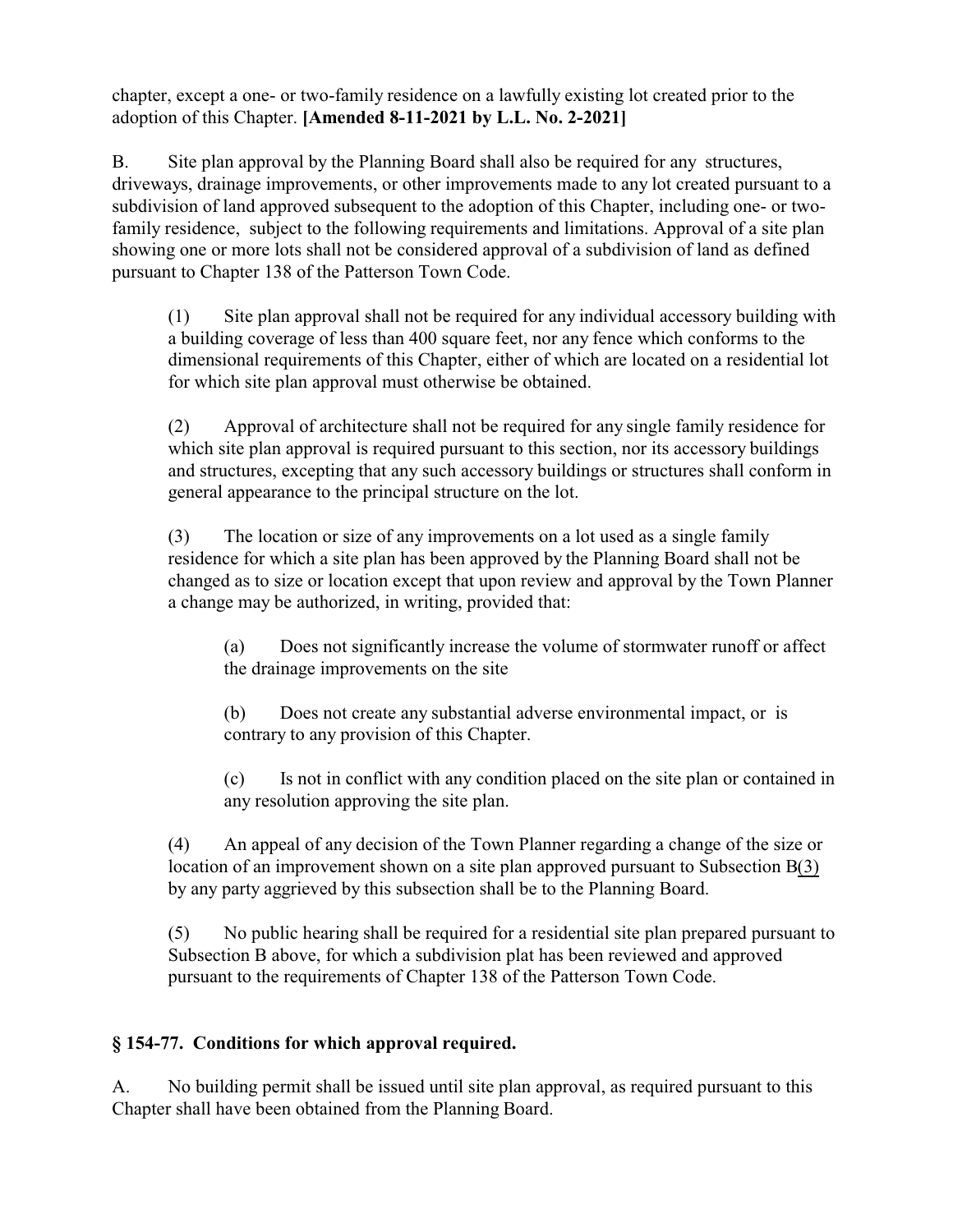B. The owner of any building or site is required to notify the Code Enforcement Officer and the Planning Department of any proposed change of use in said building, or any change in the site plan or improvement shown thereon, or any change in the type of business, or any substantial change in the hours of operation, or any change in the potential for emissions, odors or noise from the proposed business. For any change heretofore listed, the Planning Department shall issue notice, in writing, that the change conforms with the requirements of the Patterson Code, that there are no potential impacts of concern, that no changes to the site improvements are required, or that the change will require a change to the site plan or the improvements shown thereon, which, if so determined, shall subject such change to the review and approval by the Planning Board of an amended site plan. **[Amended 7-22-15 by L.L. No. 2-2015]**

C. No certificate of occupancy for any structure or use upon or within the site shall be issued until all of the required conditions of the site plan approval have been met. The continued validity of any certificate of occupancy shall be subject to continued conformance with the approved site plan and conditions attached thereto.

D. Any revision of a site plan, or any improvement shown thereon, shall be subject to the same approval procedure as provided herein.

# **§ 154-78. Application for approval.**

A. Application for site plan approval must be in writing on forms provided by the town, subscribed to and verified by the owner of the property or by the agent of the owner duly authorized by an instrument in writing, executed and acknowledged, as in the case of a deed, by the owner of the aforesaid property. The number of copies required for submission shall be determined by the Planning Board.

B. Application for such approval must be filed with the Planning Department, together with the appropriate review fee as provided in Chapter 87, by the owner of record or by his agent or other authorized person acting on his behalf. The date by which an application, a site plan and other supporting materials must be submitted in order for such application to be considered at such regularly scheduled Planning Board meeting shall be established by the Planning Board. **[Amended 11-15-06 by L.L. 10 of 2006]** 

### **§ 154-79. Required information.**

The site plan application must be accompanied by a detailed development plan prepared by a licensed architect or professional engineer, under his professional seal, which plan shall contain the information specified below in addition to the information and data required by the Land Subdivision Regulations, Town of Patterson, Articles IV and V, Planning Criteria and Specifications for Plans and Plats.

A. Map of the applicant's entire parcel on which the use or building is to be located.

B. A location map at a scale of not less than  $1" =1000'$ , showing all properties, subdivisions, streets and easements within one thousand (1000) feet of the applicant's parcel, Tax Map and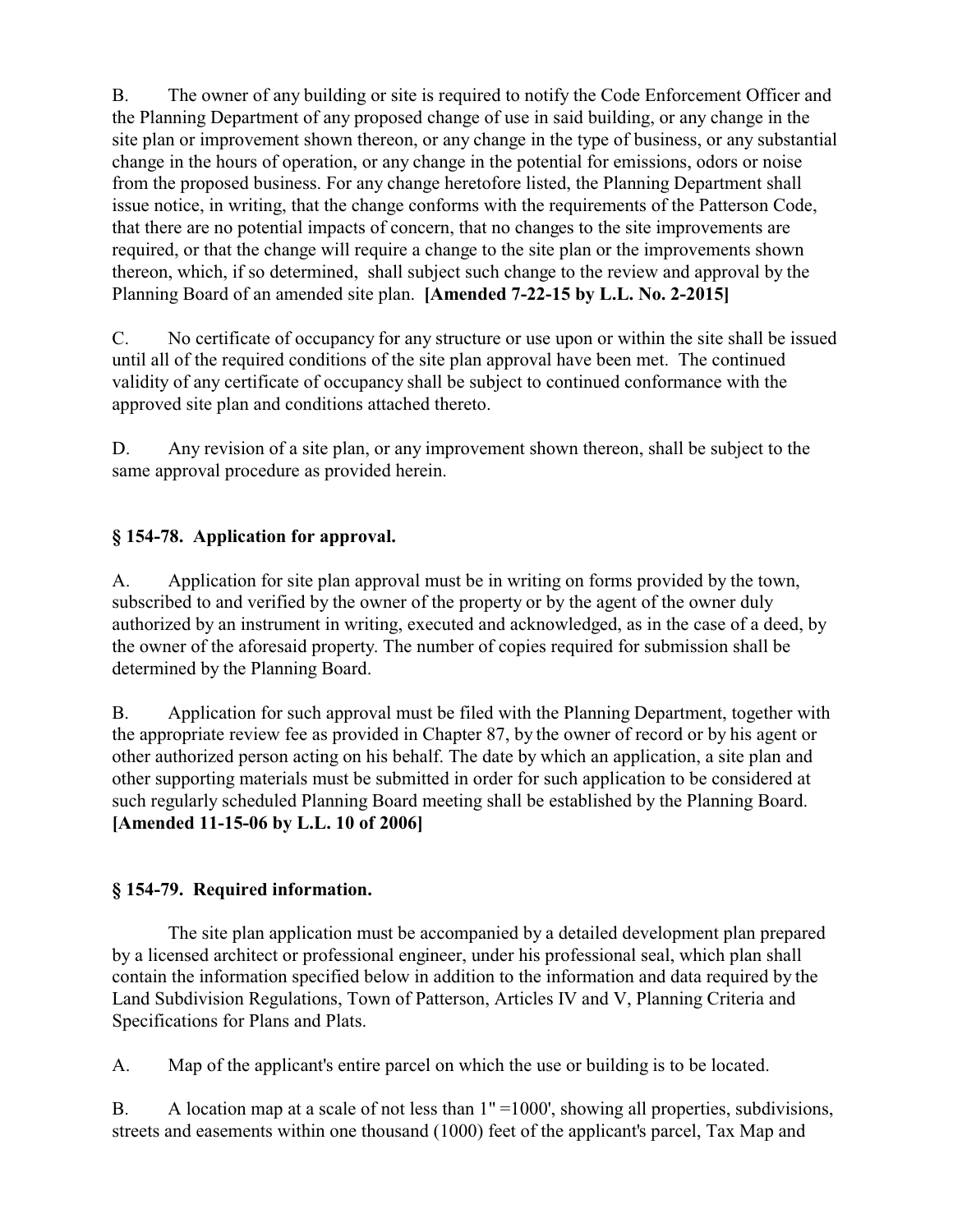zoning district designations, and identifying all of the property held by the applicant.

C. Topographic map of property at two-foot intervals, referenced to the nearest United States Government approved local bench mark, and at a minimum scale of one (1) inch equals fifty (50) feet.

D. Location, proposed use and height of all buildings; location and dimensions of all parking and truck loading areas with access and egress drives thereto; location and dimensions of outdoor storage, if any; location and dimensions of all existing or proposed site improvements, including drains, culverts, curbs, retaining walls and fences; description of method of water supply and of sewage disposal and the location of such facilities; proposed finished grades and contours, location and proposed planting and development of buffer areas; location and design of the lighting facilities; location of utility services which the Planning Board shall require to be installed underground; and the amount of building area proposed for retail sales uses, if any, and building areas provided for other types of uses. **[Amended 11-15-06 by L.L. 10 of 2006]** 

E. All site plans shall comply with the provisions of Chapter 133, and shall prepare an Erosion and Sediment Control Plan or a Stormwater Pollution Prevention Plan as required therein, and all erosion and sediment control practices shown thereon, or as may otherwise be required to be installed on a development site shall be designed in accordance with Patterson's Erosion and Sediment Control Law and the "New York Standards and Specifications for Erosion and Sediment Control". Calculations to support the design of erosion and sediment control practices shall be based upon the USDA Soil Conservation Service's methodology utilizing the SCS soil maps and soil classifications.

- F. Architect's renderings of all building proposed for the site.
- G. Location of all proposed and existing easements.
- H. Location, height and size of all signs.

I. Any relevant deed restrictions or covenants shall be noted.

J. Letters or permits from other agencies having jurisdiction as to their comments on the site development plan.

K. Any other pertinent information as may be necessary to determine and provide for the proper enforcement of this chapter.

# **§ 154-80. Notations.**

A. Each site plan shall contain an endorsement block for the Planning Board stating:

"Approved by resolution of the Planning Board of the Town of Patterson, New York, on the ..................day of........................20..... Any change, erasure, modification or revision of the plan, as approved, shall void this approval. Signed this ..................day of................. 20....., by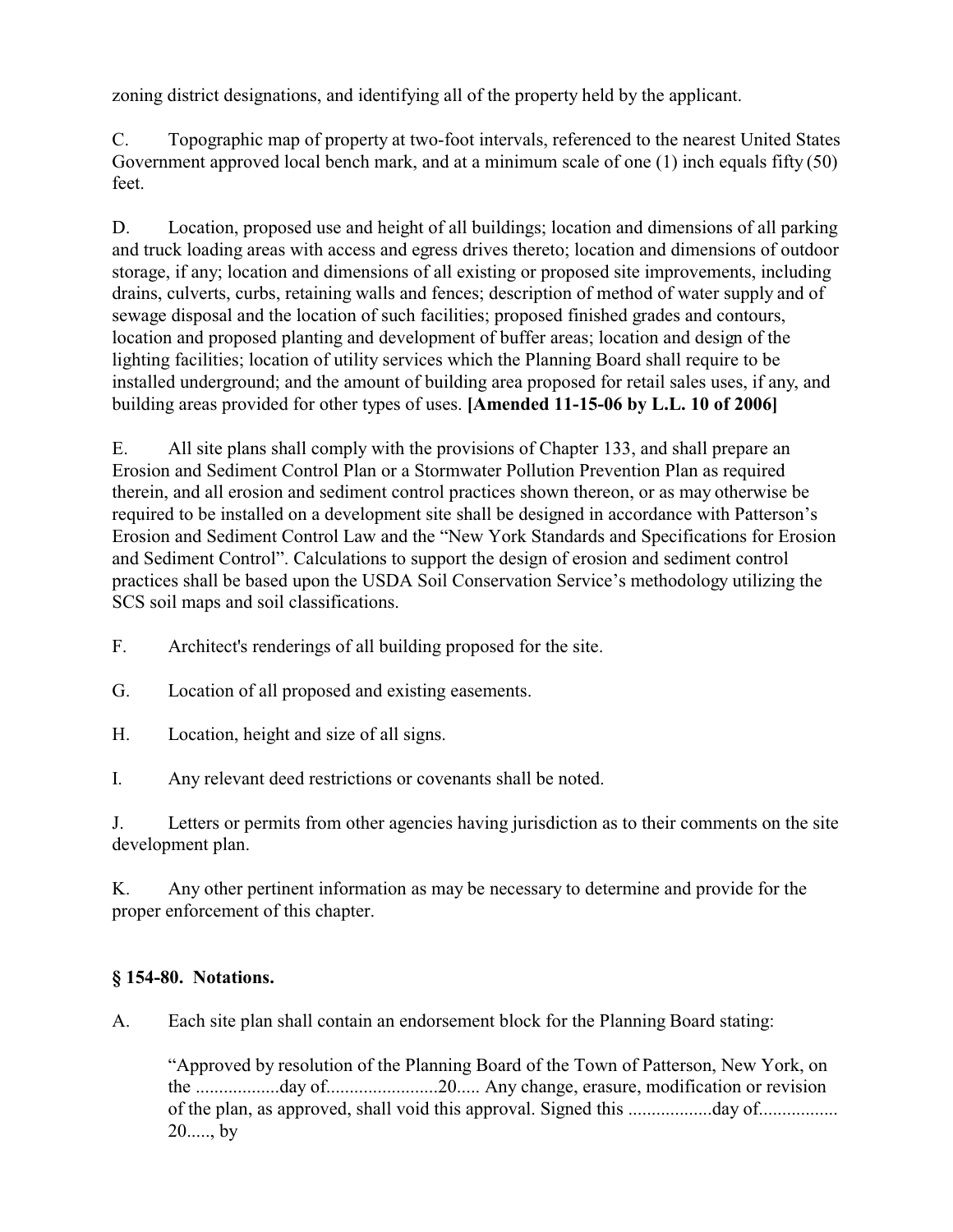................................................ Chairman ................................................ Secretary

B. Each site plan shall contain the endorsement of the property owner and the applicant stating: " The undersigned owner of the property hereon states that he is familiar with these drawings, their contents and their legends and hereby consents to all their said terms and conditions as stated hereon." **[Amended 11-15-06 by L.L. 10 of 2006]** 

C. Each site plan shall contain the signature and seal of the design professional who prepared the plan.

# **§ 154-81. Architectural Standards**

The following architectural standards shall be used to determine appropriate architectural standards for new non-residential buildings.

A. Buildings should be constructed using styles that are traditionally used within the Town and in rural settings. These architectural styles include Colonial, Colonial -Revival, New England Colonial, Victorian and Georgian. Buildings should be designed in an attractive and interesting manner to define the image of the community.

B. The front building facade and primary entrance shall be oriented towards the street.

C. Facade and roof colors shall have subtle, neutral, or earth tone colors. Muted colors are encouraged. The use of high intensity colors, metallic colors, black, or fluorescent colors is prohibited.

D. The following materials shall not be used as exterior building materials and shall be prohibited on all exterior walls:

(1) concrete finishes or precast concrete panels (tilt wall) that are not exposed aggregate, hammered, sandblasted or covered with a cement-based acrylic coating

(2) Metal sheets or panels. Not included in this category is aluminum siding which resembles clapboard siding.

(3) Mirrored glass with a reflectance greater than 40 percent shall not cover more than 20% or the exterior walls of any building.

E. Single, large building masses shall be avoided. Structures with walls of more than 1,500 square feet must incorporate multidimensional design features to break up large wall surfaces into areas of 600 square feet or less.

F. Individual "corporate image" architectural design elements and colors shall be incorporated only as secondary elements to the development and not as the dominant element.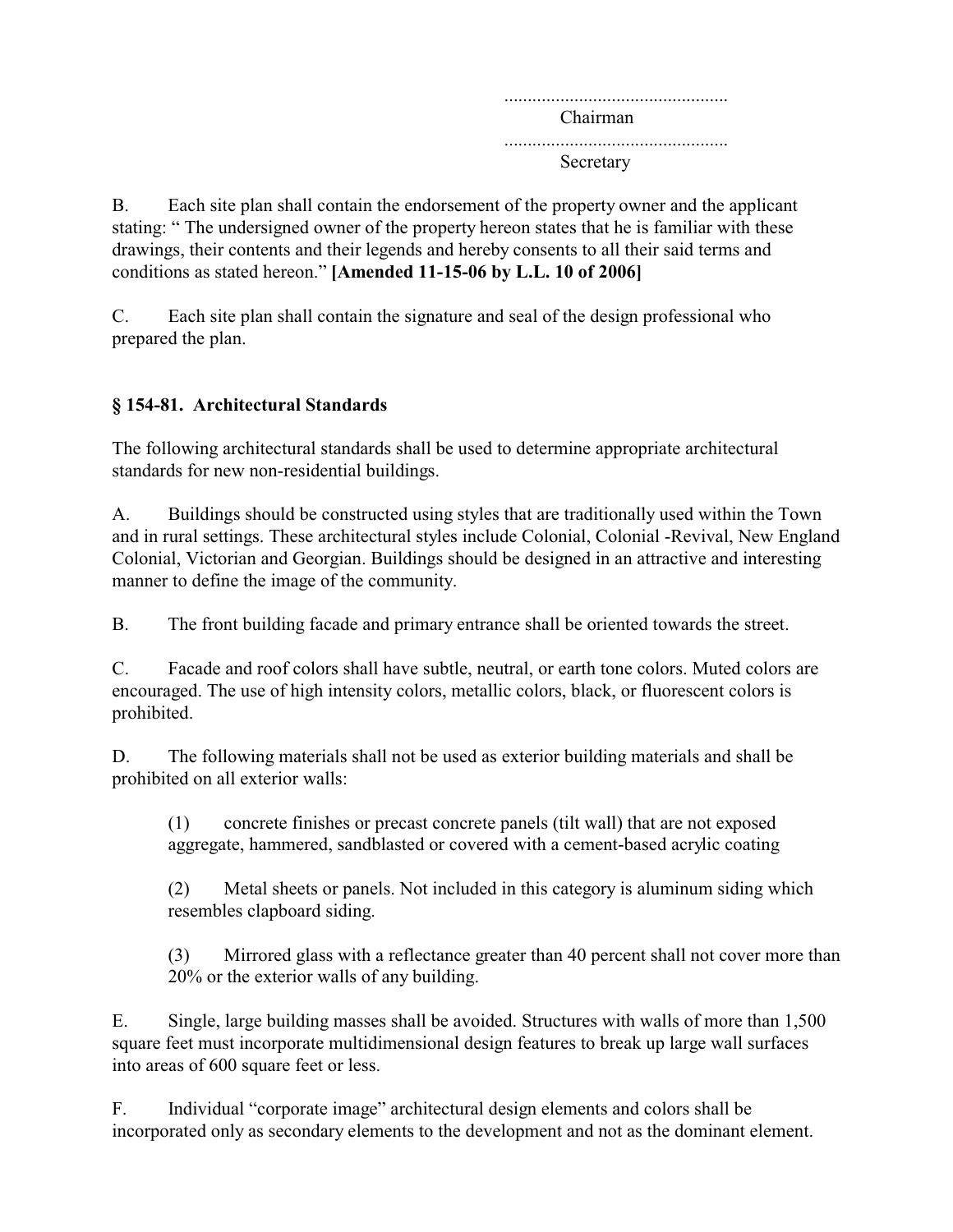Such elements should be consistent and blend with the larger development area.

G. Foundation plantings and trees should be incorporated around the building exterior to soften the building appearance and to create a place of relief from the summer sun.

H. Service and mechanical areas shall be designed as an architectural feature of the building and entirely screened from view.

I. All lighting fixtures will comply with the standards and requirements of §154-22.1, "Lighting Standards", contained herein..**[Amended 11-9-05 by L.L. No. 12 of 2005]**:

J. No mechanical equipment may be located on a roof in such a manner as it may be visible.

# **§ 154-82. Public hearing.**

A. A public hearing on a site plan application shall be scheduled and conducted by the Planning Board within sixty-two (62) days after receipt of a properly completed application. Notice of the public hearing shall be provided to a newspaper of general circulation in the town such that it may be advertised in the newspaper at least five days prior to the date of the hearing.

B. Official submission. In order to determine the date of submission from which a public hearing is required to be held, an application, complete in every respect and accompanied by the required plans and fees, shall be considered officially submitted to and received by the Planning Board on the date of its regularly scheduled monthly meeting following no less than fourteen (14) days the date on which the same was submitted to the Secretary or Clerk of the Planning Board.

C. At least ten days prior to the day of any public hearing, the Planning Board shall give notice by mail to any adjacent municipality that is within five hundred feet of any property for which an application for a site plan is being considered. **[Added 11-15-06 by L.L. 10 of 2006]** 

# **§ 154-83. Notice to property owners**.

A. The Applicant shall mail notice of the public hearing to all property owners whose property is within five hundred (500) feet of the site of the proposed project or within five hundred (500) feet of any property contiguous to said site that is owned partially or wholly by the Applicant or property owner, members of the Applicant's and Property Owner's family(ies) or firms in which the Applicant or Property Owner owns a financial interest.

(1) Such notice shall be mailed, certified return receipt requested, not less that fifteen (15) calendar days prior to the date of the public hearing scheduled by the Planning Board. Prior to the public hearing the subdivider shall provide to the Planning Board a copy of the required notice and an affidavit listing all of the property owners to whom such notice was mailed and copies of all mailing receipts.

(2) Such notice shall be in a form approved by the Planning Board, including no less than: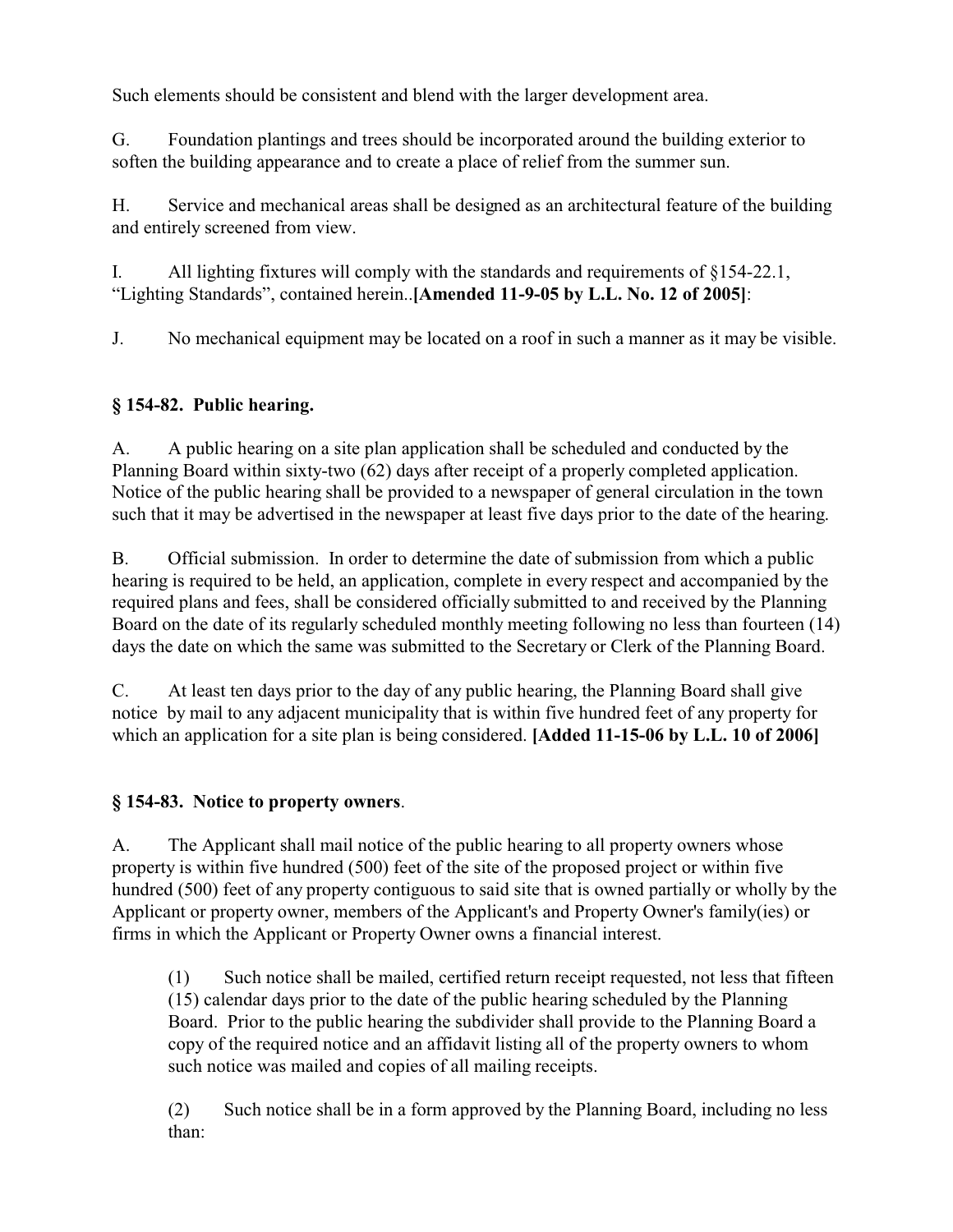- (a) The name of the Applicant.
- (b) The location of the site of the proposed site plan.

(c) A brief description of the proposed use of the property including, as a minimum, the total acreage involved, the total area of disturbance, the location of proposed entrances and the proposed methods of providing water supply and sewage disposal.

(d) The date, time, and place of the public hearing.

## **§ 154-84. Performance bond required.**

A. Supersession of statutory provisions. This section shall, pursuant to the supersession authority granted by the Municipal Home Rule Law, supersede, in its application to the Town of Patterson, the provisions of §§ 274-a, 276 and 277 of the Town Law of the State of New York relating to the limitation upon the authority of a town to require the posting of a performance bond or other form of security in connection with the approval of a land subdivision plat, to extend such authority to Planning Board approvals of commercial and residential site plans in accordance with the provisions of § 274-a of the Town Law.

B. Legislative intent. In order to ensure that once a project has been started it shall not be abandoned, partially completed or left in a state which will cause erosion of the soil, improper drainage or any other condition which will result in the deterioration or devaluation of the surrounding land or neighborhood, and in order to ensure that while under construction, the workmanship and materials used shall promote the long life of the project and the health, safety and welfare of the future users of the subject premises and surrounding areas, the Town Board of the Town of Patterson has determined it to be a proper exercise of authority conferred upon it by the laws of the State of New York to require the posting of adequate security for the performance of necessary site improvements contemplated in connection with a residential or commercial site development.

### C. Procedure.

(1) Prior to the grant of final site plan approval for a particular project, the Planning Board, in considering the recommendation of the engineering authorities available to it, shall establish the amount of performance security to cover the full cost of the required site improvements as shown on such final site plan as enumerated in Subsection D hereof. The Planning Board shall make a referral of the matter regarding the establishment of the amount of performance security of a particular project to the Town Board, which referral shall include its recommendation as to the amount of such performance security. The performance security shall become effective only if and when the Town Board shall have approved it as to form, sufficiency of surety and manner of execution.

(2) The performance security shall be in the amount approved by the Town Board in the form of a performance bond issued by a surety company licensed in the State of New York; a letter of credit issued by a federally or state-chartered financial institution; or a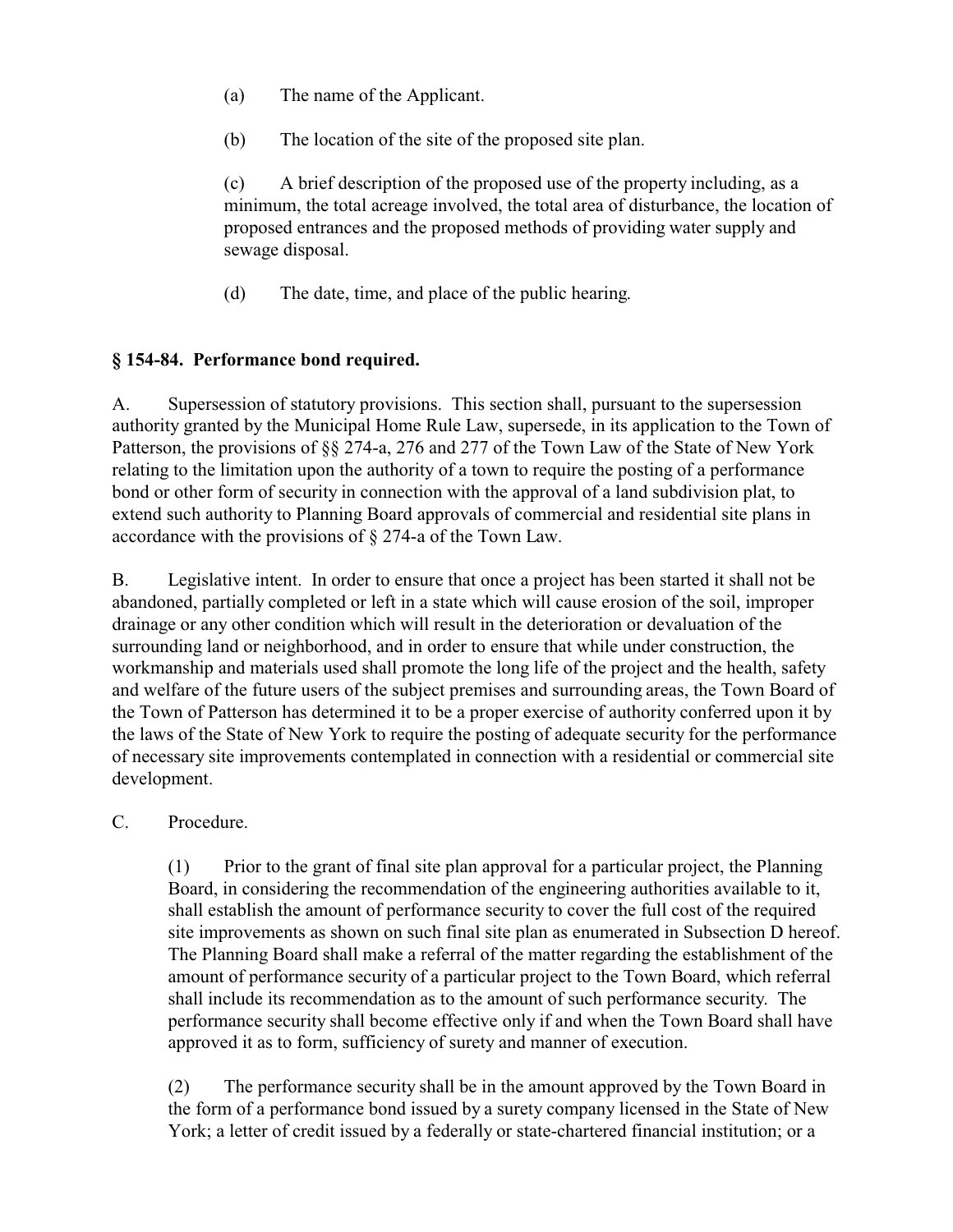savings passbook, money market account or certificate of deposit naming the Town of Patterson as joint tenant.

(3) Such performance security, if in the form of a performance bond or letter of credit, shall run for a term to be fixed by the Planning Board, but in no event for a term longer than three (3) years; provided, however, that the term of such security may be extended by the Planning Board with the consent of the parties thereto. In the event that such security is in the form of a letter of credit, such a letter of credit shall contain a provision requiring automatic renewal thereof unless, not less than thirty (30) days prior to its expiration, the Town of Patterson is given written notice of the issuing institution's intention not to renew such letter of credit.

(4) The performance security in the full amount established by the Town Board shall be posted with the Town Clerk upon grant of final site plan approval. No building permits shall be issued for and no site preparation work shall be commenced on the subject premises unless and until the necessary performance security has been posted.

(5) A duly designated official of the town shall inspect the improvements during construction to assure their satisfactory completion.

(6) During the course of construction, the performance security may be reduced, in the sole discretion of the Town Board upon the recommendation of the Planning Board, to an amount certified by the Town Engineer or the Town's consulting engineer to be the probable cost of completion of the remainder of the required site improvements, but in no event shall such amount be reduced to less than fifty percent (50%) of the original amount of the performance security.

(7) The performance security shall be released or reduced only by the Town Board and only upon recommendation of the Planning Board after certification by the Town Engineer or the Town's consulting engineer that all or part of the required site improvements have been completed in conformance with the approved final site plan and all applicable regulation.

D. Site improvements subject to bonding. The following items are considered essential to the principles stated above and shall be included in the amount of the performance security to be set:

(1) Site grading, including replacement of topsoil and seeding, and including structural features and other measures deemed necessary by the Planning Board to provide long-term stabilization of the site **[Amended 2-25-09 by L.L. No. 4 of 2009]**.

E. Phased projects. In the event that a particular site plan is to be constructed in sections or phases, the Planning Board, in its sole discretion, taking into consideration the importance of the entirety of the site improvements on the section or phase to be constructed, may recommend to the Town Board that the performance security be posted for only so much of the project as is going to be constructed in a particular phase or section; provided, however, that no building permits shall be issued for and site work shall be conducted on any future phase or section unless and until the required performance security is established for such future phase or section and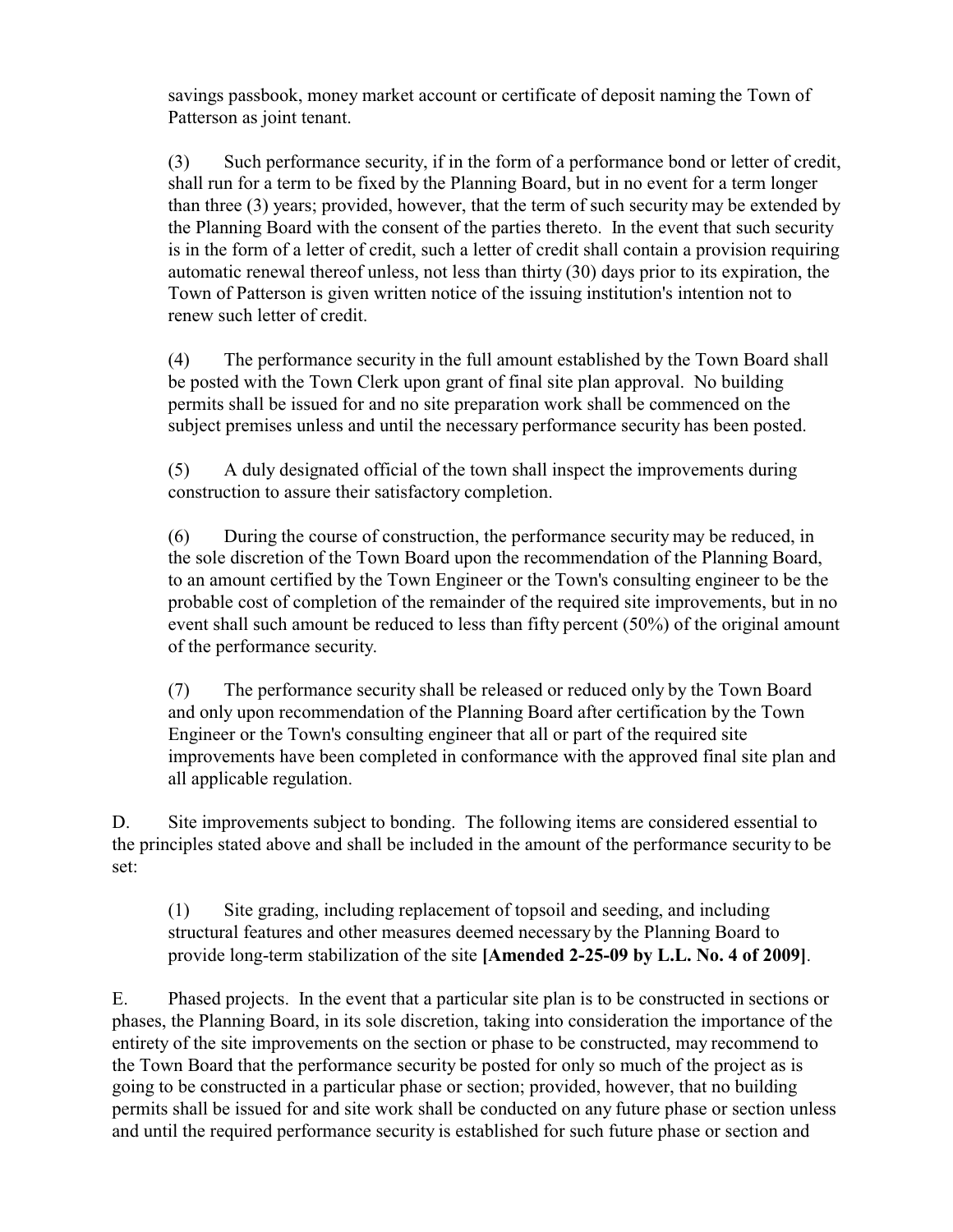properly posted in accordance with the provisions of this section.

F. Default. In the event that any required site improvements have not been installed as provided in this section within the term of the performance security, the Town Board may thereupon declare said performance security to be in default and collect the sum remaining payable thereunder, and, upon receipt of the proceeds thereof, the town shall install such improvements as are covered by such security and are commensurate with the extent of building development that has taken place on the site. In the event that no building has taken place but site preparation has taken place, the proceeds of the security shall be used, to the extent practicable, to restore the site to its original state and avoid erosion and adverse drainage conditions.

# **§ 154-85. Fees for site plan review [Amended 2-25-09 by L.L. No. 4 of 2009].**

A. Fees for submission of an application requesting site plan approval, as required by Chapter 87 of the Town Code of the Town of Patterson, shall be established by resolution of the Town Board, and shall be set forth in the Schedule of Fees:

B. The project applicant or developer shall deposit with the Town, pursuant to  $\S87-4$ , a fee for inspection of site improvements in the amount of five percent  $(5\%)$  of the total estimated cost of all site improvements listed below.

(1) Site grading, including replacement of topsoil and seeding, and including necessary structural features such as retaining walls and ground cover.

(2) Drainage, including waterways, conduits and all necessary appurtenances and structures.

(3) Water and sewer systems, including all wells, conduits, structures and appurtenances as may be required by those government agencies having final jurisdiction for approval of those system.

(4) Foundation course, pavement, curbs and sidewalks for all roads, drives, parking areas and walkways.

(5) Lighting, including all necessary wiring, structures and appurtenances.

(6) Landscaping, including all shrubs, trees and screening as may be required to ensure that the final site condition meets with the site plan approved by the Planning Board.

# **§ 154-86. Waiver of site plan approval.**

A. Site plan approval as required in § 154-76 may be waived in whole or in part when the site plan is for a conforming or nonconforming use or occupancy that will not enlarge an existing building or if there is a proposed enlargement of an existing building for less than ten percent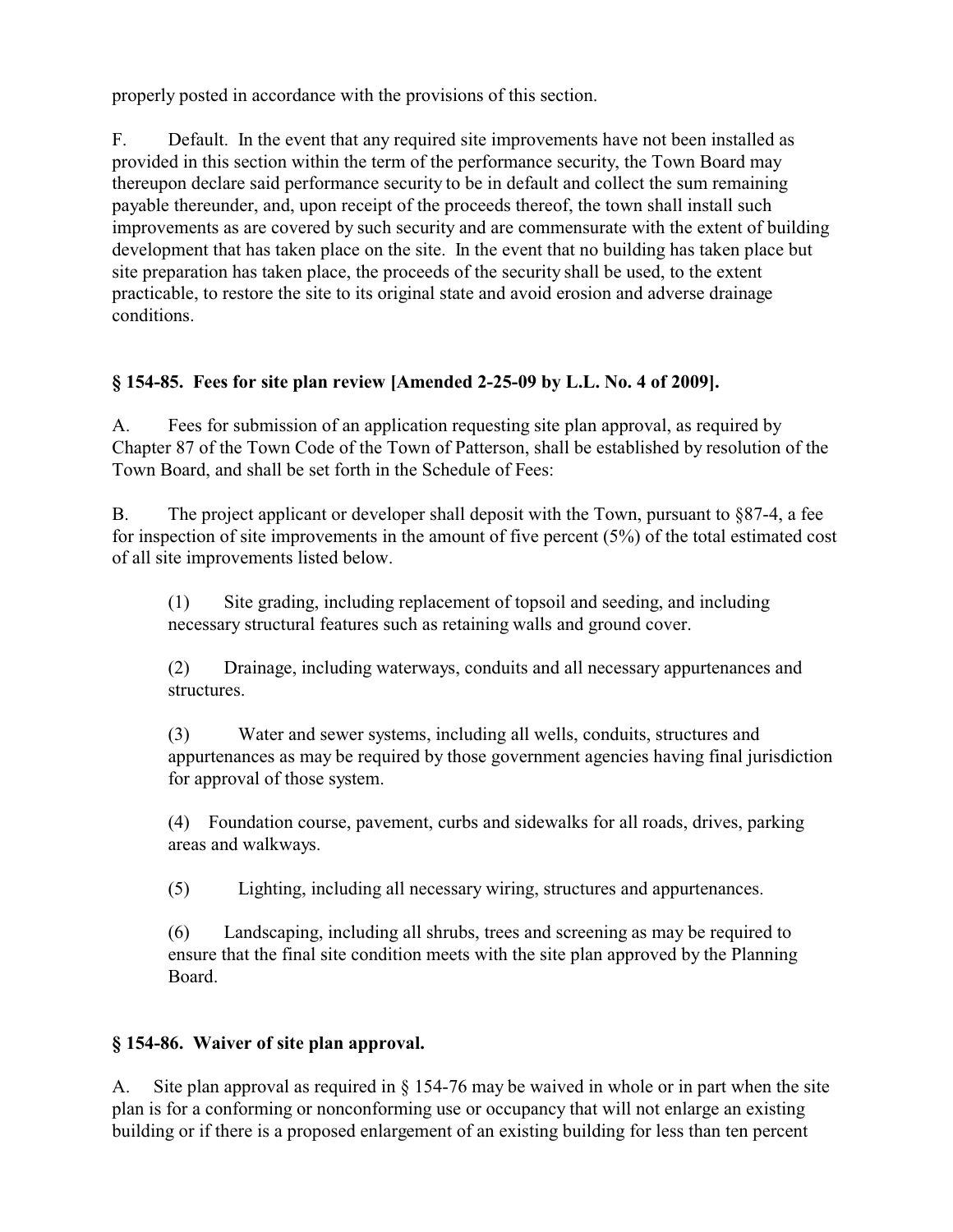(10%) of the minimum floor area for dwelling units or minimum floor area for other uses and where said conforming or nonconforming use or occupancy would also conform to all other requirements of this chapter.

B. For said waiver, the applicant shall submit to the Planning Board a written request setting forth the following:

(1) A detailed statement of the applicant's proposed use of the building or property, including detailed information on the conformity and adequacy of the on-site parking and loading facilities, signs and all other applicable information required by this chapter and other town ordinances for the proposed use in the zone in which said use is located.

(2) The applicant's reasons for requesting a waiver of all or part of the site development plan requirements of this chapter.

C. In considering a request for waiver of site development plan approval, the Planning Board shall consider the standards and other requirements for said site development plan approval as contained in this Article. The Planning Board shall make findings that the approval of the waiver does not impair the intent and purposes of the site development plan requirements of this chapter.

D. The Planning Board's findings and written approval or disapproval with or without conditions shall be forwarded to the applicant and the Code Enforcement Officer or other town agency or department, where appropriate.

### **§ 154-87. Expiration of approval.**

The approval of any site plan by the Planning Board, excepting a residential site plan approved pursuant to Section 154-76(B), shall be deemed null and void one (1) year from the date thereof unless a building permit in compliance therewith shall have been obtained and construction thereunder shall have progressed such that structural improvements as shown on the approved plan have been installed on the site. Expiration of the building permit shall constitute an expiration of the approved site plan. In the event that no building permit is required for a site plan, approval of the site plan shall be deemed null and void one (1) year for the date of the approval unless the improvements shown thereon have been substantially completed. The expiration of such approval of a site plan shall not prevent the submission of a subsequent application and site plan, which shall be considered without reference to the prior approval.

### **§ 154-88. Damage to Conforming Building**

Any building or structure, which conforms to the requirements of this Chapter and has also received site plan approval, and which has been destroyed or damaged from any cause to the extent, as determined by the Code Enforcement Officer, of over fifty percent (50%) of the volume of its structure above the foundation shall apply for a permit from the Code Enforcement Officer to rebuild or restore the damaged portion of any building damaged or destroyed within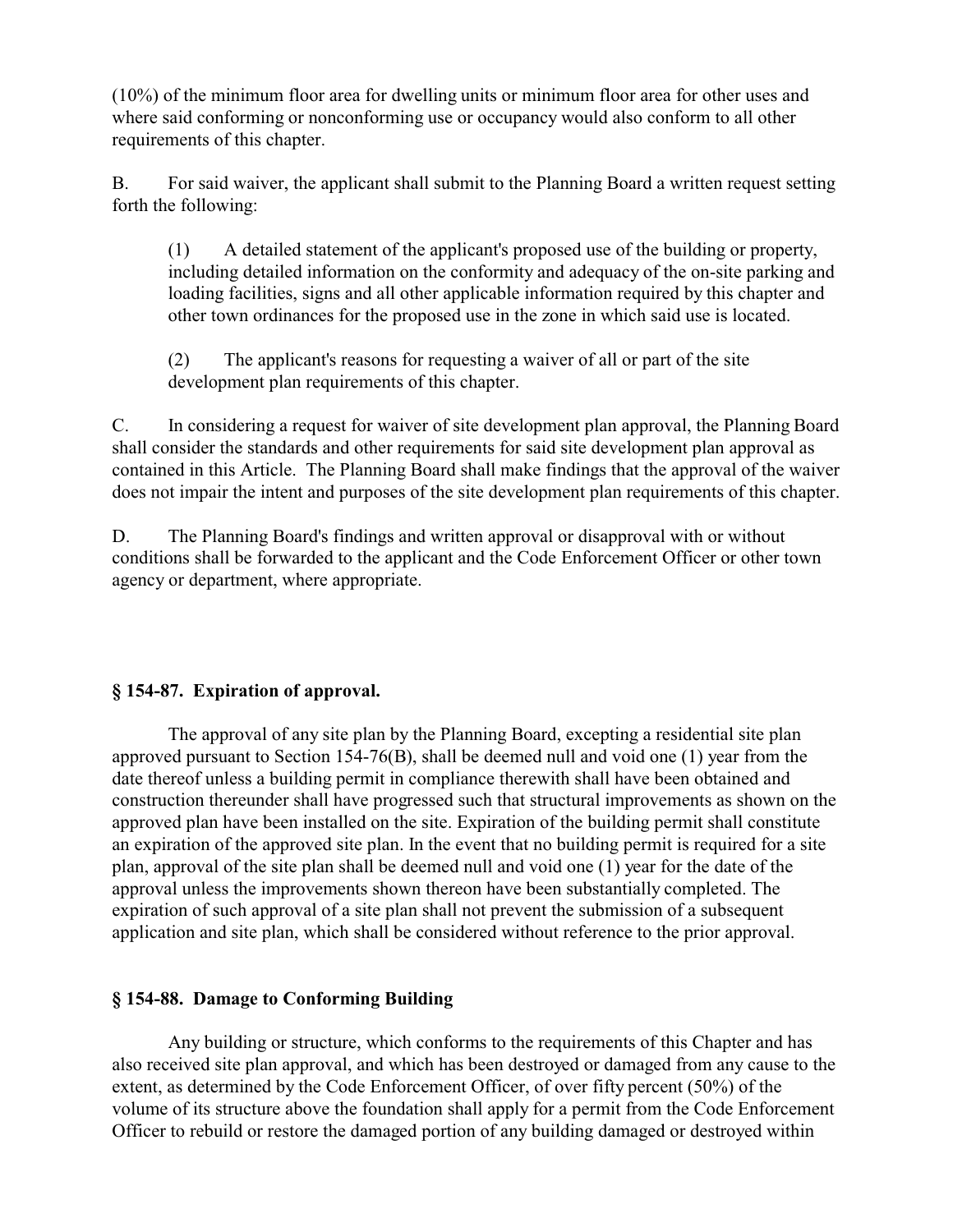six (6) months of the day of such damage and shall be accompanied by plans for reconstruction which, as to such portion, shall comply with the provisions of this chapter in all respects.

## ARTICLE XVI **Special Use Permits**

### **§ 154-89. Authority regarding special use permits.**

A special use permit may be granted by the Board of Appeals for any one (1) or more of the uses provided for in Articles XVII through XIX, subject to the provisions of Articles XVI and any other applicable provisions of this Chapter.

### **§ 154-90. Application for permit.**

A. An application for a special use permit shall be in writing on a prescribed form subscribed to and verified by the owner of the property for which the permit is sought or by the agent of the owner thereunto duly authorized by an instrument in writing, duly executed and acknowledged, as in the case of a deed, by the owner of the aforesaid property.

B. In the event the special use is to be conducted by a lessee, the said lessee shall join in the application and subscribe and verify the application in person or by the lessee's duly authorized agent, in the same manner as the owner.

C. In the event such application is made by an agent on behalf of the owner or of the owner and lessee, there shall be attached to the application an authorization duly executed and acknowledged, as in the case of a deed, by the owner or by the owner and the lessee, as the case may be. **[Amended 11-15-06 by L.L. 10 of 2006]** 

D. In the event that a lessee shall be interested in the application, a photostatic copy of the lease shall accompany the application.

E. In the event the application is made by or in behalf of a corporation, the application shall include the names and addresses of all officers and directors of said corporation, and certify that the corporation is organized and existing under the laws of the State of New York or is a Corporation authorized to conduct business in the State of New York.

F. The number of copies of the application and any materials in support thereof, which shall constitute a compete submission to be placed on an agenda of the Zoning Board of Appeals, shall be determined by the Zoning Board of Appeals. **[Amended 5-24-2017 by L.L. 1 of 2017]** 

G. Unless waived in whole or in part by the Zoning Board of Appeals, which reasons shall be placed in the record of the meeting, the application shall be accompanied by a land use and development plan at a scale of not less than one (1) inch equals one hundred (100) feet, and such plan shall indicate the following: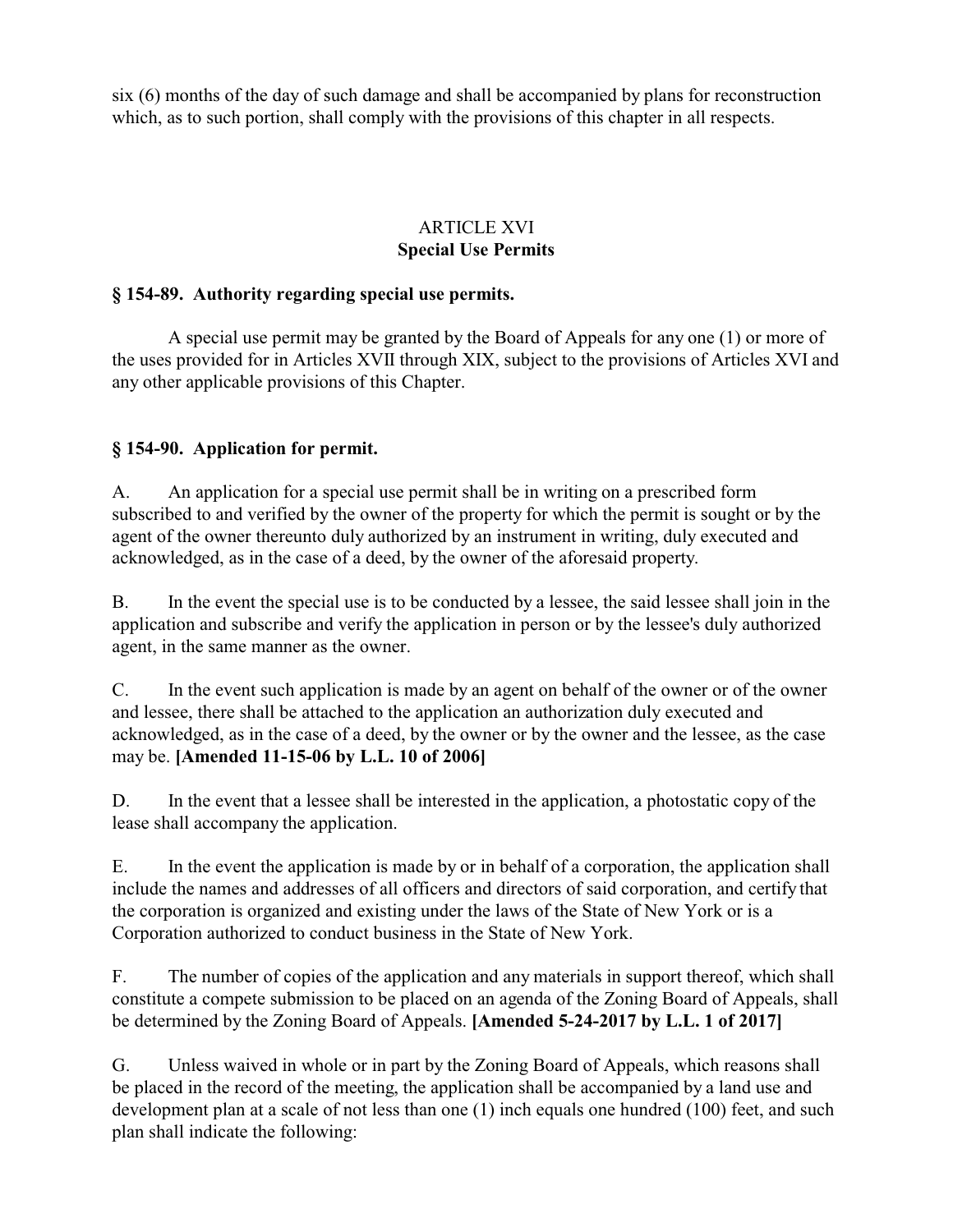(1) The property boundaries, including metes and bounds, its area, zoning districts and owners of all properties located within five hundred (500) feet of the boundaries.

(2) Terrain conditions on the property, including existing and proposed topographic data showing contour at two foot increments. A blowup of the United States Coast and Geodetic Survey maps is not deemed appropriate to allow proper study by the Board of Appeals or the Planning Board. Where it is deemed essential for proper determination of topography qualities, the applicant shall supply more accurate topography as required.

(3) Soil types and hydrologic soil cover complexes as may be obtained from the United States Soil Conservation Service, as well as existing watercourses and their classifications, watershed area, wetlands, wooded areas, major rock outcroppings and other significant features, including proposed method of water supply and sewage disposal, shall be shown on one (1) or more separate maps of the same scale as the land use and development plan.

(4) The proposed sizes and arrangement of buildings and use or uses, developed and undeveloped areas, including roads and traffic patterns, general parking areas and proposed method of off-site drainage disposal.

H. The application shall be accompanied by a written report prepared by a professional engineer, architect or landscape architect duly licensed in the State of New York. The report shall consist of the following:

(1) A statement describing the nature of the proposal and how it will serve to implement the intent and purpose of this chapter.

(2) A statement describing each of the features of Subsection G above, and concluding with a statement regarding the effect of the proposed development on the surrounding neighborhood.

I. The application shall include such other additional information as may be deemed necessary by the Board of Appeals to properly study and evaluate the application.

J. The application shall be accompanied by a certified list of the name and address of each owner of property located within five hundred (500) feet of the boundaries of the project.

K. The application shall be accompanied by a fee as set from time to time by resolution of the Town Board.**[Amended 11-9-05 by L.L. No. 12 of 2005]**:

# **§ 154-91. Review by other agencies.**

A. Each application for a special use permit, except for accessory apartments or accessory buildings, shall be referred to the Planning Board for a report thereon prior to a public hearing being held on the Application. **[Amended 11-15-06 by L.L. 10 of 2006]**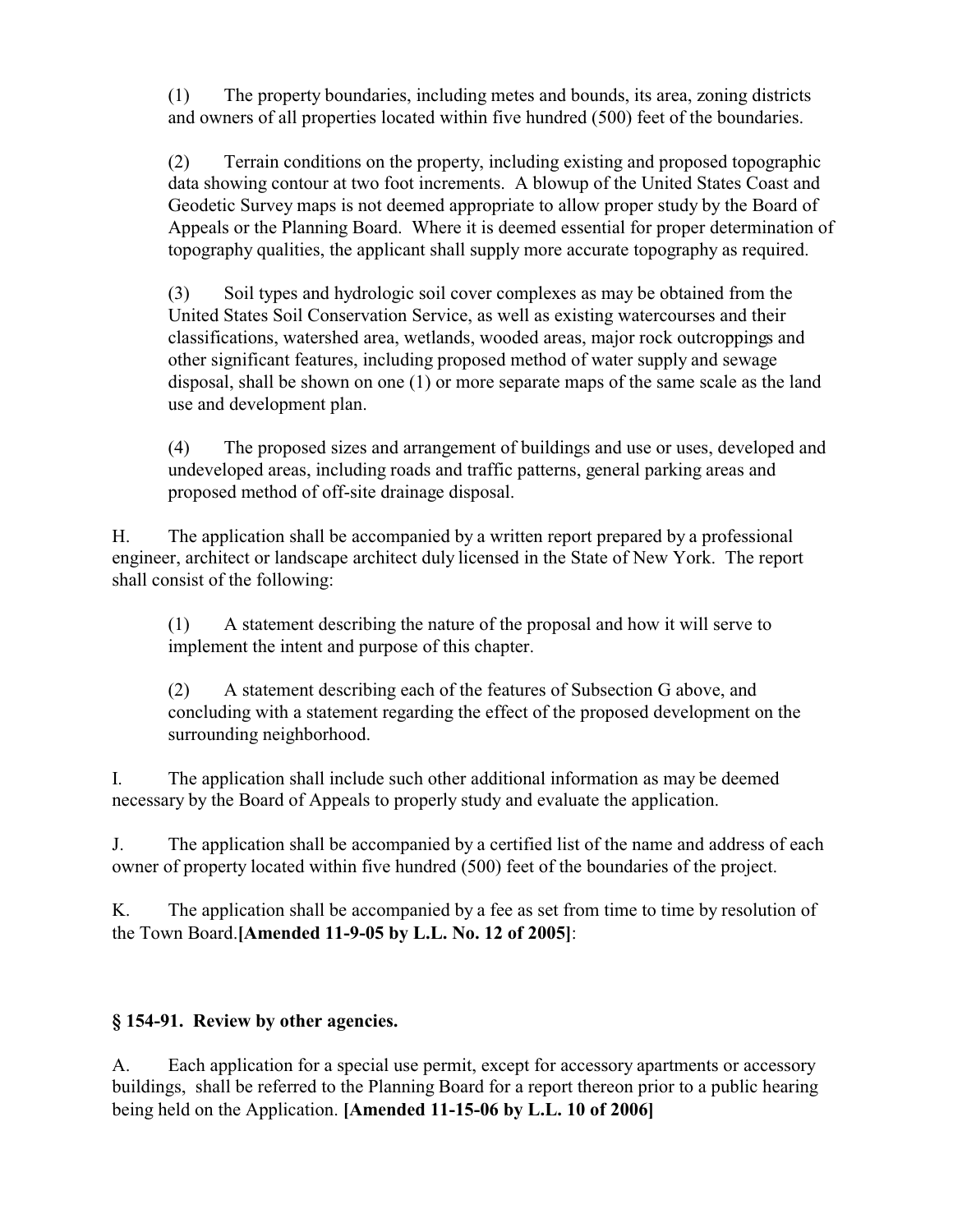B. Where an application has been received for a parcel that lies within five hundred (500) feet from a municipal boundary, or from any existing or proposed county or state park or recreation area, or from any existing or proposed county or state road or right of way, or from any county or state lands on which there is situated a public building, pursuant to General Municipal Law the application shall be referred to the Putnam County Division of Planning and Development, who shall report its recommendations within thirty (30) days.

C. At least ten days prior to the day of any public hearing, the Zoning Board of Appeals shall give notice by mail to any adjacent municipality that is within five hundred feet of any property for which an application for a special use permit is being considered. **[Added 11-15-06 by L.L. 10 of 2006]** 

# **§ 154-92. Publication of notice of hearing.**

Within sixty-two days (62) of the receipt of a complete application, the Board of Appeals shall hold a public hearing on the application. The Board of Appeals shall give notice thereof by publication in the official paper of notice of such public hearing at least ten (10) days prior to the date thereof; and the Board shall, at least ten (10) days before such hearing, send to all such owners of record of land within five hundred (500) feet of the boundary of the property, as set forth in the application, a written notice of the application applied for.

## **§ 154-93. Standards and guidelines for determination. [Amended 5-24-2017 by L.L. 1 of 2017]**

A. In addition to the standards and guidelines in Articles XVII through XIX, the Board of Appeals shall determine each application upon the merits only after public hearing and in conformity with the following standards and guides:

(1) The use shall be of such location, size and character that, in general, it will be in harmony with and conform to the appropriate and orderly general development of the town and, in particular, the district specified in the appropriate sections of Articles V through IX of this chapter.

(2) The Board of Appeals' deliberation and determination shall be made in accordance with the comprehensive plan and requirements set forth in this chapter including the need to lessen congestion in the streets; to secure freedom from fire, panic and other dangers; to promote health and general welfare; to provide adequate light and air; to prevent overcrowding of land; to avoid undue concentration of population; to facilitate adequate provisions of transportation, water, sewerage, schools and other public requirements, as one or more of such standards may apply to the particular use.

(3) The deliberation and determination of the Board of Appeals shall be made with reasonable consideration, among other things, as to the character of the district and its peculiar suitability for the particular uses, and with a view to conserving the values of buildings and property generally and to encouraging the most appropriate use of land throughout the municipality.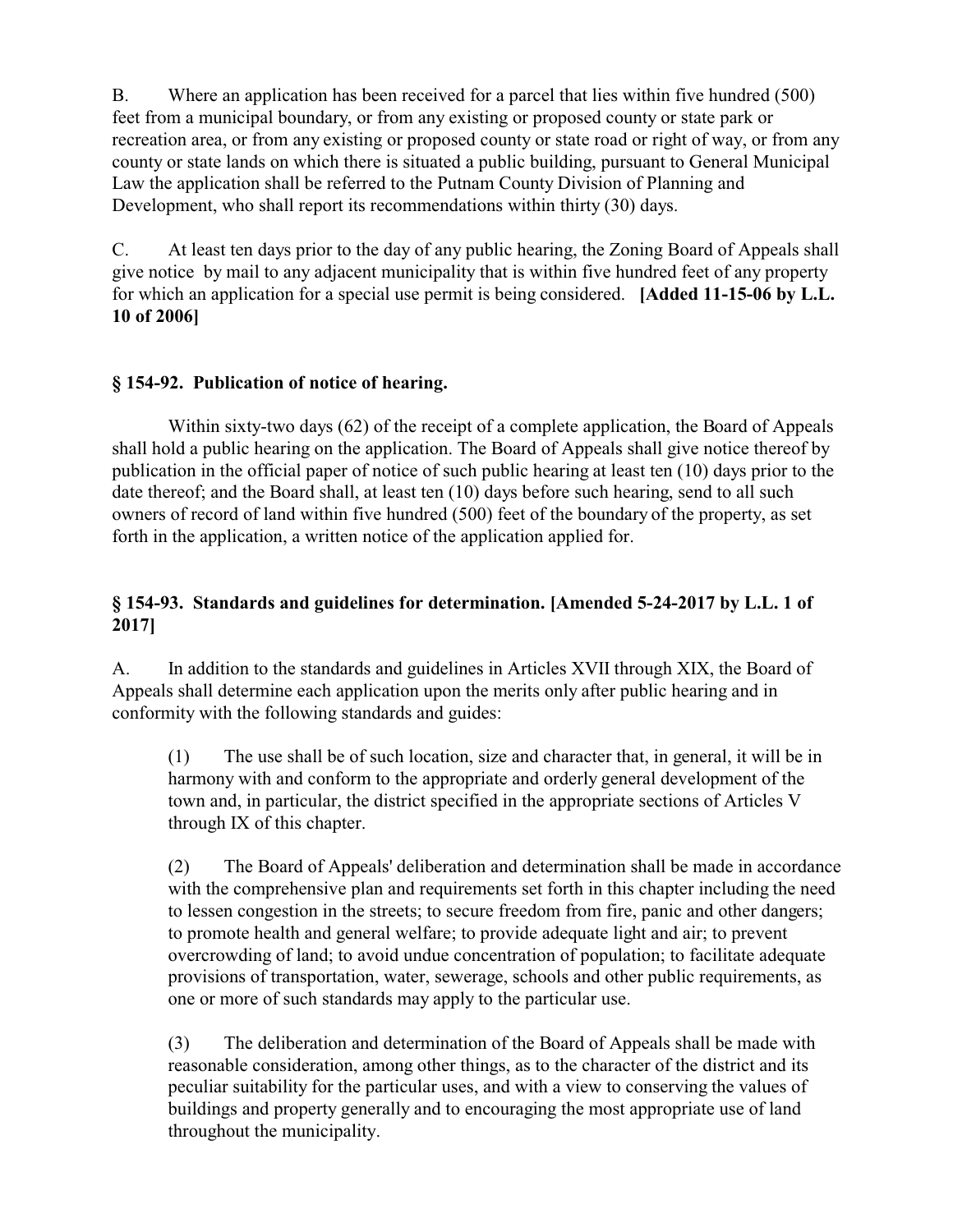(4) The deliberation and determination of the Board of Appeals shall be made with reasonable consideration to the effect the proposed activity will have on the environment, and to the continued maintenance that may be required.

(5) The location, nature, extent and height of any building, structure, wall or fence and the nature and extent of any landscaping shall be such as will not hinder or discourage the appropriate development and use of property in the general neighborhood.

(6) The issuance of any permit hereunder for any public utility use in any residence district shall be subject to the finding that the establishment of the particular use in the subject location is necessary and convenient for the efficient operation of the particular utility system of which said use is a part or for the provision of service by the utility to the neighborhood in which the particular use is located.

(7) The Board of Appeals shall also consider, upon an application for a special use permit, such standards as are established in this Article or any other provision of this chapter.

(8) Nothing in this section provided shall be deemed to authorize the Board of Appeals to grant a special permit except in strict conformity with Articles XVI through XXI of this Chapter, and no change in any use provisions of this chapter shall be permitted except as expressly provided in said Articles.

B. In granting the application, in whole or in part, the Board of Appeals may attach thereto such reasonable conditions and restrictions as are directly related to and incidental to the proposed special use permit as the Board in its discretion may deem necessary to promote the health, safety and general welfare of the Town of Patterson.

C. Reserved.

D. The determination of the Board of Appeals shall be in writing, and shall be filed with the Town Clerk within five (5) days. A certified copy of the decision shall be mailed to each applicant, the Planning Board and the Code Enforcement Officer within three (3) days of such filing.

# **§ 154-94. Certificate of occupancy for special permit uses.**

Upon completion of the site improvements authorized by the special use permit and shown on a site plan as approved by the Planning Board, and upon certification of completion by the Town Engineer to the Planning Board and acknowledgment by the Planning Board of same, the applicant may apply to the Code Enforcement Officer for a certificate of occupancy without further application to the Board of Appeals; and the Code Enforcement Officer shall, after personally inspecting the premises involved, issue a certificate of occupancy, provided the conditions attached to the granting of the permit have been duly and fully complied with. In the event of the failure or refusal of the Code Enforcement Officer to issue a certificate of occupancy, the applicant may appeal to the Board of Appeals within thirty (30) days thereof.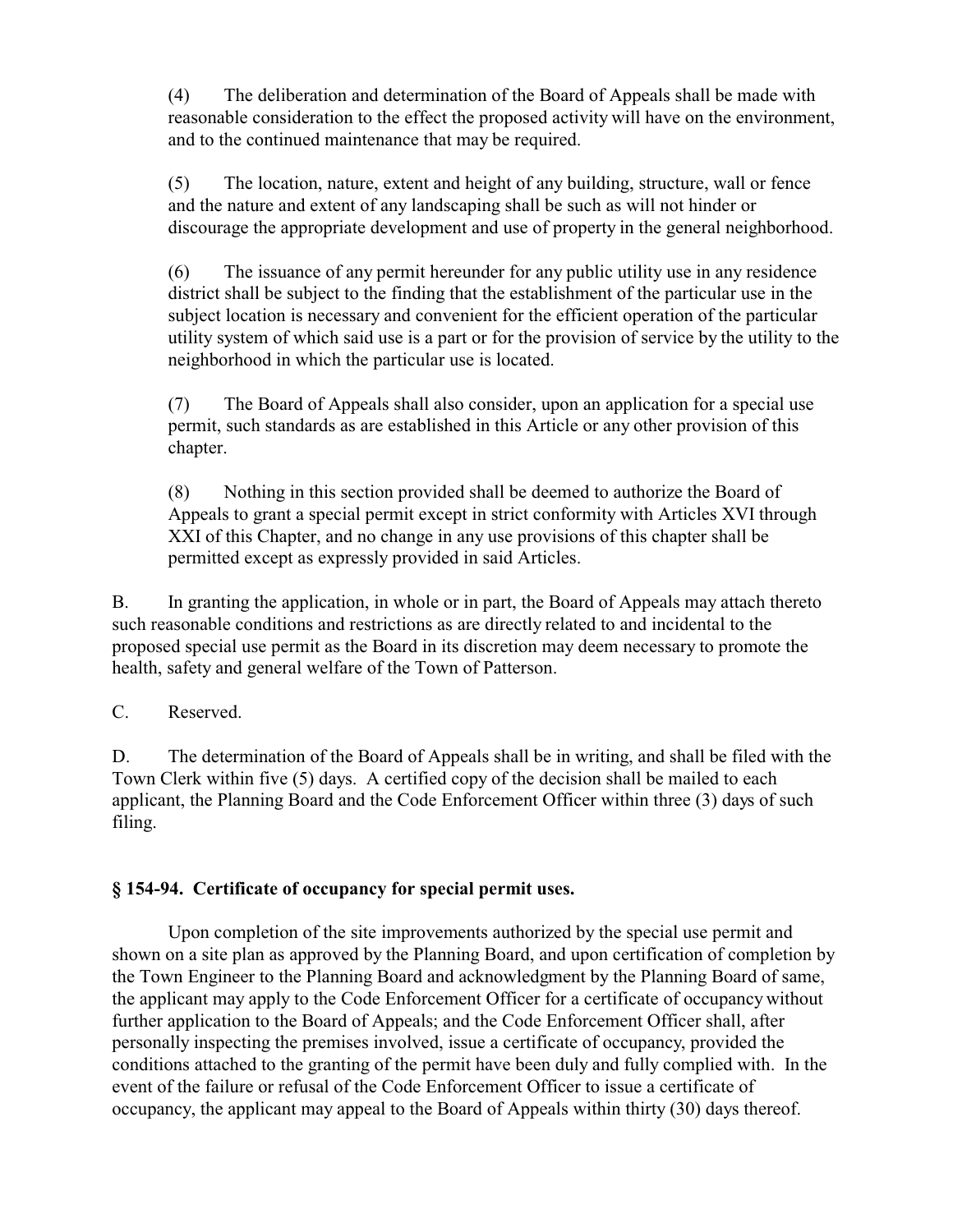## **ARTICLE XVII Special Permits for Any District**

### **154-95. Not-for-Profit Membership Club. [Added 10-27-2010 by L.L. No. 5-2010]**

Subject to the provisions, conditions and requirements of Article XVI of this Chapter, and as further conditioned below, a special use permit may be granted by the Board of Appeals in any district for the establishment of a Not-for-Profit Membership Club as defined in Section 154-4 of this Chapter provided:

A. The minimum lot area for the use shall be five acres except that a minimum lot area of ten acres shall be required when essential functions of club activities or uses are to be conducted outdoors.

B. Buildings and parking areas associated with the use shall be set back 100 feet from the front lot line, 200 feet from the side and rear lot lines, and 300 feet from any existing neighboring residence. Any such building or parking area shall be effectively visually screened from all neighboring properties and public rights-of-way.

C. Buildings or facilities used for active recreational uses shall be set back a minimum of 250 feet from all property lines.

D. Frontage and access to the lot shall be from a State or County highway or from a through Town roadway that is not a residential subdivision street.

E. The minimum square footage of the principal building deemed to be the clubhouse shall be 2,000 square feet. The maximum building coverage of that principal building shall be 15,000 square feet.

F. The maximum building coverage for all buildings and structures shall be two (2%) percent of the lot area.

G. No accessory building shall be larger in building coverage than 75% of the principal building.

H. The use of outdoor public address systems or amplifiers are prohibited unless permission is granted by the Town Board for a specific event.

I. One dwelling unit may be located in the clubhouse for the use of the club manager or caretaker and his immediate family. No other sleeping accommodations shall be permitted.

J. Any permitted use of a clubhouse or club site which involves the discharge or use of firearms, bow and arrow or any other dangerous weapons shall be conducted in strict compliance with applicable State and local laws. The Board of Appeals may establish such additional setbacks and require the installation of such facilities that, in its judgment, are necessary to protect the safety, peace, health and well being of the public.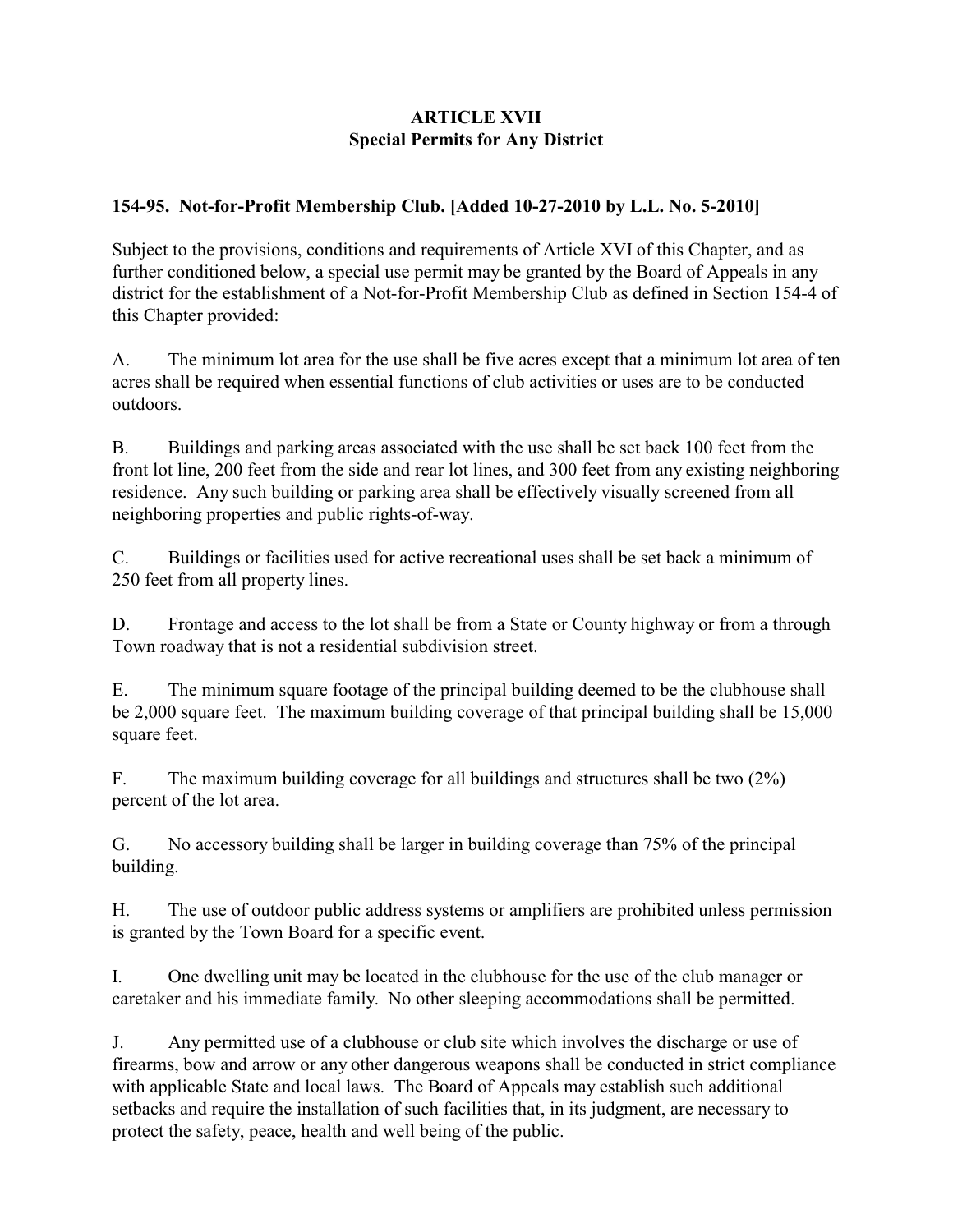K. Except as otherwise further modified by the Board of Appeals in its consideration of a specific application for a special use permit, the hours of operation, for any outdoor active recreational use of the property or facilities authorized under this section shall be limited to 8:00 a.m. to 9:00 p.m. daily.

L. No not-for-profit membership club shall be operated so as to create a nuisance to surrounding properties and no special permit shall be issued under this section for a use of property that would be deleterious to the public health, safety and welfare or to the peace, and quiet enjoyment of any adjacent residential property. The Board of Appeals shall attach such conditions to the special use permit as may be required to protect neighbors from excessive light or noise or stray balls or other nuisances and hazards which might be inherent in the operation of the club.

M. Except as otherwise set forth in this section, all the requirements of the Schedule of Use Regulations shall apply and compliance with the lighting, signage, off-street parking and other general standards of this Chapter, and any other applicable provisions of the Town Code, shall be required.

N. Accessory uses which may be permitted for a not-for-profit membership club are those activities which are clearly subordinate and incidental to the principal use provided that the Board of Appeals determines that such uses will not:

(1) Generate a substantial increase in noise at any property line of the parcel.

(2) Create adverse visual impacts to the surrounding viewshed.

(3) Cause or otherwise create a potential to cause an adverse impact to air, groundwater or surface water quality or resources.

(4) Impair the safety or quiet enjoyment of adjacent properties.

O. Outdoor rifle ranges, pistol ranges and target ranges, skeet and trap shooting, any form of aviation, animal rescue, the launching of fireworks, any form of motorized vehicle sport or testing, or adult entertainment use shall not be permitted as principal or accessory uses. Passive activities or uses of the land where there is no change to the topography or vegetative cover, such as hunting, hiking or fishing, are permitted accessory uses subject to compliance with the conditions of this section. Children's outdoor areas, if permitted by the Board of Appeals as an accessory use, shall not exceed 12,000 square feet in area.

P. Where specific uses to be established by a Not-for-Profit Membership Club are regulated or restricted elsewhere in this Chapter, those provisions shall apply in addition to the provisions of this section, and in case of any conflict, where a special permit is sought under this section the more restrictive provisions shall apply.

Q. The architectural design of the building exteriors shall be similar to and compatible with the surrounding neighborhood and shall otherwise comply with the provisions of §154-81 of this chapter.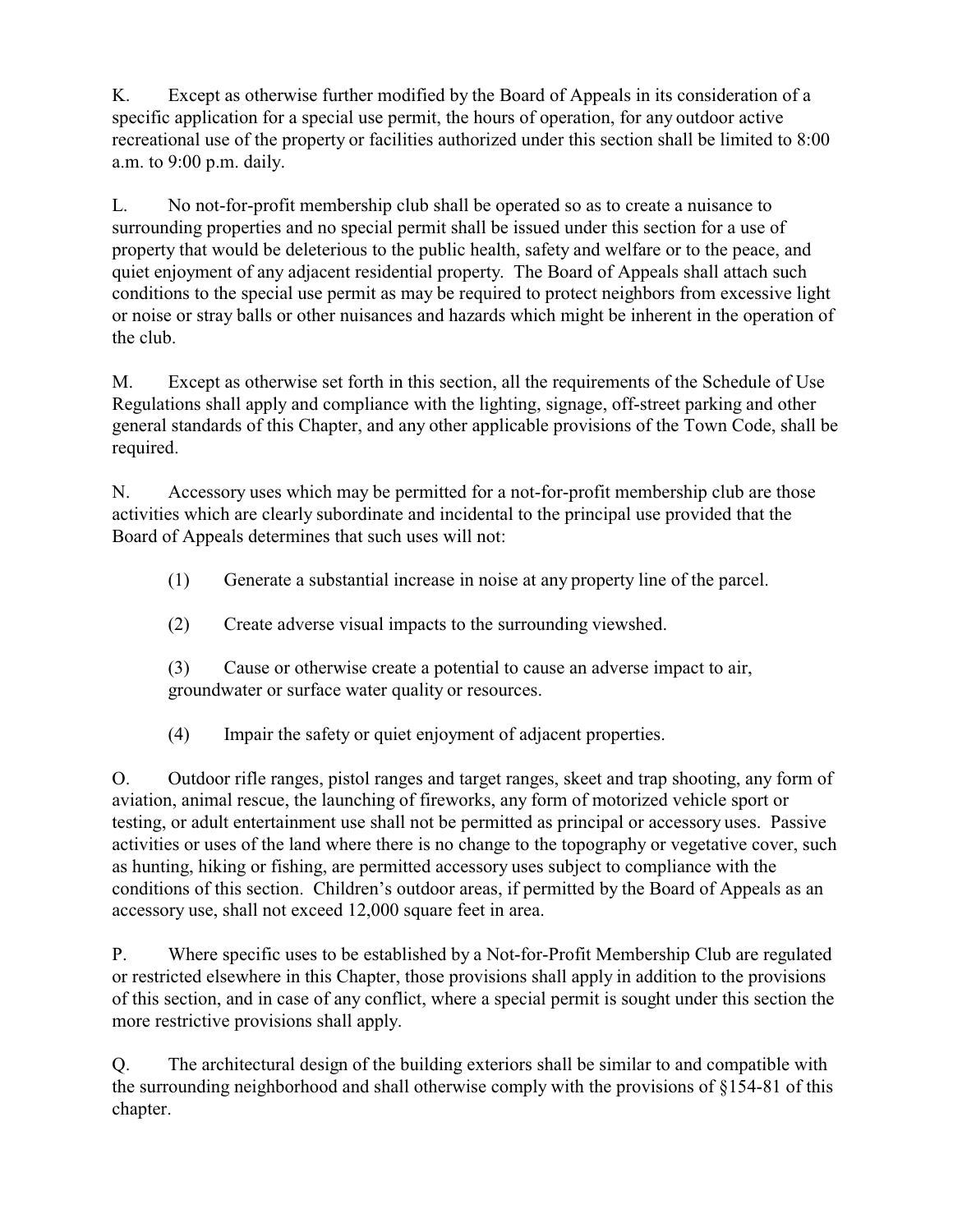R. At all reasonable times, the Code Enforcement Officer may visit and inspect the club property, the membership list, register of guests and all of the relevant books, records, and accounts of the club for the purpose of determining whether the club is being operated in compliance with this Chapter as a bona fide non-profit organization for the purposes stated in its certificate of incorporation, and in accordance with the special use permit approved by the Board of Appeals.

## **§ 154-96. Churches, parish houses and convents.**

A. Activities associated with a Place of Public Worship can result in adversely affecting the health, safety and general welfare of the community from impacts including, but not limited to significantly increasing traffic congestion, reducing water quality, compromising a neighborhood's character, increased noise, increased municipal services and taxes, loss of privacy, noxious fumes and increased light pollution. Further, it is found that it is in the best interest of the community to minimize or avoid these impacts. There also exists a presumption that a place used for public worship is beneficial to the community and every attempt should be made to accommodate such uses except where it is demonstrated that such use, or improvements incidental thereto adversely affects the health, safety or general welfare of the community in a manner that can not be mitigated by the imposition of conditions. It is the findings of the Town Board of the Town of Patterson that the procedures and requirements contained herein are the minimum necessary to protect the health, safety and general welfare of the community.

B. A special use permit may be granted, after public hearing by the Board of Appeals, in any district for a place of public worship provided that: **[Amended 5-24-2017 by L.L. 1 of 2017]** 

(1) The lot area size and setbacks conform to all the requirements of the district in which it is located, except that in the Residential District RPL-10, the minimum lot area shall be twenty thousand (20,000) square feet.

(2) The lot frontage shall conform to the requirement of the district in which it is located, but it shall be no less than one hundred (100) feet.

(3) Said frontage and access for the lot shall be on a state or county road, which road shall have sufficient design capacity to accept the additional traffic and/or shall not cause, or further deteriorate an unsafe traffic condition.

(4) The maximum of the lot which may be covered by impervious surface shall be sixty-five percent  $(65\%)$ .

(5) Adequate parking, based on the standards enumerated in § 154-73. Any parking areas and access drives shall be suitably screened from any adjacent residential areas with a vegetative buffer of no less than fifty (50) feet.

(6) The architecture design of the building exterior shall be similar to, and compliment the surrounding residential neighborhood.

(7) Adequate water and sewage disposal can be provided on the parcel to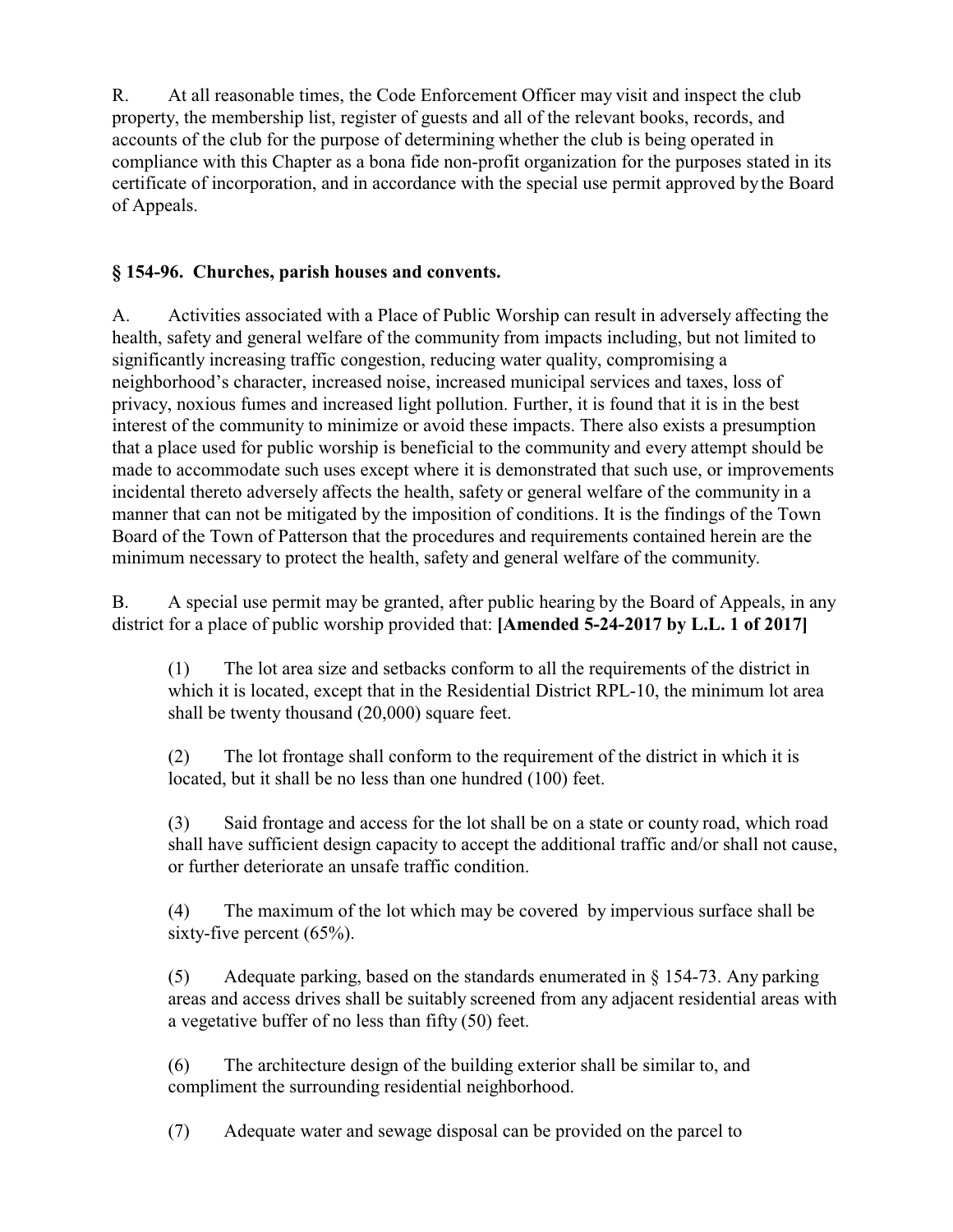accommodate the proposed activities.

(8) For any special use permit issued, site plan approval, pursuant to  $§154-75$  shall also be required.

(9) The proposed activity for which a special use permit has been issued pursuant to this Section shall not cause or result in a reduction in the total assessed value of the Town by more than five (5) percent.

C. Where only a portion of a lot or building will be used as a place of public worship, only that portion of the lot or building shall be considered a place of public worship and subject to the requirements of the Section.

D. The Zoning Board of Appeals is hereby authorized to require such conditions as may be necessary to permit the use of the site for religious use while minimizing any adverse impact that may be created.

E. A church for public worship, parish house or convent as defined herein shall not include the printing or manufacturing of religious paraphernalia. The manufacturing of religious paraphernalia shall not be permitted by a special use permit authorizing the use of land for a place of worship, except as where such use would otherwise be permitted by this Chapter.

### ARTICLE XVIII **Special Permits for Residence Districts**

### **§ 154-97. Nursery schools, day-care centers.**

A. Nursery schools and day-care centers. On a lot of not less than five (5) acres, a special use permit may be granted, after public hearing by the Board of Appeals, in any residence district for a nursery school, or day-care center, provided that:

(1) Any building is located at least one hundred (100) feet from any property line.

(2) The lot frontage shall conform to the requirement of the district in which it is located, but it shall be no less than one hundred (100) feet.

(3) The size of buildings in aggregate shall not exceed five thousand (5,000) square feet of lot area.

(4) The play space shall be located in rear yards but no nearer than one hundred (100) feet to any lot line and no nearer than one hundred (100) feet to any adjacent residential structure. The outdoor play area shall be suitably fenced or planted and screened to protect the school children and to avoid any nuisance to adjoining properties.

(5) The architecture design of the building exterior shall be in similar to and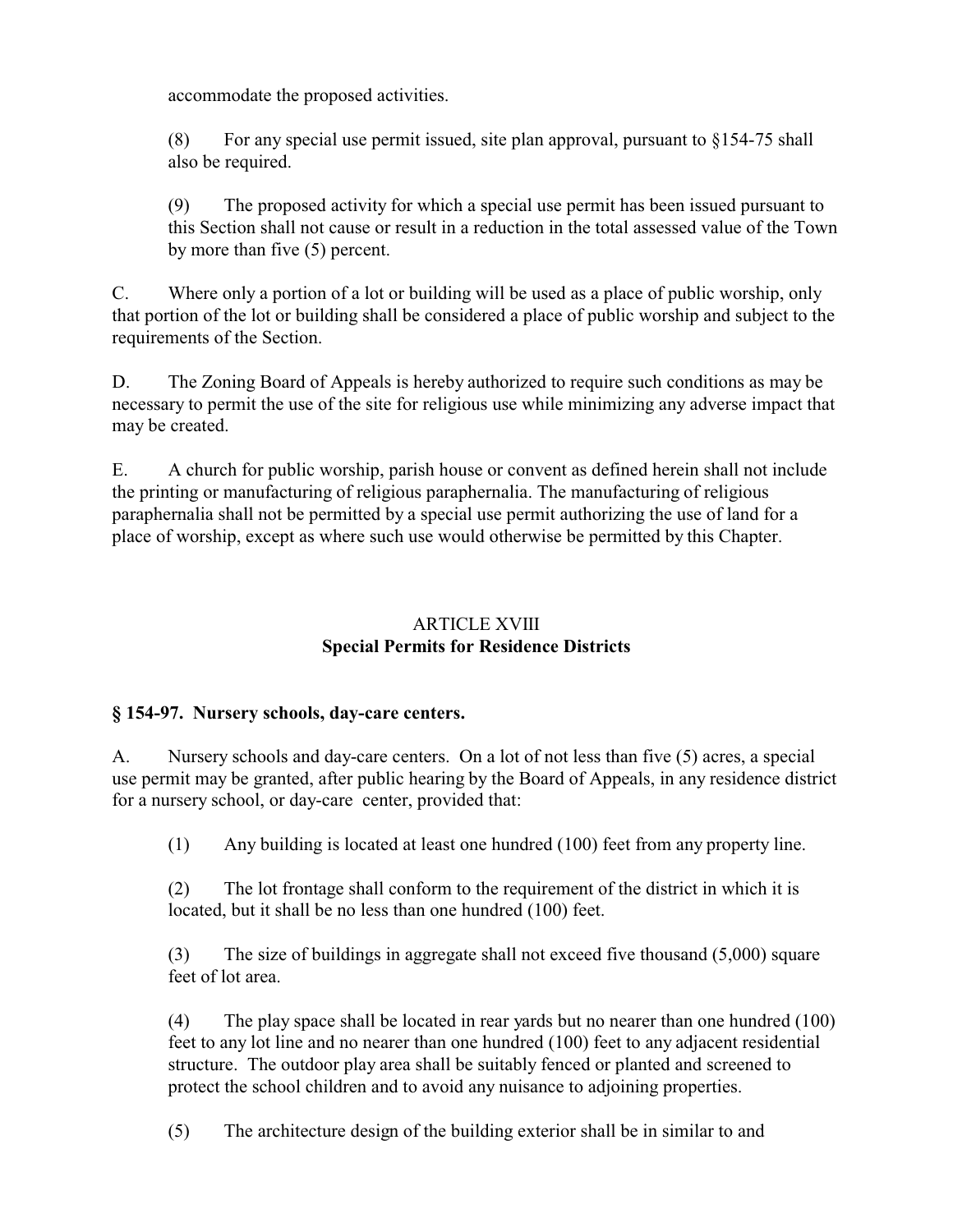compliment the surrounding residential neighborhood.

# **§ 154-98. Senior citizen facilities**.

On a lot of not less than fifty (50) acres, a special use permit may be granted, after public hearing by the Zoning Board of Appeals, in any residence district for a senior citizen facility, provided that:

A. Any building is located at least two hundred (200) feet from any property line.

B. The lot frontage shall be no less than two hundred fifty (250) feet.

C. Maximum lot coverage of the structures shall not exceed eight percent (8%).

D. Where any building, structure, driveway or parking area is within four hundred (400) feet of a property line, a densely vegetated buffer no less that seventy-five (75) feet in width shall be provided.

E. The architecture design of the building exterior shall be in similar to and compliment the surrounding residential neighborhood.

F. For the purposes of this subsection, senior citizen facilities shall mean a facility licensed by the State of New York which provides:

(1) apartment-style housing that includes a package of services such as meals, housekeeping, transportation, social activities and some personal care assistance, or

(2) apartment-style living units with full time nursing care

### **§ 154-99. Schools and colleges.**

On a lot of fifty (50) acres or more, a special use permit may be granted, after a public hearing by the Board of Appeals, in any residence district for a private or parochial school, preparatory school, junior college, seminary, college or university operated by a nonprofit organization with its service and administration buildings, dormitories, fraternity and sorority houses and customary indoor and outdoor recreation facilities and parking areas, except that a nonprofit primary school may be located on a lot of five (5) acres or more, all provided that:

A. No recreation facility structure or area shall be less than two hundred (200) feet to any property or street line.

B. No structure housing students or classrooms shall be nearer than one hundred (100) feet to any property or street line.

C. The lot frontage shall conform to the requirement of the district in which it is located, but it shall be no less than one hundred (100) feet.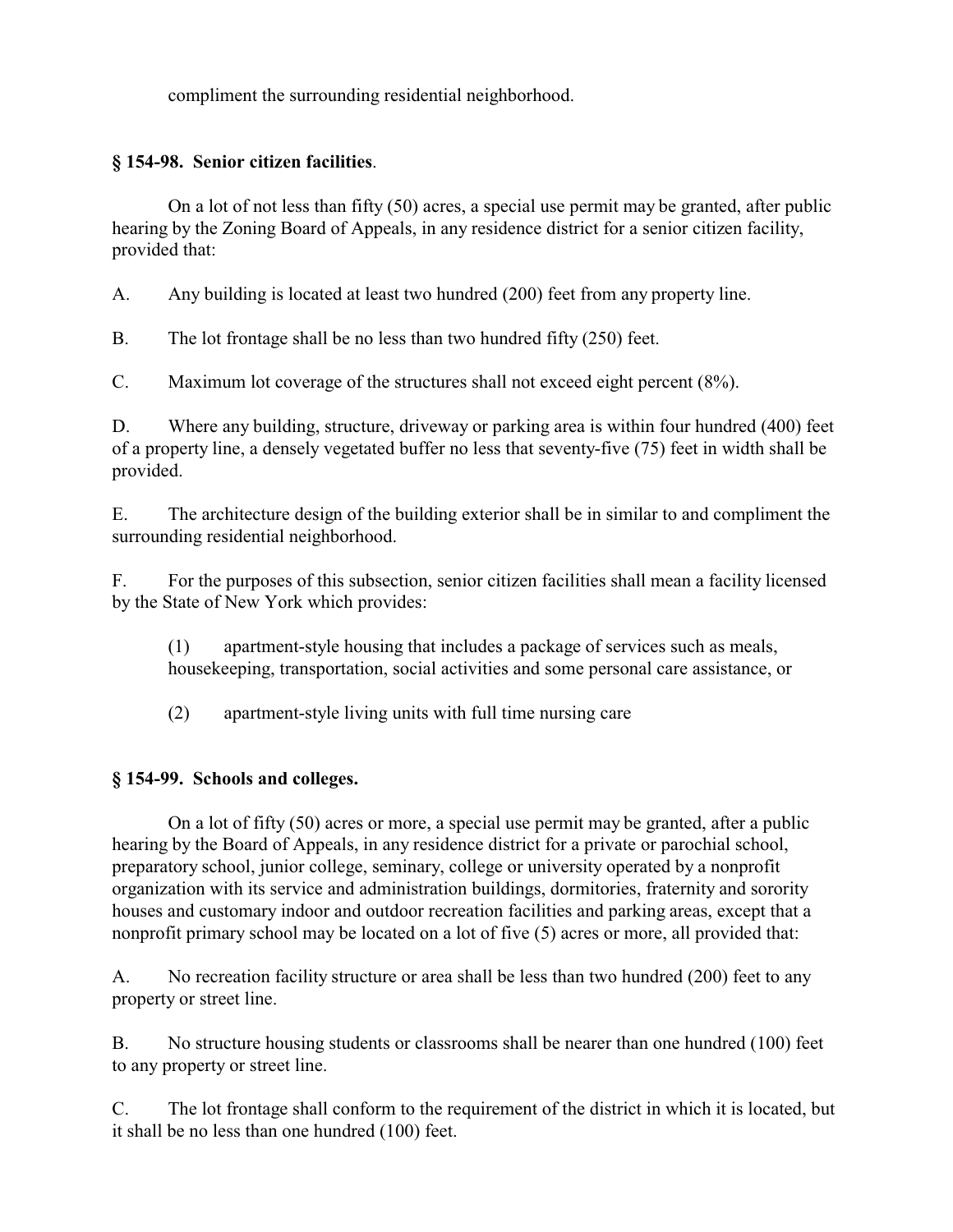D. Said frontage and access for the lot shall be on a state or county road.

E. Maximum building coverage shall be fifteen percent (15%).

F. The Board of Appeals, upon recommendation from the Planning Board, shall determine the minimum number of parking spaces required.

### § **154-100. Equestrian Centers.**

A. On a lot of not less than fifteen (15) acres, a special use permit may be granted, after a public hearing by the Board of Appeals, in any residence district for an equestrian center, which shall also be deemed to mean a livery or boarding stable, provided that:

(1) The lot frontage conforms to the district in which it is located, but shall be no less than one hundred (100) feet.

(2) Not more than one (1) horse per acre of usable farmland shall be quartered on said premises.

(3) The maximum coverage of all buildings and structures shall be fifteen percent  $(15\%)$ .

(4) No building or structure for animal use shall be within two hundred (200) feet of any road or property line.

(5) No riding range or bridle path shall be allowed within one hundred (100) feet of a road or property line.

(6) No storage of manure or other odor- or dust-producing substance shall be allowed within two hundred (200) feet of any road or property line nor within one hundred (100) feet of any stream or body of water.

B. In addition to the barns and other structures erected on the lot used for the storage and maintenance of horses, one principal residential dwelling unit and one accessory dwelling unit may also be erected on the lot provided that:

(1) the principal residential dwelling unit must be owner-occupied, shall meet all the dimensional requirements for the R-1 zoning district and shall have an area devoted to the residential dwelling unit of not less than one acre which area shall be in addition to and shall not be used to meet the area requirements of the equestrian center or the number of horses that may be quartered on the premises

(2) The accessory dwelling unit shall be used for full-time farm help, shall meet all the dimensional requirements for the R-1 zoning district and shall have an area devoted to the residential dwelling unit of not less than one acre which area shall be in addition to and shall not be used to meet the area requirements of the equestrian center or the number of horses that may be quartered on the premises. In addition, the accessory dwelling shall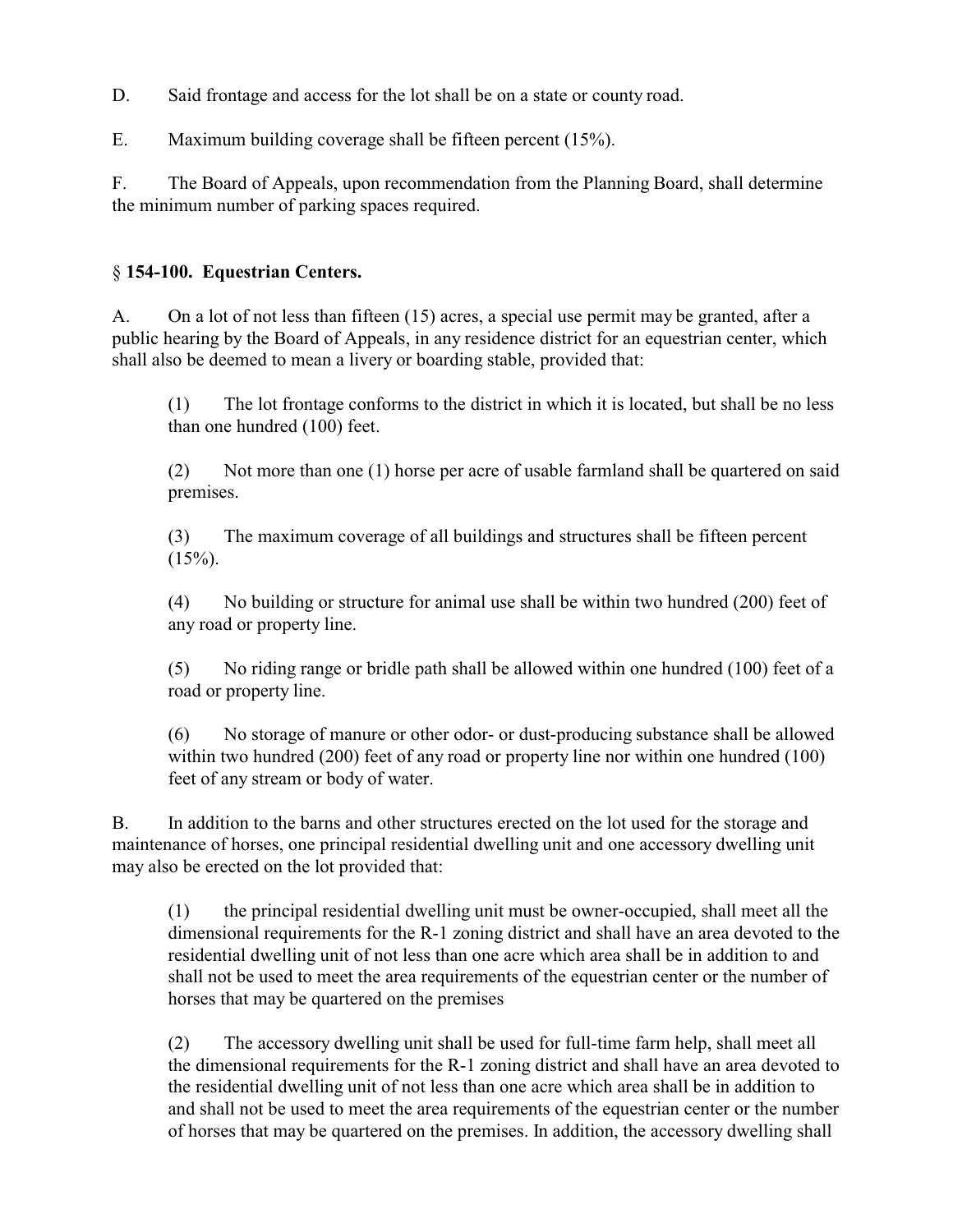be not less than one thousand (1,000) square feet of livable floor area, nor more than two thousand (2,000) square feet of livable floor area, however in no instance shall the accessory dwelling exceed in livable floor area the principal dwelling.

C. On any equestrian center up to two (2) single bedroom apartments may be located within the principal barn structure used to house horses or other large livestock provided that:

(1) The maximum size of the apartment in total shall not exceed six hundred (600) square feet.

(2) The apartment(s) may only be occupied by persons employed by the farm on which the apartments are located and who are employed for more than thirty-five hours per week by the farm for the maintenance and operation of the farm.

(3) Any apartments created pursuant to this subsection shall also be required to obtain a special use permit and site plan approval which may be issued concurrently with a special use permit and site plan approval for an equestrian center or as a separate application.

### **§ 154-101. Golf courses and country clubs.**

On a lot of not less than one hundred twenty-five (125) acres, a special use permit may be granted, after public hearing by the Board of Appeals, in any residence district for a golf course, golf club or country club, provided that each golf club and country club shall qualify as an organization of persons as a business corporation or a membership corporation and shall be operated solely for recreational, social, educational, athletic and health purposes. Accessory uses to a golf club or country club shall include:

- A. Golf course.
- B. Tennis courts.
- C. Swimming pools.
- D. Maintenance buildings for the storage of equipment and supplies.
- E. Rain shelters, starter houses and refreshment stand on the golf course.
- F. Swimming pool cabanas.
- G. Pro-shop for sale of equipment and clothing.
- H. Restaurant.
- I. Clubhouse, locker room and sauna facilities.
- J. Other incidental and related uses as may be determined by the Board of Appeals.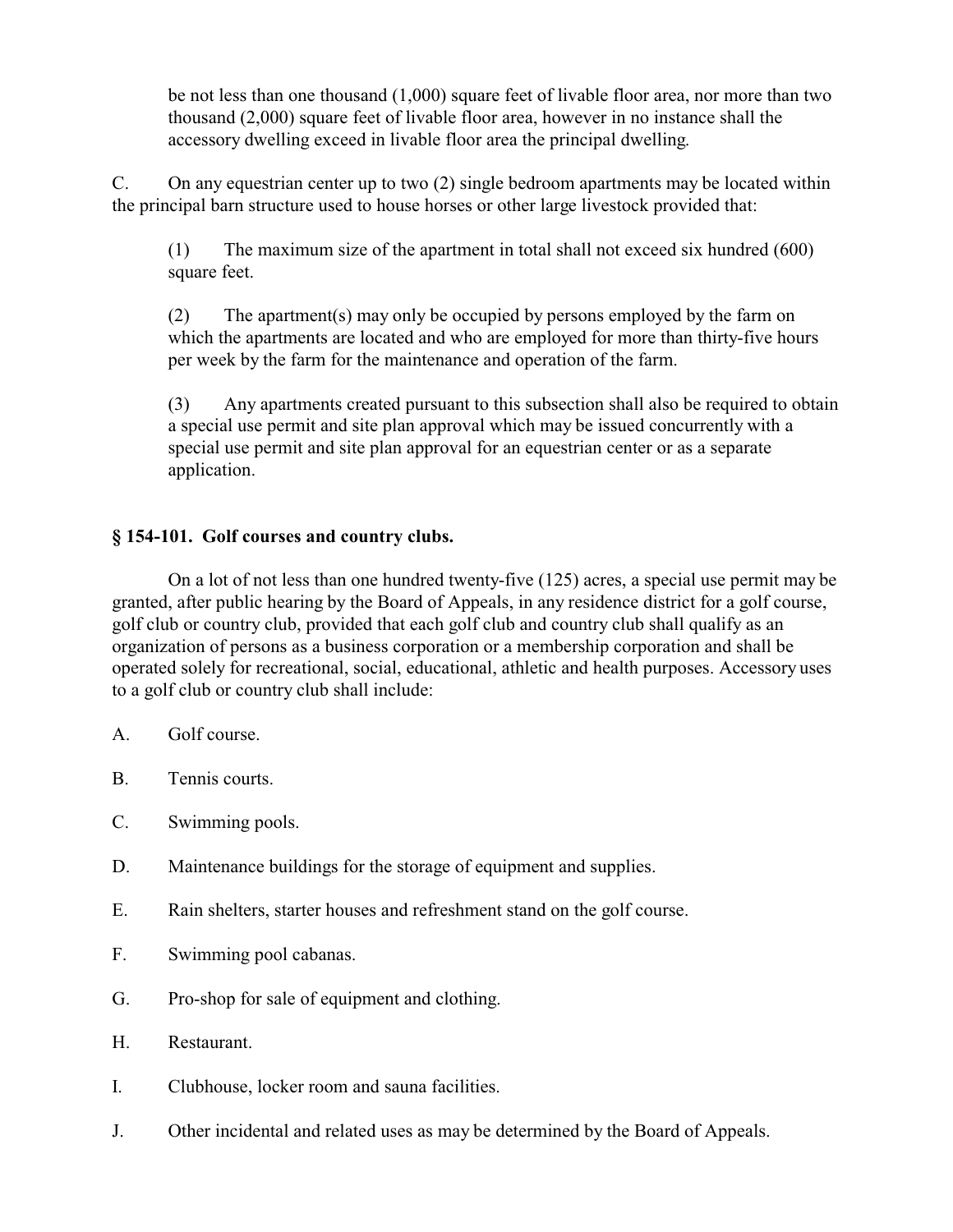K. Parking facilities.

# **§ 154-102. Bed & Breakfast. [Added 5-24-2017 by L.L. 1 of 2017]**

- A. The purpose of this chapter is to authorize and regulate the establishment and operation of bed-and-breakfast inns in the Town of Patterson and to ensure the preservation of the character, integrity and property values of surrounding areas within which such facilities are located and maintained.
- B. A special use permit may be granted by the Planning Board for the operation of bed-andbreakfast inn within the area designated as the Hamlet of Patterson.
- C. Site plan approval pursuant to Article XV shall also be required prior to the operation of a bed- and-breakfast inn. The owner shall not make any change, deviation, modification or variation from the application and site plan once the same is approved by the Planning Board.
- D. An application for a special use permit for a bed and breakfast shall be made on the forms approved by the Town of Patterson and shall include the following information.
	- 1) All information required pursuant to §154-79.
	- 2) Location, design and size of all existing and proposed signs and outdoor lighting facilities.
	- 3) A detailed floor plan of all buildings on the site.
- E. The owner of the property used as a bed-and-breakfast inn must reside in and continue to reside in the dwelling as his/her/their principal residence. The owner will provide a sworn statement certifying to such residency upon request of the Code Enforcement Officer. Should the owner of the property fail to reside on the property for a period of 90 days, the Special Use Permit shall be revoked, and considered null and void. The owner occupied portion of the principal building shall not be less than 30% of the livable floor area of the building, not including any common kitchen area.
- F. The parcel improved by the bed-and-breakfast inn shall provide not less than two offstreet parking spaces for the members of the owner's family residing in the bed-andbreakfast inn, and one (1) off-street parking space per room or unit that may be available for rent.
- G. Each bed-and-breakfast shall be established, maintained and operated so as to preserve and compliment the residential character and integrity of the surrounding area.
- H. The maximum number of bedrooms available for rent shall be six (6). The number of paying guests accommodated per night shall not exceed eighteen (18). Further, no guest shall stay for a period of time in excess of fourteen (14) consecutive days, or a maximum of 28 days in any one year period. Documentation verifying the length of stay of each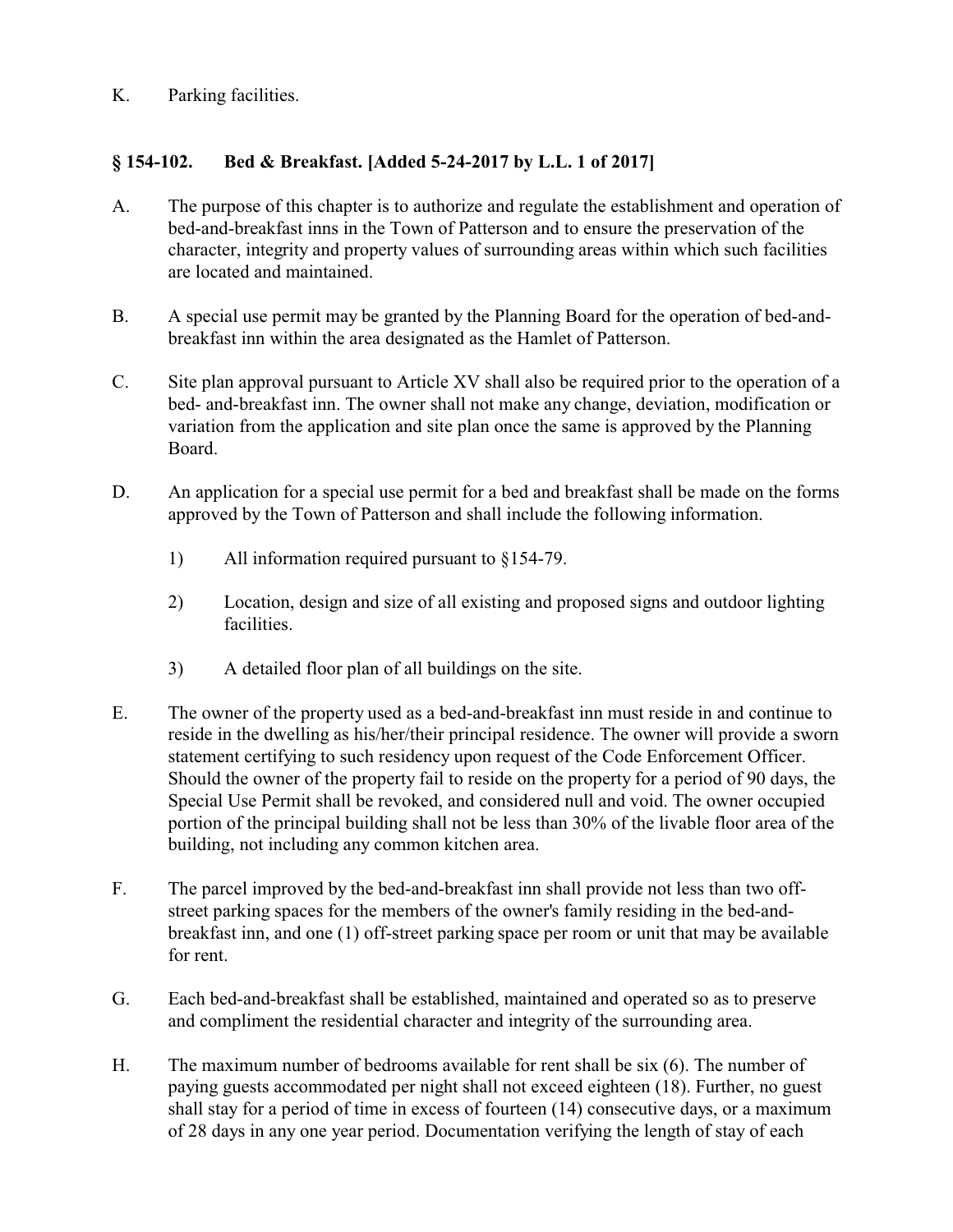guest, such as a registration ledger or receipts, will be made available to the Code Enforcement Officer or the Building Department upon request. Registration ledgers or receipts shall be maintained for a period of not less than three years.

- I. Each bedroom occupied by a paying guest shall be equipped with a properly installed and functioning smoke detector. Further, a smoke detector shall be property installed and functioning on or near the ceiling in the room or hallway from which each bedroom rented to paying guests exists.
- J. The bed-and-breakfast inn shall be maintained and operated at all times so as to comply with the New York State Uniform Fire Prevention and Building Code and the rules and regulations promulgated thereunder, as amended. The Code Enforcement Officer shall be given such access to the dwelling as he deems necessary from time to time for the purpose of making inspections to ensure compliance with all federal, state and local codes, rules and regulations, including the New York State Uniform Fire Prevention and Building Code. Such inspections may be made with or without prior notice thereof.
- K. A single exterior freestanding or building mounted sign may be established on the site of the bed-and-breakfast inn. Said sign shall not exceed nine (9) square feet in area. No freestanding sign shall be located less than fifteen (15) feet from the front property line nor less than five (5) feet from the side property line. The sign shall be as unobtrusive as reasonably possible and may be illuminated by no more than two (2) seventy-five-watt light bulbs which shall be shielded so as to prevent glare, and shall contain no information other than identification of the premises as the named bed-and-breakfast inn.
- L. Minimum lot size on which a bed-and-breakfast may be permitted is two acres.
- M. Minimum house size in which a bed-and-breakfast may be permitted is two thousand five hundred (2,500) square feet.
- N. Minimum size for any bedroom shall be not less than 144 square feet and shall have a minimum of one bathroom for each unit available for rent.

O. Except for coffee makers, cooking facilities shall be restricted from use in guest bedrooms.

- P. Guest rooms may not be used as legal residences in order to enroll children into a school district.
- Q. No more than two employees shall be permitted to work on the premises at any time, and none shall be present between the hours of 11:00 p.m. and 6:00 a.m. Members of the owner's immediate family who are residents on the premises shall not be considered employees, whether or not paid.
- R. A common gathering area such as a parlor, dining or living room shall be maintained for guest use.
- S. The Planning Board shall have the right to impose and include much other and additional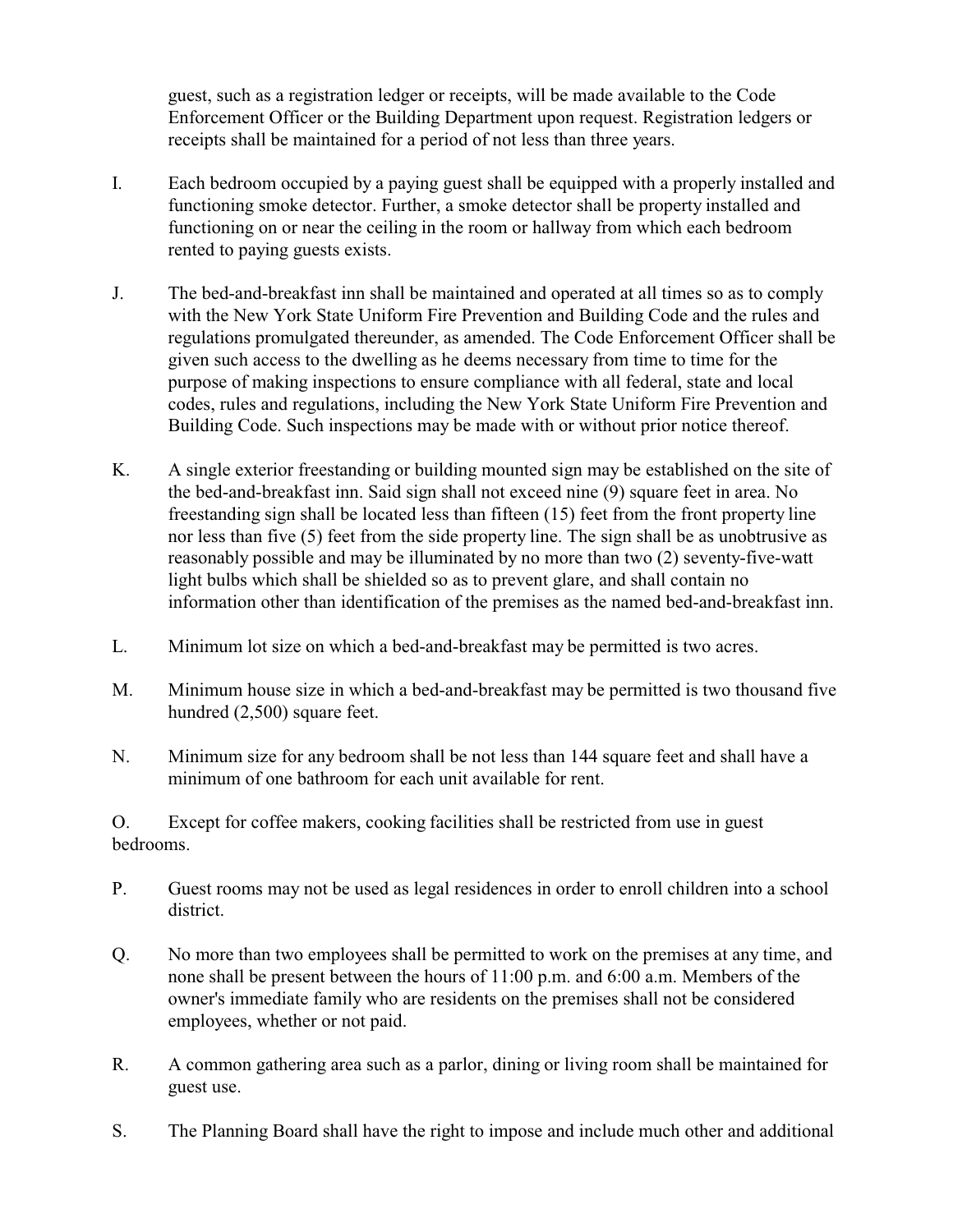conditions as it may deem necessary to effectuate the purpose of this chapter.

- T. One additional bed & breakfast rental with not more than two bedrooms may be permitted in an accessory building on the property.
- U. Bed and breakfast inns shall be screened from any residential property so that activities conducted on the site are not easily visible from adjacent residential properties.
- V. Due to their proximity to adjacent residential properties and other sensitive receptors, one or more of the activities associated with the land use permitted under this section may be limited by the Planning Board in their time of operation, or restricted in other ways, in order to minimize or avoid the potential to cause a public or private nuisance. In making this determination imposing limits on one or more of the activities, the Planning Board will evaluate the potential effects caused by outdoor lighting, noise, traffic, air quality and odors associated with the proposed activities.

# **§ 154-103. Trailer parks.**

On a lot of not less than twenty-five (25) acres, a special use permit may be granted, after public hearing by the Board of Appeals, in any residence district for a trailer park, provided that:

- A. The lot possesses a minimum frontage of four hundred (400) feet.
- B. Said frontage and access for the lot shall be on a state or county road.
- C. No trailer shall be closer than one hundred (100) feet to any street or property line.

D. The trailers shall be placed on individual sites which site includes sufficient area for the trailer and a twenty-five (25) foot yard surrounding the entire trailer.

E. Each trailer park shall contain a park and recreation area or areas provided with recreation equipment and fenced with a chain link fence at least four (4) feet high. The park and recreation area shall contain a minimum of five hundred (500) square feet of land for each trailer or mobile home lot, the aggregate of which shall not be less than 1,500 square feet nor more than 10,000 square feet.

F. The perimeter of the area utilized for the trailers shall be adequately buffered with plantings.

G. In addition to other area requirements, a minimum of two improved parking spaces shall be provided for each trailer site, which shall not be used to meet the requirements of Subsection (D) above.

H. The maximum number of trailers that shall be placed on a site shall not exceed one trailer for each 20,000 square feet of the total site area excluding any Town-regulated wetlands, watercourses or bodies of water, or any regulated control area thereto, or any areas where the topography exceeds a gradient of twenty-five percent (25%).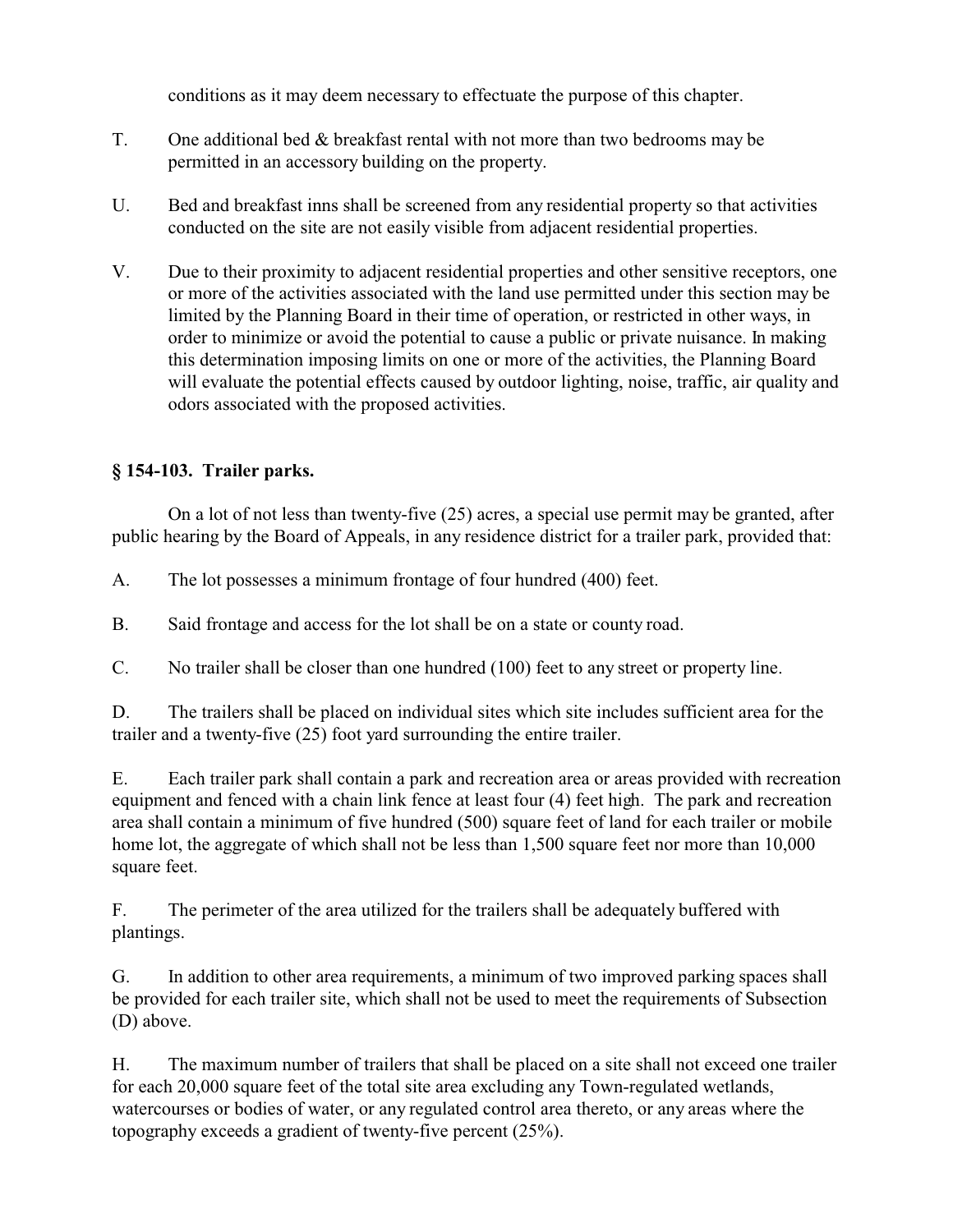### **§ 154-104. Hobby kennels.**

A. On a lot of not less than ten (10) acres, a special use permit may be granted, after public hearing by the Board of Appeals, in the R-4 residence district for a hobby kennel, provided that:

(1) Said frontage and access for the lot shall be on a state, county road or Town road.

(2) No building, enclosure or run shall be closer than two hundred (200) feet to any road or property line.

(3) The maximum building coverage of all buildings and structures including runs or pens shall be two percent (2%).

(4) Any pens or enclosures used for the housing of animals shall be of a size suitable to allow for the animal to exercise.

(5) The maximum number of animals that may be kept at the hobby kennel is six adult dogs over six months in age, and not more that ten puppies less than six months in age, provided that the puppies are parented by one or more of the six dogs over six months in age.

(6) The property shall be owner occupied and the primary residence of the owner thereon. The hobby kennel shall be an accessory use to the principal residence of the site.

B. For the purposes of this Chapter, a hobby kennel is an accessory use to a principal residence use of a parcel, for the accommodation of not more than 6 adult dogs of more than six months in age, in a building, structure, compound, pen or cage, or on the property, and provided that the dogs are all owned by the owner of the property.

C. Each, and every adult dog kept on the property for which a special use permit has been issued under this Section shall be licensed in accordance with Agriculture and Markets Law. A copy of said license shall be maintained at the site and shall be immediately presented upon request to any Official charged with enforcement of this Section.

# **§ 154-105. Accessory Apartments.**

A. A special use permit is required to create a single apartment within a single-family dwelling, subject to the following provisions:

(1) Only one (1) apartment is allowed, and it shall be clearly subordinate to the onefamily dwelling.

- (2) The number of bedrooms in the apartment shall not be more than one (1).
- (3) The floor area of the apartment shall be greater than four hundred (400) square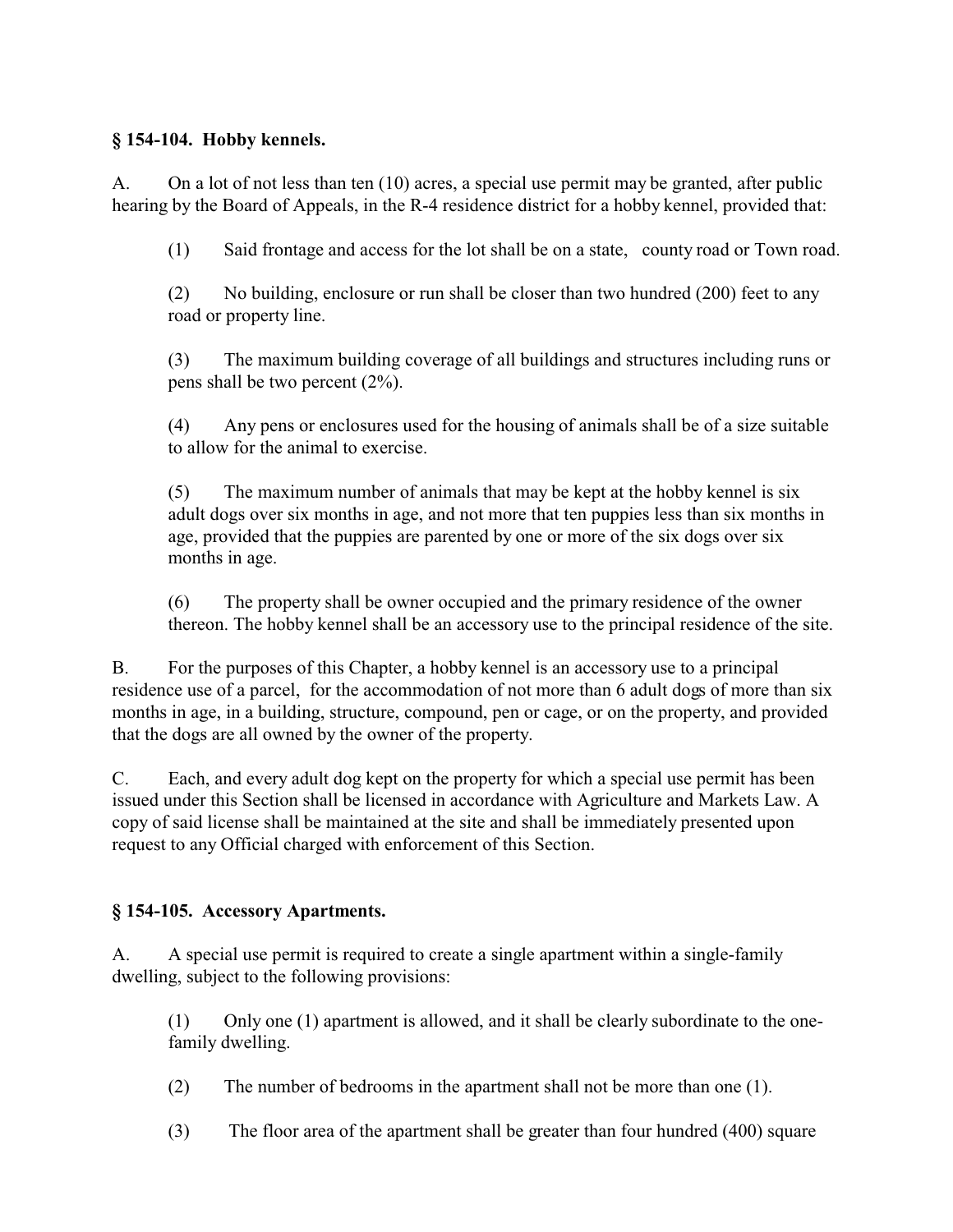feet and less than six hundred (600) square feet.

(4) The floor area devoted to the apartment shall not exceed 35% of the entire livable floor area of the single-family principal dwelling and area of the accessory apartment combined.

(5) The apartment and one-family dwelling must have safe and proper means of entrance. Entrance to the accessory apartment shall be from the side or rear of the structure.

(6) If the water supply is from a private source, the applicant shall certify that the water supply is potable and of adequate flow. Failure to correct promptly any water quality problems shall result in the revocation of the special use permit.

(7) The principal dwelling and the accessory apartment shall comply with all Putnam County Health Department requirements. The Zoning Board of Appeals may require such proof as may be reasonably necessary to demonstrate such compliance has been met. Failure to correct promptly any water quality problems shall result in the revocation of the special use permit. **[Amended 11-15-06 by L.L. 10 of 2006]** 

(8) Stairways leading to any floor or story above the first floor shall be located within the walls of the building wherever practicable. Stairways and fire escapes shall be located on the rear wall in preference to either side wall. In no instance shall an exterior stairway or fire escape be located on any wall fronting on a street.

(9) Off street parking shall be in accordance with Article XIV of this Chapter and shall be on the parcel on which the accessory apartment is located.

(10) Any legally established apartment within a one-family dwelling that is in existence at the time of the adoption of this chapter shall not be subject to the provisions outlined in this chapter.

(11) Continued compliance with all of these regulations is required. Failure to do so will result in a revocation of the special use permit.

(12) The owner of the single-family lot upon which the accessory apartment is located shall occupy the principal or accessory dwelling unit on the premises as his primary residence.

(a) The special use permit shall be issued to the owner of he property. Should there be a change in the ownership or a change in residence of the owner, the special use permit and the certificate of occupancy for the accessory apartment shall become null and void in ninety (90) days. Thereafter, should the new owner decide to live in the structure and desire to continue the use of the accessory apartment, within ninety (90) days of the change in ownership, he shall have received from the Zoning Board a special use permit.

(b) The special use permit shall be valid for a period of five (5) years. At the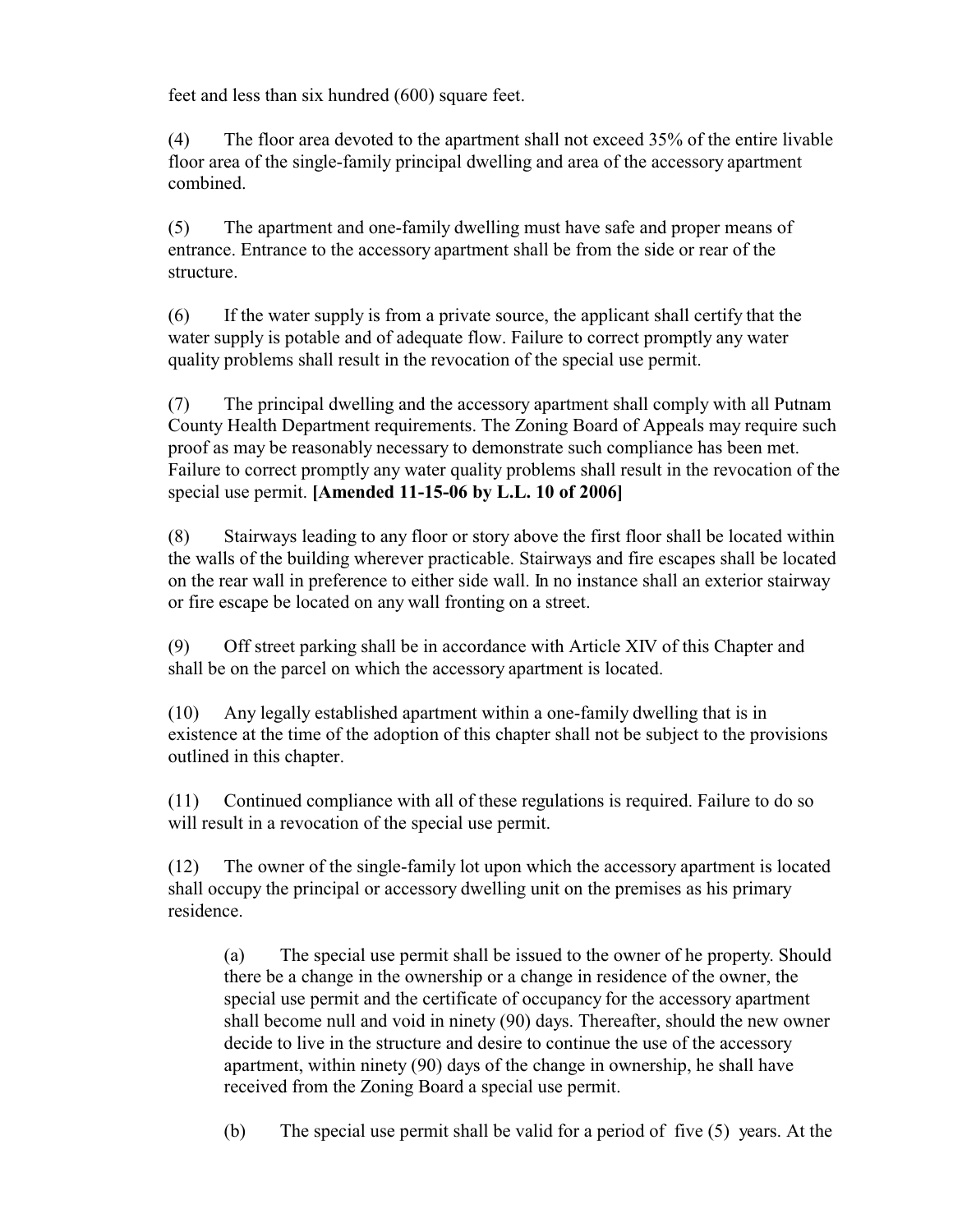end of such period, the owner-applicant shall request that the Zoning Board of Appeals review the permit, or the owner shall notify the Zoning Board of Appeals of his intent to discontinue the permit. The Zoning Board of Appeals shall renew the permit if all conditions of the original permit are still satisfied; otherwise the Zoning Board of Appeals shall not renew the permit.

(13) The property on which the accessory apartment is to be located shall be in conformance with all applicable sections of the zoning provisions of the Town of Patterson Code. Any and all violations of the zoning provisions shall be eliminated prior to consideration by the Zoning Board of Appeals for the special use permit with the following exception: the Zoning Board of Appeals may consider an application which seeks to legalize an existing illegal apartment, provided that there are no additional existing violations.

(14) An accessory apartment may only be created where the principal and accessory units are within the same structure. No detached accessory apartments are permitted.

(15) In making its determination on the special use permit, the Zoning Board of Appeals shall also give consideration to the character of the existing and future uses in the immediate vicinity of the proposed accessory apartment, including the exterior appearance of buildings as single-family dwellings and the amount of traffic and parking conditions in the neighborhood.

(16) Owners of existing accessory apartments, other than those defined in Subsection A(10), shall have until January 1, 2001 to apply for a special permit in accordance with the provisions hereof. Any initial special permit application for a then-existing accessory apartment submitted after January 1, 2001 shall be accompanied by an application fee equal to twice the existing fee set forth in the fee schedule established in Chapter 87 of the Patterson Town Code.

(17) The building in which the accessory apartment is constructed shall be at least five (5) years old and the owner-applicant shall have occupied the dwelling for at least one (1) year prior to the initial application for the special use permit. Any subsequent change in ownership after the initial application has been approved shall comply with Subsection (12), above.**[Amended 11-9-05 by L.L. No. 12 of 2005]**

(a) Exception. The Zoning Board of Appeal may grant an exception to the requirements of Subsection (17) above upon a findings, which shall be set forth in the resolution for the special use permit, that the accessory apartment will be used for a person or persons related by blood or marriage and that a special or unique hardship exists. In granting approval of a special use permit pursuant to this subsection, the Zoning Board of Appeals may impose such restrictions and requirements as may be necessary to give effect to the intent and purpose of this Chapter. Such requirements may include removal of the apartment from the principal dwelling after a specified period, upon the apartment being vacated by the individual for which the apartment was created, or upon elimination of the determinant factor justifying the special or unique hardship.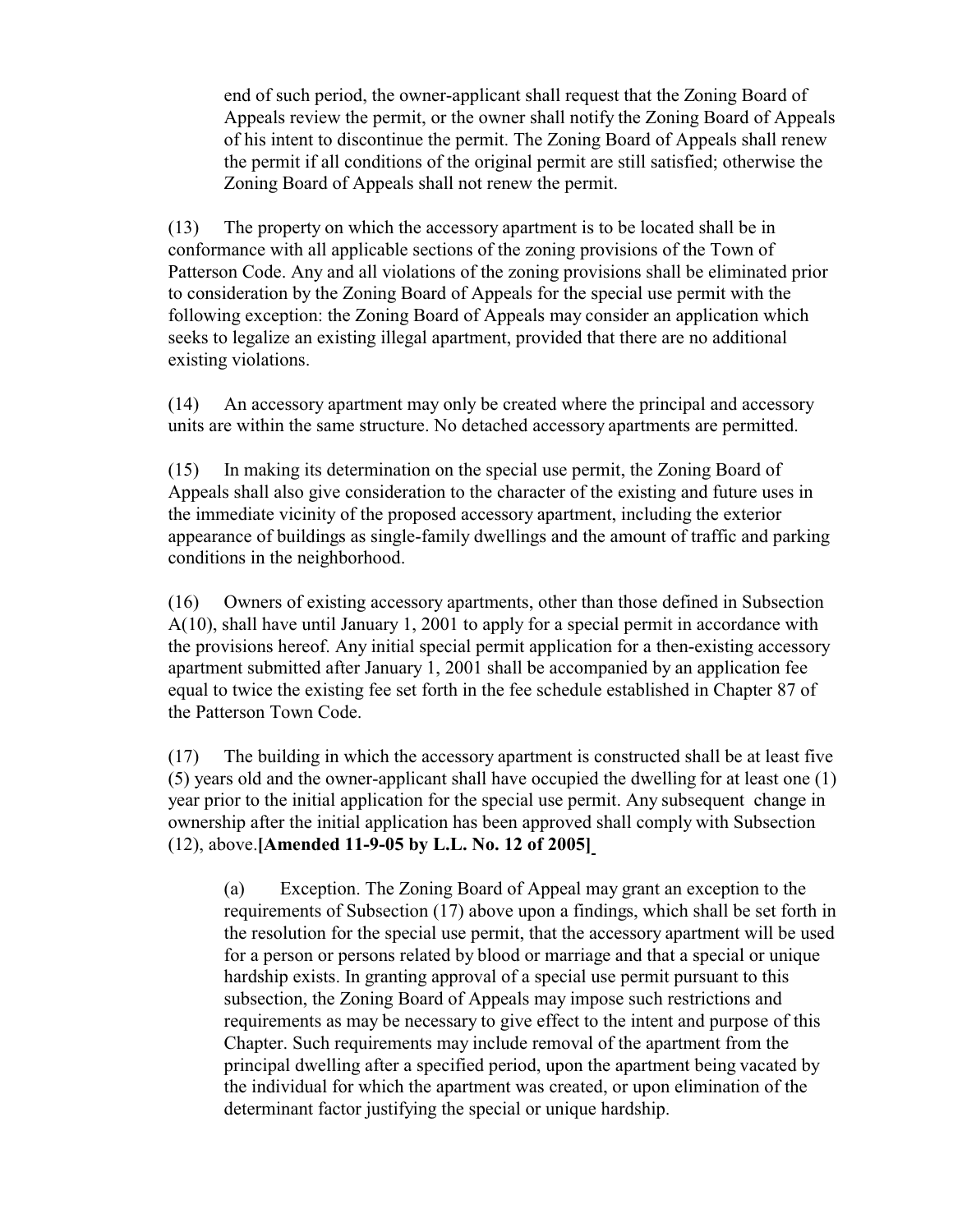(18). There shall be only one principal residential dwelling and one accessory apartment permitted on a lot.

B. Where a special use permit is requested to create an apartment which requires an addition to a one-family dwelling, the following additional requirements must be complied with:

- (1) All bulk regulations and coverage limitations must be met.
- (2) Design and construction of the addition must be compatible with the parent structure.
- (3) The addition must conform to the criteria above in subsection A of this section.

C. Applications submitted to the Zoning Board of Appeals pursuant to this section shall be reviewed by the Code Enforcement Officer. The Code Enforcement Officer shall review the Applicant's compliance with the provisions of Subsections A and B of this section and report to the Zoning Board of Appeals regarding same.

D. An accessory apartment created on any residential property for which site plan was approval was not otherwise not required, shall not require approval of a site plan issued by the Planning Board.

# **§ 154-106. Accessory Residential Buildings [Amended 8-11-2021 by L.L. No. 2-2021].**

A single accessory building for residential occupancy may be permitted by special use permit in the R-1, R-2 or R-4 zoning districts, provided that **[Amended 5-24-2017 by L.L. 1 of 2017]**:

A. The building shall be used as an accessory use to a detached one-family dwelling only.

B. The building, including any garage space, is used solely, and in its entirety, for the purpose of providing living quarters for the residents thereof.

C. The parcel of property containing the structure is five or more acres.

D. The maximum size of the accessory building shall be 1/3 the size of the principal building, as measured by the total floor area, including non-habitable space, of each building, however in no case shall the building exceed 1,250 in livable floor area. Any space used as a private garage shall remain subordinate in area to the livable floor area, but in no case shall the garage space in the building exceed 500 square feet. In addition, the architectural character of the accessory building shall be similar in character to that of the principal building.

E. The principal dwelling shall be occupied by the owner of the property on which the accessory dwelling is constructed.

F. The Zoning Board of Appeals shall determine that suitable facilities exist for yard space,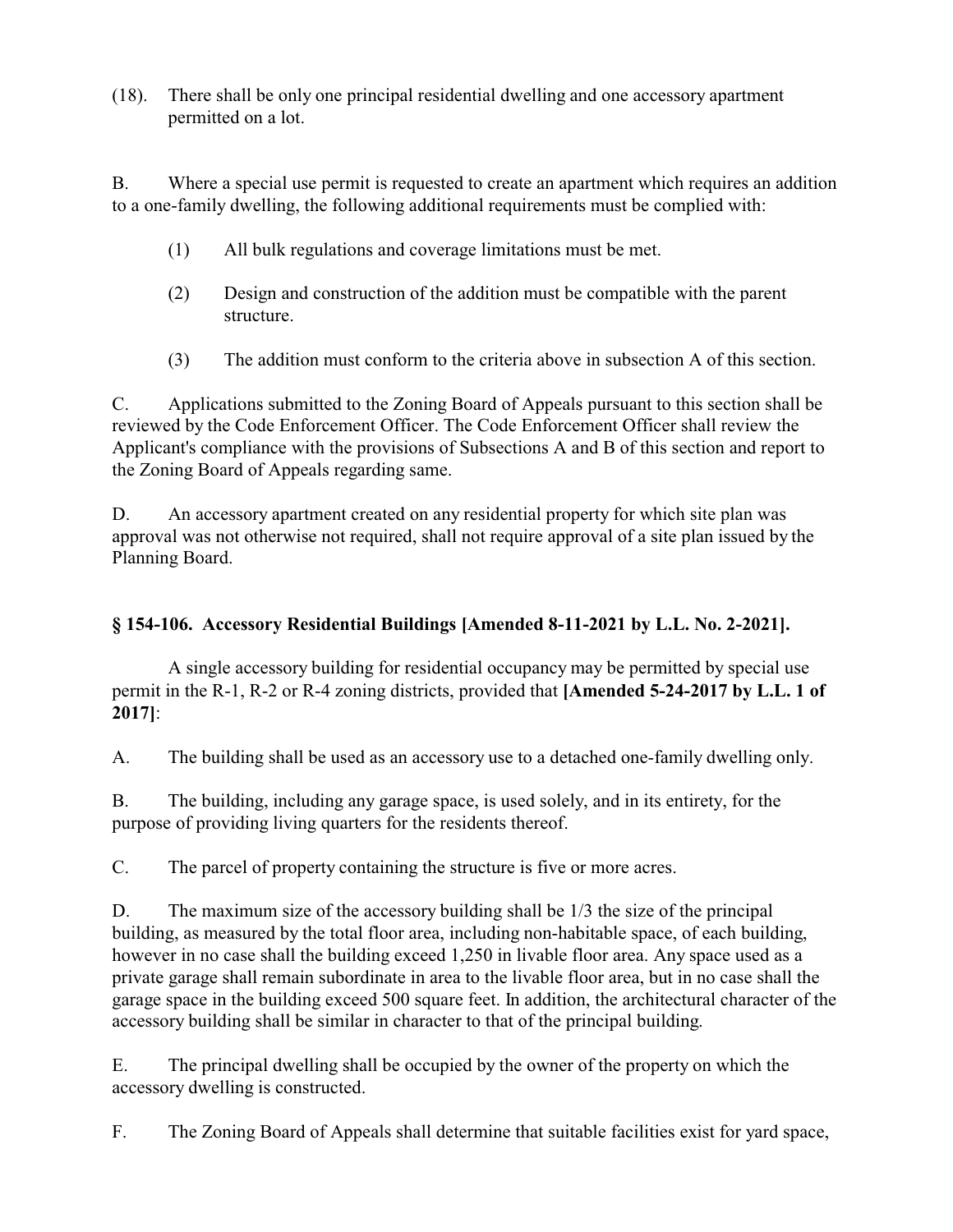sanitary facilities and potable water.

G. Suitable access and parking shall be provided which shall be constructed in accordance with the standards of this Chapter.

H. The maximum height of the accessory building shall not exceed 80% of the height of the principal building.

# **§ 154-107. Commercial Trade Operations.**

On a lot of not less than five acres in any residence district a special use permit may be granted by the Zoning Board of Appeals after public hearing for a Commercial Trade Operation, subject to the following requirements.

A. The use, or any improvements created therefore shall not alter the residential character of the neighborhood.

B. The owner of the business for which the special use permit is requested shall also be the property owner who shall also have as his principal residence, the location for which the special use permit is requested.

C. The use, or any improvements created therefore shall be in the rear yard and shall be suitably screened so as not to be visible from the street or any residential property, whether adjacent or otherwise, and shall not be visible from or affect the viewshed.

D. No hazardous or noxious materials stored at the site, nor shall any activity produce any odors which may be considered offensive, nor shall the use result in a significant increase in noise.

E. There shall be no operations or activities conducted at the site which require part-time or full-time employees to work or otherwise be in attendance at the site, except on a very limited duration not to exceed one hour per day or one day for every two weeks.

F. The maximum number of employees that may be permitted to report to work at the site shall be two. Parking, improved to the standards of this Chapter shall be provided at the site.

G. The maximum number of commercial vehicles, including equipment trailers and large mobile equipment, shall not exceed six (6) of which not more than two vehicle shall be a maximum of 20,000 gross vehicle weight. All vehicles and equipment shall be in working condition.

H. The property owner shall agree to permit the Code Enforcement Officer to visit the site periodically to ensure compliance with the conditions of this permit.

I. Site plan approval from the Planning Board shall not be required for a Commercial Trade Operation, except as determined by the Zoning Board of Appeals, where improvements to the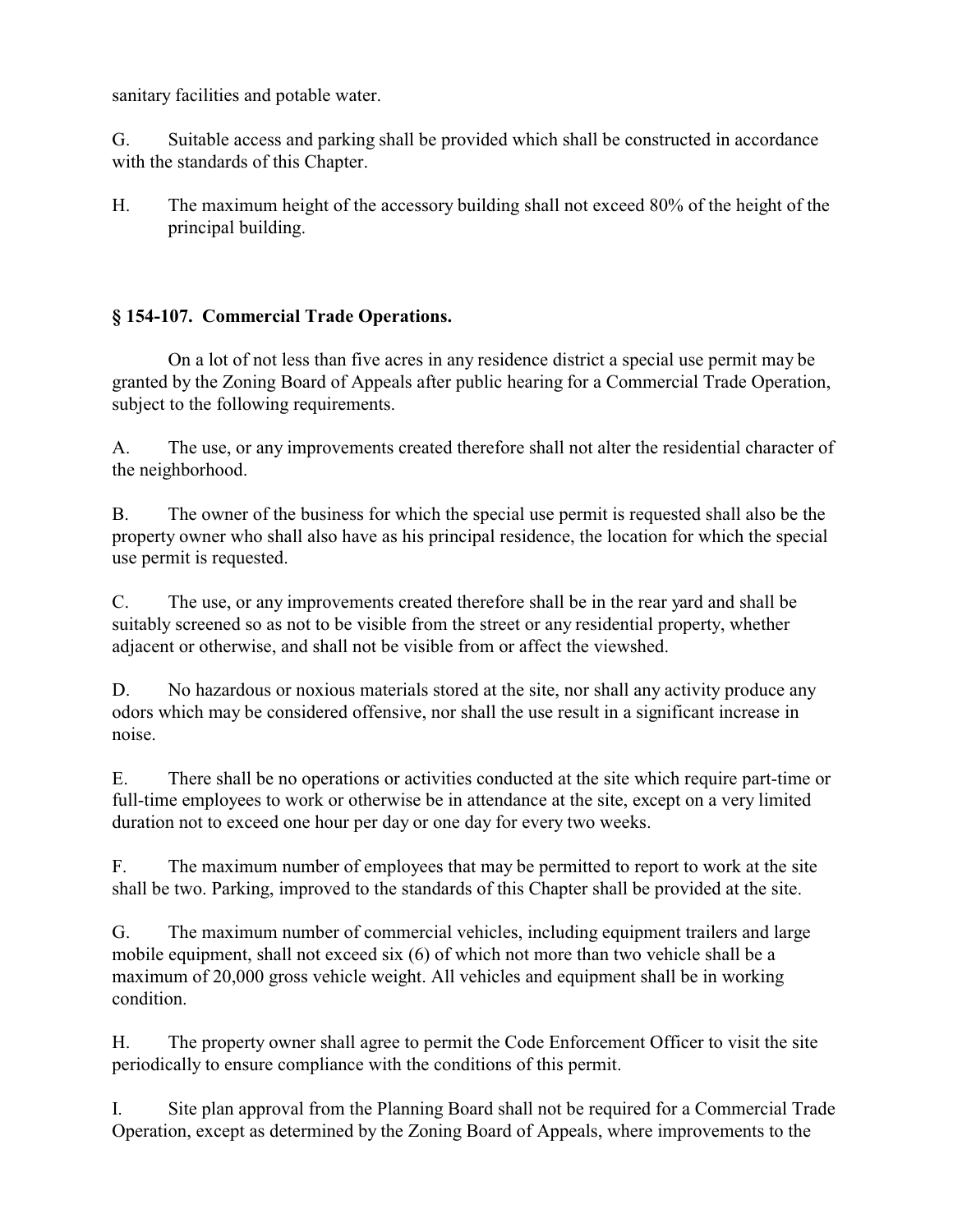site necessitate the Property owner to construct or install erosion control or stormwater runoff improvements.

# **§154-107.1 Livery and Taxi Cab Services. [Added 4-14-2010 by L.L. No. 3-2010]**

A. A special use permit may be granted, in the R-4, R-2, R-1 or RPL-10 zoning district, for the accessory use of a parcel or lot to operate a livery service or taxi cab service, as defined herein, subject to the following requirements and conditions.

B. The following definitions shall apply to this section:

LIVERY SERVICE - A for-profit transportation service providing a livery vehicle for hire.

LIVERY VEHICLE - A four door passenger motor vehicle, including but not limited to a chauffeured limousine, which is used in the business of transporting passengers for compensation, but shall not include vehicles which are rented or leased without a driver, or a bus, van, omnibus, motorcoach or similar vehicles typically used to transport multiple passengers. Livery vehicles are typically luxury vehicles with no identifying markings or advertisements on the exterior of the vehicle, which may be used for providing local or long-distance transportation services.

PASSENGER - A person or persons who has engaged a livery vehicle or taxi cab for the purpose of being transported to a destination, or a person or persons who are awaiting the arrival of a dispatched for-hire vehicle.

TAXI CAB - Any motor vehicle having a seating capacity of not more than seven persons in addition to the driver, engaged in the business of carrying persons for compensation, but shall not include vehicles which are rented or leased without a driver, or a bus, omnibus, motorcoach or similar vehicles typically used to transport multiple passengers. Taxi Cabs have identifying markings or advertisements on the exterior of the vehicle, and are typically provide only local transportation services.

TAXI CAB SERVICE - A for-profit transportation service providing a taxi cab for hire.

VEHICLE OWNER - An individual, or the principal of the corporation, in whose or which name a vehicle is titled, or the lessee of such vehicle from the titled owner.

C. No special use permit shall be issued where the issuance of said permit would result in a change to the residential character of the property or the neighborhood.

D. No livery service or taxi cab service shall be located within 900 feet of any other livery service or taxi cab service as measured between the closest property corners.

E. Each special use permit issued pursuant to this section shall be limited to a period not to exceed five years, and shall remain in effect only upon the property owner remaining in full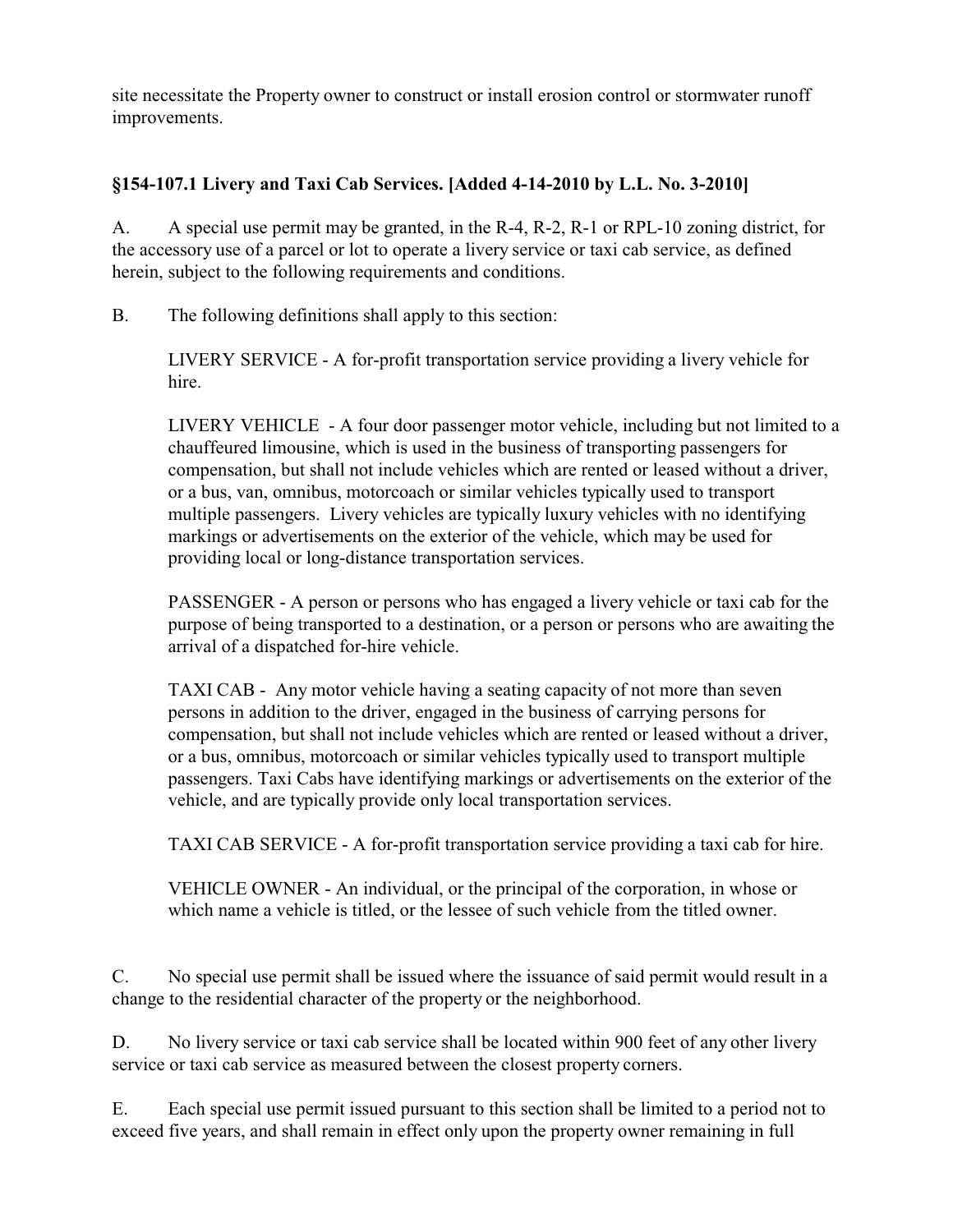compliance with Subsections G and H, below.

F. No special use permit shall be approved unless they are in full compliance with these conditions, which shall be incorporated into the approval of said permit:

(1) No freestanding or building mounted signs shall be permitted on the lot advertising the business. This subsection shall not apply to the business vehicle.

(2) Each vehicle used as a taxi cab shall be properly identified as such as follows:

(a) Each vehicle used as a taxi shall be identified by a small illuminated sign on the roof of the vehicle not exceeding eight inches in height, eighteen inches in length and five inches in depth.

(b) Each vehicle shall have the registered business name or business owner and phone number of the taxi business displayed on the right side passenger, on the left driver-side front doors and may have the name and phone number on the rear trunk. The lettering on the doors shall not be less than three inches in height and three inches in width with a quarter-inch paint stroke in a color contrasting to the door color to be readable during operation when the taxi is likely to be used.

(c) Except as noted in Subsection F(2)(b) above, no other lettering or numbering shall be permitted on a vehicle used as a taxi cab, and no lettering or numbering shall be permitted on other types of livery vehicles, excepting as may be required by the State of New York.

(3) Day-glo, florescent or bright colors shall not be used or otherwise exhibited for any lettering, numbering or vehicle finish or design thereon.

(4) Each lot for which a special use permit may be issued shall have thereon a single family residence which shall be owned by the owner/operator of the vehicle used in the livery service or taxi cab service.

(5) Off-street parking shall be provided for the vehicle, which shall be in addition to the parking required for the single family residence, as established by the Patterson Town Code. The driveway providing access to the residential home and parking area shall also not be used to meet the off-street parking requirements. The parking area for each vehicle that will be used shall meet the dimensional and construction standards of this Chapter unless said standards have been waived by the Planning Board pursuant to §§ 154-71 and 154-74.

(6) The vehicle used for the livery service or taxi cab service shall be operated by the property owner, and not more than one other individual, subcontractor or employee.

G. The owner/operator of the livery service, taxi cab service, livery vehicle or taxi cab shall at all times meet the following qualifications:

(1) The owner/operator must maintain a valid New York State chauffeur's license.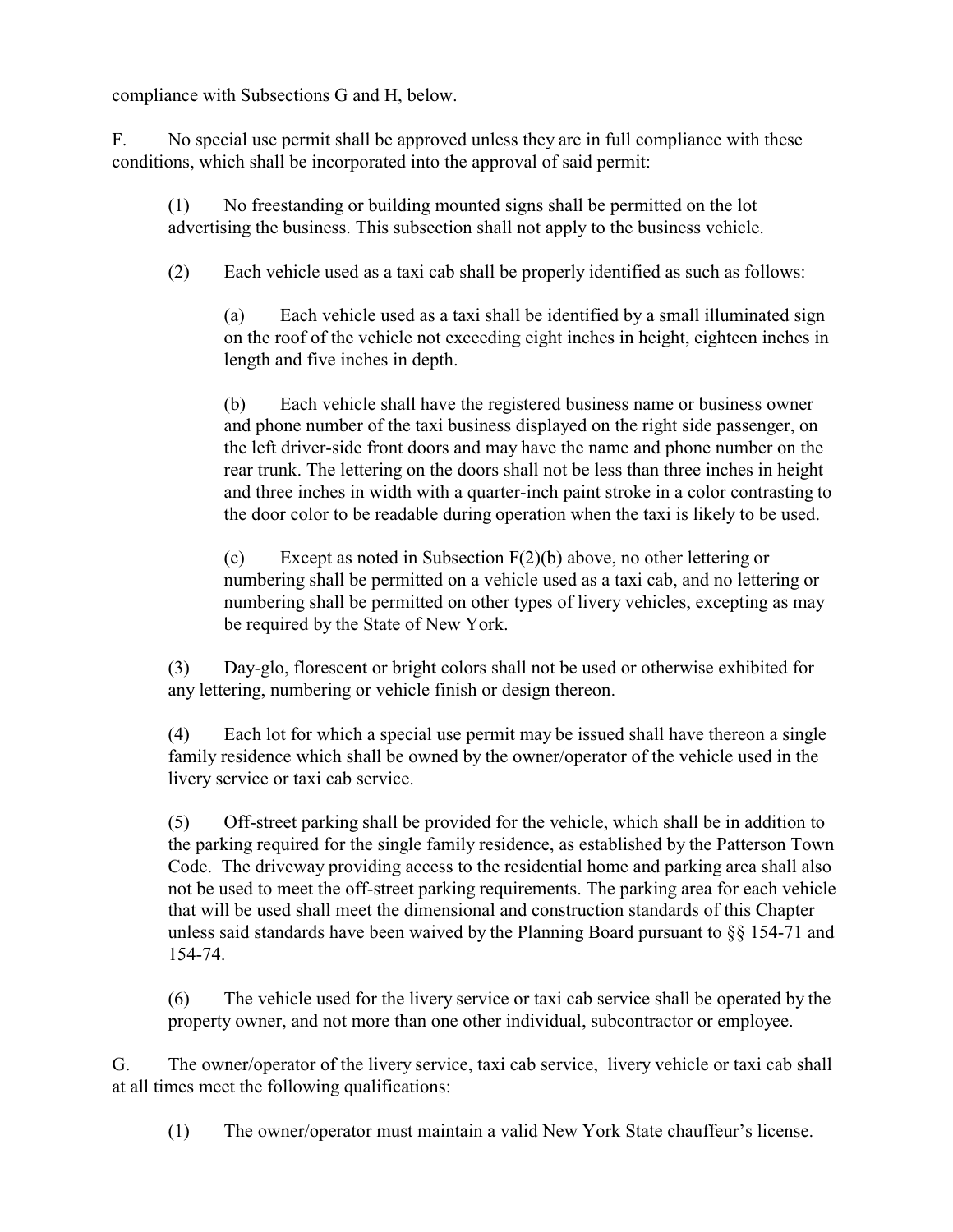(2) The owner/operator shall not operate vehicle while under the influence of alcohol or a controlled substance.

H. The livery vehicle or taxi cab shall at all times meet the following requirements:

(1) The livery vehicle or taxi cab at all times shall have a valid New York State motor vehicle registration and a valid New York State inspection sticker, both of which shall be affixed to the front windshield of the vehicle.

(2) The livery vehicle or taxi cab shall have attached to the vehicle New York State license plates which meet the requirements for a livery vehicle.

(3) The livery vehicle or taxi cab shall comply with the New York State Insurance Law regarding coverage by bond or policy of liability insurance and all other forms of insurance required by law.

(4) The appearance of the vehicle shall be in good condition, with the fenders and body of the vehicle rigidly and tightly fastened to said vehicle, free from dents or mutilation, and painted with an exterior finish coat of paint. The vehicle shall be in such condition as to allow the full opening of all doors of the vehicle. The front windshield, and side and rear windows shall be untinted, in good condition, free of cracks, breaks or deformities.

(5) Taxi cab fare rates must be clearly displayed within the vehicle.

(6) The owner/operator of the livery vehicle or taxi cab shall, at all times ensure that

(a) the interior of the livery vehicle or taxi cab is at all times kept in a clean and sanitary condition.

(b) the jack, spare tire, and other equipment in the trunk or other storage area of the vehicle is secured, and covered with appropriate material to avoid damage to a passenger's luggage or other possessions.

(7) All taxi cabs shall have four doors, two of which lead into the driver's compartment, and all doors shall be so constructed that they may be opened from the inside and the outside. No vehicle used as a taxi cab shall be a two-door vehicle.

(8) No livery vehicle or taxi cab owner shall allow a registered vehicle to operate as a livery vehicle or taxi cab unless all seat belts and shoulder belts are clearly visible, accessible and in good working order. Each for hire vehicle shall be equipped with shoulder belts for both outside rear seat passenger positions.

(9) Every licensed vehicle shall be equipped with a standard speedometer that is not inoperative or disconnected.

I. The following operating standards shall be a condition of the special permit approved for the operation of a taxi cab service.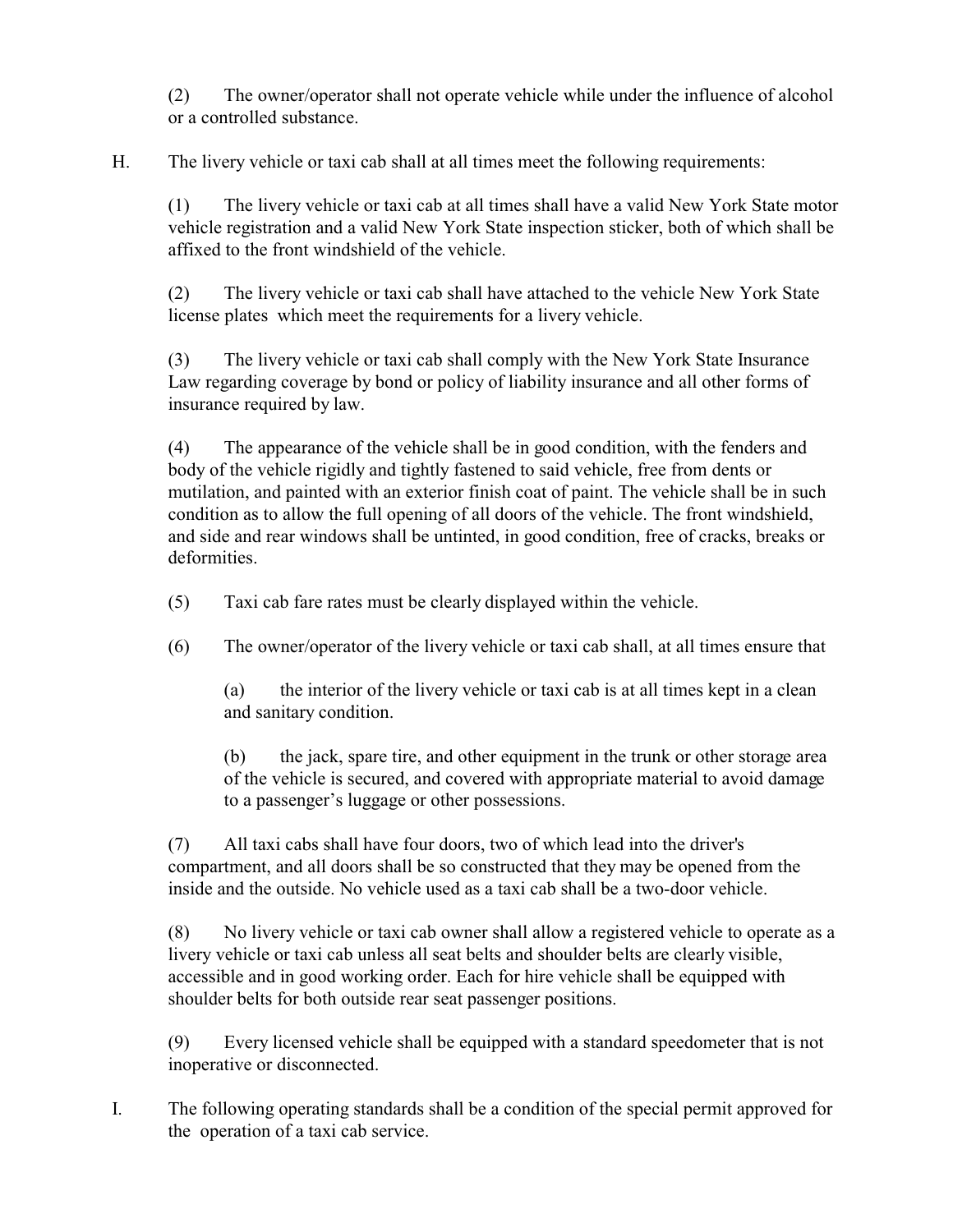(1) Each taxicab driver shall, upon the request of the passenger making payment, and upon receipt of full payment for the authorized fare, give a receipt to the passenger making the payment.

(2) Taxi cab drivers may not carry additional riders other than the first fare employing the cab.

(3) The use of the vehicle horn for the purpose of notifying a fare of the arrival of the taxi shall be a violation of this Chapter.

(4) The operator of the taxi shall maintain complete vehicle trip sheets which shall include:

(a) The name and driver's license number of each driver operating the vehicle.

(b) Date, start time in hour and minutes, and place of origin of each trip for each passenger.

- (c) Time and location of drop-off location
- (d) Fare and trip charged for each passenger and trip.
- (e) Date, time, location and description of any accident or breakdown.

(f) Any citation or violation issued regarding the taxicab or the conduct of driver.

(5) Trip sheets must be provided to any police officer upon demand.

(6) Trip sheets must be kept on file and made available for audit , examination, or inspection for two years.

(7) The owner/operator of the taxi cab shall not dismiss, discharge, or otherwise require any passenger to leave the taxicab other than at the passenger's requested destination without cause. For this purpose, "cause" means the taxicab has become disabled, or the passenger has become disorderly or has refused to pay the authorized fare. A driver who requires a passenger to leave the taxicab other than at the passenger's requested destination shall do so only at well-lit public place, or (if the taxicab has become disabled) to another taxicab, and shall immediately notify the Putnam County Sheriff's Department of all the details of the incident.

(8) Any property left by a passenger in the taxicab shall be held by the driver for not less than thirty days, and returned to the passenger as soon as reasonably possible, but in any event within 24 hours after its discovery shall be surrendered to the Putnam County Sheriff's Department.

(9) No vehicle cleaning, maintenance, or repairs shall be conducted on the a residential lot for which a special use permit has been issued between the hours of 9:00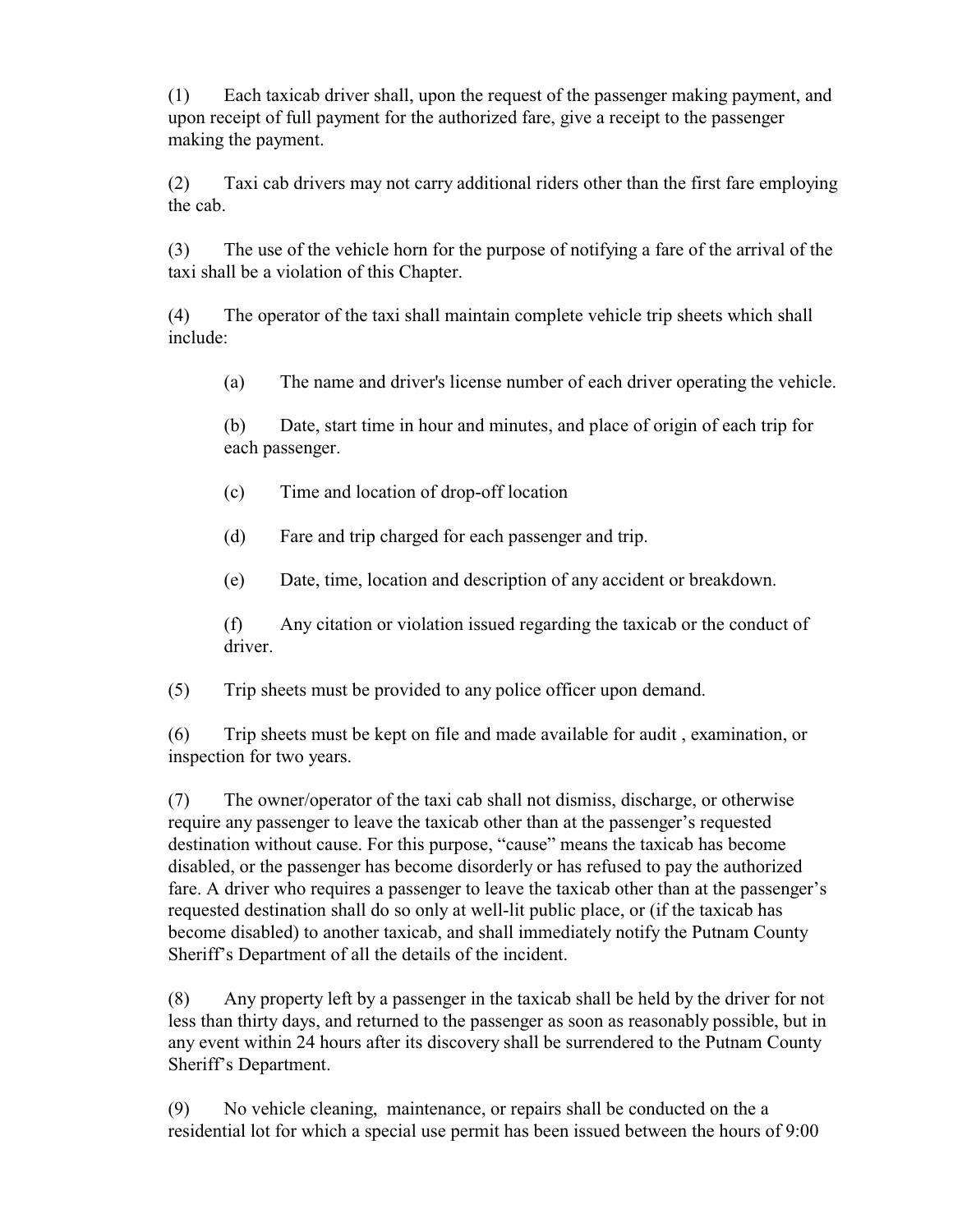p.m and 8:00 a.m.

(10) No individual other than the property owner or immediate family member shall loiter in, at, or near the vehicle waiting for service calls.

J. No special permit shall be issued to an individual with a conviction of, or plea of guilty or *nolo contendere* to, the violation of any law involving commission of a felony that occurred within the past five (5) years. By submission of an application pursuant to this section the Zoning Board shall be authorized by the application to undertake a criminal history background check.

K. The Zoning Board of Appeals may refuse to issue a special permit, or may revoke any special permit issued pursuant to this section, after notice to the holder of the special permit and hearing where the special permit holder:

(1) has violated any provision of this section, or

(2) on account of one or more convictions of, or pleas of guilty or *nolo contendere* to, the violation of any law involving commission of a misdemeanor, including, but not limited to, any sexual offense; the illegal use, possession, or distribution of drugs or other controlled substances; any charge involving robbery, assault, battery; driving while intoxicated, or otherwise impaired; or any crime involving moral turpitude that occurred within the past five  $(5)$  years.

# **§ 154- 107.2. Veterinary Service. (Added 8-11-2021 by L.L. No. 2-2021)**

On a lot of five (5) acres or more, a special use permit may be granted by the Planning Board, after a public hearing, within the area defined has the Hamlet of Patterson to allow a veterinary service provided that:

- A. The veterinary service may only be located on a lot that has an existing legal conforming or nonconforming single family residence on the lot which shall continue to be used as a single family residence.
- B. The veterinary service shall be owned and operated by not more than two veterinarians, with at least one whom shall own and be a resident(s) of the property on which the veterinary service will be located.
- C. The architecture of all the buildings on the site shall maintain a residential or farm-like appearance.
- D. The office, reception, exam room and other areas used to provide veterinary services may be located within in the main residence or within an accessory building. The area of the building used for veterinary services shall not exceed thirty-five (35%) percent of the floor area of the principal residential building whether located in the principal building or accessory building.
- E. Access provided to the veterinary service shall be from a State or County road.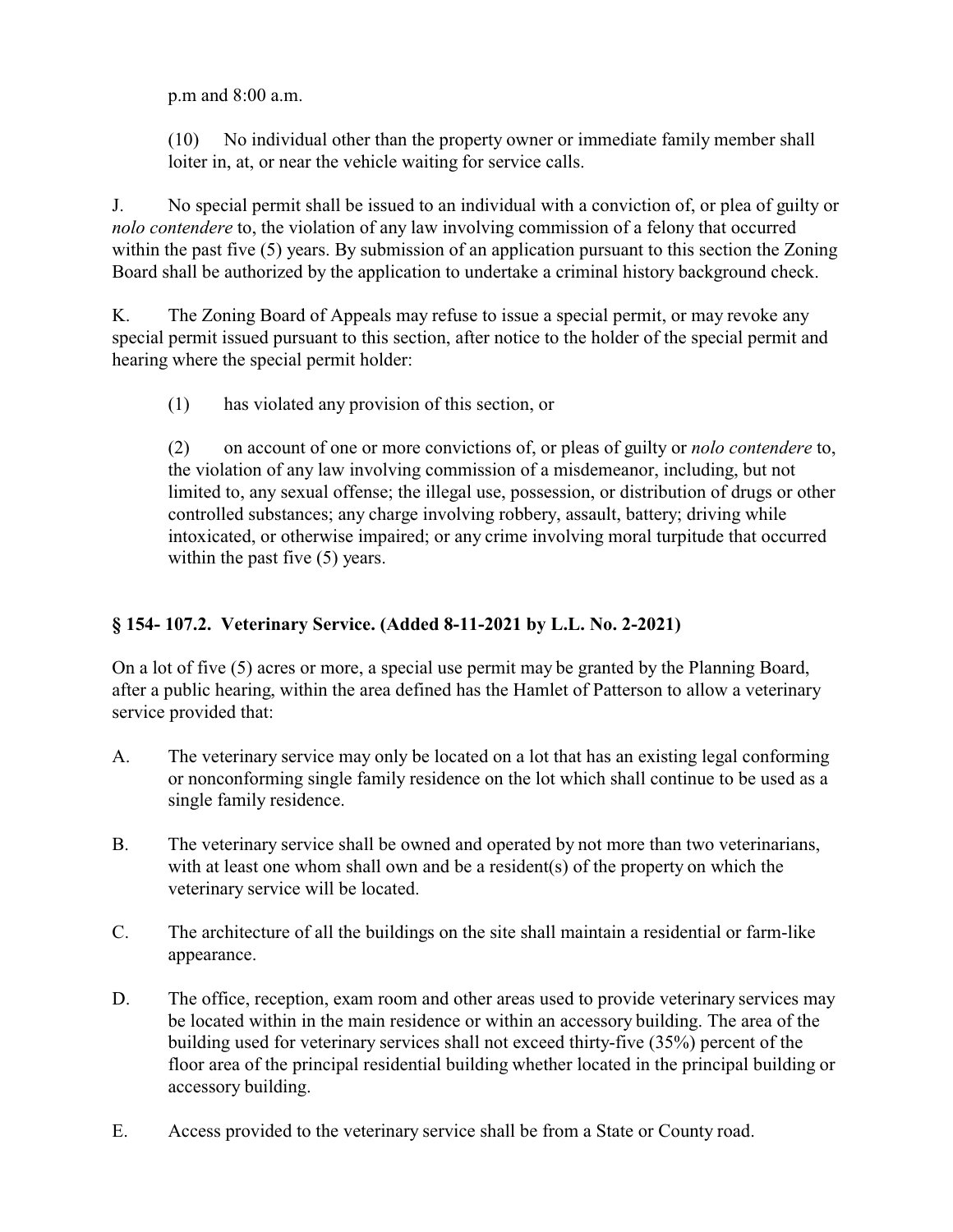- F. There shall be no outdoor pens, kennels or dog runs associated with, or used by the veterinary service.
- G. In addition to the veterinarians, there shall be not more than one technician and one secretary present and working on site at any given time.
- H. Site plan approval pursuant to Article XV will also be required.

### **ARTICLE XIX Special Permits for Nonresidential Districts**

#### **§ 154-108. Light manufacturing.**

On a lot of not less than two (2) acres, a special permit may be granted, after public hearing by the Board of Appeals, in the Commercial (C-1) District located on Route 22 only, for a plant for light manufacturing. A permit may be issued providing that **[Amended 11-15-06 by L.L. 10 of 2006]**:

A. All requirements of the district as to frontage, setbacks and building coverage shall be met,

B. A seventy five (75) foot densely vegetated buffer shall be provided along any property line which abuts a residential district. No above-ground or below-ground utilities or structures shall be placed in the buffer.

C. All access must be from a county or state road.

D. Exposed metal sided buildings shall not be permitted.

#### **§ 154-109. Hospitals, clinics and sanatoriums.**

On a lot of not less than ten (10) acres, a special permit may be granted, after public hearing by the Board of Appeals, in the Industrial I District and the Commercial (C-1) District located along Route 22 only, for a hospital, clinic, sanatorium, convalescent home, home for the aged, rest home and similar uses, but not including correctional institutions, provided that:

A. The minimum road frontage for the lot shall conform to the district in which it is located.

B. No building shall be nearer than two hundred (200) feet to any street or road line.

C. The maximum impervious coverage shall be sixty-five percent (65%).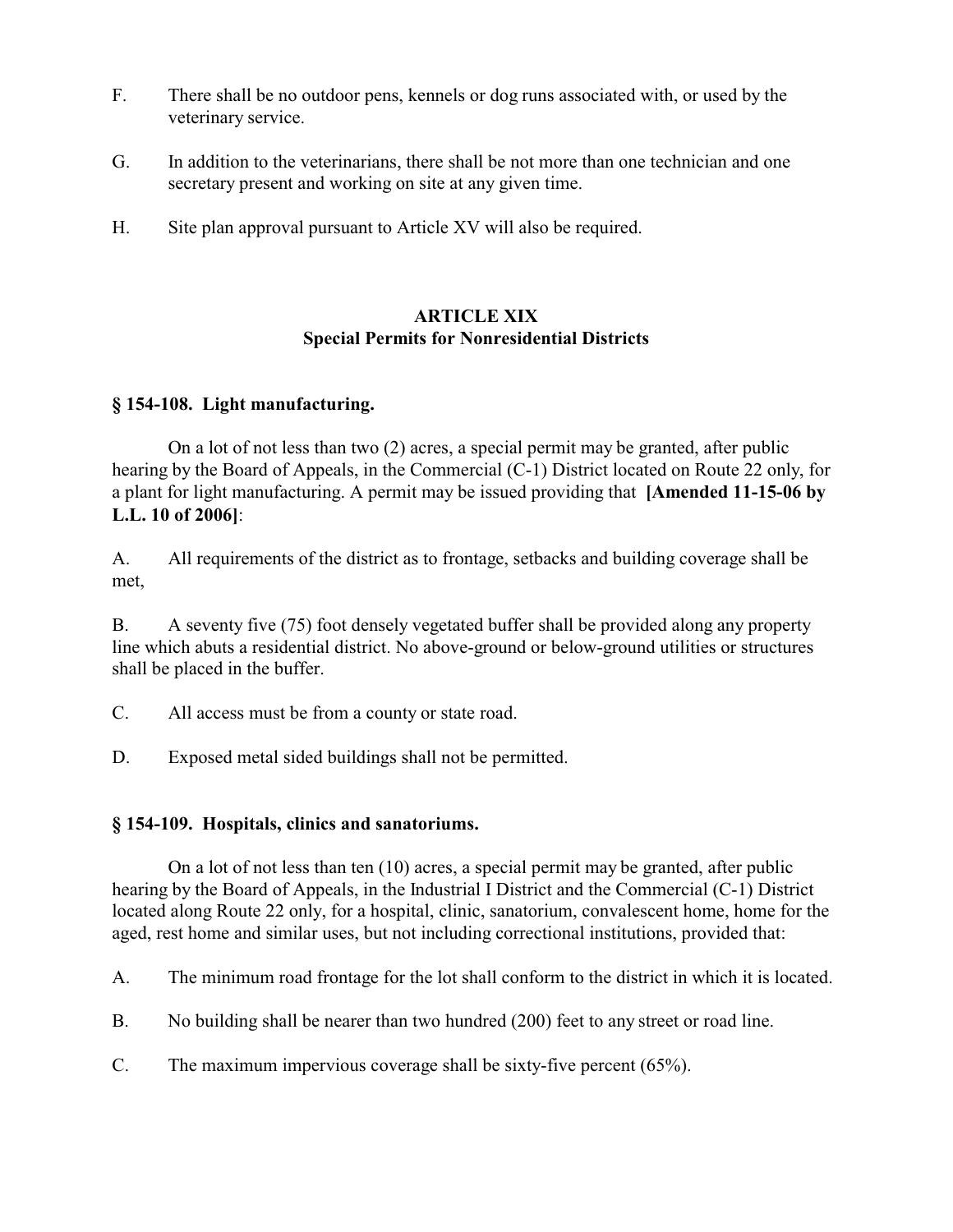## **§ 154-110. Local Retail centers.**

On a lot of not less than five (5) acres, a special use permit may be granted, after public hearing by the Board of Appeals, in the Industrial I District or Commercial (C-1) District along Route 22 only, for a retail center, provided that:

A. The total area of all buildings shall not exceed 75,000 square feet.

B. Any building is located at least sixty (60) feet from any side or rear property line.

C. All other requirements of the particular district are conformed to, except that maximum impervious coverage shall be limited to sixty-five percent (65%).

D. All uses permitted in General Business (GB) Districts, including indoor theaters and fast food establishments, may be permitted.

# **§ 154-111. Regional Retail Centers. [Amended 9-12-2018 by L.L. No. 5-2018]**

On a lot of not less than forty (40) acres in the I zoning district, a special use permit may be granted, after public hearing by the Zoning Board of Appeals for a retail center with a total building coverage exceeding 75,000 square feet provided that the following conditions are met in addition to the requirements of Article XVI.

A. Access shall be only from a State or County Road.

B. The minimum setback of all buildings, structures, parking areas and access drives shall be sixty-five (65) feet. Sixty-five (65) feet from any rear or side property line shall be maintained as a vegetated buffer, and shall not contain any surface or subsurface improvements including waste disposal system or utility lines.

C. All other dimensional requirements of the particular district are conformed to, except that total area of all impervious surfaces shall not exceed 50% of the total lot area.

D. The individual uses permitted on the site shall include all those uses permitted in General Business (GB) Districts, including indoor theaters and fast food establishments.

E. Any entrance to a regional retail center shall be located within 2,000 feet of Interstate 84.

F. A gasoline dispensing station, pursuant to  $\S$  154-385, may be permitted on the site of a regional retail center as a permitted principal use of the site or as an accessory use toa single retail store of greater than 75,000 square feet.

# **§ 154-112. Hotels and motels.**

On a lot of not less than five (5) acres, a special permit may be granted, after public hearing by the Board of Appeals, in the Industrial (I) District only, for a hotel or motel, provided that: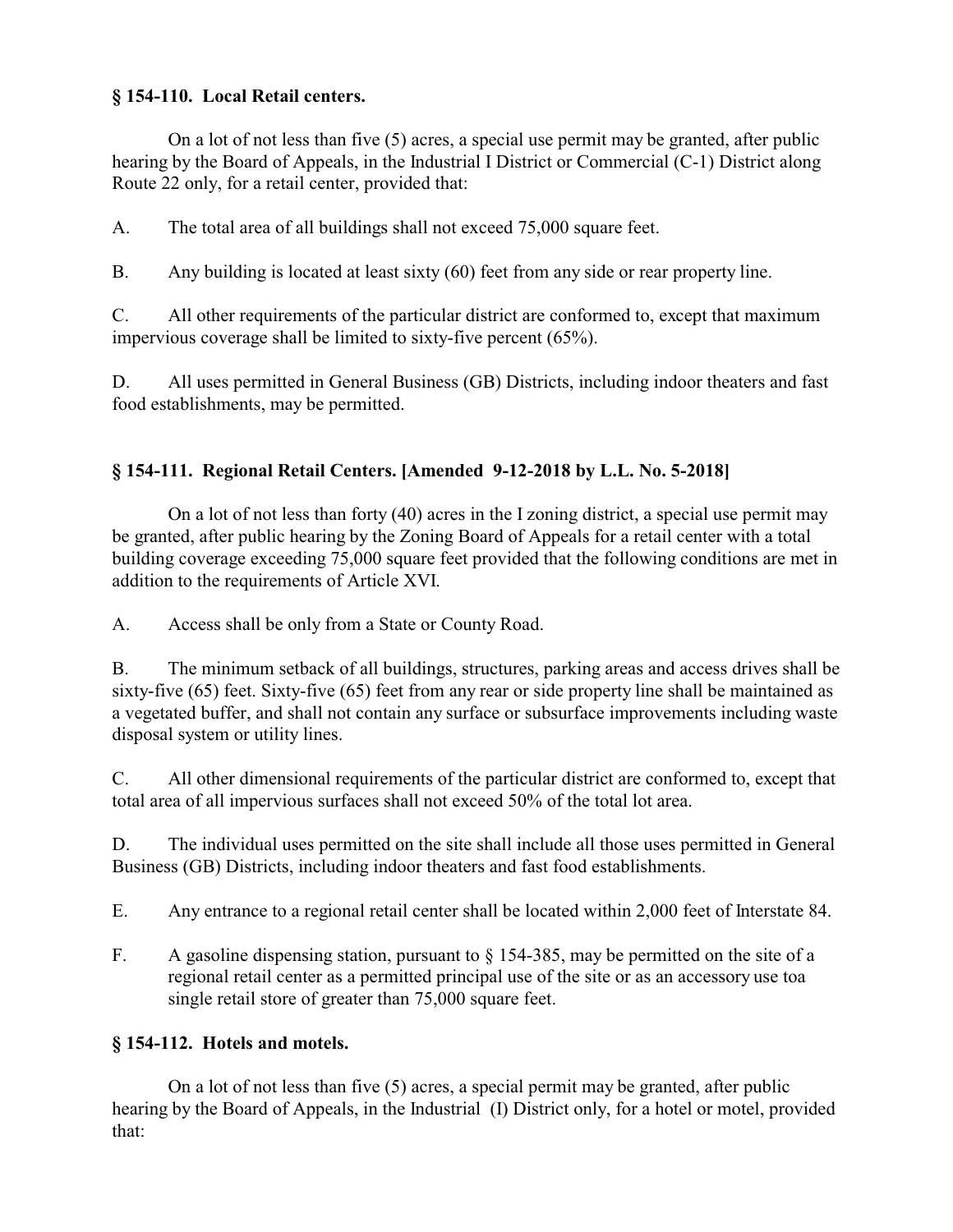A. All requirements of the district as to frontage, setbacks and building coverage shall be met, except that no building shall be nearer than sixty (60) feet to any side or rear property line where it abuts a residential zone.

B. The hotel or motel shall contain not less than three thousand (3,000) square feet of land area per each guest unit.

### **§ 154-113. Warehouses.**

On a lot of not less than two (2) acres, a special permit may be granted, after public hearing by the Board of Appeals, in the Commercial (C-1) District for a warehouse. A permit may be issued providing that **[Amended 11-15-06 by L.L. 10 of 2006]** :

A. All requirements of the district as to frontage, setbacks and building coverage shall be met.

B. A seventy five (75) foot densely vegetated buffer shall be provided along any property line which abuts a residential district. No above-ground or below-ground utilities or structures shall be placed in the buffer.

C. All access must be from a county or state road.

D. Exposed metal sided buildings shall not be permitted.

# **§ 154-114. Conference and Cultural Centers**

A special use permit may be granted, after public hearing by the Zoning Board of Appeals for a Conference Center or a Cultural Center in the I, C-1 or CR zoning district provided that the following conditions are met in addition to the requirements of Article XVI.

A. Access shall be only from a State or County Road.

B. The minimum setback of all buildings, structures, parking areas and access drives shall be sixty-five (65) feet. Sixty-five (65) feet from any rear or side property line shall be maintained as a vegetated buffer, and shall not contain any surface or subsurface improvements including waste disposal system or utility lines.

C. All other dimensional requirements of the particular district are conformed to, except that total area of all impervious surfaces shall not exceed 50% of the total lot area.

# **§ 154-115. Public Garages and Automotive Dealerships**

On a lot of not less than two (2) acres, a special permit may be granted, after public hearing by the Board of Appeals, in the Industrial (I) District, or the Commercial (C-1) District located on Route 22 only, for a public garage or an automotive dealership provide that: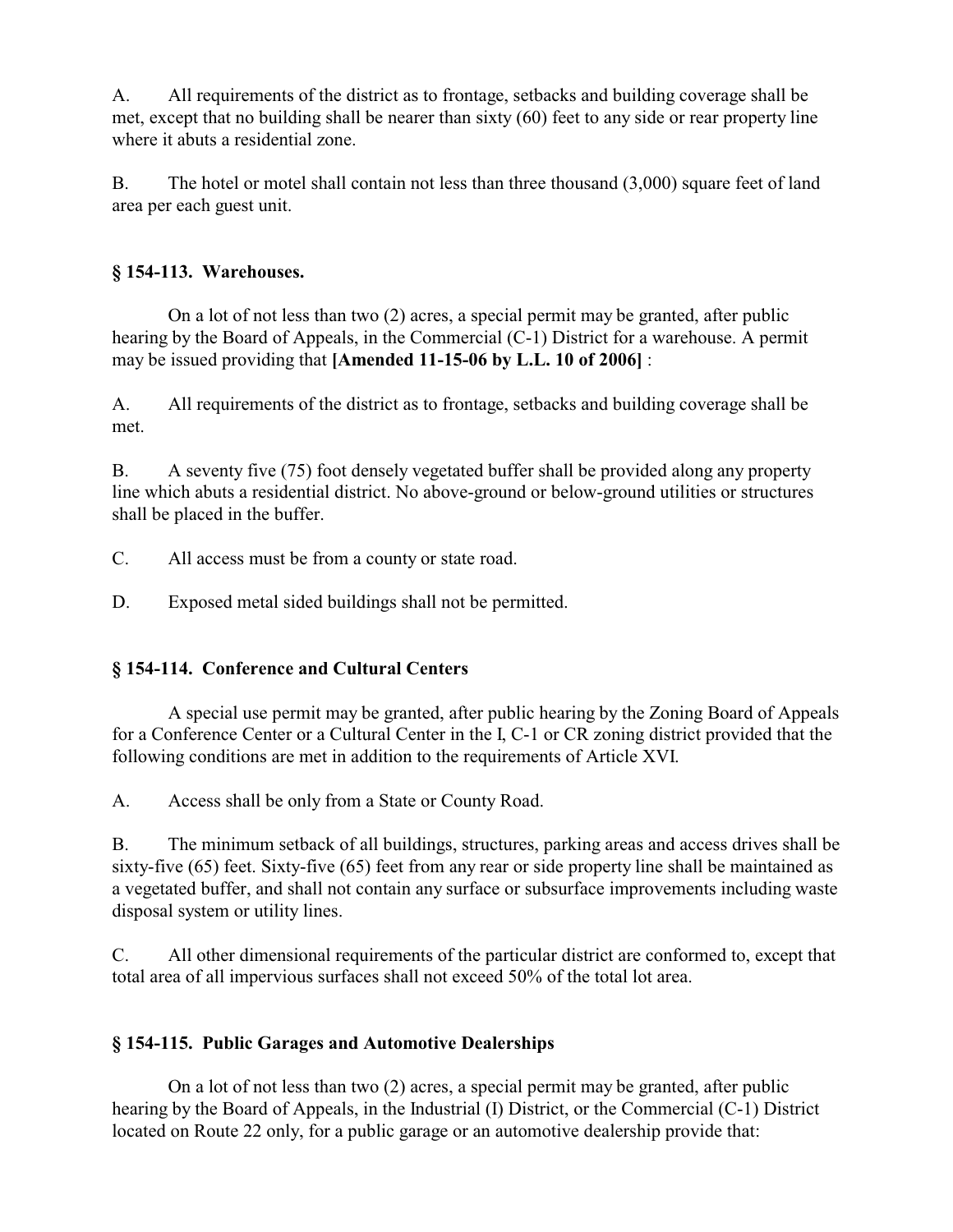A. The minimum first floor area for any principal building shall be two thousand two hundred square feet (2,200 sq.ft.)

B. No public garage or automotive dealership shall be located within one thousand (1,000) feet of any other public garage, automotive dealership or gas station as measured between the closest property corners.

C. Any unlicensed, dismantled, disassembled vehicles, or any vehicles held for repair must be housed within the building on the premises or kept in a fully-screened enclosure to the rear of the building.

D. Vehicles for sale or lease or any other wares for sale shall only be stored or displayed within the building or within such area as shall be identified on the site plan approved by the Planning Board as a display area.

E. No flashing signs, streamers or banners shall be displayed on the site, except as may otherwise be permitted by this Chapter and approved by the Planning Board.

F. In addition, to other landscaping that may be required by the Planning Board, a twenty foot landscaped area shall be provided along the property frontage extending across any developed portion of the site. In addition, areas used for the parking or display of vehicles or wares for sale shall be limited to a maximum of nine thousand (9,000) square feet, except that more than one area for display or parking of vehicles may be allowed on the site so long as a twenty (20) foot landscape area separates the parking/display areas.

G. Architecture shall resemble a colonial/New England style. False mansard roofs shall not be permitted.

# **§154-115.1. Apartments [Added 1-27-10 by L.L. No. 1-2010]**

A special permit may be granted by the Zoning Board of Appeals to allow up to 45% of a principal building located in the GB zoning district to be used for one or more apartments, subject to the following standards and conditions.

A. The apartment or apartments shall be limited in their entirety to floors above the first floor of the building, except that one or more aprtments on the floors above the first floor may be permitted to extend into, and use a portion of, the first floor, not greater than 50% of the total area of the first floor, where the Zoning Board of Appeals finds that: **[Amended 9-12-2018 by L.L. No. 5-2018]**

(1) a special condition exists that is unique to the property or building,

(2) use of the first floor area for apartments shall not alter or affect the commercial character of either the neighborhood or streetscape,

- (3) no suitable commercial use exists for the first floor area,
- (4) use of the first floor for an apartment, shall not result in an overall increase in the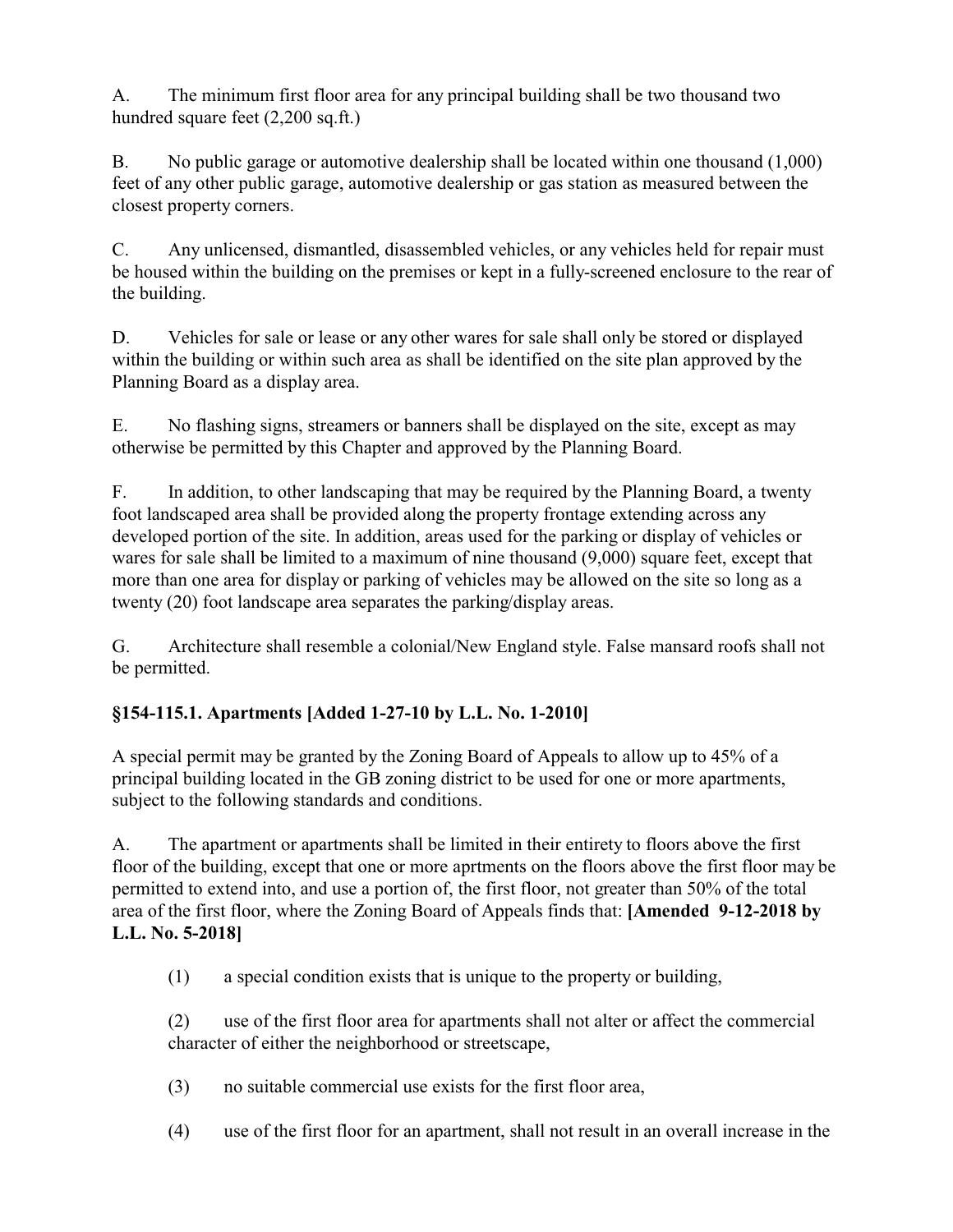number of apartments that would otherwise be permitted within the structure.

B. The architecture of the building shall compliment the architecture of the surrounding buildings.

(1) In making its determination on the special permit, the Zoning Board of Appeals shall give consideration to the character of the existing exterior appearance of buildings in the immediate vicinity of the site for which a special permit is being considered. Appropriate consideration shall also be given to any future buildings, any reports discussing architectural elements in the Patterson Hamlet, or any architectural standards adopted by the Town.

(2) Entrance to the apartments shall not be overt, and shall blend with the overall architecture of the building.

(3) Stairways providing principal access to any floor or story above the first floor shall be located within the walls of the building. Where no other feasible alternative exists, emergency stairways and fire escapes may be located on the rear wall, excepting that in no instance shall an exterior stairway or fire escape be located on any wall fronting on a street.

(4) Where a special permit is requested for an existing building, the Zoning Board of Appeals may include in their approval of any special permit pursuant to this section, recommendations on architectural changes or enhancements for the building to the Planning Board, which shall consider said recommendations during consideration of an application for site plan approval. Where the recommendations of the Zoning Board of Appeals for architectural changes or enhancements for the building are incorporated into the approved site plan, said recommendations shall become a condition of any special permit issued by the Zoning Board of Appeals.

(5) Except for directional signs less than two (2) square feet in size identifying the entrance to the apartments, or E-911 addressing, no building–mounted or free-standing signs shall be permitted advertising the apartments, or that apartments may be for lease or rent.

C. Any design, construction and use of any residential units pursuant to this section shall create a safe and harmonious environment for the future tenants.

(1) The apartments shall have a safe and proper means of entrance.

(2) The applicant shall demonstrate that the water supply is potable and of adequate flow to accommodate the entire use of the building. Failure to correct promptly any water quality problems shall result in the revocation of the special use permit.

(3) The applicant shall demonstrate the ability to provide for the wastewater demand for the entire building, and site.

(4) The apartments shall comply with all Putnam County Health Department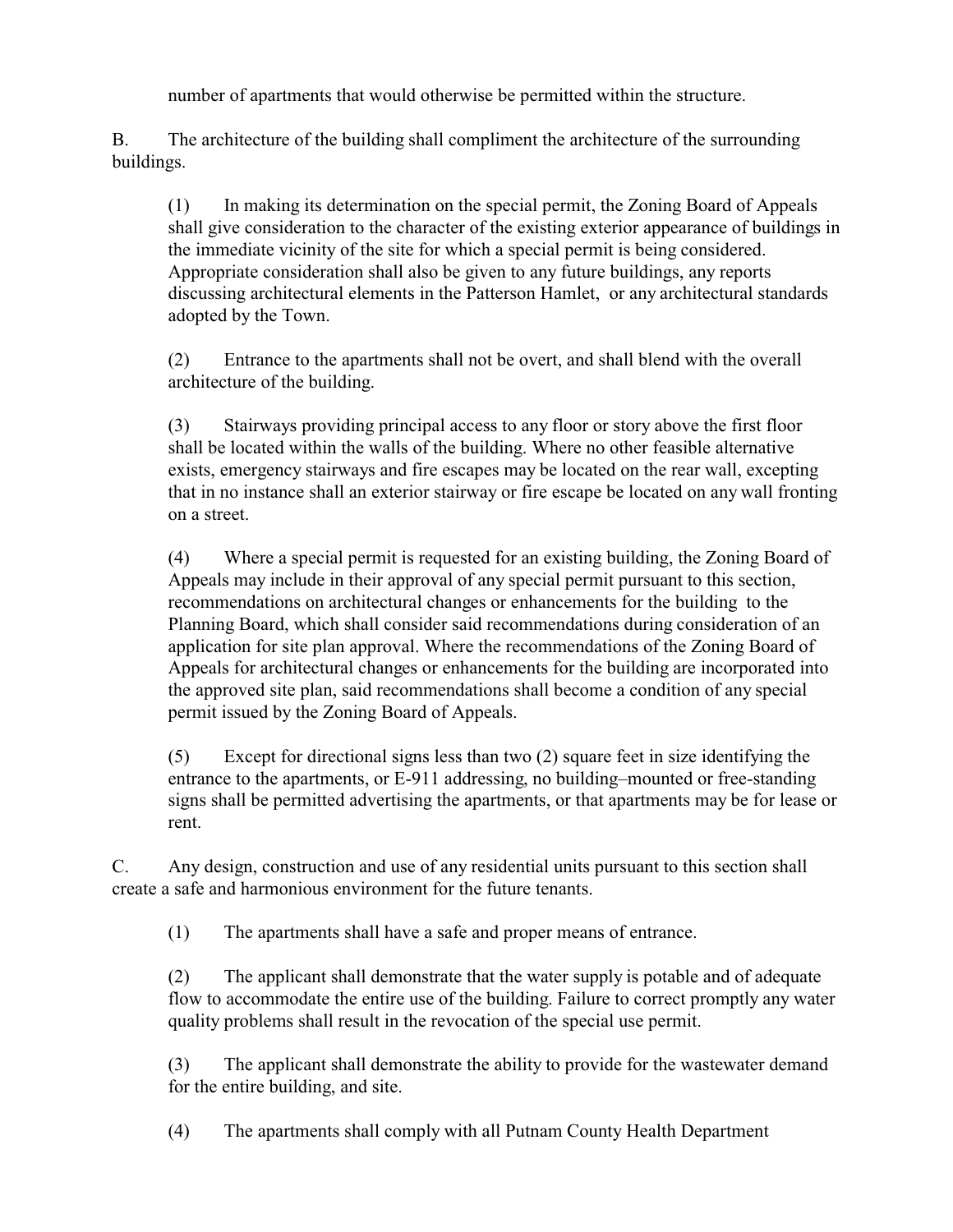requirements. The Zoning Board of Appeals may require such proof as may be reasonably necessary to demonstrate such compliance has been met. Failure to correct promptly any problems shall result in the revocation of the special use permit.

(5) The applicant shall demonstrate that adequate parking has been provided on the parcel on which the apartment or apartments are located, or that sufficient parking otherwise exists within the immediate neighborhood and is available for use by the future tenants. All parking shall be in accordance with Article XIV of this Chapter, unless otherwise decided by the Planning Board.

(6) In making its determination on the special use permit, the Zoning Board of Appeals shall also give consideration to the amount of traffic that may be generated by the apartments, and its effect on the general neighborhood.

(7) Smoke Detectors. All apartments shall be equipped with a functioning smoke detector device, in accordance with the New York State Uniform Fire Prevention and Building Code.

(8) No apartment shall consist of a single room, unless the single room can provide a minimum clear floor area of not less than two hundred (200) square feet.

(9) Each apartment shall contain at least one bathroom area containing a shower, toilet and sink, and shall provide independent kitchen facilities, all of which shall be contained within the apartment.

(10) A bedroom shall be considered any room used routinely for persons sleeping for periods of more than one hour. The maximum occupancy for a bedroom in any dwelling unit shall be limited to three persons unless the Owner thereof can demonstrate to the Zoning Board of Appeals that an increase in the number of persons per bedroom for a particular dwelling unit is reasonable, and will not result in an unsafe or unsanitary condition. A bedroom shall be at least eighty-one (81) square feet for one person, and at least seventy-five square feet for each additional person thereafter.

D. In making its determination on the special use permit, the Zoning Board of Appeals may establish the size, location and number of apartments that may be allowed within the building.

E. Continued compliance with all of these standards and conditions is required. Failure to do so will result in a suspension of the special use permit, or such other remedies as may be provided by this Chapter. Where it has been demonstrated that a property owner or landlord is in chronic violation of the conditions of this special permit, the Zoning Board of Appeals, after a public hearing may by resolution revoke this special permit.

F. A site plan, approved by the Planning Board pursuant to Article XV, shall be required for any lot for which a special permit has been granted pursuant to this section.

G. All apartments shall comply with Chapter 129 of the Patterson Town Code.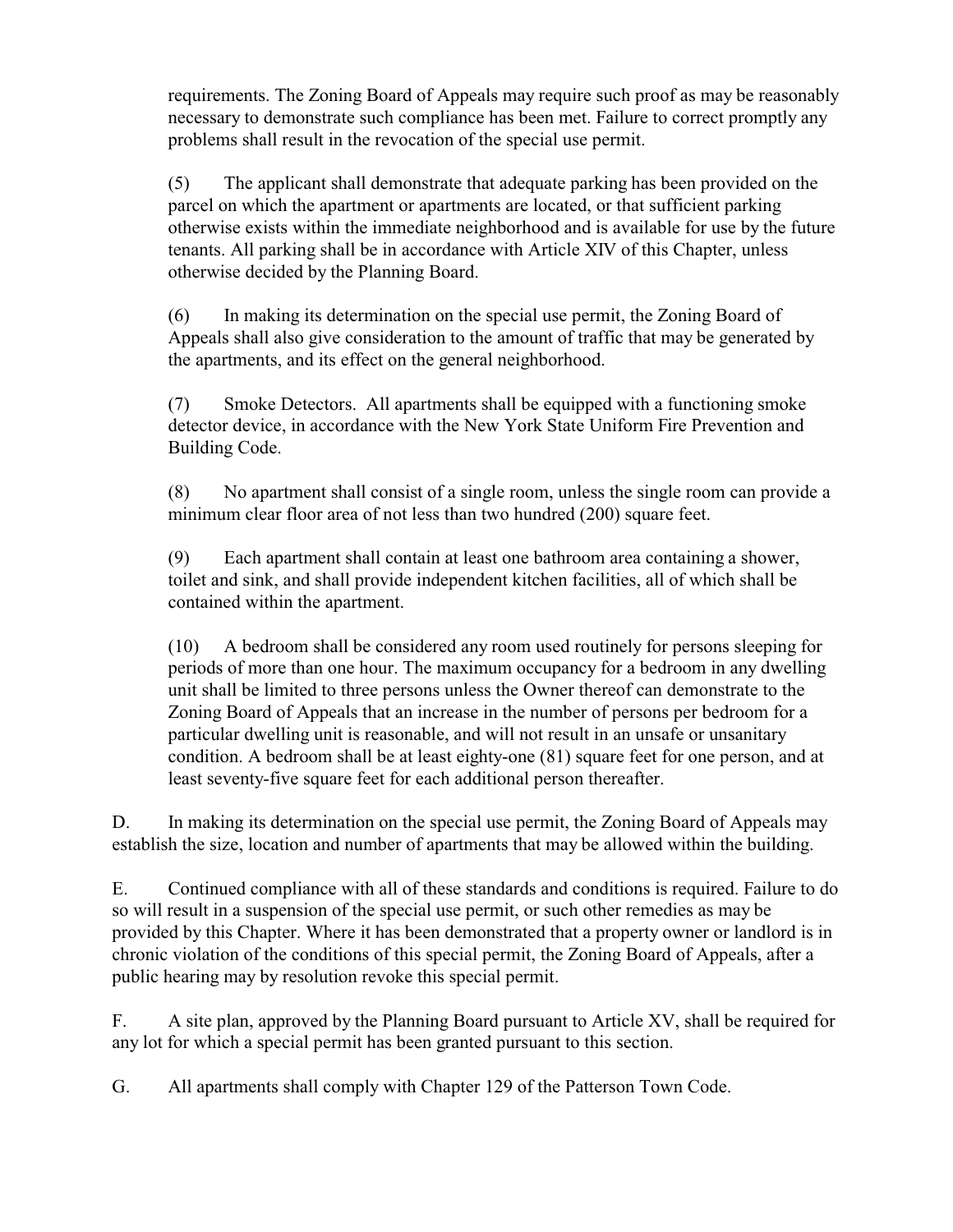# ARTICLE XX **Board of Appeals**

#### **§ 154-116. General powers and duties.**

The Board of Appeals shall have all the powers and duties prescribed by law and by this chapter, which powers and duties are summarized and more particularly specified as follows, provided that none of the following sections shall be deemed to limit any of the power of the Board of Appeals that is conferred by general law. The Board of Appeals shall adopt such rules and regulations as may be necessary or proper to the performance of its powers and duties hereunder, and may amend or repeal the same. All provisions of this chapter relating to the Board of Appeals shall be strictly construed; the Board, as a body of limited jurisdiction, shall act in full conformity with all provisions of law and of this chapter and in strict compliance with all limitations contained herein.

### **§ 154-117. Interpretation of provisions. [Amended 5-24-2017 by L.L. 1 of 2017]**

On appeal from any order, requirement, decision or determination made by an administrative official, board or agency of the Town, the Board of Appeals shall have the authority to decide any question involving the interpretation of any provisions of this chapter, including determination of the exact location of any district boundary or the effective application of this chapter on any individual parcel.

### **§ 154-118. Issuance of special use permits.**

The Board of Appeals is empowered to issue special use permits for those special uses provided for in this. chapter, all in accordance with the standards and guides set forth in Article XVI.

### **§ 154-119. Appeals and variances.**

A. The Zoning Board of Appeals shall have the power, upon an appeal from a decision or determination of any administrative official or Board charged with the enforcement this Chapter, or as otherwise may be set forth in the Town Code of the Town of Patterson or in Town Law Article 16, to grant area variances from the area or dimensional requirements of such ordinance or local law all in conformance with the Standards and Guidelines established herein excepting that;

(1) Where a proposed site plan duly submitted to the Planning Board contains one or more features which do not comply with the dimensional regulations of this chapter, application may be made to the Zoning Board of Appeals for an area variance without a decision or determination by the Code Enforcement Officer.

(2) Where a proposed subdivision contains one or more features which do not comply with the dimensional regulations of this chapter, application may be made to the Zoning Board of Appeals for an area variance without a decision or determination by the Code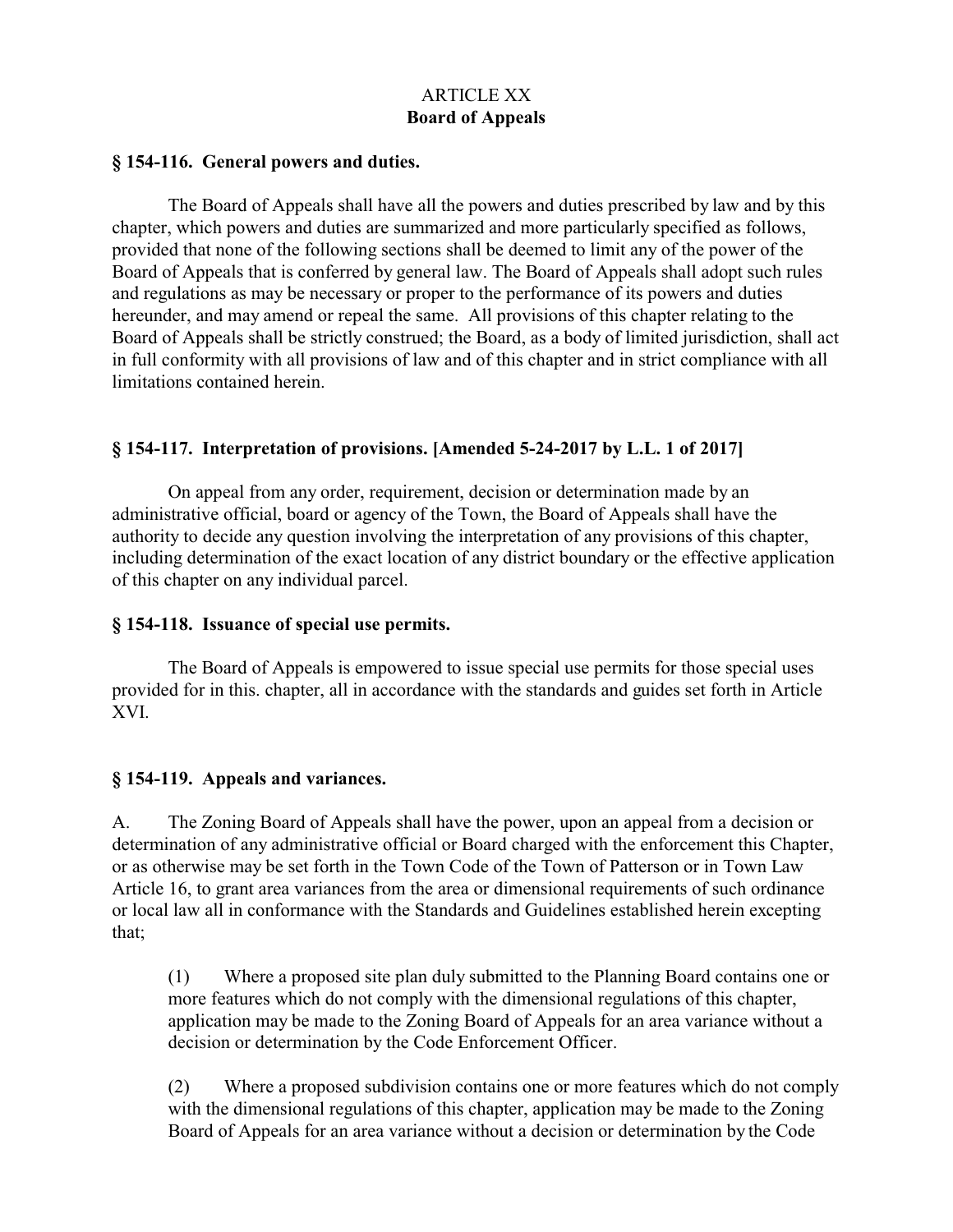### Enforcement Officer.

B. The Zoning Board of Appeals shall have the power, upon an appeal from a decision or determination of any administrative official or Board charged with the enforcement this Chapter, or as otherwise may be set forth in the Town Code of the Town of Patterson or in Town Law Article 16, to grant use variances , as defined herein.

# **ARTICLE XXI Appeals and Variances**

### **§ 154-120. Procedures.**

A. An appeal shall be taken within sixty days after the filing of any order, requirement, decision, interpretation or determination of the administrative official charged with the enforcement of this Chapter by filing with the officer from whom the appeal is taken and with the Board of Appeals a notice of appeal, in writing, on forms prescribed by the Board, specifying the grounds thereof. Each appeal shall specify the provision of the chapter involved and shall set forth the decision of the Code Enforcement Officer which is appealed from, the full circumstances or conditions involved therein, the ruling sought from the Board, the details of any variance applied for and the grounds on which it is claimed that the same should be granted, or the use for which a variance is sought and the full details thereof. The officer from whom the appeal is taken shall forthwith deliver to the Board of Appeals all papers constituting the record upon which the action appealed from was taken.

B. In addition to the aforesaid papers, the Board of Appeals may require the applicant to submit such site and plot plans, contour maps, building plans and specifications and other data or information as the Board may deem necessary.

C. All papers, including affidavits of publication and service of notice by mail, shall be filed with the Board before the hearing unless the Board otherwise orders.

D. Every decision of the Board of Appeals shall be by resolution, with the vote thereon recorded, and shall fully set forth the circumstances of the case and the findings of the Board on which its decision is based and shall be filed with the Town Clerk within the time required by law. The Board shall also notify the Code Enforcement Officer and the Planning Board of its decision in each case.

# **§ 154-121. Notice of public hearing.**

A. At least fifteen (15) days before the date of the hearing required by law on an application or appeal to the Board of Appeals, the application shall be filed with the Chairman of the Board of Appeals and, in addition to the foregoing, be accompanied by a fee as set forth in Chapter 87 of the Patterson Town Code, and such application shall be accompanied by a sworn statement showing the name and address of each owner of record of land within five hundred (500) feet of the boundary of the property as to which a determination of permit is sought.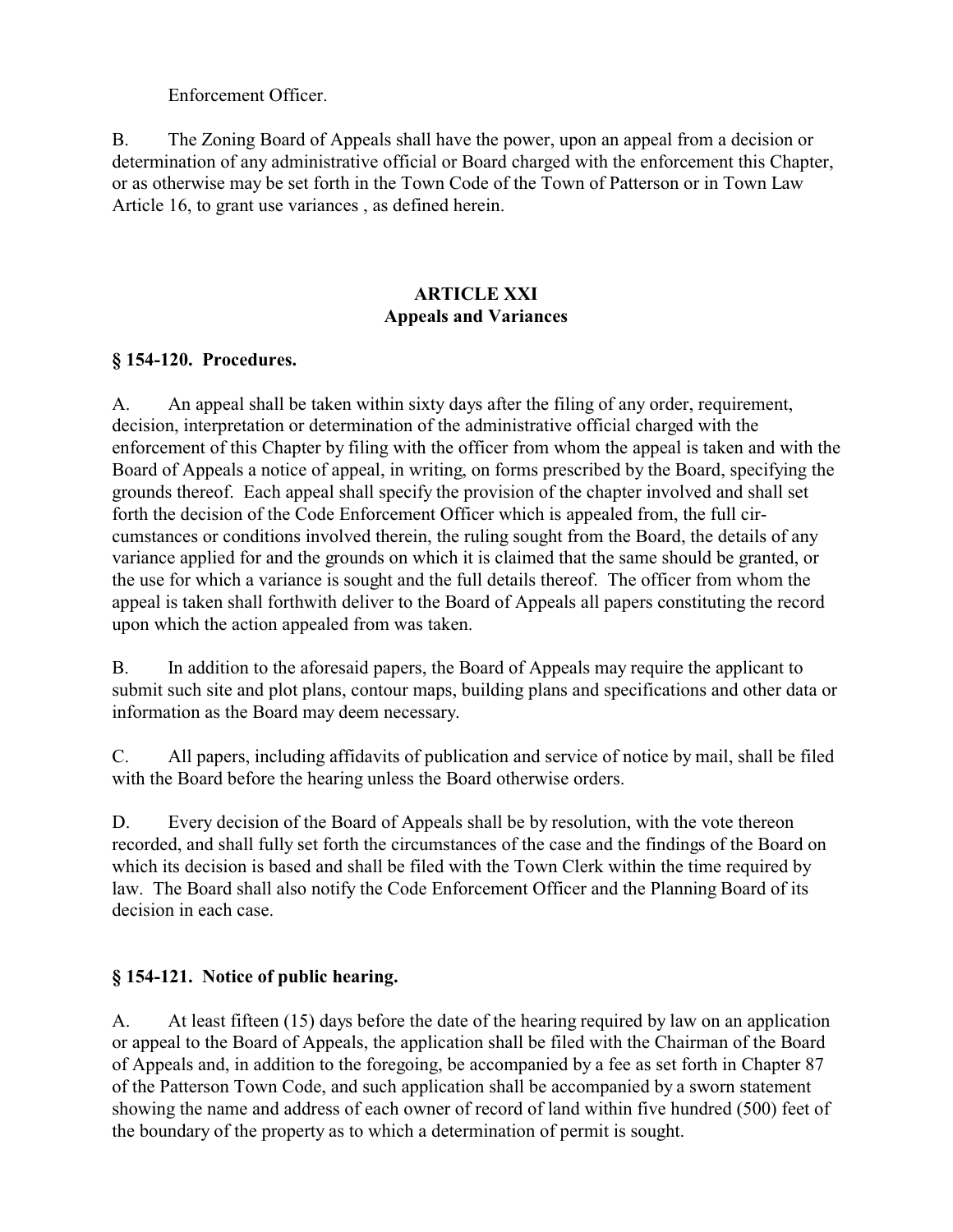B. The Board of Appeals shall give public notice thereof by publication in the official paper of notice of such hearing at least five (5) days prior to the date thereof; and excepting that in the case of an interpretation made pursuant to §154-117, the Board shall, at least five (5) days before such hearing, send to all such owners of record of land within five hundred (500) feet of the boundary of the property, as set forth in the application, a written notice of the application applied for.

C. At least ten days prior to the day of any public hearing, the Zoning Board of Appeals shall give notice by mail to any adjacent municipality that is within five hundred feet of any property for which an application for a use variance is being considered **[Added 11-15-06 by L.L. 10 of 2006]**

# **§ 154-122. Standards for variances.**

A. Area Variances

(1) In making its determination for an area variance, the Zoning Board of Appeals shall take into consideration the benefit to the applicant if the variance is granted, as weighed against the detriment to the health, safety and welfare of the neighborhood or community by such grant. In making such determination, the Board shall also consider:

(a) whether an undesirable change will be produced in the character of the neighborhood or a detriment to nearby properties will be created by the granting of the area variance.

(b) whether the benefit sought by the applicant can be achieved by some method, feasible for the applicant to pursue, other than the area variance.

(c) whether the requested area variance is substantial.

(d) whether the proposed variance will have an adverse effect or impact on the physical or environmental conditions in the neighborhood or district.

(e) whether the alleged difficulty was self-created, which consideration shall be relevant to the decision of the Board of Appeals, but shall not necessarily preclude the granting of the variance.

(2) The Zoning Board of Appeals, in granting an area variance, shall grant the minimum variance that they shall deem necessary and adequate and at the same time preserve and protect the character of the neighborhood and the health, safety and welfare of the community.

(3) The Zoning Board of Appeals shall, in the granting of an area variance, have the authority to impose such reasonable conditions as are directly related to and incidental to the proposed use of the property. Such conditions shall be consistent with the spirit and intent of the Zoning Code or local law, and shall be imposed for the purpose of minimizing any adverse impact such variance may have on the neighborhood or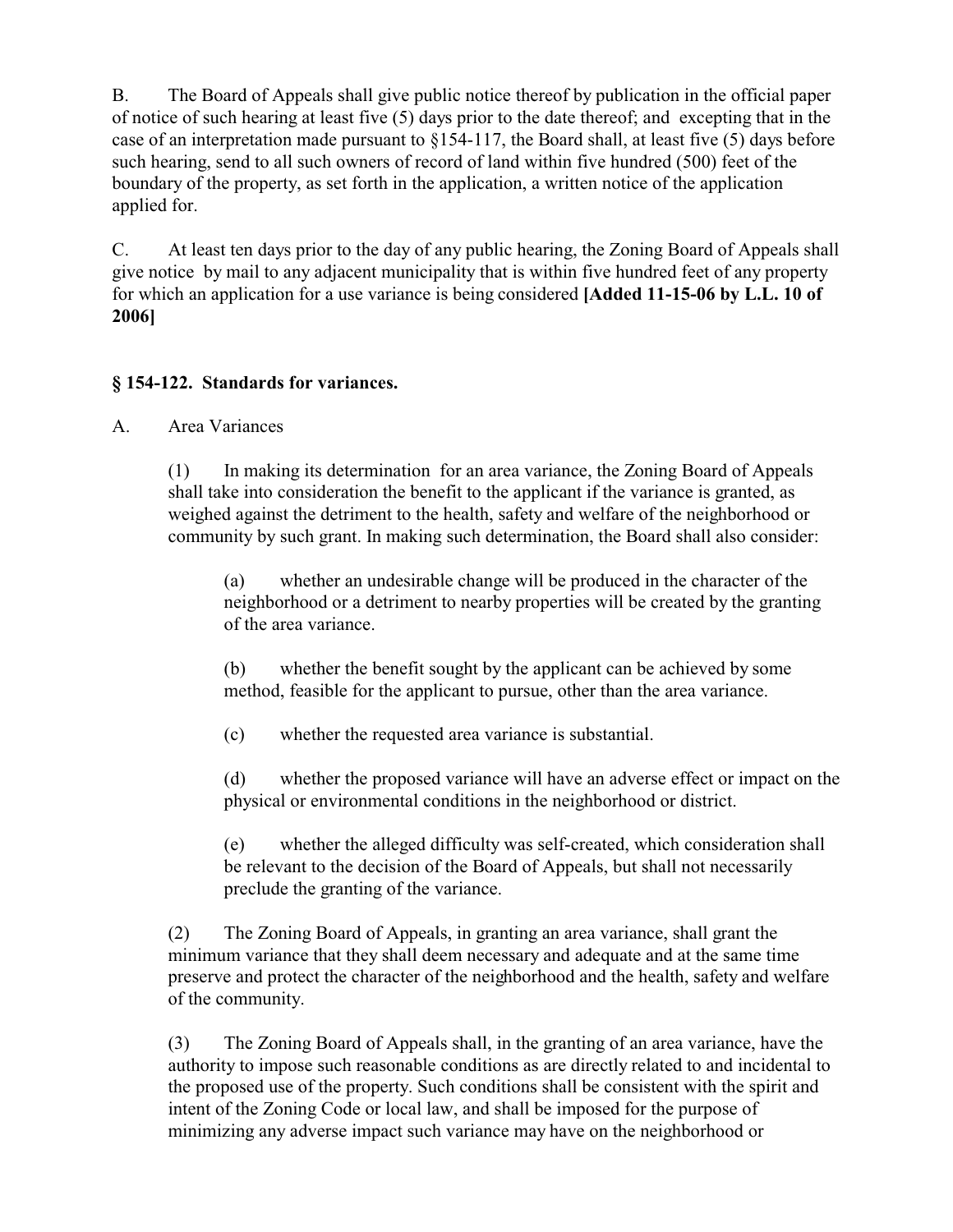community.

#### B. Use Variances

(1) No use variance shall be granted by the Zoning Board of Appeals without a showing by the applicant that applicable zoning regulations and restrictions have caused unnecessary hardship. In order to prove such unnecessary hardship the applicant shall demonstrate to the Zoning Board of Appeals that for each and every permitted use under the zoning regulations for the particular district where the property is located that:

(a) the applicant cannot realize a reasonable return, provided that lack of return is substantial as demonstrated by competent financial evidence.

(b) that the alleged hardship relating to the property in question is unique, and does not apply to a substantial portion of the district or neighborhood.

(c) that the requested use variance, if granted, will not alter the essential character of the neighborhood.

(d) that the alleged hardship has not been self-created.

(2) The Zoning Board of Appeals, in granting a use variance, shall grant the minimum variance that they shall deem necessary and adequate and at the same time preserve and protect the character of the neighborhood and the health, safety and welfare of the community.

(3) The Zoning Board of Appeals shall, in the granting of a use variance, have the authority to impose such reasonable conditions as are directly related to and incidental to the proposed use of the property. Such conditions shall be consistent with the spirit and intent of the Zoning Code or local law, and shall be imposed for the purpose of minimizing any adverse impact such variance may have on the neighborhood or community.

### **§ 154-123. Reserved.**

### ARTICLE XXII **Administration and Enforcement**

### **§ 154-124. Certificate of Compliance.**

A. For each and every change of ownership, occupancy or tenancy of any building or business, excepting residential occupancy, prior to occupancy of the premises, or any portion thereof, or any modification thereto, or any change of use of an existing building or portion thereof the owner or tenant shall provide to the Building Department the following information: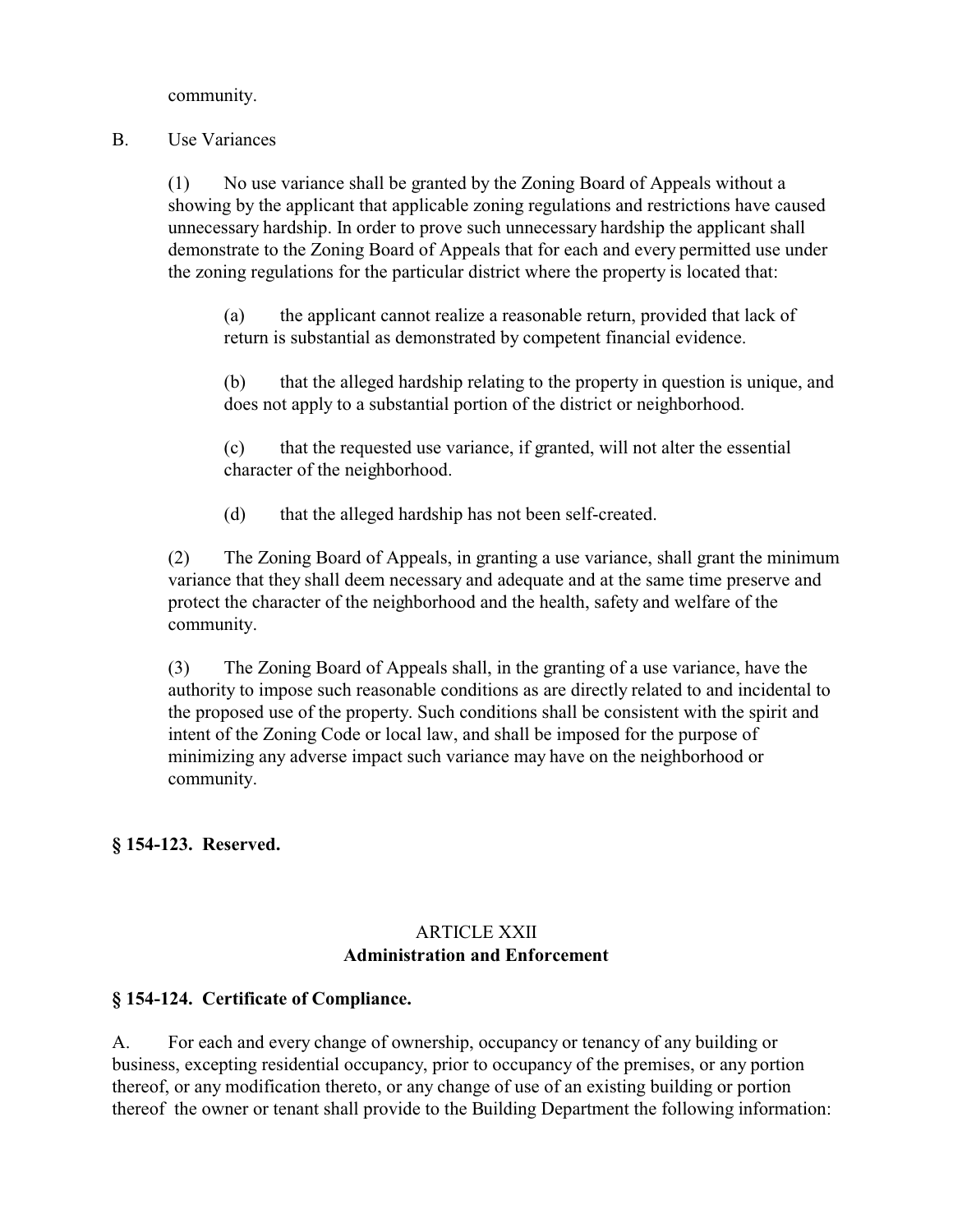(1) The business owner's or tenant's name, legal mailing address and emergency phone number.

(2) The trade or business name that will be used.

(3) The name, address and phone number of the alarm company, if any.

(4) A narrative which includes a brief description of the use that will be conducted on the premises, the intended activities that will be conducted on the premises, a general description of any modifications that will be made to the building, and a list of any hazardous or noxious materials that may be stored on the premises.

B. In the event that a Certificate of Occupancy is not required as provided below, the Code Enforcement Officer shall issue a Certificate of Compliance which shall include the name of the owner of the business, the business or trade name and the use of the premises.

# **§ 154-125. Building permits.**

A. No building or structure shall be erected, moved, altered, added to or enlarged and no excavation for any building or structure shall be begun unless and until a building permit for such work has been issued by the Code Enforcement Officer. In addition to the requirements of Chapter 64(11), every application for a building permit shall be filed in triplicate on a form provided by the Code Enforcement Officer, and shall include a plan the following information:

(1) The lot upon which the building or structure is proposed to be erected or on which it is situated if an existing building or structure.

(2) Lot dimensions, lot and block numbers and subdivision name, if any.

(3) Names and widths of abutting roads or streets; locations, dimensions and uses of any existing building or structure on the lot.

(4) Locations, dimensions and proposed use of a building for which the permit is sought and use of land in connection therewith.

(5) Dimensions of yards in relation to the building for which the permit is sought and distance of the proposed building from any existing building on the same plot.

(6) North point and scale.

(7) Such additional information as may reasonably be requested by the Code Enforcement Officer.

B. Each application shall also be accompanied by a construction permit issued by the Putnam County Department of Health and a driveway permit issued by the town, county or state,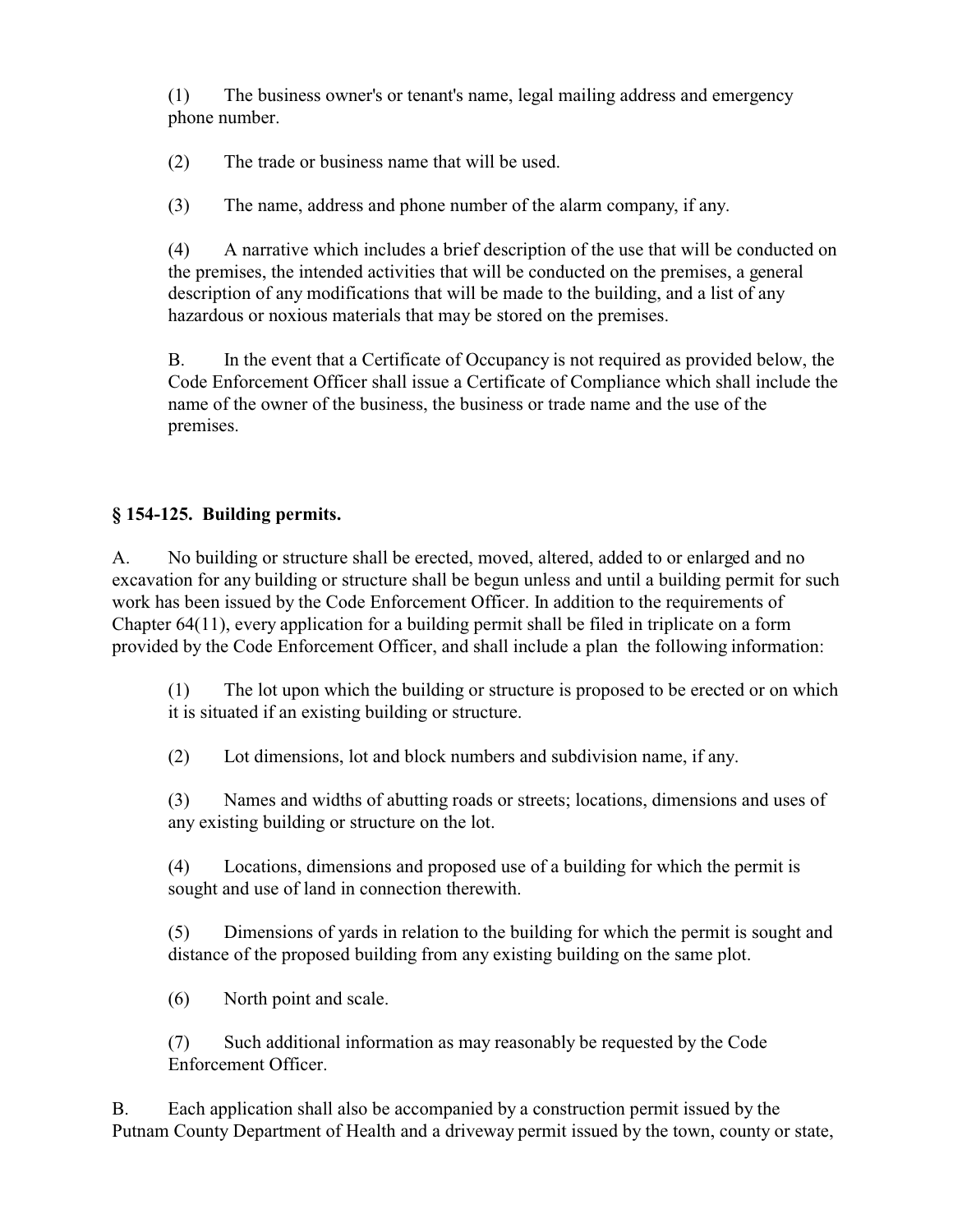depending on jurisdiction.

C. Every application for a building permit shall be accompanied by a fee paid to the Code Enforcement Officer. All fees paid to the Code Enforcement Officer shall be paid by him to the Supervisor of the town not later than the fifth day of the month following their receipt and shall be deposited to the credit of the town. The fee charged shall be based upon the dollar evaluation of the construction for which the application has been made as set forth in Chapter 87 of the Patterson Town Code.

D. No building permit shall be issued or reissued for a building to be used for any purpose for which a special permit is required pursuant to the regulations set forth in Article XVII through Article XIX and other applicable sections and subsections unless and until a special permit for such use has been issued by the Board of Appeals as provided in Article XVI.

E. No building permit is to be issued or reissued for a building to be located on a plot for which site development approval by the Planning Board is required pursuant to the terms of this chapter until such approval shall have first been obtained from the Planning Board pursuant to Article XV.

F. Each application for a building permit shall contain the E-911 address, including street and number, for the parcel on which the building permit application has been submitted. Within 10 days of the issuance of a building permit, the property owner shall post the number on the parcel. Such posting shall comply with the requirements of § 112-4C of the Patterson Town Code.

G. Any person, firm or corporation hired to build a new house for profit on property owned by someone other than themselves must post a performance bond in the amount of \$50,000 to insure the completion of construction by themselves and their subcontractors.

(1) This subsection shall apply to the construction of new single-family homes only.

(2) This subsection shall not apply to:

(a) The repair, replacement, remodeling, installation, construction, alteration, conversion, modernization, beautification, improvement or addition to an existing structure or portion thereof.

(b) The sale of goods or materials by a seller who neither arranges to perform nor performs directly or indirectly any work or labor in connection with the installation of or application of the goods or materials on a new single-family residence.

(c) The construction of a new single-family residence by the owner of the property upon which the residence in being constructed.

#### **§ 154-126. Certificates of occupancy required.**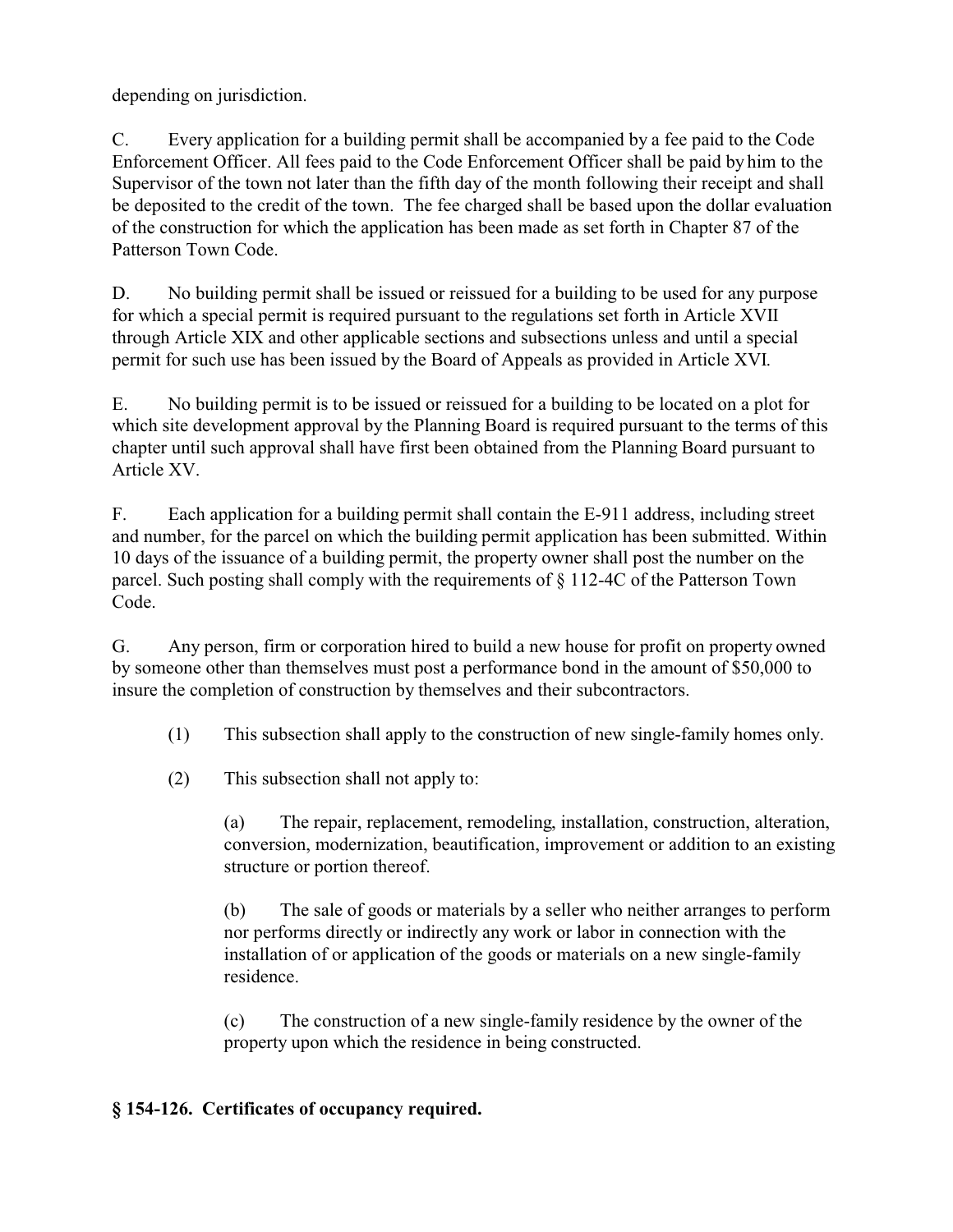A certificate of occupancy shall be obtained from the Code Enforcement Officer for any of the following:

A. Occupancy and use of a building hereafter erected, structurally altered or moved.

B. Change in the use of an existing building except to another use of the same type.

C. Occupancy and use of vacant land, except for any use consisting primarily of tilling the soil.

D. Change in the use of land except to another use of the same type and except for any use consisting primarily of the tilling of the soil.

E. Any change in use of a nonconforming use.

F. Establishment of any use of a building or land for which a special permit or site development approval is required in accordance with other sections of this chapter.

#### **§ 154-127. Use prior to issuance of certificate; contents.**

It shall be unlawful for an owner to use or permit the use of any building or premises or part thereof hereinafter created, erected, changed, converted or enlarged, wholly or partially in its use or structure, until a certificate of occupancy shall have been issued by the Code Enforcement Officer. Such certificate shall state that such building or premises or part thereof and the proposed use thereof are in complete conformity with the provisions of this chapter. It shall be the duty of the Code Enforcement Officer to issue a certificate of occupancy, provided that the building and the proposed use of the building or premises conform to all the requirements herein set forth.

#### **§ 154-128. Application for certificate of occupancy.**

Application for such a certificate shall be made on an official form and filed with the Code Enforcement Officer. Within ten (10) days thereafter, the Code Enforcement Officer shall act thereon by either issuing a certificate or denying the application. He shall forthwith notify such owner or applicant in writing personally or by mail of his decision. Every applicant for a certificate of occupancy shall pay therefor to the Code Enforcement Officer a fee as set forth in Chapter 87.

### **§ 154-129. Effect of certificate.**

A certificate of occupancy shall be deemed to authorize and is required for both initial, continued or changed occupancy and use of the building or land to which it applies. It shall continue in effect as long as such building and the use thereof and the use of such land are in full conformance with the provisions of this chapter and any requirements made in connection therewith at the time of the issuance thereof. The details of any plan or site plan approved by the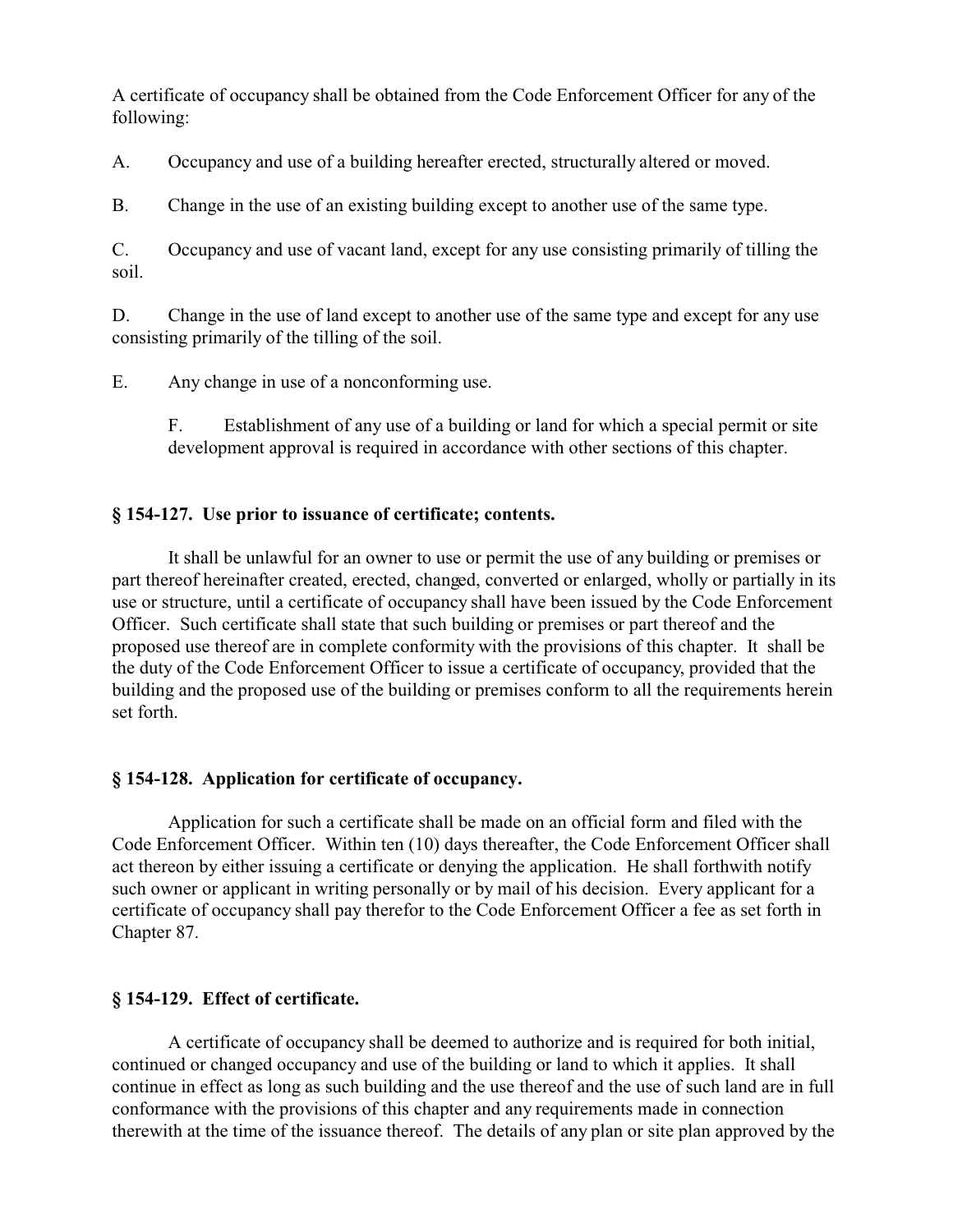Town Board, Planning Board or Board of Appeals shall be deemed to be such requirements.

## **§ 154-130. Issuance of certificates.**

A. Upon the completion of any building or structure for which a building permit was duly issued, the Code Enforcement Officer shall make a final inspection thereof. If it is his determination that the structure complies in full with the provisions of this chapter or of any duly granted variance or special permit by the Board of Appeals, and in the case where required, a site plan approved by the Planning Board, whose site improvements have been completed and duly certified by the Town Engineer and acknowledged by the Planning Board, the Code Enforcement Officer, upon written request by the owner on forms supplied by the Code Enforcement Officer and subject to receipt of the following items, shall issue in the name of the owner a certificate of occupancy, specifying in detail the provisions and conditions of any special permit use or variance and whether or not such variances constitutes a nonconformity as to use:

(1) Certificate of construction compliance issued by the Putnam County Department of Health, guaranty of septic system, well log and as-built drawing of septic system.

(2) Certification of electrical installation by the New York State Board of Fire Underwriters or other approved electrical inspection agency approved by the Town Board.

(3) Final survey showing completed construction as prepared by a surveyor licensed by the State of New York.

(4) Certificate of compliance for completed driveway issued by the appropriate Highway Department.

(5) Fee in the amount as set forth in Chapter 87 of the Patterson Town Code.

B. Upon demand of the Code Enforcement Officer at any reasonable time, the owner's copy of any certificate of occupancy shall be exhibited.

C. Duplicate copies of every certificate of occupancy shall be filed with the Town Clerk and the Town Assessor. A record of all certificates of occupancy shall be kept in the office of the Town Clerk, and copies shall be furnished upon request to the Planning Board or to any person having a proprietary or tenancy interest in the building or land affected.

### **§ 154-131. Penalties for offenses.**

A. Any person or corporation, whether as owner, lessee, principal, agent, employee or otherwise, which violates any of the provisions of this chapter or permits any such violation or fails to comply with any of the requirements thereof or who erects, constructs, reconstructs, alters, enlarges, converts, moves or uses any building or uses any land in violation of any detailed statement or plans submitted by him and approved under the provisions of this chapter shall be guilty of a violation, punishable by a fine not exceeding three hundred fifty dollars or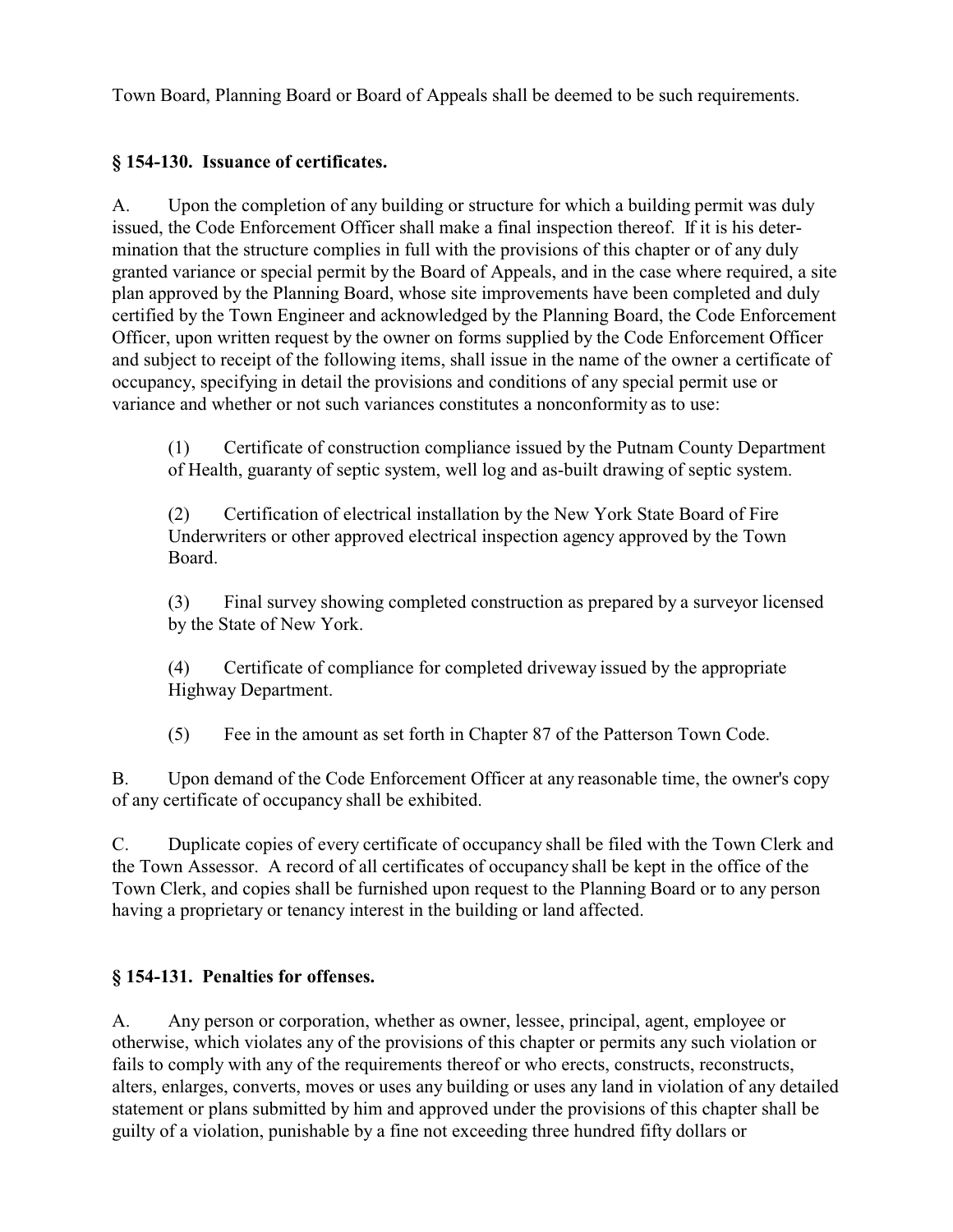imprisonment for a period not to exceed six months, or both for conviction of a first offense; for conviction of a second offense both of which were committed within a period of five years, punishable by a fine of not less than three hundred fifty dollars nor more than seven hundred dollars or imprisonment for a period not to exceed six months, or both; and, upon conviction for a third or subsequent offense all of which were committed within a period of five years, punishable by a fine not less than seven hundred dollars not more than one thousand dollars or imprisonment for a period not to exceed six months, or both. For the purpose of conferring jurisdiction upon courts and judicial officers generally, violations of this chapter or any part thereof or any condition or requirement of subdivision approval shall be deemed misdemeanors. Each week's continued violation shall constitute a separate additional violation.

B. Complaints of violations. Whenever a violation of this chapter occurs, any person may file a complaint in regard thereto. All such complaints filed by an individual must be in writing and filed with the Code Enforcement Officer, who shall properly record such complaint and immediately investigate and report thereon to the Town Board. This Section shall not relieve the Building Department from investigating or acting upon any violation of which they are made aware.

C. In case any building or structure is erected, constructed, reconstructed, altered, converted or maintained, or any building, structure or land is used or any land is divided into lots, blocks or sites, in violation of this chapter, the proper local authorities of the town, in addition to other remedies, may institute any appropriate action or proceedings to prevent such unlawful erection, construction, reconstruction, alteration, conversion, maintenance or use, or division of land, to restrain, correct or abate such violation, to prevent the occupancy of said building, structure or land, or to prevent any illegal act, conduct, business or use in or about such building, structure or land.

D. Upon his becoming aware of any violation of any of the provisions of this chapter, the Code Enforcement Officer shall serve notice of such violation on the person or corporation committing or permitting the same, and if such violation has not ceased within one (1) week and a new certificate of occupancy obtained as provided in §154-126, he shall institute such action as may be necessary to terminate the violation.

E. Accountability. For every violation of the provisions of this chapter, the owner, agent, contractor, lessee, ground lessee, tenant, licensee, or any other person who commits, takes part, or assists in such violation or who maintains any structures or premises in which any such violation exists shall also be punishable according to the provisions of this chapter.

F. Upon the failure or refusal of the Code Enforcement Officer or Town Board to institute an appropriate legal action or proceeding for a period of 10 days after written request by a resident owner of real property of the town to do so, any three owners of real property of the town residing in the district in which such violation exists, who are jointly or severally aggrieved by such violation, may institute such appropriate action or proceeding in the same manner as the Code Enforcement Officer or Town Board.

### **§ 154-132. Code Enforcement Officer.**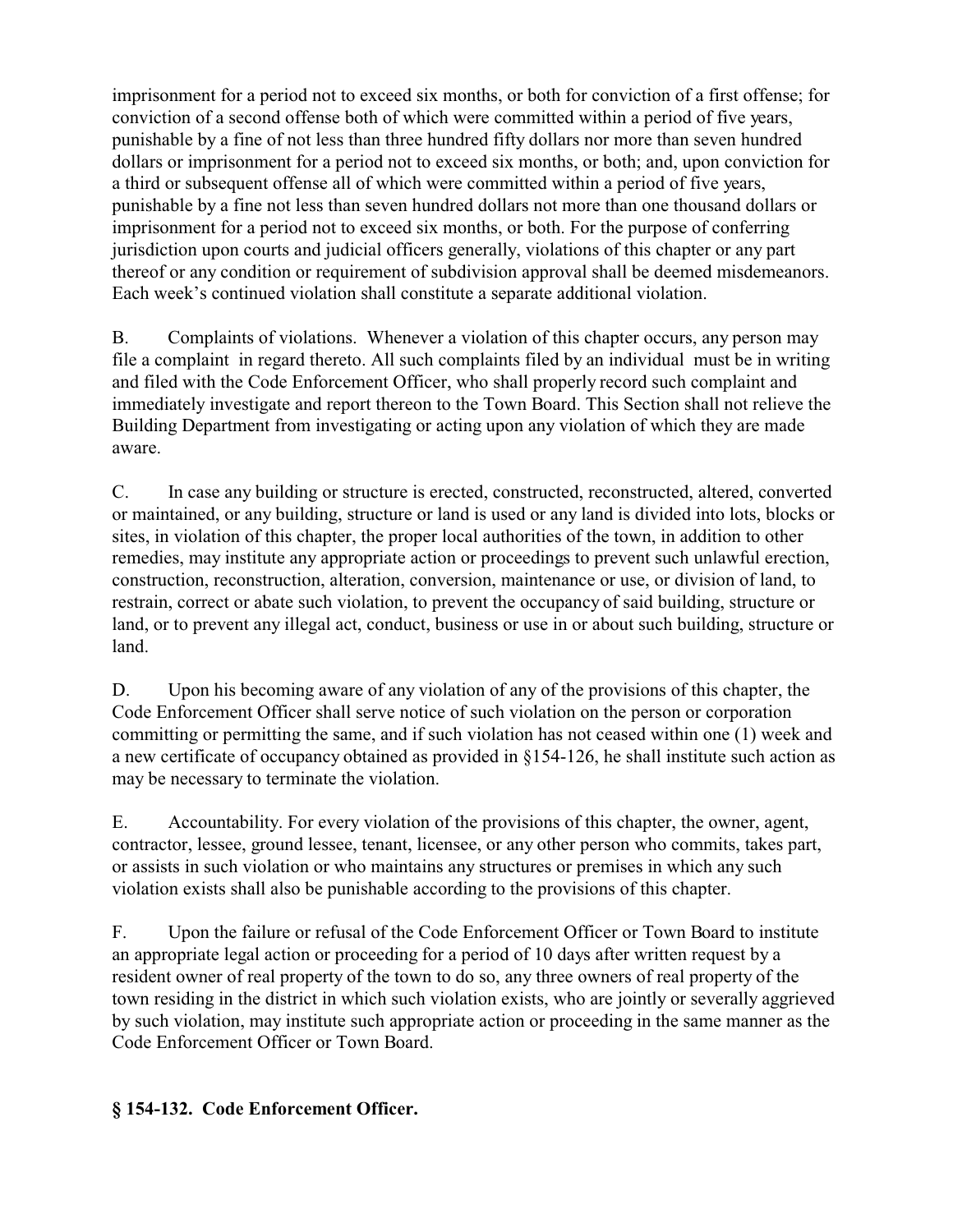A. The Code Enforcement Officer shall be appointed by the Town Board, who shall prescribe his qualifications and fix his compensation. It shall be his duty to enforce the provisions of this chapter. The Code Enforcement Officer and his duly authorized assistants shall have the right to enter any building under construction, reconstruction or alteration and enter upon any land in the course of their duties. He shall maintain files of all applications for building permits and plans submitted therewith and for certificates of occupancy, and records of all building permits and certificates of occupancy issued by him, which files and records shall be open to public inspection.

B. The Code Enforcement Officer shall keep a record of every identifiable complaint of a violation of any of the provisions of this chapter and the action taken on each such complaint, which records shall be public records. He shall report to the Town Board periodically, at intervals of not greater than one (1) month, summarizing for the period since his last previous report all building permits and certificates of occupancy issued by him and all complaints of violation and the action taken by him consequent thereon. A copy of each such report shall be filed with the Planning Board and Board of Appeals at the same time that it is filed with the Town Board.

C. During the incapacity of a Code Enforcement Officer, the permits and certificates required hereunder shall be obtained from the temporaryCode Enforcement Officer appointed by the Town Board.

#### **§ 154-133. Schedule of Building Department Fees.**

For a schedule of fees to be collected in connection with any application to the Patterson Building Department, please refer to Patterson's Schedule of Fees.**[Amended 11-9-05 by L.L. No. 12 of 2005]**

#### **§154-133.1 Outstanding and unresolved violations. [Added 6-27-2012 by L.L. No. 2- 2012]**

Application to the Planning Board or Zoning Board of Appeals shall contain a certification signed by the Building Inspector that indicates, as of the application date, that there are no outstanding and unresolved violations with respect to the subject property, of the New York State Building and Fire Code, or of Patterson Zoning Code. In addition, the Town Planner shall certify that for any property in the Town of Patterson in which the Applicant or Property Owner has a controlling share, that there are no outstanding violations of Chapter 87, "Fees", or of any lapse in a performance bond held by the Town of Patterson. The Planning Board or Zoning Board of Appeals shall not review any application for a property which has any outstanding and unresolved violations of the New York State Building and Fire Code, the Patterson Zoning Code or of Chapter 87 unless approval of the application or permit by said Board would cure the violation.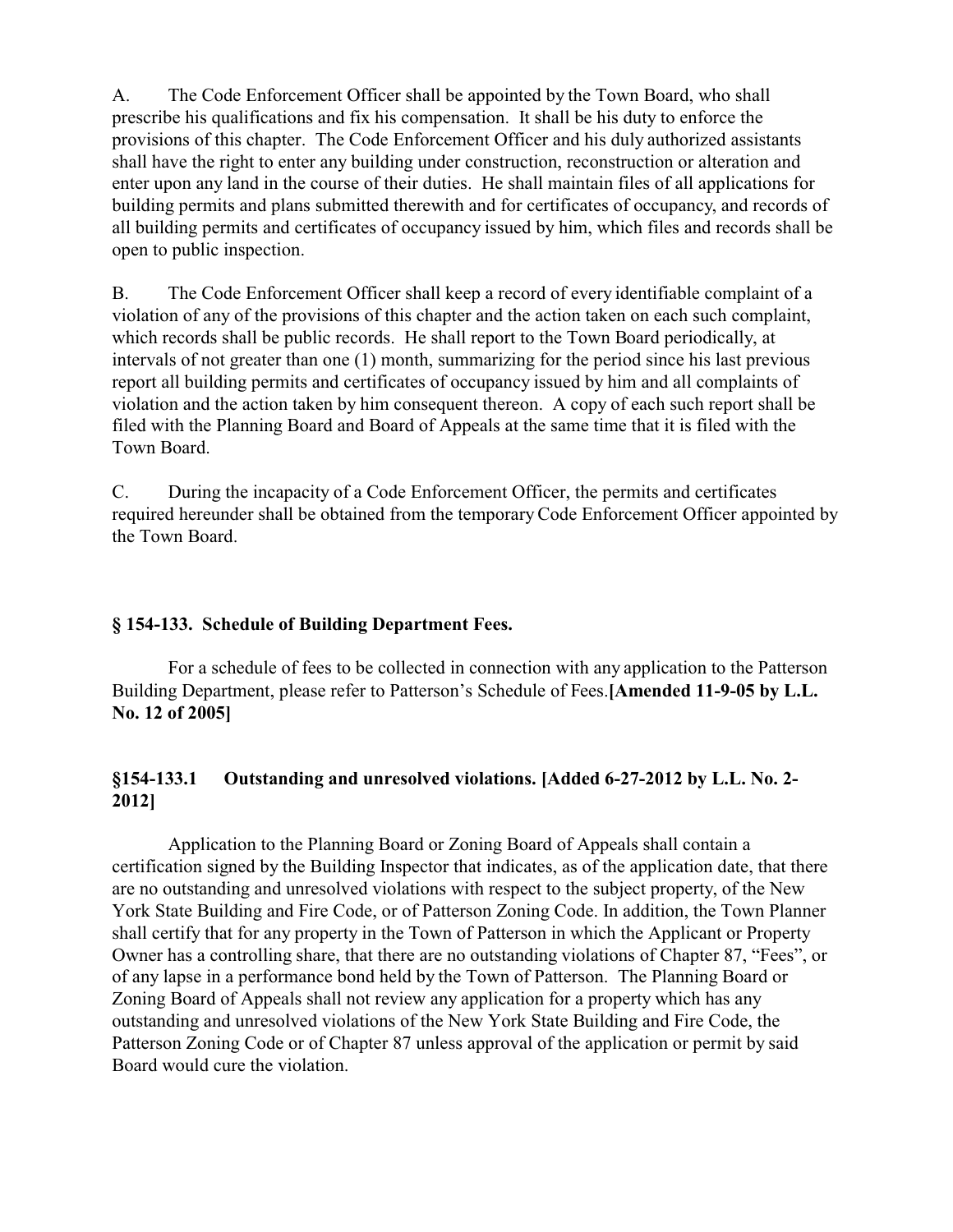### ARTICLE XXIII **Amendments**

#### **§ 154-134. Amendment procedure.**

A. The Town Board may from time to time on its own motion, or on petition, or on recommendation of the Planning Board, amend, supplement or repeal the regulations and provisions of this chapter after public notice and hearing.

B. Every such proposed amendment or change, whether initiated by the Town Board or by petition, shall be referred to the Planning Board for report thereon before the public hearing hereinafter provided for. The Town Board, by resolution adopted at a stated meeting, shall fix the time and place of a public hearing on the proposed amendments and cause notice to be given as follows:

(1) By publishing a notice in the newspaper designated by the Town Board of the Town of Patterson as the official newspaper of said town for publication of such notices, giving at least ten (10) days' notice of the time and place of such hearing if amended by ordinance pursuant to Town Law Article 16, § 265, or giving at least five (5) days notice of the time and place of such hearing if amended by local law pursuant to Municipal Home Rule Law. **[Amended 11-15-06 by L.L. 10 of 2006]**

(2) In addition, if the application affects property within 500 feet of any the areas listed in Subsection B(2) (a) through (d) below, the Board shall, at least ten (10) days before such hearing, send a written notice of the application applied for to each party so affected, which shall be served personally or by mail to the person or persons listed below **[Amended 11-15-06 by L.L. 10 of 2006]**:

(a) The property of the housing authority erecting or owning a housing project authorized under the public housing law; upon the executive director of such housing authority and the chief executive officer of the municipality providing financial assistance thereto.

(b) The boundary of a city, village or town; upon the clerk thereof;

(c) The boundary of a county; upon the clerk of the Board of Legislature and the Department of Planning and Development;

(d) The boundary of a State Park or parkway; upon the regional state park commission having jurisdiction over such state park or parkway.

(3) A written notice of any proposed change or amendment affecting property within five hundred (500) feet of the boundaries from any municipal boundary, or from any existing or proposed county or state park or recreation area, or from any existing or proposed county or state road or right of way, or from any county or state lands on which there is situated a public building, pursuant to General Municipal Law the application shall be referred to the Putnam County Division of Planning and Development, who shall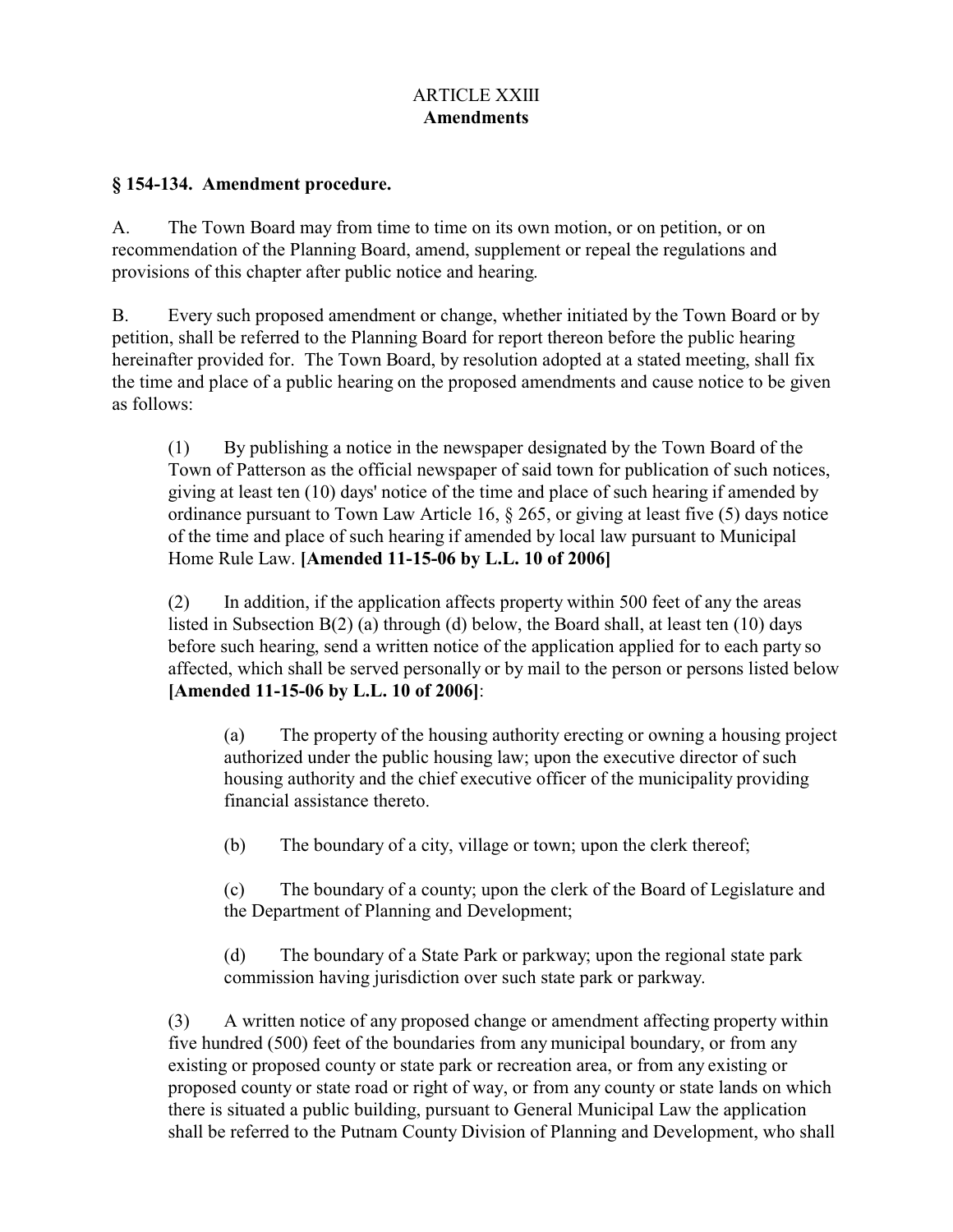report its recommendations within thirty (30) days.

(4) If the application is made by petition of a property owner or representative thereto, the Applicant shall by certified mail return receipt requested, at least fourteen (14) days before such hearing, send a written notice of the application applied for to each owner of record of land within five hundred (500) feet of the boundary of the property, as set forth in the application.**[Added 11-15-06 by L.L. 10 of 2006]**

C. In case, however, of a protest against such change signed by the owners of twenty percent (20%) or more of the area of land included in such proposed change or of that immediately adjacent extending one hundred (100) feet therefrom or of that directly opposite thereto extending one hundred (100) feet from the street frontage of such opposite land, such amendment shall not become effective except by the favorable vote of at least three-fourths (3/4) of the members of the Town Board.

D. Every petition filed with either the Town Board or the Planning Board asking for amendment shall be accompanied by a filing fee as set forth in Chapter 87 of the Patterson Town Code.

### **§ 154-135. Effect on Construction.**

Any structure for which construction was lawfully begun prior to the effective date of this chapter, or of any amendment thereto, may be completed and used in accordance with the approved plans and specifications for such structure. Any structure for which construction has not begun pursuant to approved plans shall be subject to the provisions of this chapter and any amendments thereto, even if all preconstruction approvals have been granted. For purposes of this Section, "beginning construction" shall mean excavation and pouring of footings or the installation of any other means of permanently attaching a structure to the ground.

#### **§ 154-136. Effect on Variances, Special Use Permits and Site Plans**

Any variance, special use permit or site plan which was approved five (5) or more years prior to the adoption of this Chapter on June 11, 2003 and which has not been exercised by application for a building permit, or where substantial construction has not begun, or where the use has not otherwise commenced shall be null and void.**[Amended 11-15-06 by L.L. 10 of 2006]**

#### **§ 154-137. Supersession of State Law.**

To the extent that any provisions of this chapter are inconsistent with the Town Law of the State of New York, Chapter 62 of the Consolidated Laws, Article 16, §§ 261 through 268 and §§ 274-a through 281, the Town Board of the Town of Patterson hereby declares its intent to supersede those sections of the Town Law, pursuant to its home rule powers under the Municipal Home Rule Law, Article 2, § 10 et seq., of the Consolidated Laws of the State of New York.